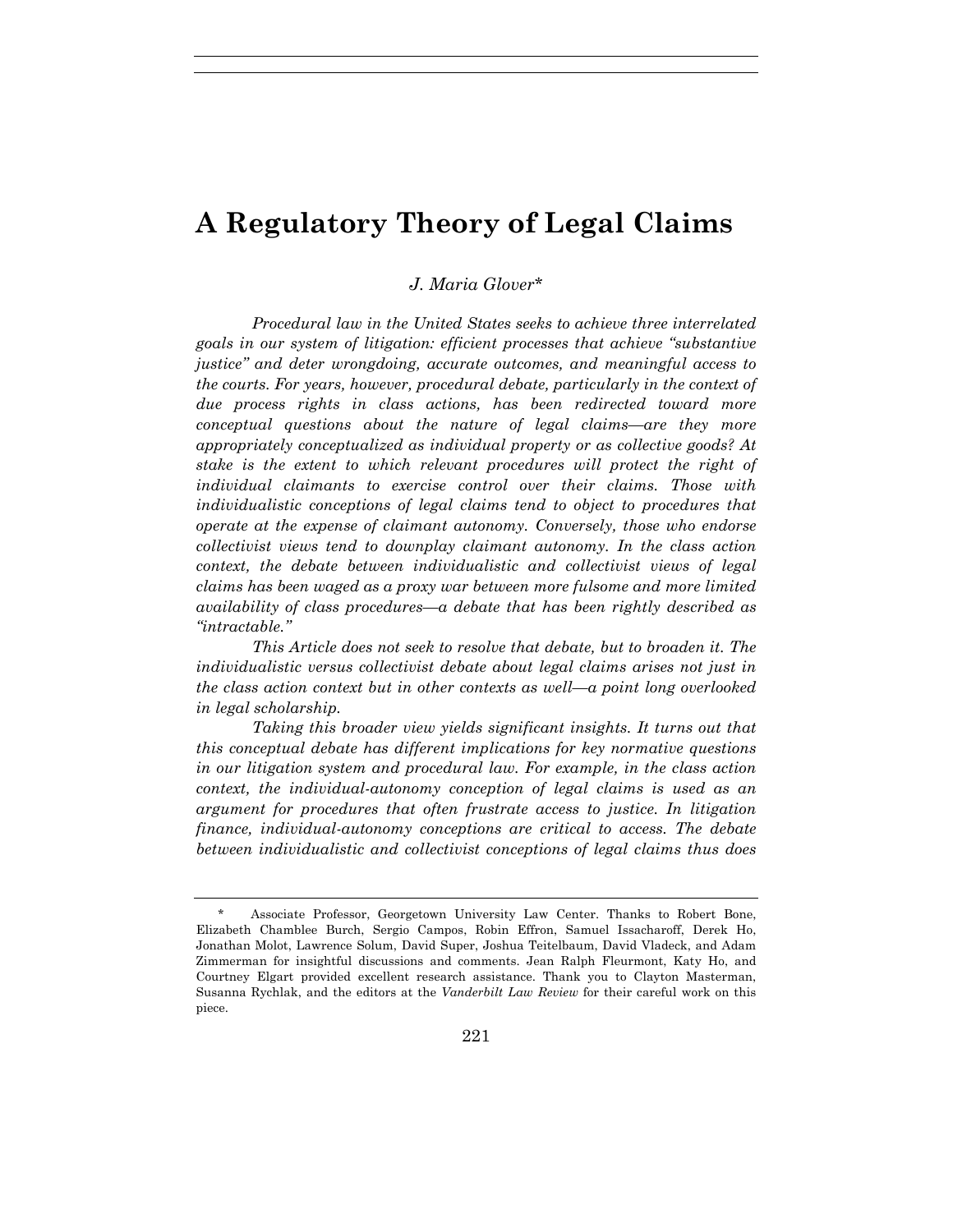*not point consistently to any set of normative goals, but instead it cuts in precisely opposite directions.*

*Two central insights emerge from this stalemate. First, formalist theories of legal claims provide a poor baseline for determining the scope of litigant autonomy and for guiding procedural law. Second, they should be replaced by a theory for legal claims that not only accounts for, but also better aligns with, foundational normative goals of our litigation system.* 

*This Article therefore proposes a regulatory theory of legal claims, which has three fundamental components. First, and drawing upon intellectual foundations of property, economic, and litigation theory literature, this Article posits that litigant autonomy over legal claims—though a strong norm—can be regulated in appropriate instances. Second, it provides a theoretical basis for the notion that the judiciary may appropriately regulate litigant autonomy over claims, including through procedural mechanisms. Third, it sets forth a key component of an overall theory of procedure itself specifically, as appropriately directed toward regulating litigant autonomy to reduce transaction cost barriers to claiming. By then operationalizing this theory within various litigation contexts, this Article demonstrates in concrete ways how its regulatory theory of legal claims points a way forward on the resolution of numerous difficult questions in today's litigation landscape.* 

| I. THE LONG-STANDING CLASS ACTION DEBATE ABOUT THE        |  |
|-----------------------------------------------------------|--|
| APPROPRIATE CONCEPTION OF LEGAL CLAIMS 229                |  |
| A. Individual Autonomy Views of the Class Action 231      |  |
| B. Representational, or Collective, Views of the Class    |  |
|                                                           |  |
| C. Conceptual Debates About the Nature of Class Actions   |  |
| as Debates About the Nature of Legal Claims               |  |
|                                                           |  |
| II. SITUATING THE FORMALIST DEBATE ABOUT THE PROPER       |  |
| CONCEPTION OF LEGAL CLAIMS WITHIN THE BROADER             |  |
|                                                           |  |
| A. Rule 68 Offers to Settle with the Named Class          |  |
|                                                           |  |
| <b>B.</b> Limitations on Alternative Litigation Financing |  |
|                                                           |  |
|                                                           |  |
| III. A REGULATORY THEORY OF LEGAL CLAIMS  256             |  |
|                                                           |  |
|                                                           |  |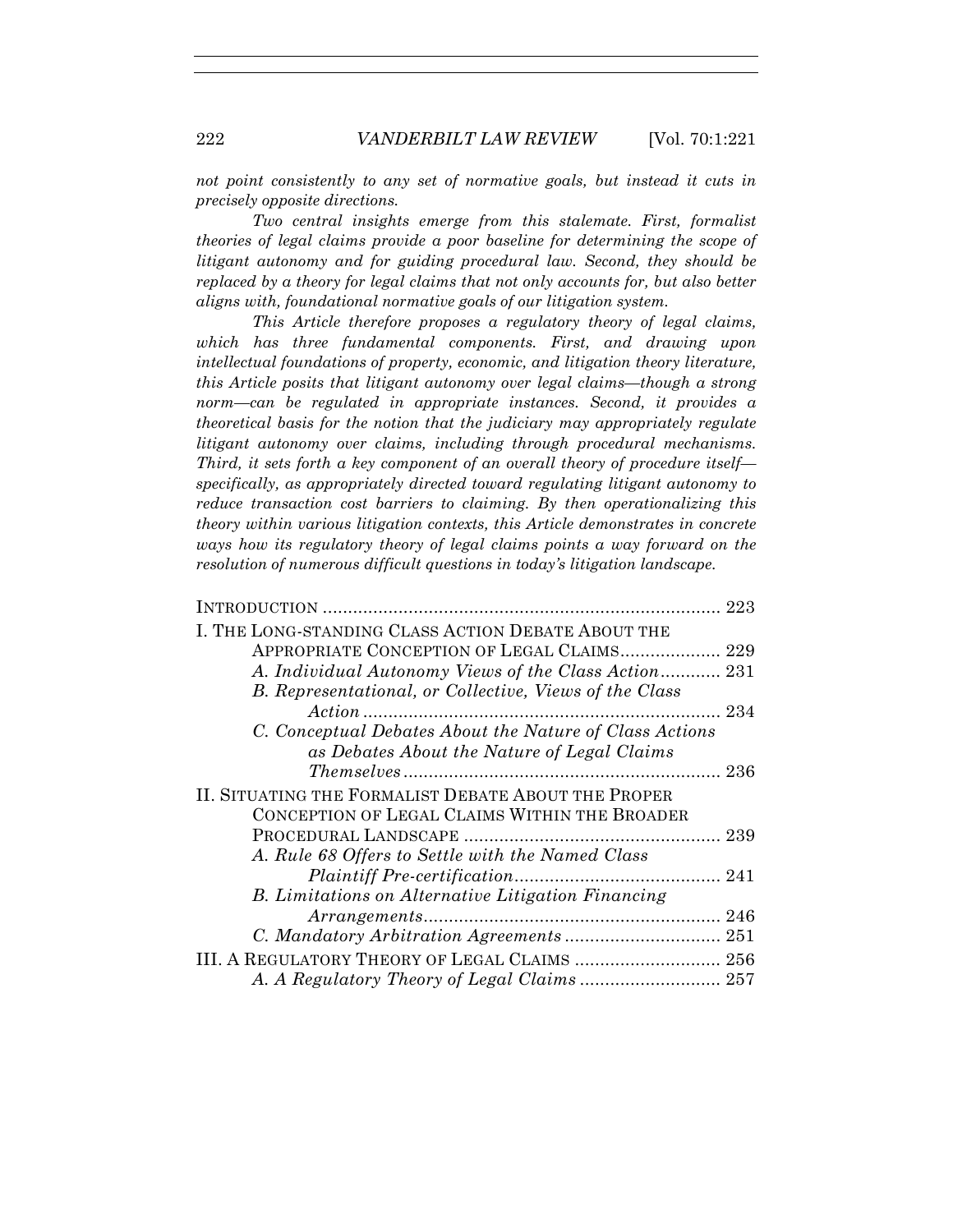| 1. Regulatory Theory of Legal Claims: From           |  |
|------------------------------------------------------|--|
| Conceptual Absolutism to Regulating the              |  |
|                                                      |  |
| 2. A Regulatory Theory of Legal Claims: The          |  |
| Judicial Role and Lawmaking Power in                 |  |
|                                                      |  |
| 3. A Theory of Procedure in Reducing                 |  |
| Transaction Cost Barriers to the                     |  |
| Effectuation of Substantive Rights 275               |  |
| B. The Regulatory Theory of Legal Claims Applied 283 |  |
| 1. Applying the Regulatory Theory of Legal           |  |
| Claims to Rule 68 Offers of Settlement to            |  |
|                                                      |  |
| 2. Applying the Regulatory Theory of Legal           |  |
| Claims to Alternative Litigation Finance 288         |  |
| 3. A Regulatory Approach to Legal Claims in the      |  |
| Context of Mandatory Arbitration                     |  |
|                                                      |  |
| 4. Coming Full Circle: A Regulatory Approach to      |  |
| Legal Claims in the Contexts of Class                |  |
|                                                      |  |
|                                                      |  |
|                                                      |  |

#### **INTRODUCTION**

Procedural law in the United States has long sought to achieve three related, and often overlapping goals: (1) efficient processes and institutions that achieve "substantive justice" and deter violations of  $law<sup>1</sup>$  (2) consistent and accurate outcomes based on the merits of parties' claims,2 and (3) meaningful legal access for those who have

 <sup>1.</sup> *See* Elihu Root, *The Layman's Criticism of the Lawyer*, 26 GREEN BAG 471, 479 (1914) (describing the procedural issues resulting from the growth of new provisions in the New York Code); *see also* Roscoe Pound, *Regulation of Judicial Procedure by Rules of Court*, 10 ILL. L. REV. 163, 167–68 (1915) (comparing the size and scope of Field's Code of Civil Procedure in the United States with the English Judicature Act); Adolph J. Rodenbeck, *The New Practice in New York*, 1 CORNELL L.Q. 63, 66 (1916) (describing the excessive level of procedure in the court system and the need for reform in the interest of not only the "bench and bar, but in the interest of those who have the occasion to resort to the courts for the enforcement of their substantive rights"); John H. Wigmore, *The Qualities of Current Judicial Decisions*, 9 ILL. L. REV. 529, 538 (1915) (criticizing evidence statutes as "rigid steel-work" that are "never allowed to bend").

 <sup>2.</sup> *See, e.g.*, CHARLES A. WRIGHT & ARTHUR R. MILLER, FEDERAL PRACTICE AND PROCEDURE § 1182 (3d ed. 2004) (stating that a basic philosophy of the Federal Rules is to facilitate a "determination of litigation on the merits"); J. Maria Glover, *The Federal Rules of*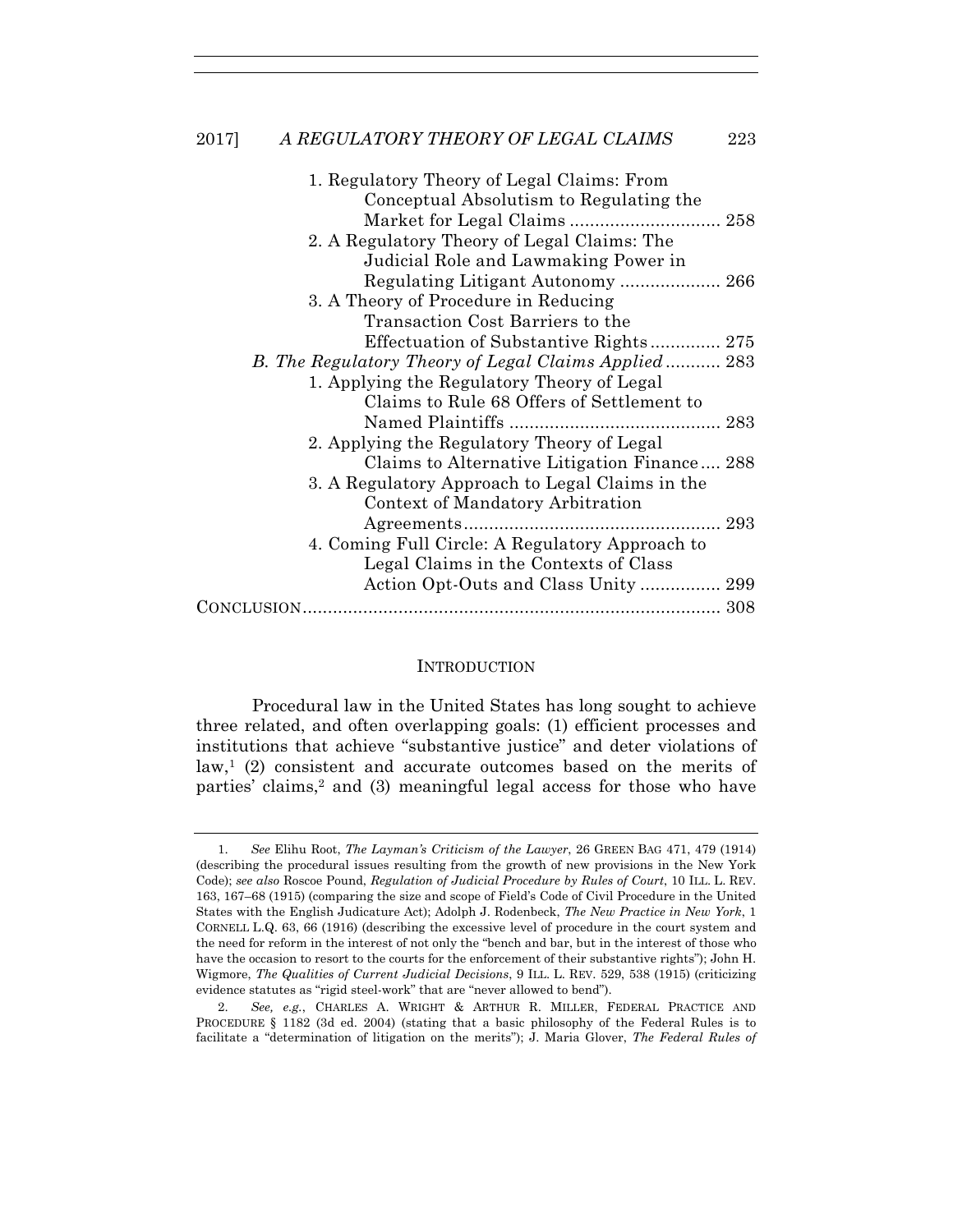claims3 for relief. These goals underlie the Federal Rules of Civil Procedure themselves. Prior to the adoption of the Federal Rules of Civil Procedure, for example, reformers like Roscoe Pound4 and Charles Clark5 railed against stifling procedural codes that "together with the sporting attitude toward litigation, frustrated the ability of courts to adjudicate disputes on their merits" and deliver substantive justice.6 Procedure was supposed to be the "handmaid" of justice—yet all too often, formalist "nitpicking" over essentialist questions about procedure became an end in itself.7

Underscoring the progressive procedural reform movement that gave rise to the modern Federal Rules of Civil Procedure is the very first of those rules, and it commands that disputes involving legal claims be "determin[ed]" in a "just, speedy, and inexpensive" manner.8 To the extent those claims are deemed meritorious through unbiased adjudication, or meritorious enough to move forward in the process toward trial or, more likely, settlement——compensation, some

 3. *See* PRINCIPLES OF THE LAW OF AGGREGATE LITIGATION § 10.4 (AM. LAW INST. 2010) (describing the central "object of aggregate proceedings" as "enabling claimants to voice their concerns and facilitating the rendition of further relief that protects the rights of affected persons").

 4. Pound described the prevailing mentality as follows: "The inquiry is not, What do substantive law and justice require? Instead, the inquiry is, Have the rules of the game been carried out strictly?" Roscoe Pound, *The Causes of Popular Dissatisfaction with the Administration of Justice*, 29 ANN. REP. A.B.A. 395, 406 (1906) [hereinafter Pound, *Causes of Popular Dissatisfaction*]; *see also* Roscoe Pound, *Appendix E. Principles of Practice Reform*, 33 ANN. REP. A.B.A. 611, 635 (1910) (referring to the "archaic formalism" of procedure).

 5. Charles E. Clark, *Procedural Fundamentals*, 1 CONN. B.J. 67, 73 (1927); Charles E. Clark, Comment, *Pleading Negligence*, 32 YALE L.J. 483, 490 (1923).

 6. Hiro Aragaki, *The Federal Arbitration Act as Procedural Reform*, 89 N.Y.U. L. REV. 1939, 1969 (2014).

 7. *Id.*; *see, e.g.*, Elihu Root, *Reform of Procedure*, *in* PROCEEDINGS OF THE THIRTY-FOURTH ANNUAL MEETING OF THE N.Y. STATE BAR ASS'N 87, 89 (1911) ("Rules and formulas originally designed as convenient aids to the attainment of ultimate ends become traditions and dogmas."); Thomas W. Shelton, *Greater Efficacy of the Trial of Civil Cases*, 33 COM. L. LEAGUE J. 661 (1928). For example, Pound and Shelton often lamented how the pages of the appellate reporters were saturated with cases that turned solely on points of procedure rather than substantive law. *See, e.g.*, *Simplification of Judicial Procedure: Hearings Before the Subcomm. of the S. Comm. on the Judiciary*, 64th Cong. 5, 9 (1916) (statement of Thomas W. Shelton); Roscoe Pound, *The Place of Procedure in Modern Law*, 1 SW. L. REV. 59, 76–77 (1917).

8. FED. R. CIV. P. 1.

*Civil Settlement*, 87 N.Y.U. L. REV. 1713, 1715 (2012); Mark Herrmann, James M. Beck & Stephen B. Burbank, Debate, *Plausible Denial: Should Congress Overrule* Twombly *and* Iqbal*?*, 158 U. PA. L. REV. PENNUMBRA 141, 148 (2009), https://www.pennlawreview.com/online/158-U-Pa-L-Rev-PENNumbra-141.pdf [http://perma.cc/4ML2-TYLM] ("The drafters of the Federal Rules objected to fact pleading because it . . . too often cut[ ] off adjudication on the merits."); Jay Tidmarsh, *Pound's Century, and Ours*, 81 NOTRE DAME L. REV. 513, 527 (2006) (stating that one goal of the new procedural rules in 1938 was "the resolution of cases on their substantive merits").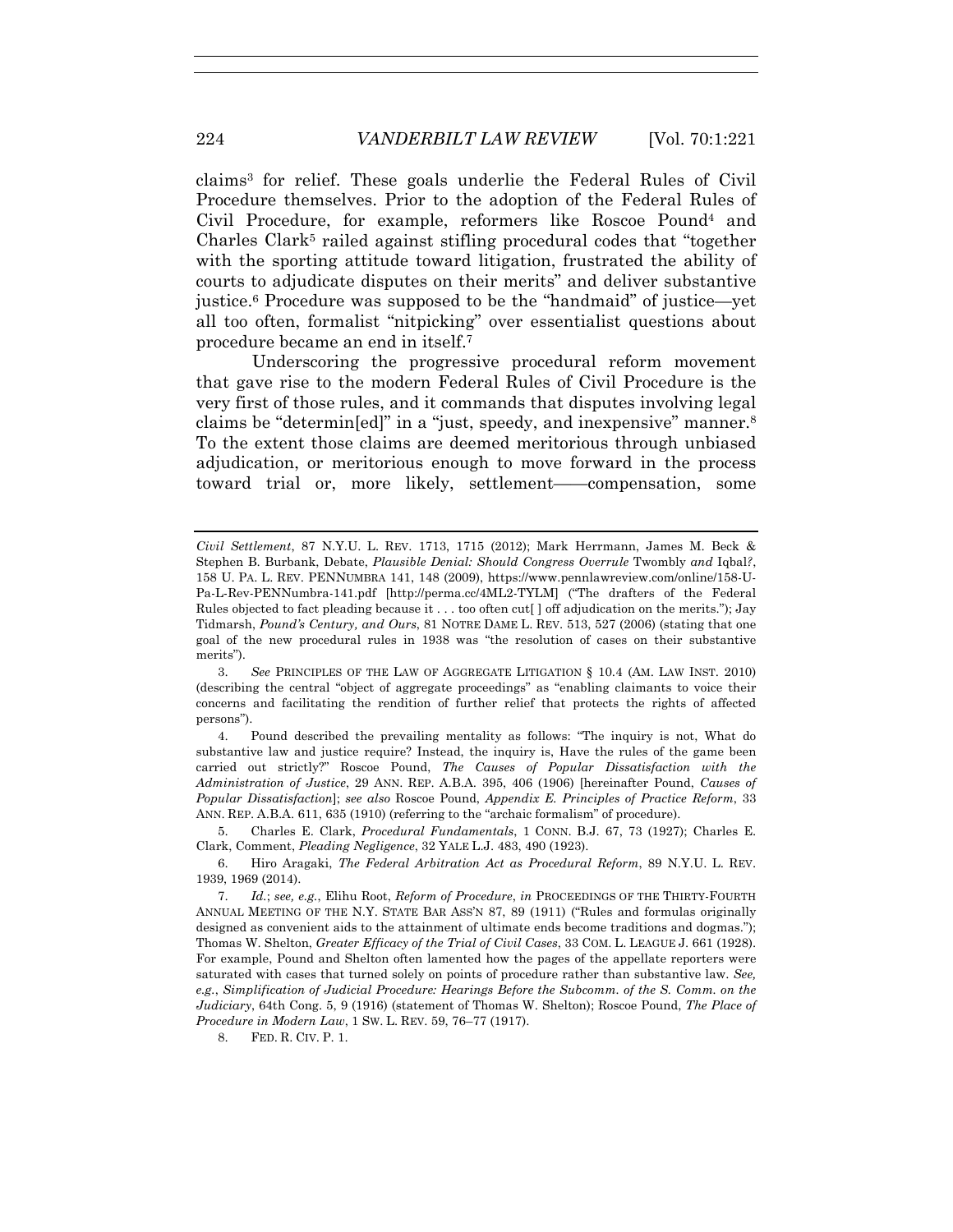modicum of access to justice, and, to the extent a defendant changes its wrongful behavior, deterrence of wrongdoing can be achieved. As the "handmaid" of legal claims, the reformers envisioned that procedural rules would assist the effectuation of those claims in a way that took into account these broader normative goals.

Since that time, scholars and courts have long grappled with a related, and hotly debated, question of whether and to what extent individuals may exercise autonomy over their legal claims.9 Though not always expressed in these precise terms, this debate is concerned fundamentally with whether legal claims are properly conceptualized primarily as individualistic, over which claimants exercise fulsome individual autonomy,<sup>10</sup> or primarily as collectivist, over which litigant autonomy is appropriately sacrificed in favor of, say, overall compensatory interests of a group of claimholders or public interests, like deterring wrongdoing and filling regulatory gaps in the enforcement of substantive directives.11 In this debate, conception has

 <sup>9.</sup> *See, e.g.*, Sergio J. Campos, *Mass Torts and Due Process*, 65 VAND. L. REV. 1059, 1066 (2012) (arguing that protecting litigant autonomy values in mass tort context is self-defeating); John C. Coffee, Jr., *Class Action Accountability: Reconciling Exit, Voice, and Loyalty in Representative Litigation*, 100 COLUM. L. REV. 370 (2000) (relying upon individual autonomy values to prevent principal agent problems); Mark Moller, *Separation of Powers and the Class Action*, NEB. L. REV. (forthcoming), http://ssrn.com/abstract=2478953 [https://perma.cc/2ZRC-28GF]; Linda S. Mullenix, *Competing Values: Preserving Litigant Autonomy in an Age of Collective Redress*, 64 DEPAUL L. REV. 601 (2015); Martin Redish & Nathan D. Larsen, *Class Actions, Litigant Autonomy, and the Foundations of Procedural Due Process*, 95 CALIF. L. REV. 1573 (2007) (defending values of litigant autonomy); Martin H. Redish & Julie M. Karaba, *One Size Doesn't Fit All: Multidistrict Litigation, Due Process, and the Dangers of Procedural Collectivism*, 95 B.U. L. REV. 109 (2015) (cautioning against a collective view of class claims); David Rosenberg, Response, *Mandatory-Litigation Class Action: The Only Option for Mass Tort Cases*, 115 HARV. L. REV. 831 (2002) (arguing for a collective conception of class claims).

 <sup>10.</sup> *See, e.g.*, Coffee, *supra* note 9; Samuel Issacharoff, *Preclusion, Due Process, and the Right to Opt Out of Class Actions*, 77 NOTRE DAME L. REV. 1057, 1065–66 (2002) (challenging the extent to which we afford fulsome protection for litigant autonomy); Redish & Larsen, *supra* note 9, at 1616–18 (insisting that litigant autonomy is the cornerstone of due process); Ryan C. Williams, *Due Process, Class Action Opt Outs, and the Right Not to Sue*, 115 COLUM. L. REV. 599 (2015).

 <sup>11.</sup> *See, e.g.*, Stephen B. Burbank, Sean Farhang & Herbert M. Kritzer, *Private Enforcement*, 17 LEWIS & CLARK L. REV. 637, 661–66 (2013) (noting that at least in certain contexts, legal claims serve a public function that must be accounted for in determining how to apply procedural rules, though not arguing for a purely public conception of legal claims); Owen M. Fiss, Comment, *Against Settlement*, 93 YALE L.J. 1073, 1085 (1984) [hereinafter Fiss, *Against Settlement*] (arguing for a public conception of legal claims); Owen M. Fiss, *The History of an Idea*, 78 FORDHAM L. REV. 1273 (2009) [hereinafter Fiss, *The History of an Idea*] (reiterating his 1984 argument for a public conception of legal claims); J. Maria Glover, *The Structural Role of Private Enforcement Mechanisms in Public Law*, 53 WM. & MARY L. REV. 1137, 1141–42 (2012) (making arguments similar to those espoused in *Private Enforcement*); David Rosenberg, *Class Actions for Mass Torts: Doing Individual Justice by Collective Means*, 62 IND. L.J. 561 (1987) (arguing for a collective view of class claims); Rosenberg, *supra* note 9 (arguing that opt-out rights should not be permitted in mass tort cases); David L. Shapiro, *Class Actions: The Class as*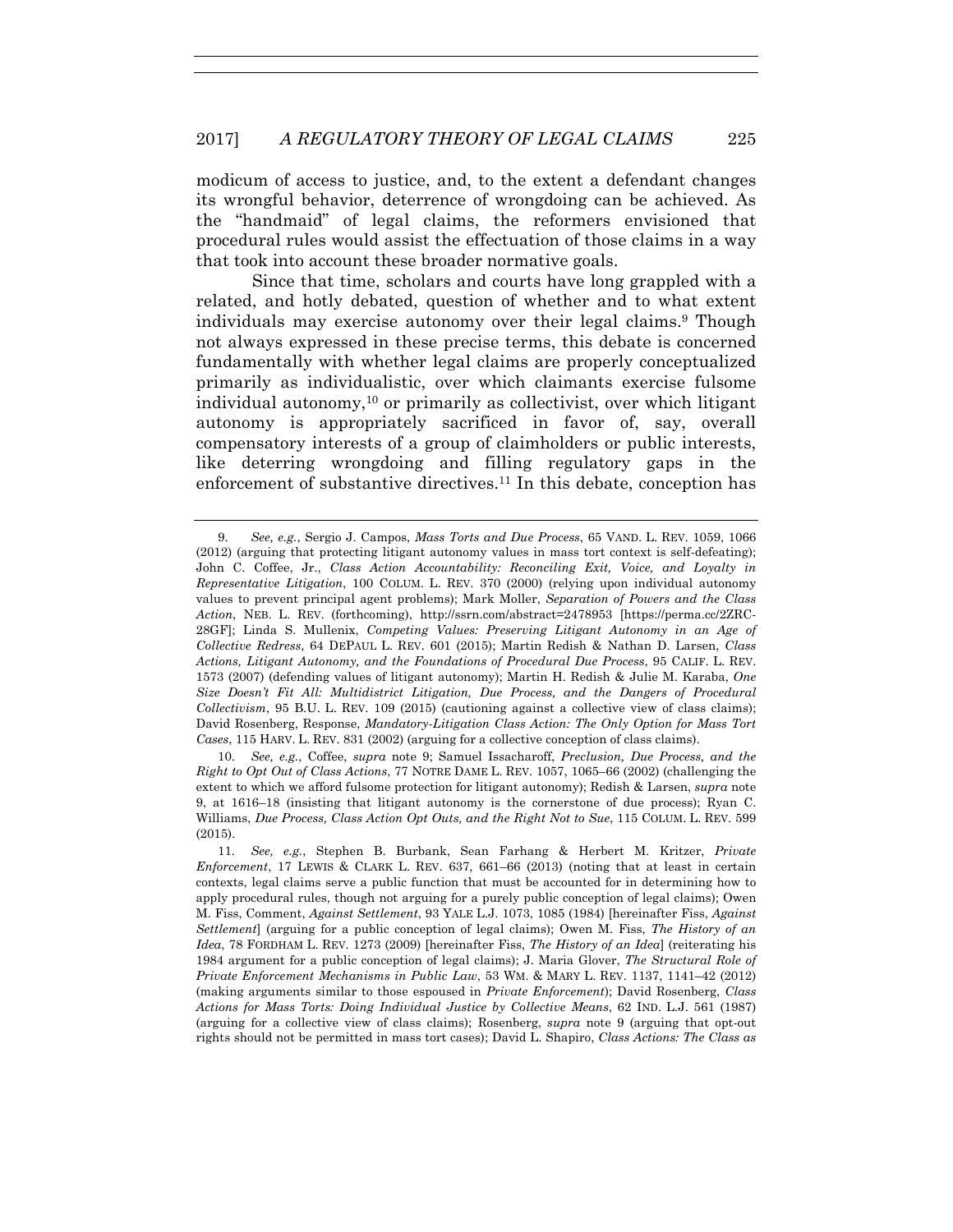consequences: the "appropriate" conception of legal claims dictates the appropriate content, contours, and application of procedural rules and doctrine.

This fundamental debate is most developed, feverish, and longstanding in the class action context. In that corner of the procedural landscape, the Court's recent jurisprudence has come down firmly on the side of litigant autonomy over legal claims, with distinct consequences for procedural law.12 For example, in *Amchem Products, Inc. v. Windsor*, the Supreme Court rejected arguably the most promising means for resolving thousands of asbestos cases by way of a global settlement.13 It did so in large part because the settlement purported to resolve the claims of those who had not yet manifested injury, and the Court did not believe opt-out rights under Federal Rule of Civil Procedure 23(b)(3) sufficiently protected litigants' due process right to pursue one's individual day in court for these claims.14 The Court's invocation of an individual day-in-court conception of due process vis-à-vis legal claims necessarily rejected more collective conceptions of the class claims—perhaps as inextricably interrelated as a matter of any claimant obtaining compensation, or as a matter of achieving otherwise elusive resolution to a massive public-health disaster.15

The Court reaffirmed its commitment to litigant autonomy over class claims most recently in *Wal-Mart Stores, Inc. v. Dukes*.16 Plaintiffs, female employees of Wal-Mart, brought Title VII discrimination claims and sought both injunctive and monetary relief under the mandatory class provision of Rule  $23(b)(2)$ .<sup>17</sup> A unanimous

13. 521 U.S. at 628–29.

*Party and Client*, 73 NOTRE DAME L. REV. 913, 917 (1998) (arguing that the class functions as a collective entity, not a collection of individuals, though not going so far as to demand mandatory treatment of all class actions).

 <sup>12.</sup> The Supreme Court has come down firmly on the side of treating legal claims as property rights over which litigants should have unfettered autonomy in class action decisions, *see, e.g.*, Wal-Mart Stores, Inc. v. Dukes, 564 U.S. 338, 348–50 (2011); Amchem Prods., Inc. v. Windsor, 521 U.S. 591, 623–25 (1997); Phillips Petrol. Co. v. Shutts, 472 U.S. 797, 807–08 (1985); in arbitration decisions, *see, e.g.*, Am. Express Co. v. Italian Colors Rest., 133 S. Ct. 2304, 2309– 10 (2013); in preclusion decisions and preclusion law, *see, e.g.*, Taylor v. Sturgell, 553 U.S. 880, 892–93 (2008); and in the *Erie* doctrine, *see, e.g.*, Shady Grove Orthopedic Assocs., P.A. v. Allstate Ins. Co., 559 U.S. 393, 407–09 (2010).

 <sup>14.</sup> *Id.* at 628; *see also* RICHARD A. NAGAREDA, MASS TORTS IN A WORLD OF SETTLEMENT 77–78 (noting that the Court in *Amchem* viewed the deal as an impermissible delegation of power to class counsel to sell plaintiffs' claims).

<sup>15</sup>*. See* NAGAREDA*, supra* note 14, at 79–80 (describing the *Amchem* deal as a "rival[ ] to the legislative process").

 <sup>16. 564</sup> U.S. at 366–67.

 <sup>17.</sup> *Id.* at 363.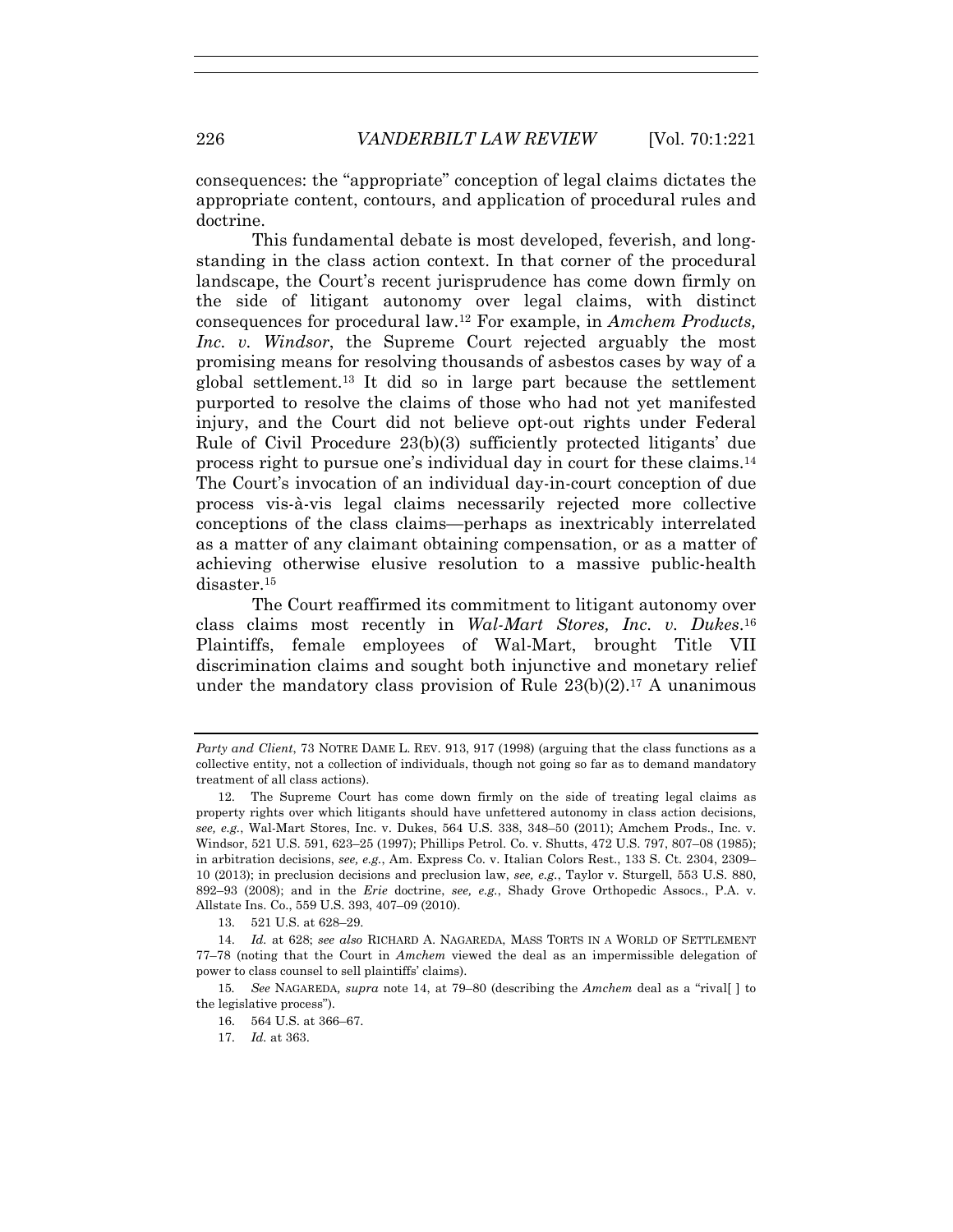Court rejected this attempt to combine monetary damages in the form of back pay with injunctive relief under Rule 23(b)(2), noting that removing opt-out rights would "depriv[e] people of their right to sue" in violation of the Due Process Clause, at least vis-à-vis monetary damages—though the Court expressed skepticism about the mandatory nature of the class action for claims involving injunctive relief as well.18 The Court's emphasis on litigant autonomy extends beyond the class action context; indeed, it underlies a broad swath of the Court's procedural jurisprudence.19

Class action scholars continue to debate whether class claims are appropriately conceptualized as individualistic or collectivist, and those on either side of the conceptual divide seem no closer to agreement.20 This debate, however, has largely ignored the other areas of litigation in which this same question about the proper conception of legal claims arises. Indeed, virtually no scholarly attention has been given to the ways in which that debate pervades our civil justice system throughout numerous procedural issues across the litigation landscape.

This Article is the first to take a broader view, by looking at the ways in which the debate between a litigant autonomy and a collective view of legal claims plays out *across* current and seemingly unrelated issues in modern litigation. This broader frame yields significant insights. The debate over the proper formalist conception of legal claims is largely orthogonal to the key normative values in our litigation system like access to justice, compensation, and deterrence. Take access to justice as an example. An individualistic conception of legal claims tends to constrain the use of the class action procedure and impedes the claim-facilitative function that it can serve; in other procedural contexts, like alternative litigation finance, an individualistic conception of claim ownership is central to the claimfacilitative effects of funding. Across procedural contexts, the individualistic conception cuts *exactly the opposite way.* The same is true of the collectivist conception. Rather than providing formalism's oft-promised clarity of answers,21 these formalistic conceptions yield completely conflicting results.

<sup>18.</sup> *Id.* (noting that injunctive mandatory classes are permitted under Rule 23(b)(2) "rightly or wrongly").

 <sup>19.</sup> *See* Campos, *supra* note 9, at 1060 n.1 (listing a variety of cases where the Supreme Court has focused on individual litigant autonomy).

 <sup>20.</sup> *See* Alexandra D. Lahav, *Two Views of the Class Action*, 79 FORDHAM L. REV. 1939 (2011) (setting out the collective versus individual property views of class actions).

 <sup>21.</sup> *See, e.g.*, Burnham v. Superior Court of Cal., 495 U.S. 604, 625–26 (1990) (extolling the virtues of formalism—chief among them, clarity—in an opinion by Justice Scalia).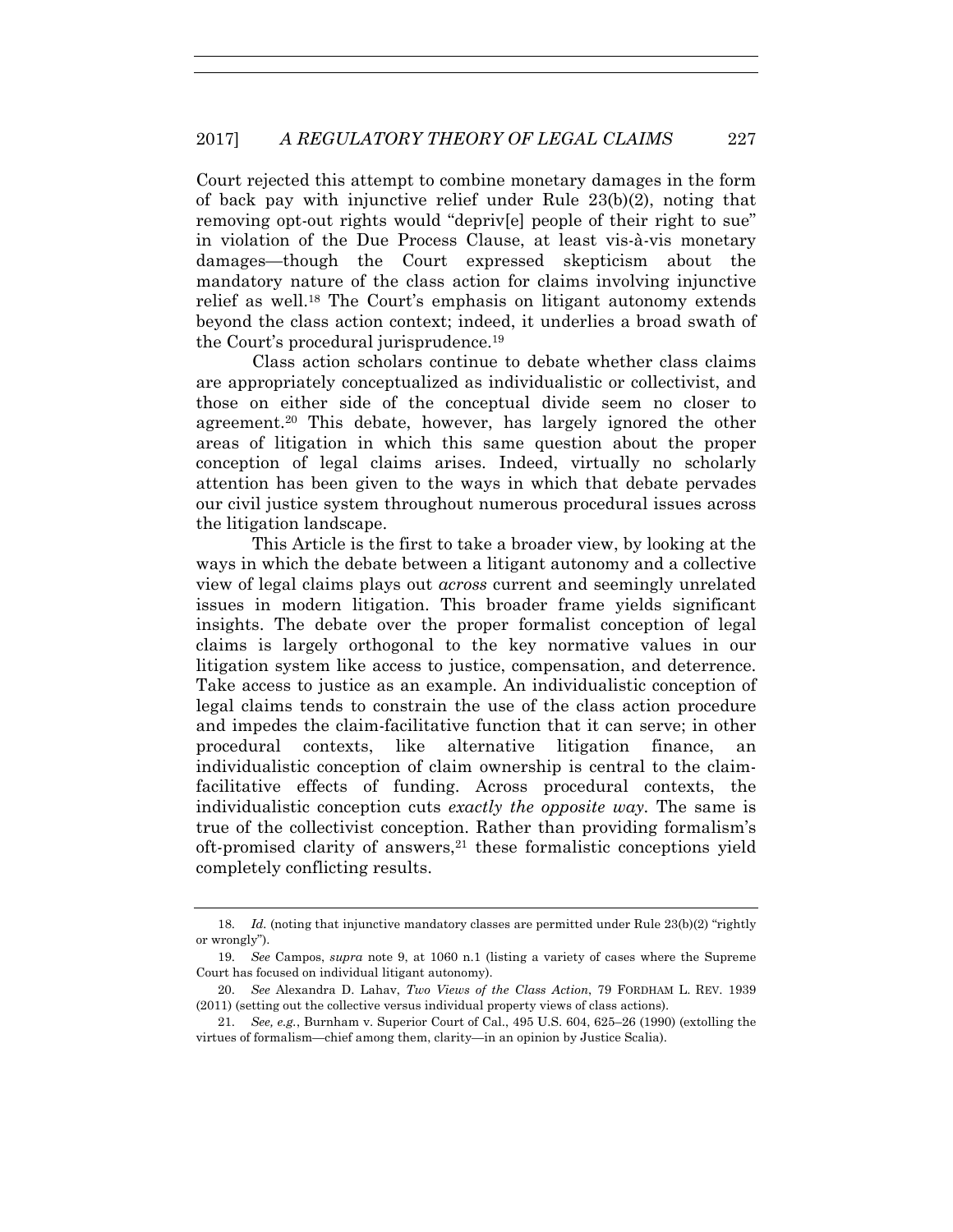Therefore, rather than looking to formalist conceptual frameworks to dictate the scope of litigant autonomy, this Article provides a new way. Building on insights from property, economic, and litigation dynamics literature, this Article develops a theory for regulating individual litigant autonomy in ways that align with foundational goals of our litigation system. To be clear, regulation of litigant autonomy justified under this Article's theory need not be embodied in the procedural design, interpretation, and doctrine of the judiciary; for instance, Congress could regulate litigant autonomy through legislation. However, if this Article's regulatory theory of legal claims is to provide an alternative to formalist theories of legal claims used within the judicial system, it *must* provide a theoretical basis for that sort of regulation. Accordingly, this Article also provides a theory both of the judicial role and of procedure as legitimate sources of regulation for legal claims; it also sets forth a theory of procedure as appropriately directed at regulating litigant autonomy in order to reduce or prevent the generation of substantial transaction cost barriers to claiming.

Part I of this Article briefly sets forth the long-standing conceptual debate about the nature of class members and class actions, situating that debate as one fundamentally about the appropriate conception of legal claims. Part II broadens the frame. By exploring the implications of these dichotomous conceptual views of claims within three current, and seemingly unrelated, areas of the litigation landscape, the following insight emerges: the conceptual theories of legal claims generate precisely opposite results vis-à-vis fundamental normative goals of our litigation system, depending on context. Unsurprisingly, this incentivizes and generates strategic gamesmanship by advocates who switch from one conception to another when it serves their overall procedural aim.

Part III offers a new theory—namely, a regulatory theory of legal claims. Under this theory, individual autonomy over claims can be regulated in limited circumstances, and the judiciary is an appropriate body (among others) for regulating litigant autonomy. Part III also posits that procedure is one appropriate mechanism for regulating litigant autonomy, and it provides a theory of procedure's role as properly encompassing the reduction of transaction cost barriers to claiming as part of its regulatory role,. Part III concludes by operationalizing this regulatory function for procedure within the various litigation contexts discussed in Part II and to the class certification debates set forth in Part I. In so doing, it demonstrates the ways in which this Article's regulatory theory of legal claims, and the prescriptive framework it will (continue to) generate, provides a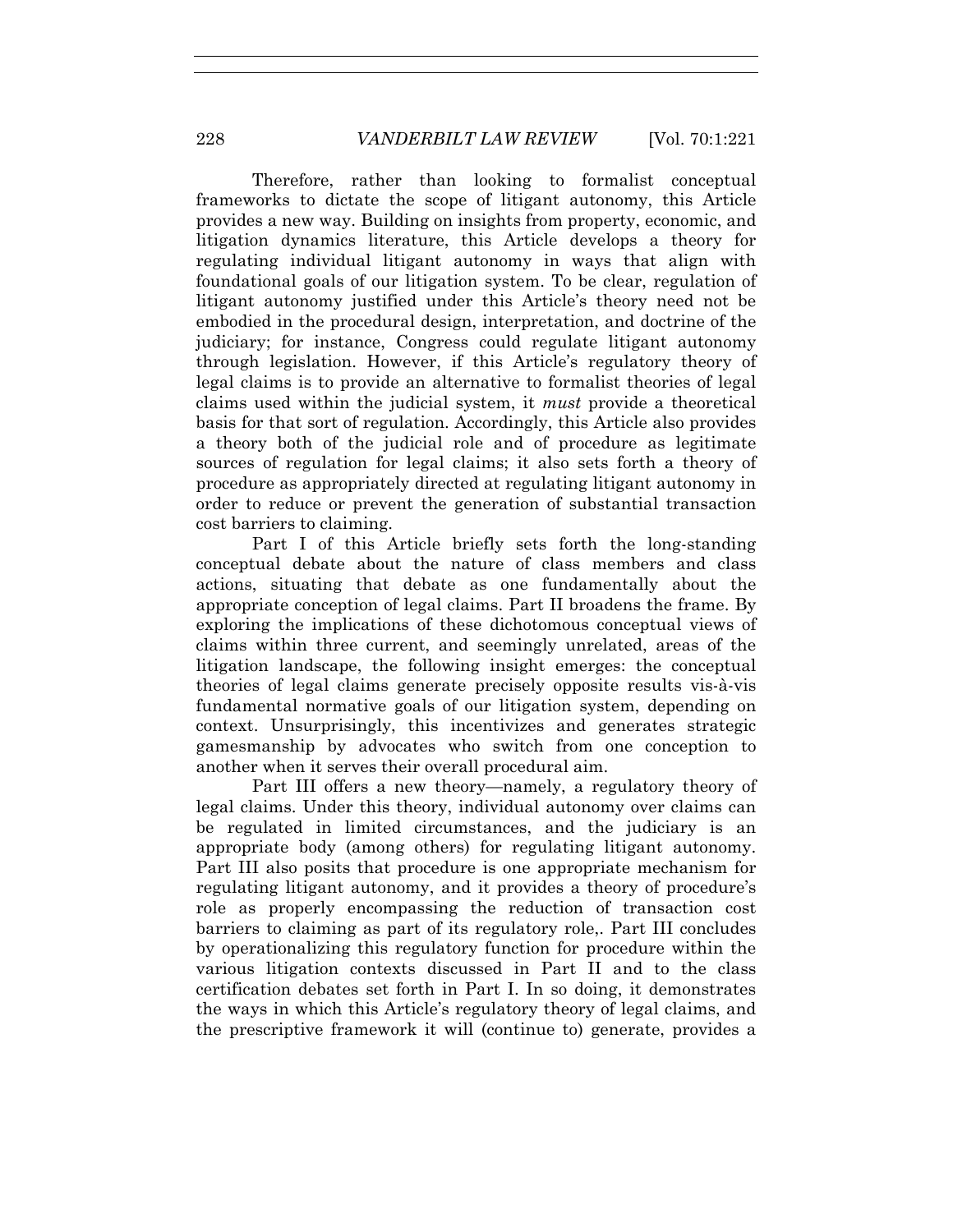better way forward on the achievement of key aims of our litigation system.

## I. THE LONG-STANDING CLASS ACTION DEBATE ABOUT THE APPROPRIATE CONCEPTION OF LEGAL CLAIMS

The procedural reform movement that culminated in 1938 with the Federal Rules of Civil Procedure stemmed in large part from the notion that procedural law at the time was divorced from notions of fairness and led to the appearance of injustice.<sup>22</sup> Substantive rights were often subsumed by the formalities of procedure, frustrating both the effectuation and merit-based determination of recognized legal claims.23 In response, reformers greatly simplified procedure to conform more closely to the expectations of "farmers and business men and workmen," in the hopes that simplification would help procedure, as the handmaid of legal claims, achieve substantive justice<sup>24</sup> through the efficient resolution of claims on their merits so that (when warranted) substantive law could achieve its aims of compensation, deterrence, and the like.25

In debates about procedural design, interpretation, and scope, scholars and courts have for decades focused on a related, but quite different, question for guidance: whether and to what extent claimants can exercise control over their legal claims.26 Fundamentally, this is a question about the proper conception of legal claims as either

 <sup>22.</sup> Aragaki, *supra* note 6, at 1970.

 <sup>23.</sup> *See* Charles E. Clark, *Methods of Legal Reform*, 36 W. VA. L.Q. 106, 111 (1929) (advocating for procedure as a means to an end rather than an end itself, which is a major defect of common law); *see also* Stephen N. Subrin, *How Equity Conquered Common Law: The Federal Rules of Civil Procedure in Historical Perspective*, 135 U. PA. L. REV. 909, 962 (1987) (noting that the problem of "procedural technicality stand[ing] in the way of reaching the merits" as a key point of Clark's work).

 <sup>24.</sup> Root, *supra* note 1, at 478.

 <sup>25.</sup> *See* FED. R. CIV. P. 1 ("[The Federal Rules] should be construed, administered, and employed by the court and the parties to secure the just, speedy, and inexpensive determination of every action and proceeding."); *see also* Pound, *supra* note 4, at 404–06 (arguing that procedure should enable courts to administer justice according to the law).

 <sup>26.</sup> *See, e.g.*, NAGAREDA, *supra* note 14, at 114–34 (evaluating the merits of a mandatory class action regime); Campos, *supra* note 9, at 1081–87 (discussing the problems of litigant autonomy); Moller, *supra* note 9 (manuscript at 6–24) (same). To some degree, the adoption of the Federal Rules of Civil Procedure aided in this transition. Under the Field Code rules of pleading, cases would frequently go stagnant for many years, leaving claimants with no ability to do anything with their claims, one way or another. *See* Richard L. Marcus, *The Revival of Fact Pleading Under the Federal Rules of Civil Procedure*, 86 COLUM. L. REV. 433, 438 (1986) (noting that "[t]he high hopes for the Field Code were not realized" because the reformulation of pleading rules caused difficulties "for even the most common claim" and "led to stagnation that interfered with resolution of disputes on their merits").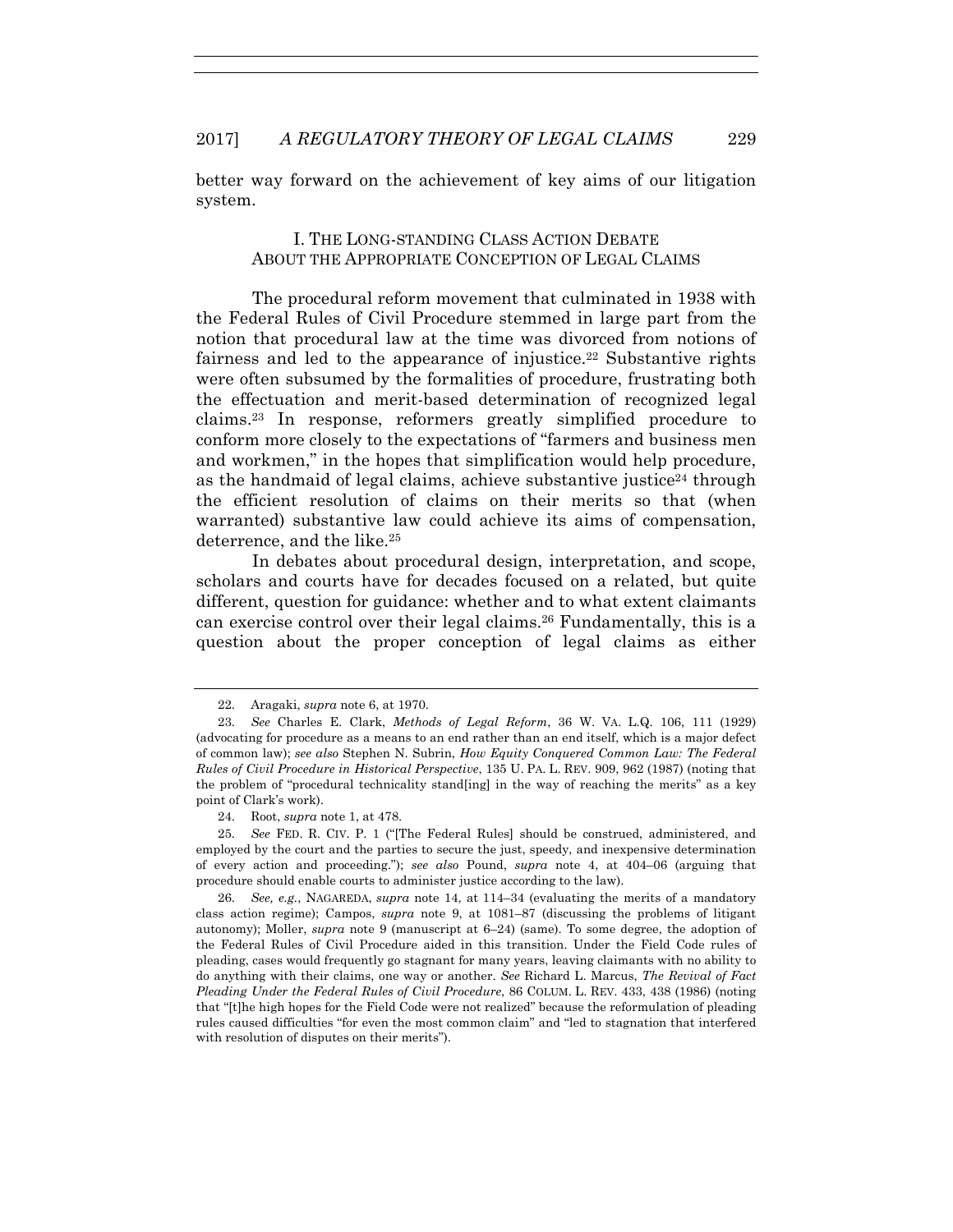individualistic<sup>27</sup> or collectivist in nature.<sup>28</sup> At stake for procedure is whether and to what extent its rules and doctrines may interfere (or not) with litigant autonomy. This fundamental debate has occurred, to some degree, throughout the procedural landscape,  $29$  but it has long been at the center of the scholarly and judicial debate over claims in a certified class action.30

Class action scholars have taken different positions, with some arguing for a conception of claims over which litigants should be given full, or nearly full, autonomy.<sup>31</sup> Moving away from this position are scholars who describe the class and all its claims as an entity—whose collective goals must be placed ahead of the autonomous incentives and desires of an individual litigant in most instances.32 On the opposite end of the spectrum are scholars who argue that the collective needs of the class action require any and all class actions to be mandatory; no one may exercise autonomy over her claim individually.33

Underlying these approaches to class claims—particularly those at either end of the conceptual spectrum—is a rather stark, binary view of litigant autonomy. Under a view that places a premium

 30. Some recent work has also debated whether the class action is best viewed from a communitarian or a civil republican perspective. *See, e.g.*, MICHAEL J. SANDEL, LIBERALISM AND THE LIMITS OF JUSTICE x-xi (2d ed. 1998) (discussing the communitarian conception of goods); Elizabeth Chamblee Burch, *Litigating Groups*, 61 ALA. L. REV. 1, 2–8 (2009) (discussing the ramifications of viewing group litigants as members of a community from which certain obligations flow); *see also* Burch, *supra*, at 4 ("Alasdair MacIntyre emphasized human association as a source of self-identity and the building of society." (citing ADRIAN LITTLE, THE POLITICS OF COMMUNITY 19 (2002))).

 31. *See, e.g.*, Redish & Larsen, *supra* note 9, at 1574–75 (arguing that litigant autonomy is a foundational element of procedural due process analysis); *see also* NAGAREDA, *supra* note 14, at 84 (arguing against the use of mandatory class actions in mass tort litigation on the grounds that "the delegation made in the [Rules Enabling] Act must stop short of the legislative power that Congress might wield to alter preexisting rights"); Moller, *supra* note 9 (manuscript at 3–5) (arguing that due process concerns for property rights do not alone justify litigant autonomy, but that separation of powers concerns provide the rest of the justification).

 32. *See* Edward H. Cooper, *Rule 23: Challenges to the Rulemaking Process*, 71 N.Y.U. L. REV. 13, 26–32 (1996) (explaining the benefits to the overall group of treating a class like an entity); Shapiro, *supra* note 11, at 917–18 ("[T]he notion of the class as entity should prevail over more individually oriented notions of aggregate litigation.").

 33. *See* Campos, *supra* note 9, at 1064 (arguing that protecting litigant autonomy in the mass tort context is self-defeating); Rosenberg, *supra* note 9, at 831–34 (arguing that opt-out rights should not be permitted in mass tort cases).

 <sup>27.</sup> *See* sources cited *supra* note 2.

 <sup>28.</sup> *See* sources cited *supra* note 10.

 <sup>29.</sup> *See, e.g.*, Cleveland Bd. of Educ. v. Loudermill, 470 U.S. 532, 538–41 (1985) (finding that the nature of procedural due process turned heavily on the corresponding characterization or conception of the property right of a legal claim); *see also* Campos, *supra* note 9, at 1081–85 (mentioning other contexts in which the individualistic versus collectivist views of claimants come up in the litigation landscape).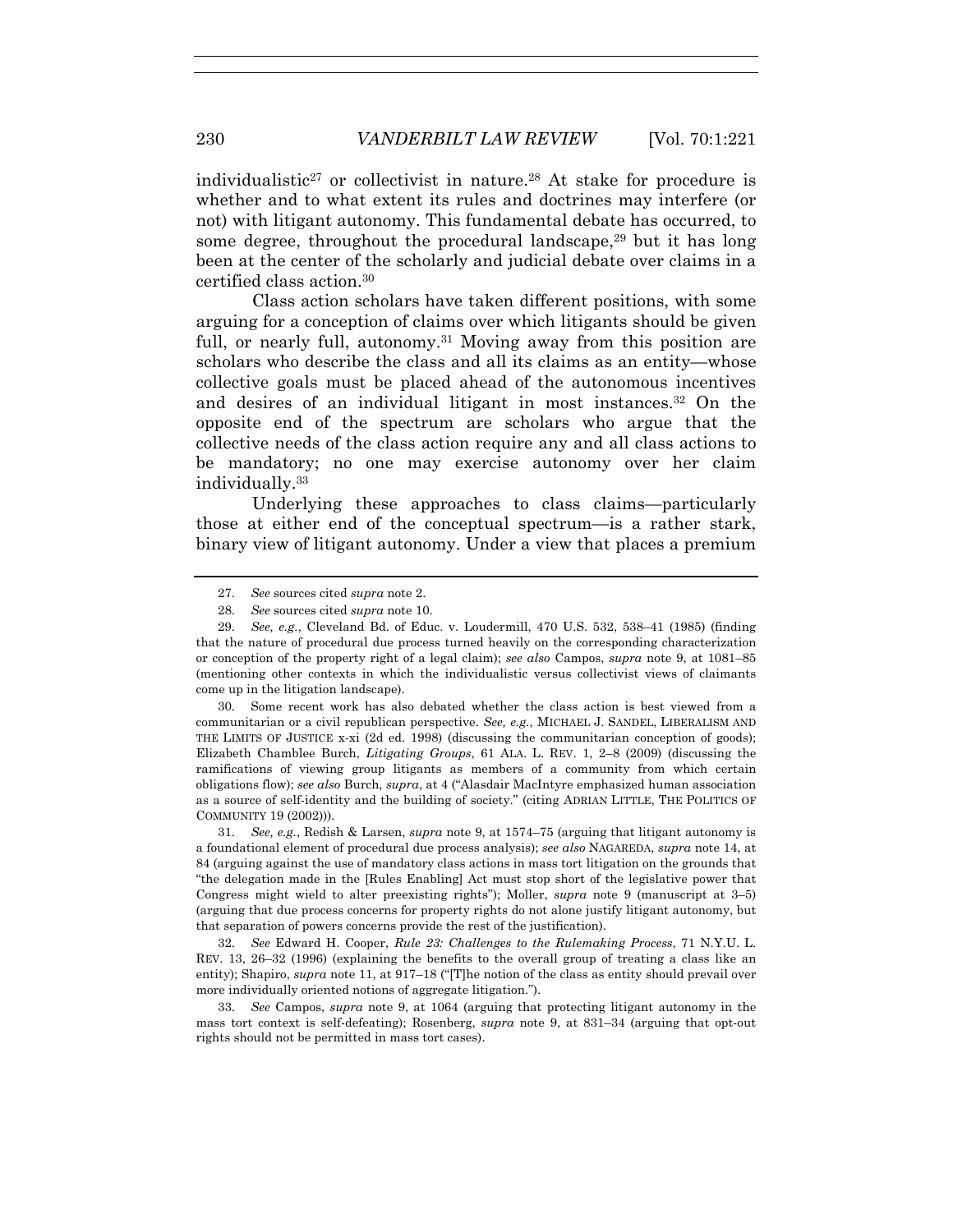on party control, an individual has almost complete dominion over her claim, almost as a natural right. At the other end of the spectrum is the view that the party's control over her claim is at the grace of someone else—a judge, a class attorney, or a rulemaker.

Part A provides a brief overview of individual-autonomyfocused views of the class action. Part B then sketches more collective, or representational views of the class action. Part C then situates these two ends of the class action debate within a framework of analysis about the conception of legal claims more generally, setting the stage for Part II's exploration of these dichotomous conceptions across the procedural landscape.

## *A. Individual Autonomy Views of the Class Action*

Countless scholars have explored the interaction between individual autonomy and due process rights in the class action context.34 Without recounting the vast literature here, perhaps the strongest position in favor of individual autonomy for class members comes from the work of Martin Redish. Redish has argued that litigant autonomy should be protected to the greatest extent possible by the Due Process Clause, not simply because it is a compelling interest that frequently, if not almost always, outweighs other procedural values,35 but primarily because liberal democratic thought demands a belief in the "centrality of individual autonomy" when a person seeks to advance or protect her interests—one might even say property—through governmental processes.36

Values of litigant autonomy—the individual right to control one's legal claim37 in litigation, the right, if one wants, to a "day in

 <sup>34.</sup> *See, e.g.*, Robert G. Bone, *The Misguided Search for Class Unity*, 82 GEO. WASH. L. REV. 651 (2014); Issacharoff, *supra* note 10; Martin H. Redish, *Class Actions and the Democratic Difficulty: Rethinking the Intersection of Private Litigation and Public Goals*, 2003 U. CHI. LEGAL F. 71; Redish & Larsen, *supra* note 9.

 <sup>35.</sup> *See* Redish & Larsen, *supra* note 9, at 1577–78 (rejecting as misguided the balancing test in *Mathews v. Eldridge* and in *Connecticut v. Doehr* as ignoring due process's "moorings in the values of liberal political theory" which would protect a "foundational belief in the value of allowing individuals to make fundamental choices about the judicial protection of their own legally authorized rights").

 <sup>36.</sup> *Id.* at 1575.

 <sup>37.</sup> As Mark Moller has explained, the concept of a "claim" could have various constituent parts: (1) what he terms the "primary right," which is the protected interest that the right to relief protects; (2) what he terms the "remedial right," which is the right to a remedy for the infringement of the primary right; and (3) the "right of action" or the "claim," which is the right to sue. Moller, *supra* note 9 (manuscript at 6). Often the three travel together (though they do not necessarily have to). *See* Richard A. Nagareda, *Embedded Aggregation in Civil Litigation*, 95 CORNELL L. REV. 1105, 1117 (2010) ("[C]ivil law need not necessarily define the scope of the right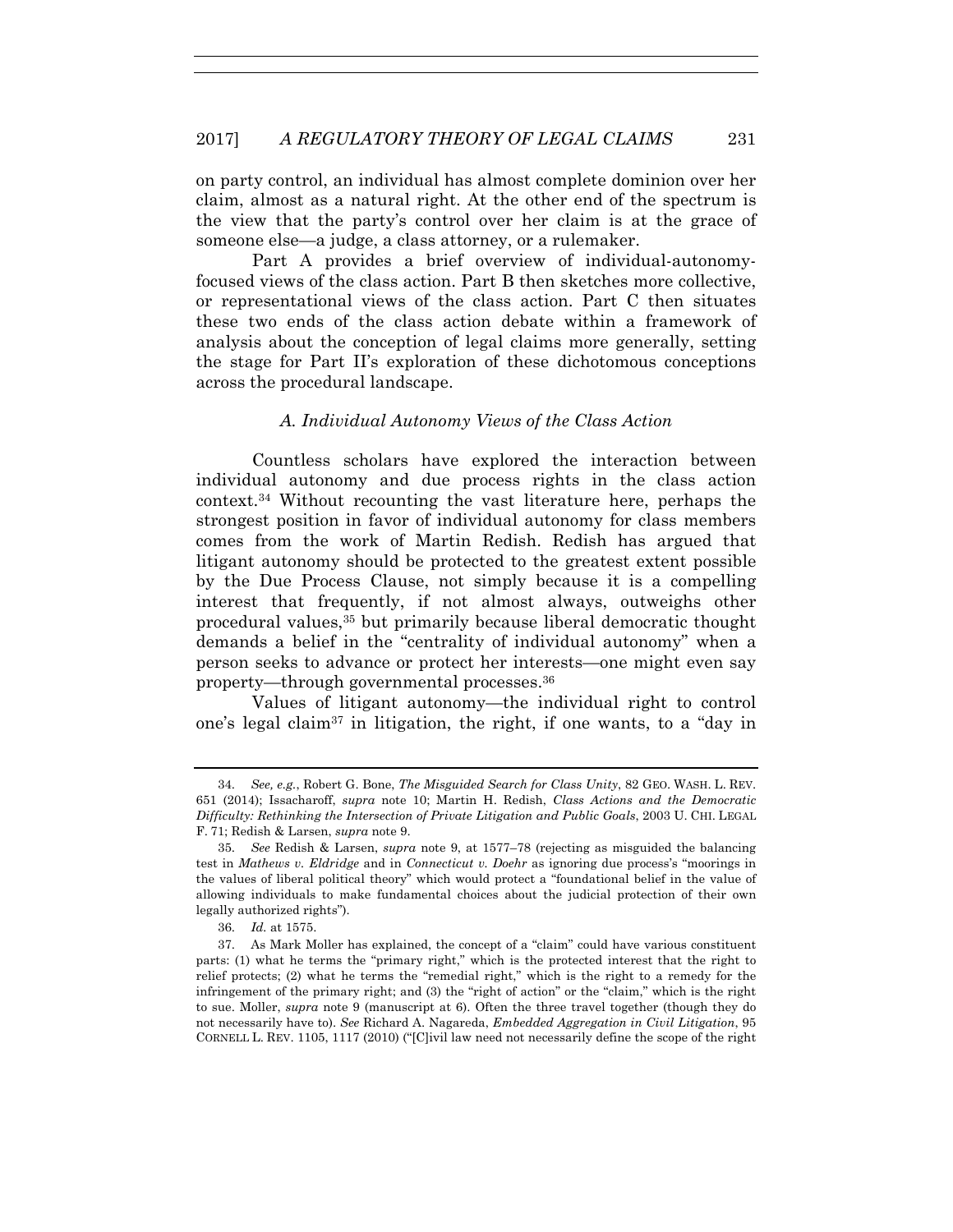court"—provide the foundation for the Supreme Court's class action jurisprudence in recent decades. Specifically, it has skewed largely against certification in favor of preserving individual control of one's claim,38 no matter how unrealistic that an individual could pursue her claim alone.39 In fact, the Court has described notions of litigant autonomy vis-à-vis one's claim—her "day in court"—as the "usual rule" from which Rule 23 only narrowly departs.40 The notion here is that a procedural rule—Rule 23—should not be interpreted to interfere with individual autonomy. The source of protection invoked for these individual autonomy values is due process.<sup>41</sup>

The contours of Rule 23 in Supreme Court class action jurisprudence flow not only from a strong individual autonomy conception of due process; they also stem from a particular view of Rule 23 as a "mere joinder" device. As recently as 2010, the Supreme Court compared the class action device under Rule 23 to other rules governing simple joinder—therefore, the class action device is *merely* a joinder device, *merely* a mechanism for collecting individual claims for more efficient adjudication.<sup>42</sup> For purposes of engaging in procedural decisionmaking and interpretation, then, the joinder conception of the

 39. *See, e.g.*, Am. Express Co. v. Italian Colors Rest., 133 S. Ct. 2304 (2013) (antitrust class action); Comcast Corp. v. Behrend, 133 S. Ct. 1426 (2013) (antitrust class action); Wal-Mart Stores, Inc. v. Dukes, 564 U.S. 338 (2011) (Title VII class action alleging sex discrimination); Amchem Prods., Inc. v. Windsor, 521 U.S. 591 (1997) (asbestos litigation).

 40. *See, e.g.*, *Dukes*, 564 U.S. at 363 (noting that due process likely requires notice and opt out in (b)(2) actions that involve claims for monetary relief); Ortiz v. Fibreboard Corp., 527 U.S. 815, 839–41 (1999) (discussing the history of the principle in favor of treating claim owners equally); Califano v. Yamasaki, 442 U.S. 682, 700–01 (1979) ("[T]he Rule 23 class-action device was designed to allow an exception to the usual rule that litigation is conducted by and on behalf of the individual named parties only.").

 41. Moller, *supra* note 9 (manuscript at 9) (noting that individual control over one's claim derives from conceptions of property in the nineteenth century, which "viewed the right to exclusive use as the core feature of property").

 42. Shady Grove Orthopedic Assocs., P.A. v. Allstate Ins. Co., 559 U.S. 393, 407–08, 450 (2010) (stressing that the class action is like joinder and does not change anything about the parties' rights or duties, nor does it bear on the functioning of substantive remedial schemes despite, as the dissent pointed out, the New York Legislature's arguably clear view to the contrary).

of action in a manner that synchronizes with either the wrong or the remedy."). For purposes of this Article, I treat the term "claim" as generally encompassing all three, unless otherwise stated.

 <sup>38.</sup> The emphasis on a litigant's control over his own claim is a feature of the federal system itself. *See, e.g.*, Lincoln Prop. Co. v. Roche, 546 U.S. 81, 91 (2005) ("In general, the plaintiff is the master of the complaint and has the option of naming only those parties the plaintiff chooses to sue, subject only to the rules of joinder [of] necessary parties." (alteration in original) (quoting 16 JAMES WILLIAM MOORE ET AL., MOORE'S FEDERAL PRACTICE § 107.14[2][c] (3d ed. 2005))); Beneficial Nat'l Bank v. Anderson, 539 U.S. 1, 12 (2003) ("The [well-pleaded complaint] rule makes the plaintiff the master of the claim." (alteration in original) (quoting Caterpillar, Inc. v. Williams, 482 U.S. 386, 392 (1987))).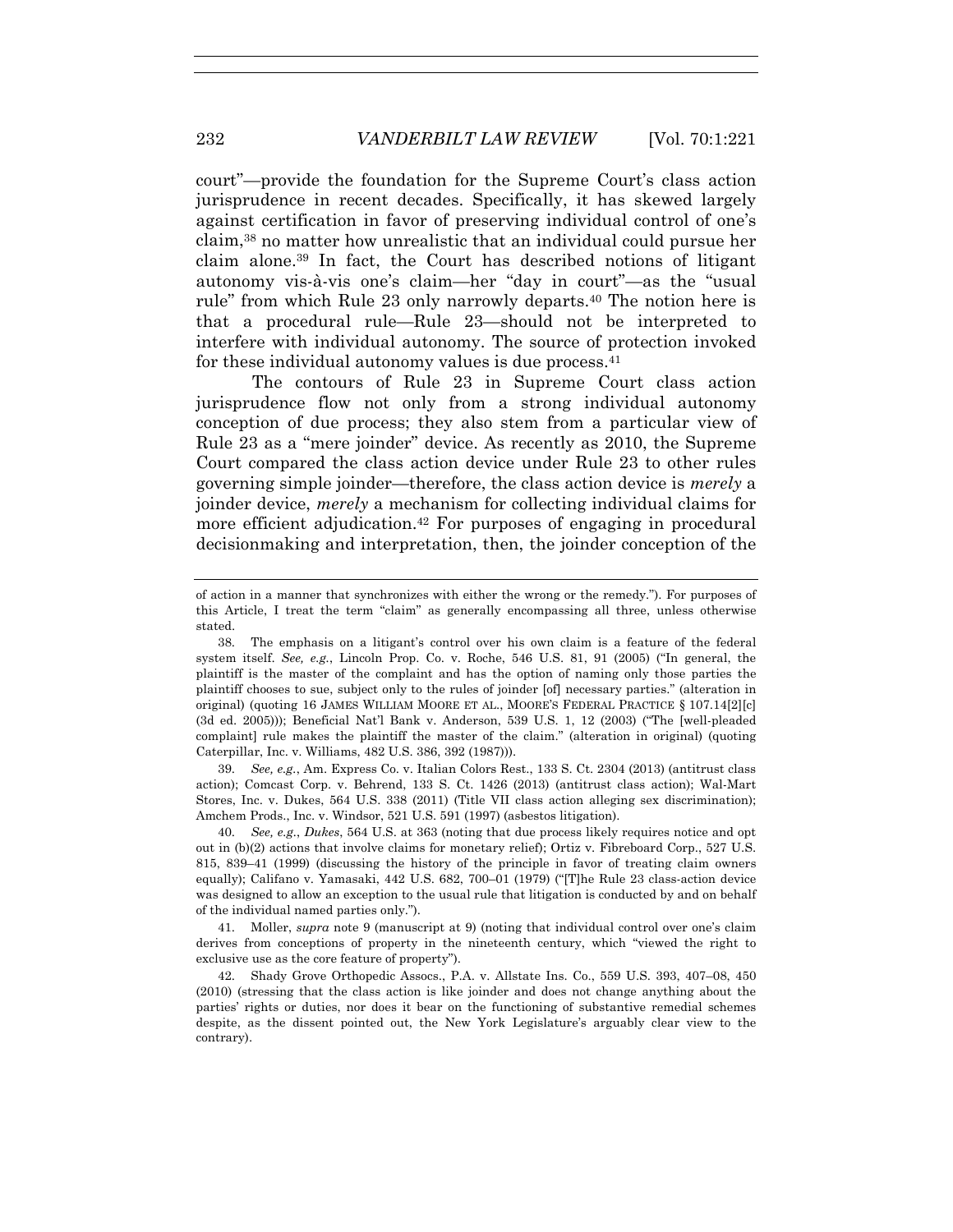class action forecloses as inappropriate consideration of collective values potentially served by Rule 23, such as the ways in which it makes small-value claims marketable and provides the class as a collective with greater leverage against defendants, among others.43

The implications of a joinder view of the class action—at least taken to its literal extreme—would of course be absurdly rigid and impractical.44 As Judge Diane Wood of the Seventh Circuit Court of Appeals famously traced, a joinder conception of the class action would call for according precisely the same due process to absent class members as if they had been joined under Rule 20.45 According to Judge Wood, at least, such a requirement would destroy the class action device merely through the expense of serving each and every class member with process.46

While necessarily short of demanding the extreme set of affairs identified by Judge Wood,<sup>47</sup> the Court has invoked litigant autonomy associated with a joinder view of the class action in its application of various Rule 23 certification requirements as well as its application of the *Erie* doctrine to the class action device.48 Extrapolating from the Court's jurisprudence, a particular view of procedure emerges—one that ought to preserve, or at least not interfere with, the individual character of claims and the ability of individual claimants to exercise control over those claims.

 <sup>43.</sup> The Court did note, in separate cases, that the ability of the class action to impose settlement pressure on defendants was a negative feature of the device. Stolt-Nielsen S.A. v. AnimalFeeds Int'l Corp., 559 U.S. 662, 664–65 (2010) (discussing the "basic precept that arbitration 'is a matter of consent, not coercion,' " and the potential pitfalls of class action arbitration).

 <sup>44.</sup> Diane Wood Hutchinson, *Class Actions: Joinder or Representational Device?*, 1983 SUP. CT. REV. 459, 491 (describing both potential models of the class action).

 <sup>45.</sup> *Id.*

 <sup>46.</sup> The joinder model "imposes the same procedural requirements on every class member, whether representative or absent." *Id.* at 478. Thus, every member of the class would have to be served with process because each "must independently satisfy all procedural requirements for appearing before the court in question." *Id.* at 459 (contrasting this aspect of the joinder model with the representational model's emphasis placed upon the named class representative allowing the individual to act as the legal representative once her right to come before the court was established).

 <sup>47.</sup> One could point to the collective action provision under the Fair Labor Standards Act (FLSA), 29 U.S.C. § 216(b) (2012), or under the Magnuson Moss Act, 15 U.S.C. § 2310(e) (2012), which affirmatively requires members of the collective action to opt in, as comprising even more extreme positions on the litigant autonomy spectrum. However, since those provisions do not come under the purview of Rule 23, or typically get discussed in the individualistic versus collectivist conceptual debates about the class action, it is sufficient for this article simply to mention them here.

 <sup>48.</sup> Shady Grove Orthopedic Assocs., P.A. v. Allstate Ins. Co., 559 U.S. 393, 408 (2010).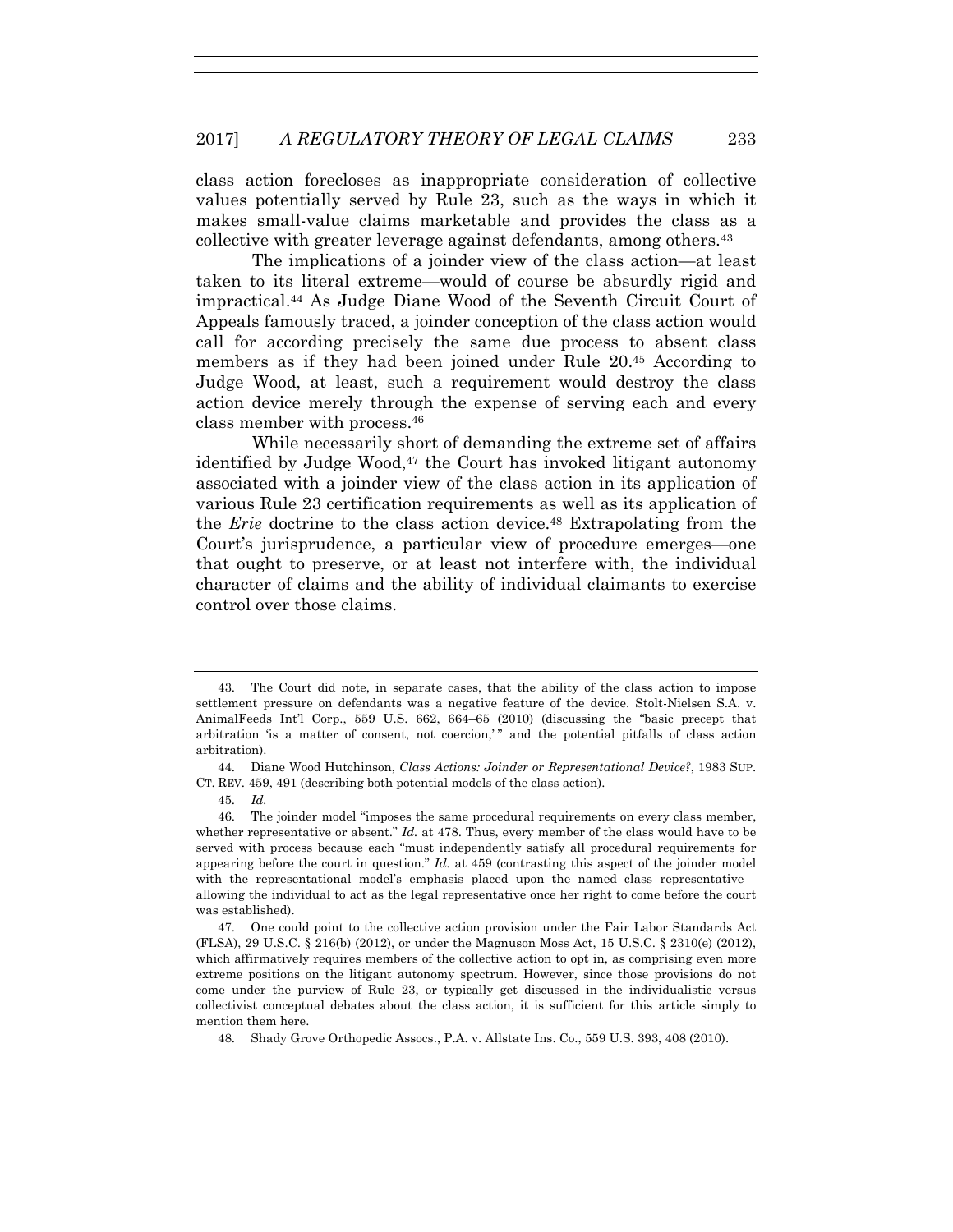#### *B. Representational, or Collective, Views of the Class Action*

Under representational or collective views of the class action, the basic notion is that a representative party litigates alone, but on behalf of absent class members until liability is established.49 Once that has occurred, the judgment is held open so that absent class members can come and establish their rights to share in the recovery.50 This view departs from notions of preserving as much as possible the individual character and participation rights of individual class members and their claims. Instead, collectivist conceptions are grounded in other normative concerns: efficiency and economy of litigation for litigants and the role of the class action as a mechanism for enforcing legislative prerogatives and supplementing public law enforcement efforts.51 Indeed, even before Rule 23 took its modern form in 1966, scholars identified the class action as a vehicle to "explore the possibilities of revitalizing private litigation to fashion an effective means of group redress."52 This view was reinforced in the 1966 amendments to Rule 23.53

This fundamental tension between the value of individual autonomy, which is protected and emphasized by the joinder model on the one hand, and values like collective justice, which are promoted on the other, continues to be debated in some form or another today.54

 53. *See* Tom Ford, *Federal Rule 23: A Device for Aiding the Small Claimant*, 10 B.C. INDUS. & COM. L. REV. 501, 504–05 (1969); Benjamin Kaplan, *Continuing Work of the Civil Committee: 1966 Amendments of the Federal Rules of Civil Procedure (I)*, 81 HARV. L. REV. 356, 397–98 (1967); *see also* Amchem Prods., Inc. v. Windsor, 521 U.S. 591, 617 (1997) ("A class action solves this [disproportionate expense and claim value] problem by aggregating the relatively paltry potential recoveries into something worth someone's (usually an attorney's) labor." (citation omitted)).

 54. For examples of scholars who took stances in favor of placing a premium on values of individual autonomy, see Richard A. Epstein, *The Consolidation of Complex Litigation: A Critical Evaluation of the ALI Proposal*, 10 J.L. & COM. 1, 5–14 (1990); Roger H. Trangsrud, *Mass Trials in Mass Tort Cases: A Dissent*, 1989 U. ILL. L. REV. 69, 69–76. Others advocated in favor of a more "collective" approach to class actions. *See, e.g.*, JACK B. WEINSTEIN, INDIVIDUAL JUSTICE IN MASS TORT LITIGATION 1–2 (1995); Robert G. Bone, *Rethinking the "Day in Court" Ideal and Nonparty Preclusion*, 67 N.Y.U. L. REV. 193 (1992); Bruce L. Hay, *Asymmetric Rewards: Why Class Actions (May) Settle for Too Little*, 48 HASTINGS L.J. 479 (1997); Jonathan R. Macey & Geoffrey P. Miller, *The Plaintiffs' Attorney's Role in Class Action and Derivative Litigation: Economic Analysis and Recommendations for Reform*, 58 U. CHI. L. REV. 1, 4–6 (1991); David Rosenberg, *Of End Games and Openings in Mass Tort Cases: Lessons from a Special Master*, 69 B.U. L. REV. 695, 695–98 (1989). For a sample of recent views on this debate, see Elizabeth J. Cabraser, *The Rational Class: Richard Posner and Efficiency as Due Process*, 82 GEO. WASH. L.

 <sup>49.</sup> Hutchinson, *supra* note 44, at 471.

 <sup>50.</sup> *Id.*

 <sup>51.</sup> *Id.* at 480; *see also* Harry Kalven, Jr. & Maurice Rosenfield, *The Contemporary Function of the Class Suit*, 8 U. CHI. L. REV. 684, 691–95 (1941).

 <sup>52.</sup> *See* Kalven & Rosenfield, *supra* note 51, at 687.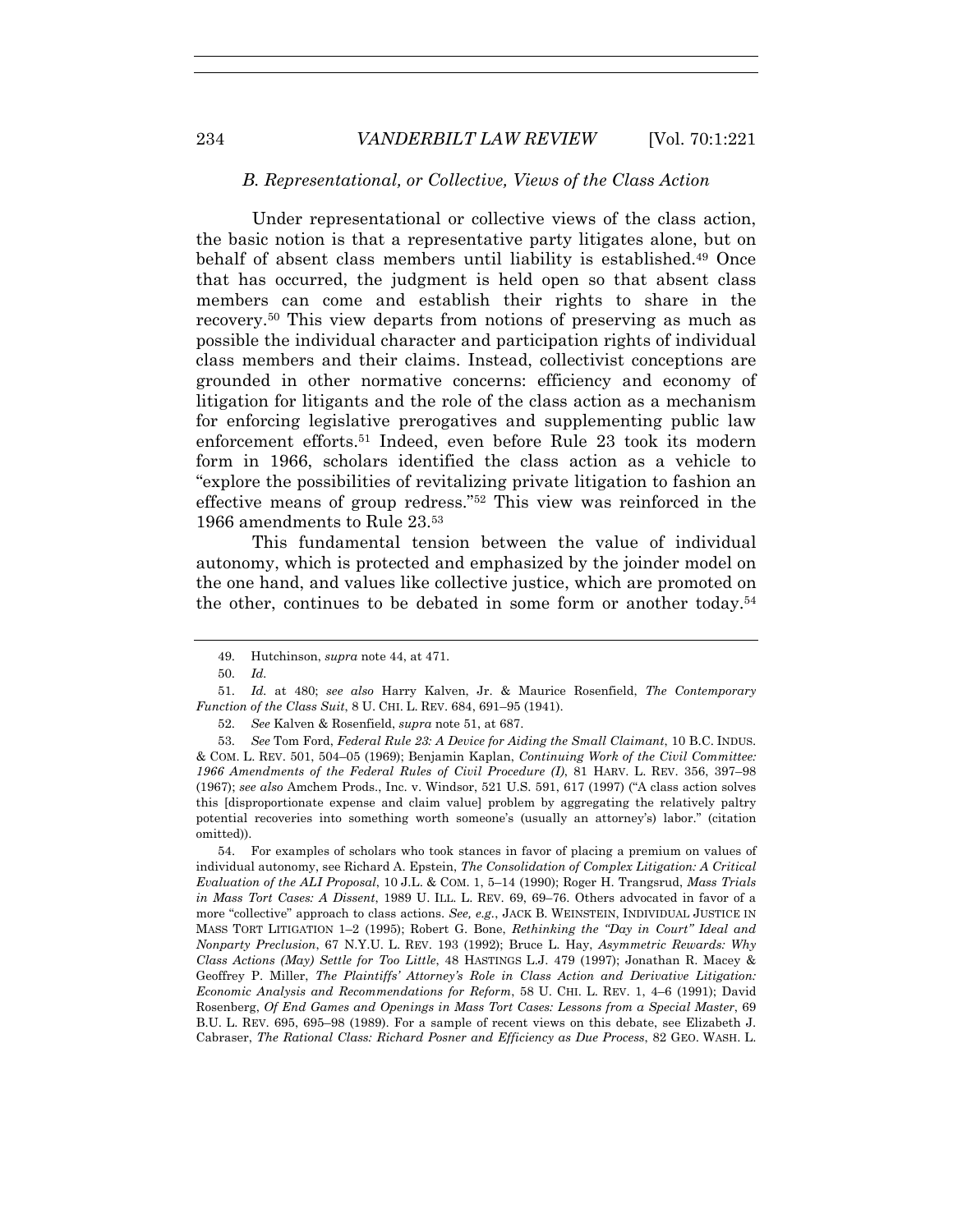Scholars espousing representational theories of the class action fall on somewhat of a spectrum. One of the most famous proponents of a representational view of the class action is David Shapiro, who set forth an "entity" model of the class action.<sup>55</sup> This (somewhat moderate) "entity" model<sup>56</sup> holds that the class action should not be viewed fundamentally as involving the claims of a number of individuals or even an aggregation thereof, but rather as "an entity in itself for . . . determining the nature of the lawsuit, the role of the lawyer and the judge, and the significance of the disposition."57 Under this model, the entity, not various individuals, is the litigant—and by extension, one could say, the master of the claims.

Under Shapiro's entity model, individual class members are still permitted to seek private counsel, to participate in some way in the litigation if desired, or even to opt out (though only under certain, somewhat narrow, conditions<sup>58</sup>) in the case of a  $23(b)(3)$  class action. Overall, however, the entity model calls for sublimation of individual autonomy values in favor of collective ones. A number of consequences follow from this conception, including an increased need under Rule 23 for cost-benefit weighing vis-à-vis notice to class members, particularly those with low-value claims, and a need to limit the optout right in Rule 23(b)(3) so as not to interfere with the collective functioning of the class device and the compensatory interests of the collective, among others.59

Further along the spectrum of collectivist class action conception is David Rosenberg's view that all class actions must be mandatory.60 This view is grounded in the normative premise that the law should achieve the public, social objective of promoting individual welfare, which Rosenberg argues is best achieved by bringing about

57. Shapiro, *supra* note 11, at 917; *see also* Cooper, *supra* note 32, at 26.

 58. In support of the entity model of class action, Shapiro argued that unconditional optout rights of members would undermine the substantive interests of the class as a whole. *See*  Shapiro, *supra* note 11, at 938 ("If there is a clear need for an unconditional right to opt out, one wonders about the soundness of the underlying decision to allow class treatment."). However, Shapiro noted that "a conditional or limited ability to opt out as part of a litigated or negotiated outcome may be consistent with class treatment of a claim," listing conditions such as the specified limits on attorney fees paid to those who opt out, a requirement that an individual contribute to the common costs incurred by the class, a cap on recovery, and some limits on punitive damage awards. *Id.* at 957–58, 958 n.128.

- 59. *Id.* at 935–38.
- 60. Rosenberg, *supra* note 9, at 831.

REV. ARGUENDO 85 (2014); Campos, *supra* note 9, at 1081–85; and Moller, *supra* note 9 (manuscript at 17–28).

 <sup>55.</sup> Shapiro, *supra* note 11, at 917–18.

 <sup>56.</sup> The term "entity" model of the class action was coined by Edward Cooper. *See* Cooper, *supra* note 32, at 26.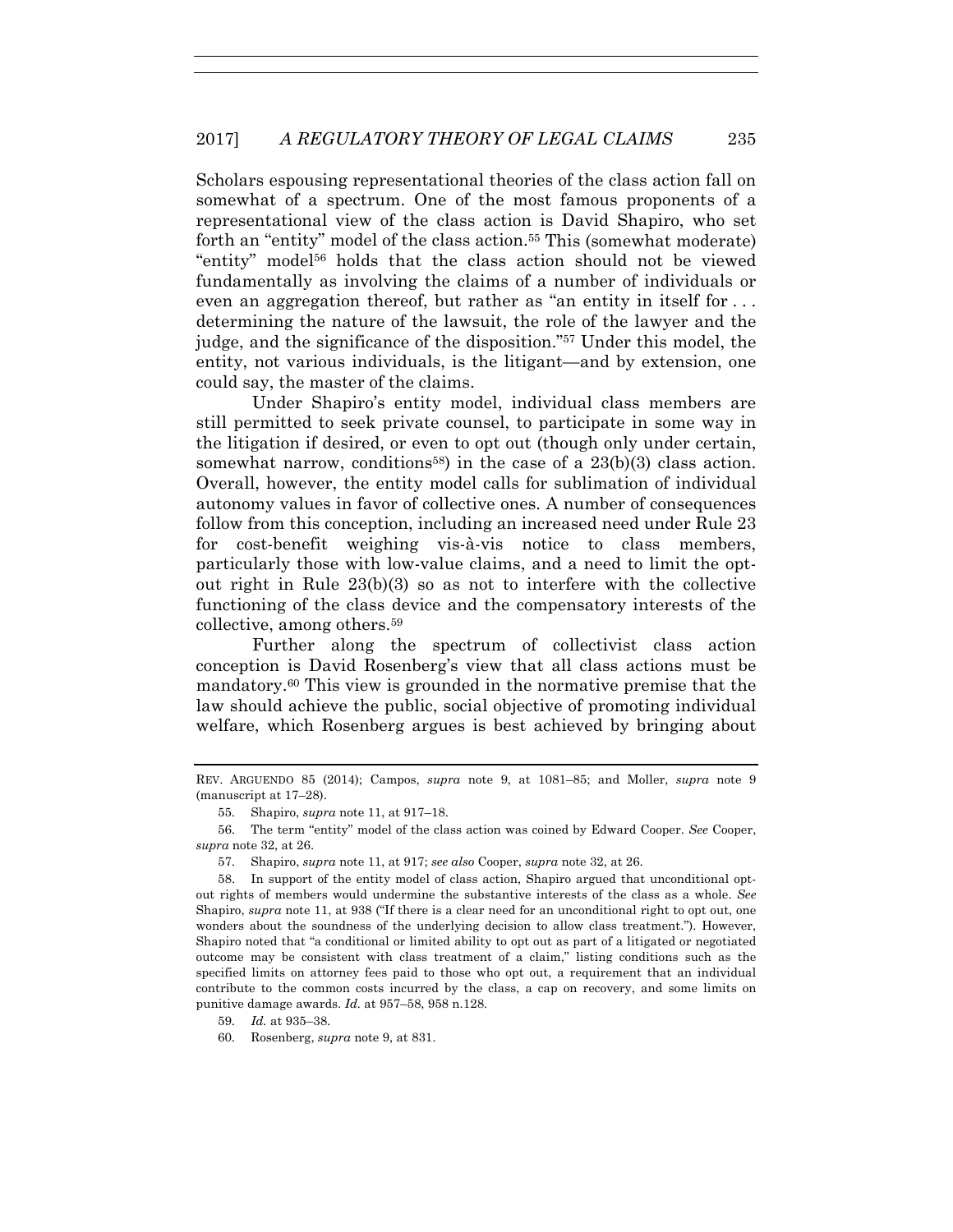optimal deterrence.61 Along those lines, Rosenberg has argued that the deterrent purpose of the class action is predominately public, and that too great a focus on compensation can actually frustrate that purpose.<sup>62</sup> This view, even though ultimately aimed in part at promoting *individual* welfare, requires complete sublimation of individual autonomy so that individuals can collectively pool their litigation resources in order to maximize wealth.<sup>63</sup> Absent organized collective action by a plaintiff class—and the associated economies of scale—defendants can wield the distinct litigation advantages that derive from aggregate stakes, thereby reducing optimal deterrence and the related compensation.

The collective views of the class action all differ somewhat in their precise conceptual contours. Fundamentally, though, whether presented as a representative model, an entity model, or a social goods model, the driving notion is that a legal claim does not belong, exclusively or primarily, to an individual claimholder.

### *C. Conceptual Debates About the Nature of Class Actions as Debates About the Nature of Legal Claims Themselves*

Underlying these dualities in the class action context are not just competing views of the class action device specifically, but a tension between the appropriate conceptions of legal claims themselves. For instance, individualistic, joinder-type views of the class action give precedence to the individual's ownership and control of legal claims.64 Implicit in that view is the notion that a legal claim is personal property over which a claimholder exercises significant control—control that can only be taken away rarely, if ever.

Relatedly, (often implicitly) underlying individualistic conceptions of the class action are strong notions of claim ownership and property rights, like alienation and exclusion. Mark Moller has made this underpinning explicit, arguing that litigant autonomy arguments are rooted in very specific nineteenth-century property views of legal claims as conferring upon claimholders strong rights of

 <sup>61.</sup> *Id.* at 831–32.

 <sup>62.</sup> *See id.* at 846–47; *see also* Brian T. Fitzpatrick, *Do Class Action Lawyers Make Too Little?*, 158 U. PA. L. REV. 2043, 2046–47 (2010) (arguing that at least for small-value claims class actions, the purpose of the class is to achieve deterrence, not compensation).

 <sup>63.</sup> David Rosenberg, *Mass Tort Class Actions: What Defendants Have and Plaintiffs Don't*, 37 HARV. J. ON LEGIS. 393, 427–28 (2000).

 <sup>64.</sup> *See, e.g.*, Shapiro, *supra* note 11, at 918 (noting that a joinder, or aggregation model, of the class action entails the sacrifice of as little individual autonomy as possible).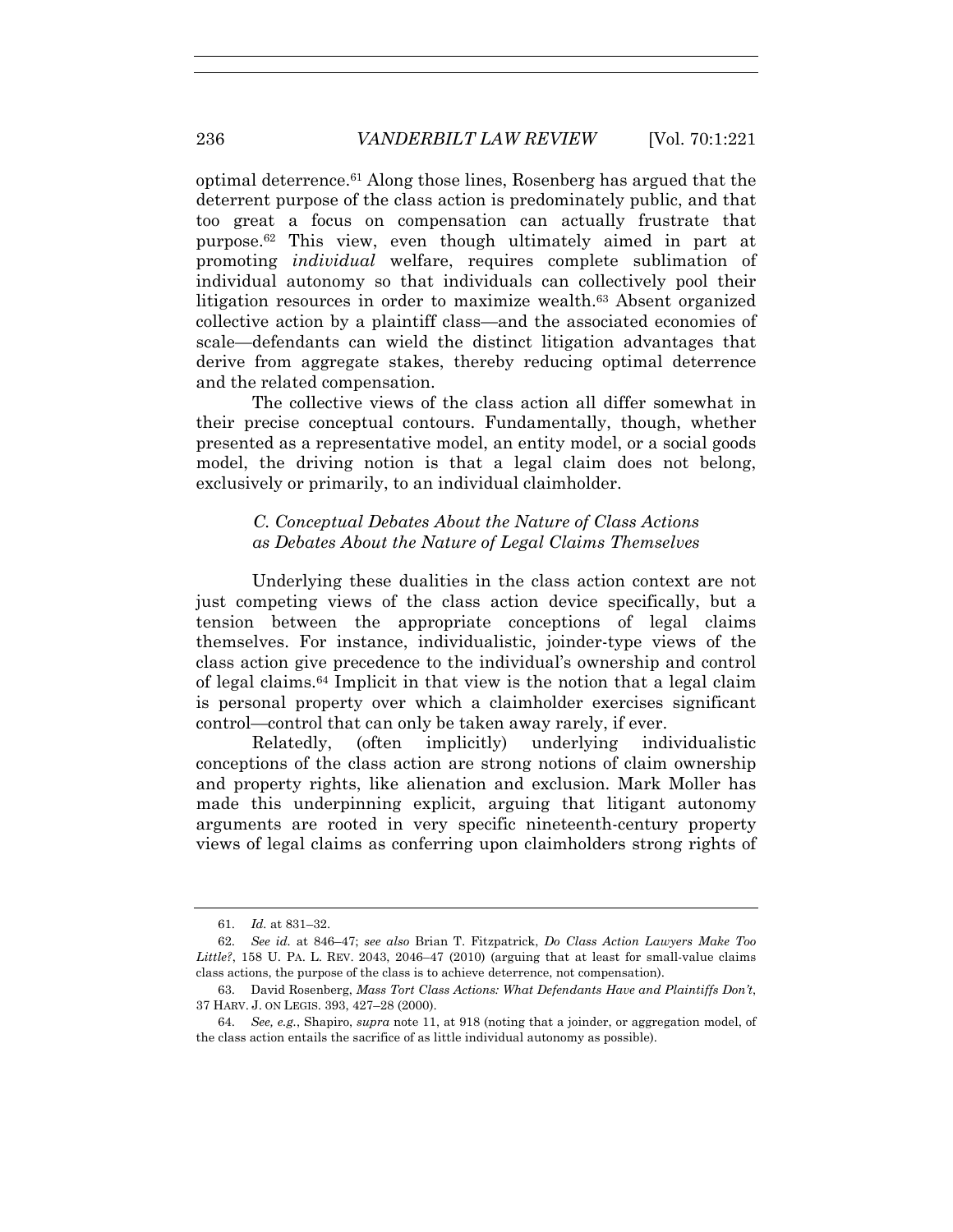exclusive use.65 An individualistic conception of the class action, with its implicit directive to preserve as much of an individual's control over her claim (particularly over alienation), departs little from this particular eighteenth- and nineteenth-century conception of property.66

Underlying representational or collectivist views of the class action (again, usually implicitly) is a conception of claims more as parts of an overall "entity" or "collective." It is to this collective that all members' fortunes are joined and to whose collective purposes rights of individual autonomy must submit.67 Viewing class claims this way—as mechanisms for achieving deterrence, for effectuating legislative prerogatives, and/or, in the presence of other similar claims, for achieving an overall better compensatory result for the collective and the individuals within  $it^{68}$ —requires a much weaker conception of individual ownership of legal claims.

Procedural law does not explicitly resolve doctrinal issues with reference to this underlying debate over the nature of legal claims. However, Supreme Court class action jurisprudence in the past two decades has implicitly embraced strong individual autonomy approaches to the legal claims of absent class members. Perhaps the most prominent example of this trend is the Court's decision in *Amchem Products, Inc. v. Windsor*, in which the Court reviewed a class action and accompanying settlement that sought to resolve all unfiled asbestos claims.69 The Court concluded that common issues did not predominate over individual ones, and thus the proposed class and class settlement ran afoul of Federal Rule of Civil Procedure 23(b)(3).70 In doing so, the Court noted that individual issues define mass torts suggesting that certification of *any* class in a mass tort case would run afoul of the strictures of Rule 23,71 and, as a matter of litigant

 <sup>65.</sup> Moller, *supra* note 9 (manuscript at 9).

 <sup>66.</sup> *See* Wynehamer v. People, 13 N.Y. 378, 433 (N.Y. 1856) ("Property is the right of any person to possess, use, enjoy and dispose of a thing."); Jones v. Van Zandt, 13 F. Cas. 1054, 1055 (C.C.D. Ohio 1849) ("Property is the exclusive right of possessing, enjoying and disposing of a thing which is in itself valuable.").

 <sup>67.</sup> Some argue that conceptualizing legal claims as individual property for which property holders can obtain value in the form of compensation relegates the public deterrent goals of our system of litigation to (at best) second-place status, as (at best) incidentally achieved through compensation of a sufficient number of plaintiffs. *See, e.g.*, Campos, *supra* note 9, at 1081–83; David Rosenberg, *The Causal Connection in Mass Exposure Cases: A "Public Law" Vision of the Tort System*, 97 HARV. L. REV. 849, 900 (1984) (arguing that a private law view of mass tort claims "squander[s] the system's resources" and "deprives the system of their deterrence value").

 <sup>68.</sup> *See* Issacharoff, *supra* note 10, at 1060; Shapiro, *supra* note 11, at 924–25.

 <sup>69.</sup> Amchem Prods., Inc. v. Windsor, 521 U.S. 591, 597 (1997).

 <sup>70.</sup> *Id.* at 622.

 <sup>71.</sup> *Id.* at 624–25; *see also* NAGAREDA, *supra* note 14, at xv–xvi.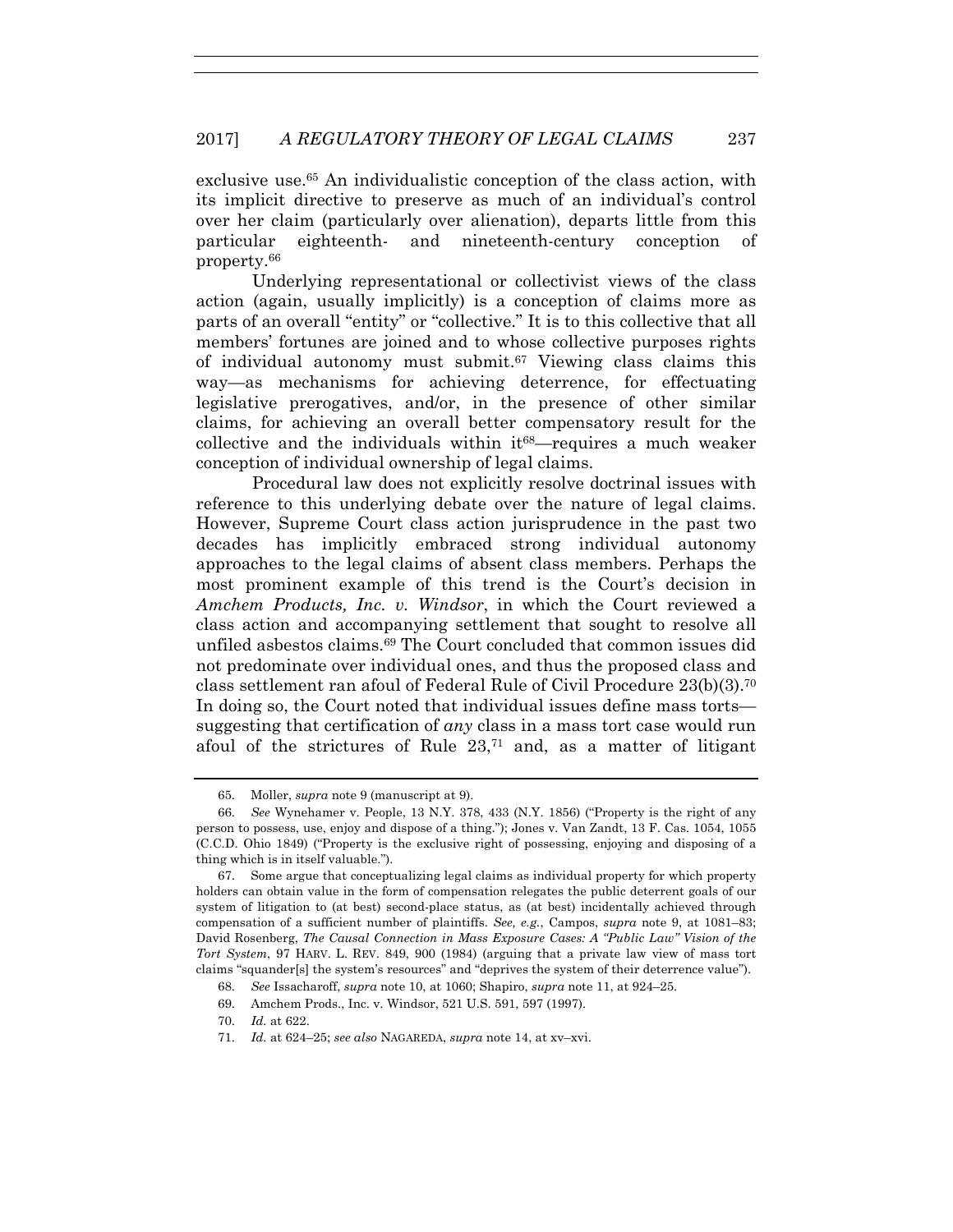autonomy, with claimholders' due process rights to have their day in court on these individual issues.

As Justice Breyer noted in his dissent, the majority ignored the collective view—and by extension, the collective values—of class claims, which would counsel in favor of upholding the settlement. He argued that the majority placed too great a focus on individual day-incourt ideals—ideals that meant, as a practical matter, no one in this class would ever receive compensation for their injuries.72 At least in *Amchem*, the litigant autonomy the Court fought so fiercely to protect was worth precisely zero to these claimants in the way of actual compensation.73

The strong individual autonomy conception of claims in *Amchem* is now well established in case law.74 It is the dominant conception of legal claims in much of the Court's recent procedural jurisprudence,75 and it is a cornerstone of its class action jurisprudence.76 Nonetheless, and particularly given that most

 74. *See, e.g.*, Logan v. Zimmerman Brush Co., 455 U.S. 422, 424 (1982) (deciding whether a state's termination of an individual's cause of action violates due process); Mullane v. Cent. Hanover Bank & Tr. Co., 339 U.S. 306, 307 (1950) (discussing the violation of individual control over claims via an inadequate notice campaign to class members); Timothy P. Terrell, *Causes of Action as Property:* Logan v. Zimmerman Brush Co. *and the "Government–as–Monopolist" Theory of the Due Process Clause*, 31 EMORY L.J. 491 (1982) (critiquing the Supreme Court's treatment of causes of action as property).

 75. *See, e.g.*, Spokeo, Inc. v. Robins, 136 S. Ct. 1540 (2016) (rejecting the notion of injury absent some harm to pre-existing "property"); Campbell-Ewald Co. v. Gomez, 136 S. Ct. 663, 670, 672 (2016) (holding that an unaccepted settlement offer does not moot the named plaintiff's claim in a class action, but leaving open the questions of whether an accepted offer would moot that claim and whether the claim of a named plaintiff in a class action has any collective component in addition to the individual property component of that claim); AT&T Mobility LLC v. Concepcion, 563 U.S. 333 (2011) (making clear that potential legal claims are tradable via contract for goods and services); *Amchem*, 521 U.S. at 620–22 (emphasizing the individual due process protections for absent class members' claims that are paramount at the certification stage).

 76. Am. Express Co. v. Italian Colors Rest., 133 S. Ct. 2304 (2013); Wal-Mart Stores, Inc. v. Dukes, 564 U.S. 338 (2011); *Concepcion*, 563 U.S. 333; Ortiz v. Fibreboard Corp., 527 U.S. 815 (1999); *Amchem*, 521 U.S. 591. These litigant autonomy ideals arguably trace back to *Hansberry v. Lee*, 311 U.S. 32, 38 (1940), and extend through the Supreme Court's jurisprudence all the way to today. *See* Bone, *supra* note 54, at 214–18 (tracing *Hansberry* and its progeny and criticizing the Court for consistently insisting on a "day-in-court" ideal).

 <sup>72.</sup> *Amchem*, 521 U.S. at 629–41 (Breyer, J., dissenting).

 <sup>73.</sup> In the end, the plaintiffs to the *Amchem* deal received no compensation through adjudicative processes, and the various asbestos companies entered into bankruptcy, leaving issues of compensation to be dealt with even today. RICHARD A. NAGAREDA ET AL., THE LAW OF CLASS ACTIONS AND OTHER AGGREGATE LITIGATION 135 (2d ed. 2013); *see also, e.g.*, Campos, *supra* note 9, at 1082–84 (arguing that litigant autonomy is self-defeating in the context of mass tort class actions).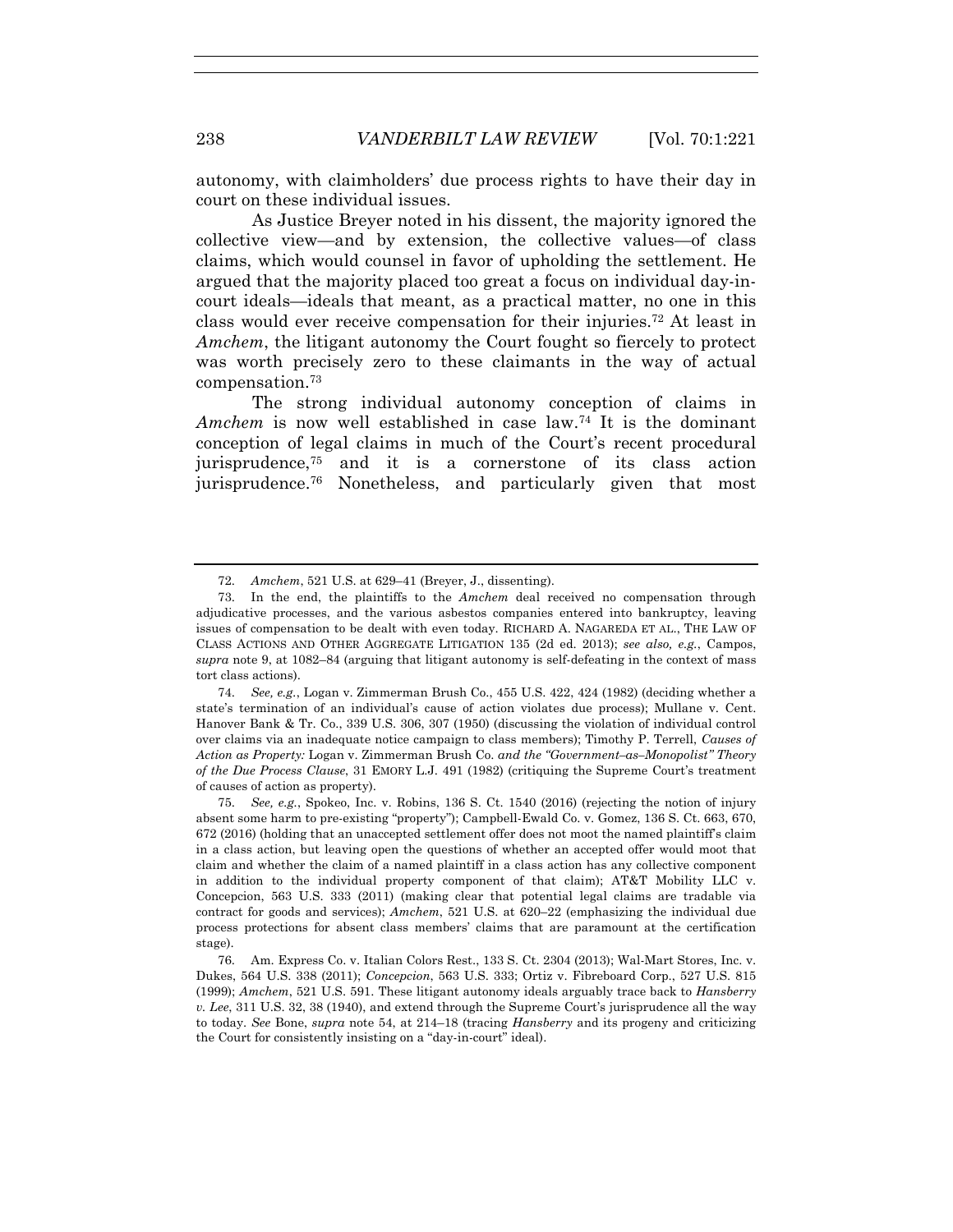everything in life is "only for now,"<sup>77</sup> the conceptual debate continues.78

The class action, however, does not exist in a vacuum. Missing from the debate over the conceptual nature of class claims is a crosscutting analysis of the implications of this debate across various procedural contexts. The next Part undertakes that analysis by situating the fundamental tension regarding the proper conception of legal claims underlying the class action debate within various, largely unrelated, contexts across the broader procedural landscape. This analysis produces a somewhat unexpected insight: as a matter of foundational goals of our litigation system,79 adopting a single conception of legal claims generates *precisely opposite results*.

## II. SITUATING THE FORMALIST DEBATE ABOUT THE PROPER CONCEPTION OF LEGAL CLAIMS WITHIN THE BROADER PROCEDURAL LANDSCAPE

For class actions, proponents of collectivist theories may be right that an individualistic conception of claims frustrates goals like compensation, deterrence, and access to justice.80 This argument is arguably most compelling when class claims are small value, though few collectivists offer that as a reason for conceptual distinction.81 In any event, at least in the *post*-certification class action context, an individualistic conception of legal claims may often prove claim *disabling*.82

 82. *See, e.g.*, Cabraser*, supra* note 54, at 104 (arguing that individual property conceptions of due process in certain class action contexts are essentially smokescreens for preventing certification, and thus, any compensation, deterrence, or access to justice for claimants); Campos, *supra* note 9, at 1081–85 (arguing that individual rights to opt out interfere with the functioning of the mass tort class action, and offering a paternalistic approach to those rights—that they should be limited to achieve compensation and deterrence for the individual, and overall, the group); Rosenberg, *supra* note 9, at 831–34 (making similar arguments to Campos); Shapiro, *supra* note 11, at 935–37 (noting that, at least in small-value claims class actions, the economies

 <sup>77.</sup> ROBERT LOPEZ & JEFF MARX, *For Now*, *on* AVENUE Q (RCA Victor 2003).

 <sup>78.</sup> *See infra* Part II.

 <sup>79.</sup> *See, e.g.*, FED. R. CIV. P. 1 (stating the disputes must be *resolved* in a "just, speedy, and inexpensive" manner).

 <sup>80.</sup> Campos, *supra* note 9, at 1092; Rosenberg, *supra* note 9, at 833–34; Shapiro, *supra* note 11, at 916, 931.

 <sup>81.</sup> *See, e.g.*, Campos, *supra* note 9, at 1074–79 (explaining that class actions in small claims litigation may solve problems with asymmetric stakes between plaintiffs and defendants); Rosenberg, *supra* note 63, at 415–17 (arguing that even with marketable claims, an individual mass tort plaintiff lacks aggregate stakes and the corresponding bargaining leverage for settlement); *see also* Fitzpatrick, *supra* note 62, at 2067–74 (arguing that the purpose of many class actions, certainly those involving small-value claims, is deterrence, not compensation).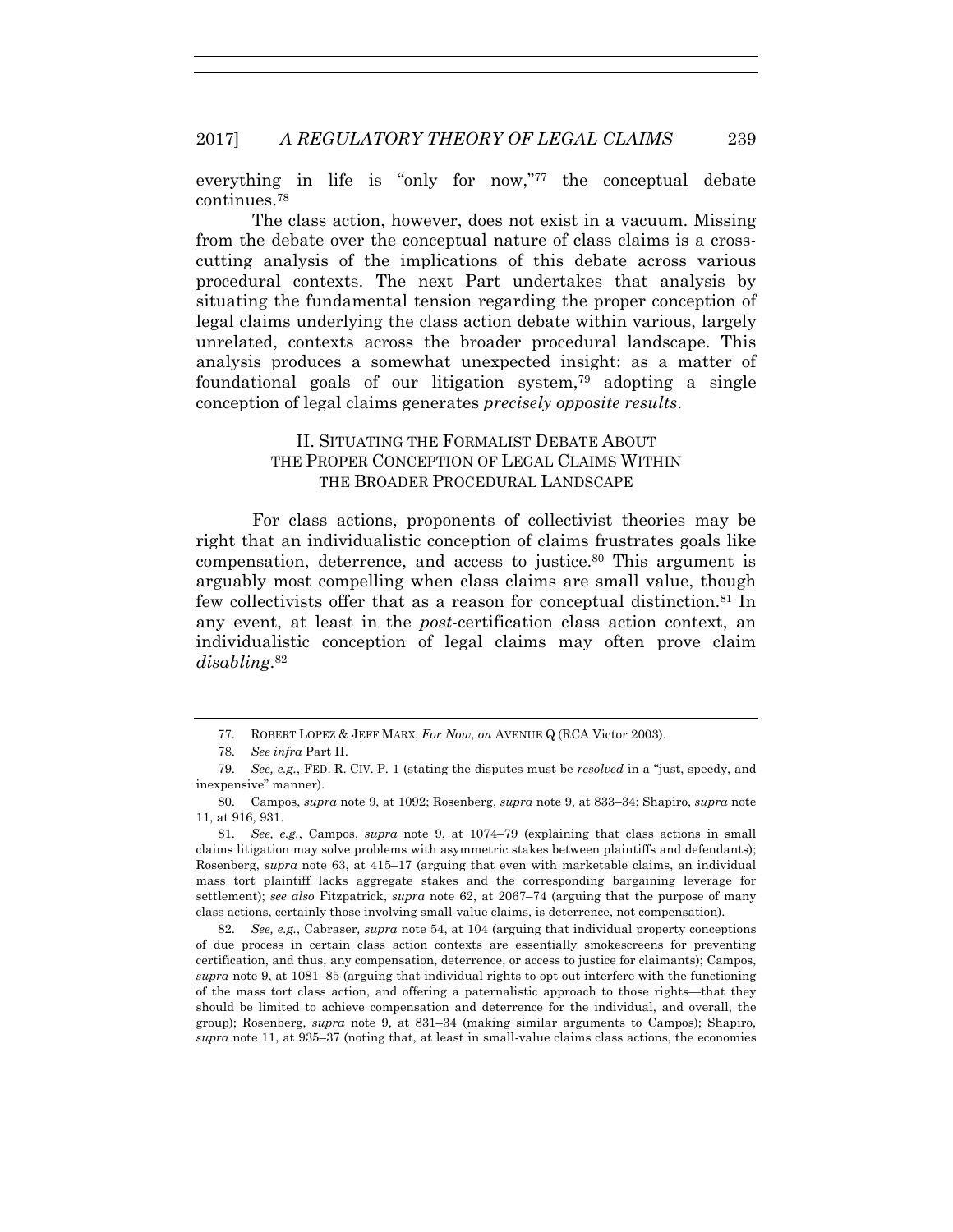Across the procedural landscape, however, whether an individualistic conception of legal claims disables claiming is far from clear. Indeed, an individualistic view of legal claims that would support fuller commoditization of claims may well *facilitate* claiming. The converse is also true. The same is true with regard to other normative metrics. As seen in the class action context, an individualautonomy view of claims may well *frustrate* access to justice, deterrence, and compensation—as Justice Breyer lamented in *Amchem*. Yet precisely the opposite is true in the context of litigation financing: absent a robust individual-autonomy view of claims, alienation of claims to a funder becomes difficult.

These binary conceptual dichotomies obscure and confound various normative goals of our legal system in any number of procedural contexts. They include, but are not limited to, attorneys' fiduciary duties to claimants that limit informal claim settlement:<sup>83</sup> judicial review of consent decrees brokered with public actors to promote "fairness, reasonableness, and adequacy";<sup>84</sup> various procedural rules governing settlement set-offs among jointly liable defendants with the same plaintiff;85 and rules governing contingency arrangements between lawyers and clients, just to name a few. Overconstrained by one formalist conception of legal claims or another, all of these doctrines struggle to identify the appropriate balance between the near-absolute form of litigant autonomy required by individualistic conceptions and the near-absolute permission to interfere with that autonomy permitted by collectivist conceptions.

The conceptual debates tend to occur within the confines of procedural silos. This Part takes a broader view. It focuses for the first time on three seemingly unrelated and important controversies in modern litigation: offers to settle with named plaintiffs *precertification* of a class under Rule 68, alternative litigation financing,

of scale achieved through the certification of a class outweigh the individual benefits of autonomous actions such as opting out).

 <sup>83.</sup> *See* Johnson v. Nextel Commc'ns Inc., 780 F.3d 128, 134–35 (2d Cir. 2015) (recognizing attorneys' fiduciary duty to their clients when negotiating settlements).

 <sup>84. &</sup>quot;When reviewing a proposed consent decree, the trial court is to review the settlement for fairness, reasonableness, and adequacy." EEOC v. Prod. Fabricators, Inc., 666 F.3d 1170, 1172 (8th Cir. 2012) (reviewing lower court's rejection of motion for approval of consent decree).

 <sup>85.</sup> For instance, the Uniform Apportionment of Tort Responsibility Act provides that if a plaintiff settles with Defendant *A* and proceeds against Defendant *B*, the second recovery is offset by the percentage that Defendant *A* was found liable for, even if that would have been more than what the plaintiff actually recovered. In contrast, for instance, the New York rule provides that the second settlement or verdict will be offset by only the absolute amount Defendant *A* settled for. N.Y. GEN. OBLIG. LAW § 15-108 (McKinney 2007). The California rule provides that the second settlement will be offset by whichever of the former two is the smallest amount. CAL. CIV. PROC. CODE § 877 (West 2012).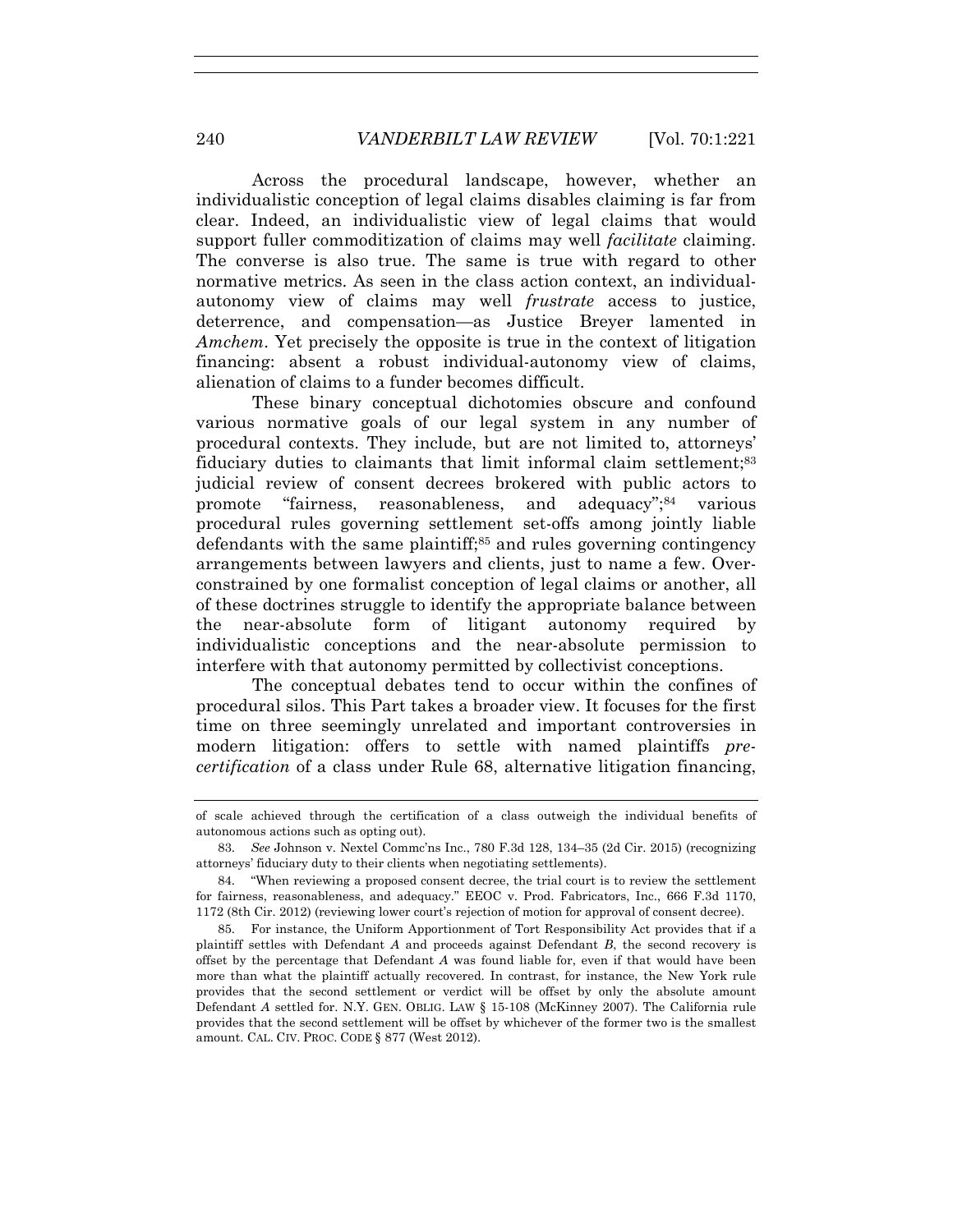and mandatory arbitration agreements in individual consumer and employment contracts. What this broader analysis reveals is this: at a systemic level, debating between binary conceptions of legal claims fails to point a coherent way forward for procedure to achieve any number of fundamental goals of our litigation system.

## *A. Rule 68 Offers to Settle with the Named Class Plaintiff Pre-certification*

Moving just beyond the world of certified class actions lies a problem at the intersection of not-yet certified class actions and Rule 68 offers to settle. In *Campbell-Ewald Co. v. Gomez*, decided this term, the Supreme Court grappled with the question of whether a defendant's unaccepted Federal Rule of Civil Procedure 68 offer of settlement to the named plaintiff in a putative class—a class yet to be certified—moots both the named plaintiff's claim and the claims of the class members as well.<sup>86</sup> By way of background: When a class complaint is filed, the complaint must identify one or more named plaintiffs. A class action may not proceed *without* a named plaintiff.87 Federal Rule of Civil Procedure 23 then requires the court to analyze, for purposes of certification, whether that named plaintiff is an adequate representative of the class and whether that plaintiff's claims are typical of those of the absent class members.

Since the advent of Rule 23 in 1966, defense counsel have employed any number of strategies to defeat class certification. Most of those strategies involve arguments, grounded in individualistic conceptions of claims, that the requirements of Rule 23 are not satisfied. More recently, defendants have turned to Rule 68, which permits defendants to make settlement offers to plaintiffs. The strategic gambit is this: in the context of putative class actions, defendants attempt to entice the *named* plaintiff to settle under Rule 68, with the hopes that (1) the settlement (or even offer of settlement) will render the claims of remaining class members moot, and (2) that remaining class members will be unable to continue their suit

 <sup>86.</sup> Campbell-Ewald Co. v. Gomez, 136 S. Ct. 663, 669–70 (2016).

 <sup>87.</sup> Continuation of a class action without a representative would "jettison the last vestiges of the case-or-controversy requirement . . . ." Holmes v. Fisher, 854 F.2d 229, 233 (7th Cir. 1988). "Article III of the U.S. Constitution requires that a plaintiff with a personal stake in the dispute be present at all times in the litigation." David Hill Koysza, Note, *Preventing Defendants from Mooting Class Actions by Picking Off Named Plaintiffs*, 53 DUKE L.J. 781, 798–99 (2003) (noting a logical solution to a named plaintiff being picked off is to find a substitute); *see also* Howe v. Varity Corp., 896 F.2d 1107, 1111 (8th Cir. 1990) ("Class representatives must have a personal stake in the outcome of the case at the time the district court rules on class certification in order to prevent mootness of the action.").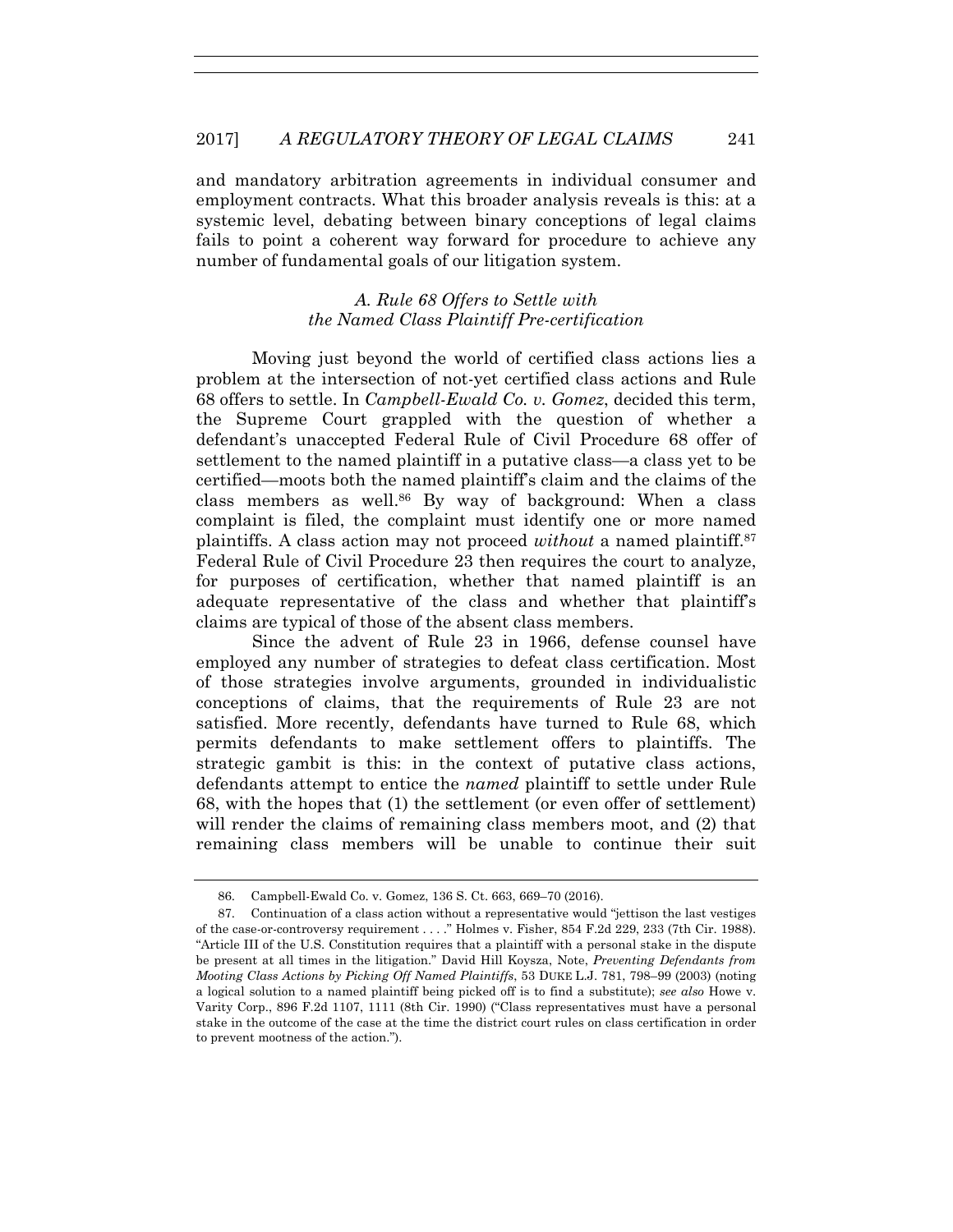elsewhere—given that it can be time-consuming and expensive to replace the initial named plaintiff in a class action.<sup>88</sup> Defendants' gambit is potentially attractive for the named plaintiff: with the leverage of the class behind him, the named plaintiff may well be able to capitalize on defendants' broader strategic aims in the form of a settlement premium on his own claim.

The particular instantiation of this problem involved in *Campbell-Ewald* arose after the named plaintiff received an unsolicited text message and filed a class claim against Campbell-Ewald Company alleging violations of the Telephone Consumer Protection Act of 1991.89 Pursuant to Rule 68, the defendant offered the plaintiff \$1,503 for "each unsolicited text message," costs, and a stipulation to an injunction.<sup>90</sup> This settlement offer exceeded, by three dollars, the statutory maximum awardable for unsolicited text messages91—arguably not much of a premium as a matter of the underlying substantive law (and perhaps a poor strategic move by the defendant, in the end). However, even though the named plaintiff had not yet accepted the settlement offer, the defendant rightly noted that the offered amount constituted "complete relief" for the named plaintiff under the statute. Therefore, the defendant argued, the offer of "complete relief" made the case moot and deprived the lower court of jurisdiction over the entire case.92

The defendant's two principal arguments were driven by an individualistic view of claims. First, the defendant argued that the named plaintiff should not be prevented from exchanging his claim for compensation simply because he is part of a putative class. Second, the defendant argued that when a named plaintiff is offered full compensation for his claim, there is no property left to exchange, and thus, no remaining interest in the lawsuit.93 Driving that second argument is the individualistic conception claims that the defendant proffered: the named plaintiff's only interest in his claim is individual compensation, and that interest was extinguished once the defendant made an offer of complete relief.

 <sup>88.</sup> Koysza, *supra* note 87, at 798–99.

 <sup>89.</sup> Brief for Petitioner at 2, *Campbell-Ewald*, 136 S. Ct. 663 (No. 14-857), 2015 WL 4397132, at \*2; Brief for the Respondent at 7, *Campbell-Ewald*, 136 S. Ct. 663 (No. 14-857), 2015 WL 5064005, at \*7.

 <sup>90.</sup> Brief for Petitioner, *supra* note 89, at 6–7; Brief for the Respondent, *supra* note 89, at 9.

 <sup>91.</sup> The statute provides five hundred dollars for each violation and the possibility of treble damages if there is a knowing and willful violation. Brief for Petitioner, *supra* note 89, at 3, 7.

 <sup>92.</sup> *Id.* at 10–11.

 <sup>93.</sup> *Campbell-Ewald*, 136 S. Ct. 663; Brief for Petitioner, *supra* note 89, at 26–35.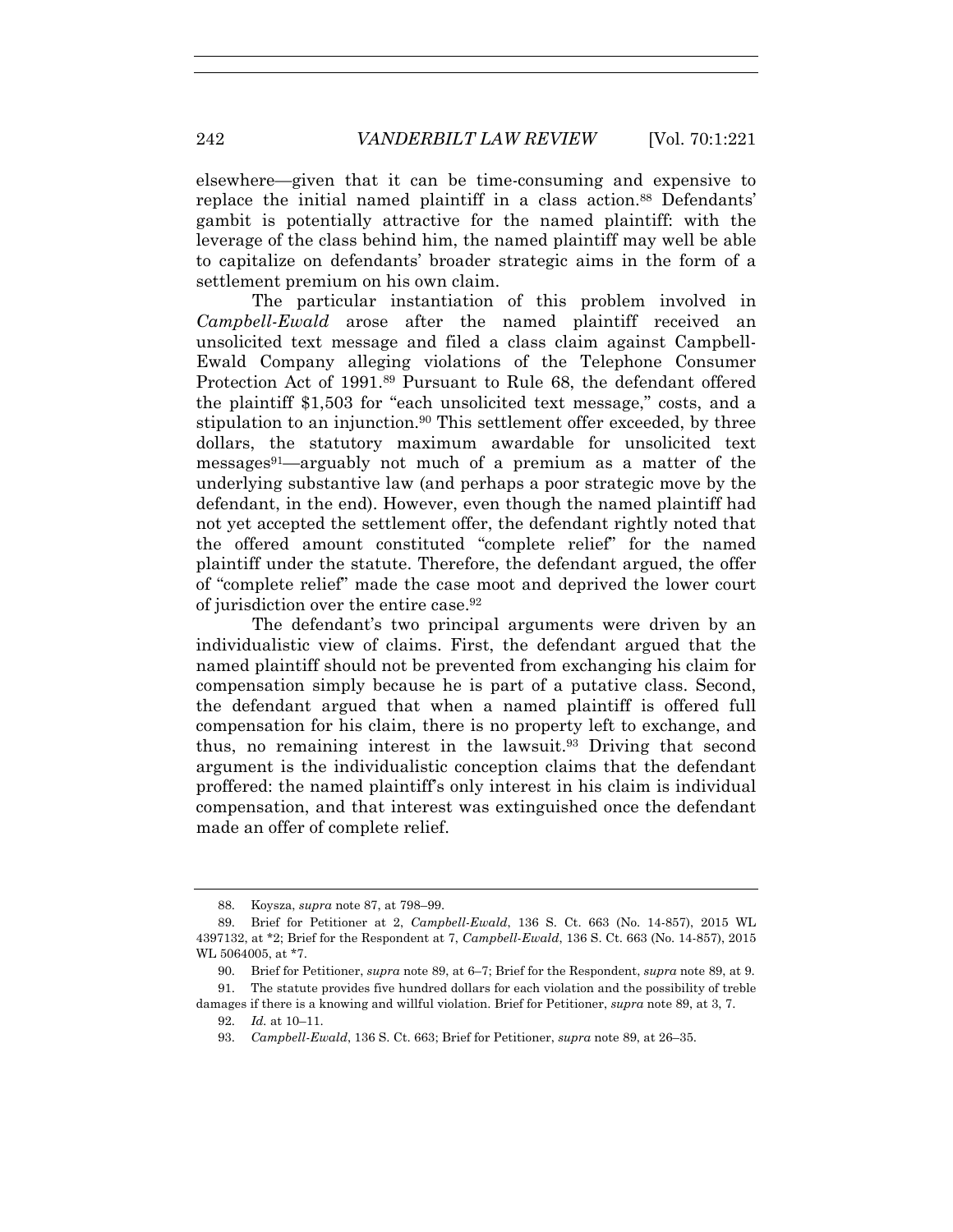The defendant also explicitly urged the Court to reject collectivist views of legal claims. First, the defendant asserted that the named plaintiff "lack[ed] any personal interest in representing others in this action"94 and thus there was no "'real need' for the court to exercise its judicial power."95 Second, the defendant characterized the named plaintiff's possible collective interests either in helping the class vindicate claims or in achieving deterrence as unrelated to the nature of claims; instead, those interests were mere "ancillary procedural right[s]" that were "extinguished" when the defendant made an offer of complete relief.96 Third, as an alternative argument, the defendant urged the Court to keep any collective conceptions of claims firmly within the boundaries of the class action universe, arguing that any such interests vis-à-vis putative class members were inconsequential to the mootness analysis because class certification had not yet occurred.<sup>97</sup>

Plaintiffs' counsel and the Solicitor General, unsurprisingly, adopted a more collective view of the named plaintiff's claim; both also vigorously contested the individual-autonomy framing of the claim by the defendant. First, Gomez argued that part of the interest for a named plaintiff in his putative class claim is a collective one—of recovery for the class, even at the expense of immediate relief to himself.<sup>98</sup> The government similarly linked the named plaintiff's interest in his claim with those of the class—namely those involving the economies of scale achieved for the group via the class device.<sup>99</sup> Second, Gomez argued that an individualistic conception of claims would allow defendants to "pick off" class representatives,<sup>100</sup> thereby forcing remaining claimants to go it alone, often an uneconomical choice given the high costs of litigation.101

101. Brief for the Respondent, *supra* note 89, at 41.

 <sup>94.</sup> Brief for Petitioner, *supra* note 89, at 28 (quoting Genesis Healthcare Corp. v. Symczyk*,* 133 S. Ct. 1523, 1529 (2013)).

 <sup>95.</sup> *Id.* at 16 (quoting Summers v. Earth Island Inst*.*, 555 U.S. 488, 493 (2009)).

 <sup>96.</sup> *Id.* at 27.

 <sup>97.</sup> *Id.* at 28 ("Thus, when Plaintiff's individual claim became moot, the absent class members were not parties to the lawsuit and had no legal status.").

 <sup>98.</sup> Brief for the Respondent, *supra* note 89, at 34 ("But it is the very nature of *representative* litigation for the lead plaintiff to pursue recovery *for the class*—even if that comes at some cost or delay to his personal recovery.").

 <sup>99.</sup> Brief for the United States as Amicus Curiae Supporting Respondent at 20, Campbell-Ewald Co. v. Gomez, 136 S. Ct. 663 (2016) (No. 14-857), 2015 WL 5138588, at \*20.

 <sup>100.</sup> Brief for the Respondent*, supra* note 89, at 38; *see also* Brief for the United States as Amicus Curiae Supporting Respondent*, supra* note 99, at 19 ("[R]equiring multiple plaintiffs to bring separate actions, which effectively could be 'picked off' by  $\dots$  defendant  $[\cdot \dots$  would frustrate the objectives of class actions . . . .").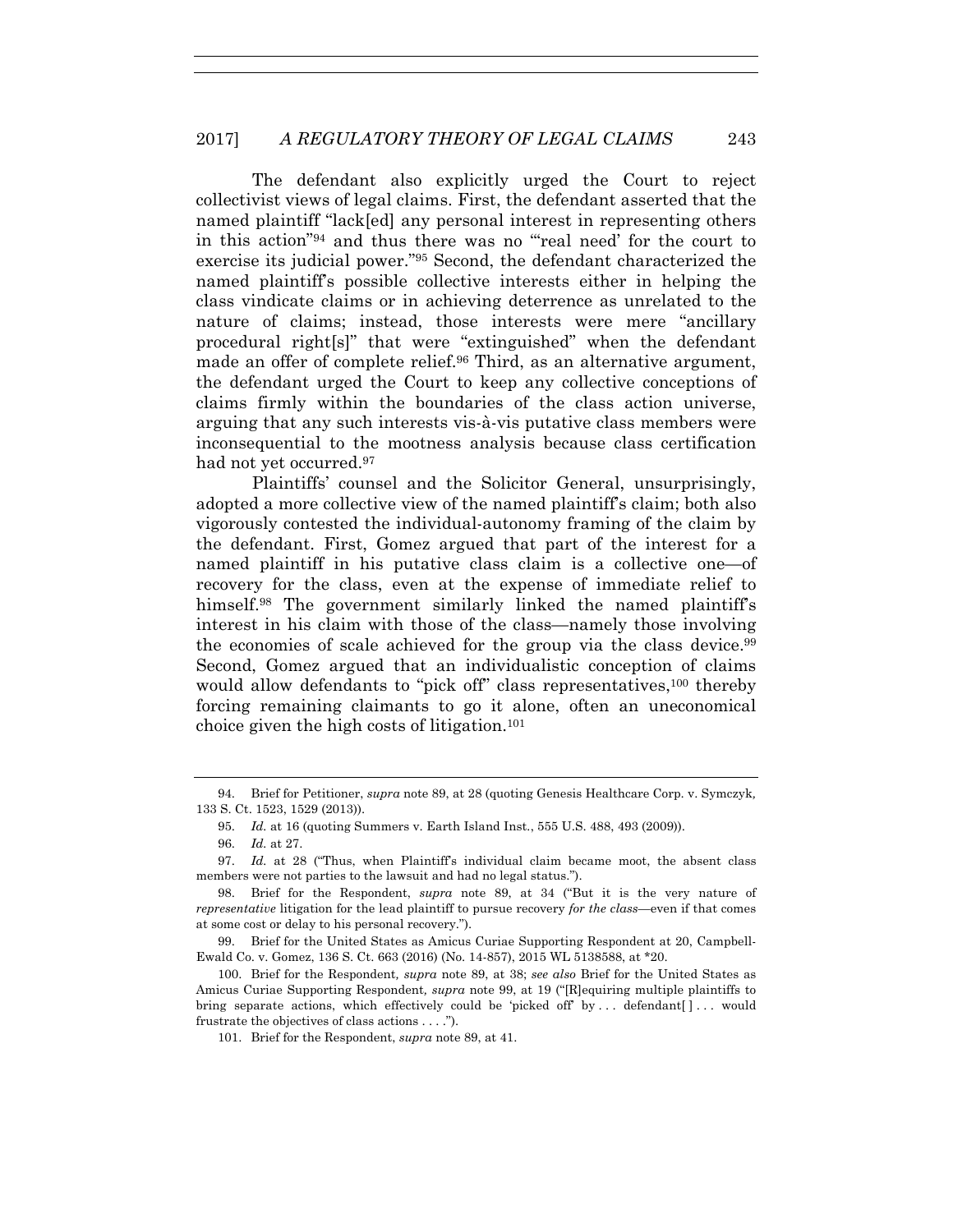The Court rejected the defendant's mootness argument, but not necessarily its conception of legal claims—it left that question unanswered. Instead, the Court based its holding on the fact that the named plaintiff had not yet accepted the defendant's settlement offer. Because the settlement offer was just that and no more—an unaccepted offer, unsupported by any binding judgment or even a guarantee that the offer would not be rescinded by the defendant at any moment—it did not moot claims.

Because the Court declined to address the more difficult questions raised by the parties' diametrically opposite conceptions of legal claims, the state of the law on the pick-off settlement issue remains largely uncertain. Indeed, would the mootness analysis change if the defendant actually deposited the funds with the Court, thus avoiding the possibility that the offer could be withdrawn? Alternatively, do the named plaintiff's collective interests in representing a class affect the conception of his claim such that mootness is avoided even if the named plaintiff receives full compensatory relief?

The theoretical questions about the nature of named plaintiffs' claims and the relationship between the named plaintiff and the absent class members pre-certification do not only go unanswered in *Campbell-Ewald*.102 Although the literature is robust regarding the relationship between the named plaintiffs' claims and the claims of class members *post-*certification and, relatedly, with regard to the individual or collective nature of a class plaintiff's claim,103 whether a named plaintiff's claims or the plaintiff himself bears some relationship to the rest of the class claims or class plaintiffs *pre*certification has not been explored.

Here, it is difficult to achieve coherence between the "appropriate" conception of legal claims and the normative purposes of our litigation system. An individualistic view of claims enables the named plaintiff to alienate his claim and obtain compensation, perhaps more compensation than he could obtain individually, given his ability to leverage the class for his own gain. For remaining class members, however, a view of claims that affords the named plaintiff full autonomy over his own claim may well impede the effectuation of their claims, thereby frustrating goals of access to justice and

 <sup>102.</sup> *See* Petition for a Writ of Certiorari at i, *Campbell-Ewald*, 136 S. Ct. 663 (No. 14-857), 2015 WL 241891, at \*i (presenting the question, which was left unanswered by the Court, if the fact that a plaintiff has asserted a class claim has an effect on if that plaintiff's case becomes moot when plaintiff receives an offer of complete relief on his claim).

 <sup>103.</sup> *See supra* Part I.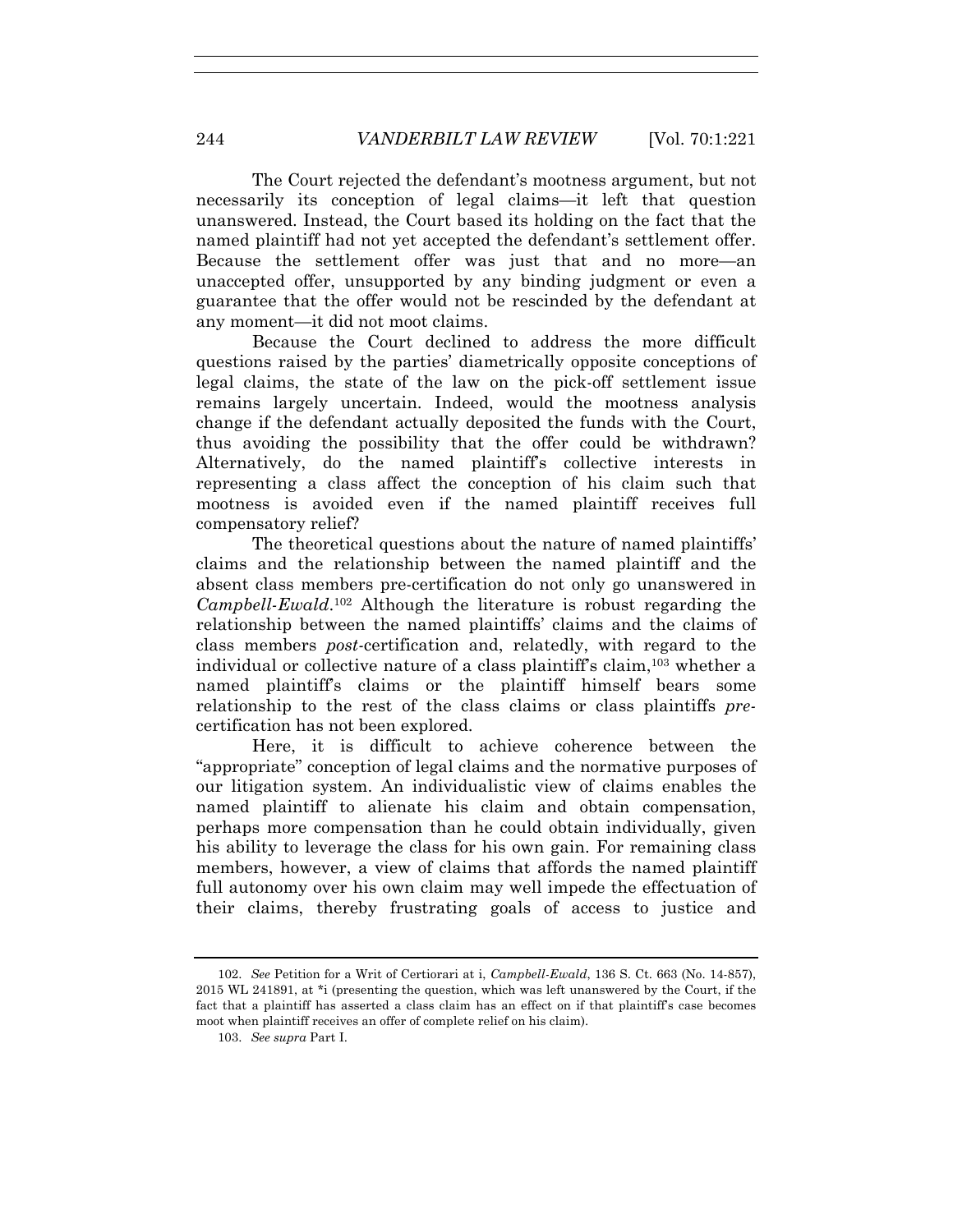compensation for those plaintiffs and frustrating goals of deterrence achievable through group litigation.

A collective view of legal claims also presents difficulties. At first blush, viewing a legal claim as a mechanism for achieving collective goals may seem conceptually justified here, as has been argued in the post-certification context,104 and perhaps normatively justified as well. However appropriate (or not) that collective conception is in the post-certification context, it is problematic in the *pre*-certification context. For one, though the named plaintiff is listed on a class complaint, until the class is certified, his claim is still untethered to any other claim; if there is an "entity,"105 it does not yet exist—a conceptual point the *Campbell-Ewald* defendant made in its brief. Largely missing from the defendant's brief—which primarily offered its own formalist account of claims as justification for a mootness holding—are arguments about the undesirable normative consequences that a strong collectivist view of pre-certification class claims would generate. And untethered from a formal entity, that claim conception—and its implications for claims involving mass harm—has no principled limit; any claims stemming from related conduct by a common defendant could now impose collectivist duties and responsibilities on claimholders vis-à-vis control over their claims.

Now, whether to adopt an individualistic or collectivist view of legal claims cuts in opposite directions *within* this same procedural context: Access to justice for whom? Compensation for whom? Claiming for whom?

Moreover, even if the Court declared, based upon the particular considerations at work in the Rule 68 pick-off context, that the collectivist view is the theoretically appropriate conception of legal claims, that decision would send shock waves through the system. As the next Section discusses, the individual autonomy conception of claims has a wholly different normative valence in the context of alternative litigation finance. In that context, the road to greater access to justice, compensation, and deterrence (at least if one accepts the argument that deterrence flows from compensation) is paved with money to fund one's suit. The ability to obtain third-party funding for litigation, however, largely demands a view of legal claims as individual pieces of property—commodities even—over which claimants exercise a great deal of control.

 <sup>104.</sup> *See supra* Part I.

 <sup>105.</sup> *See* Shapiro, *supra* note 11, at 917 (stating a class action should be viewed as an "entity" and not as an " 'aggregation' of individuals").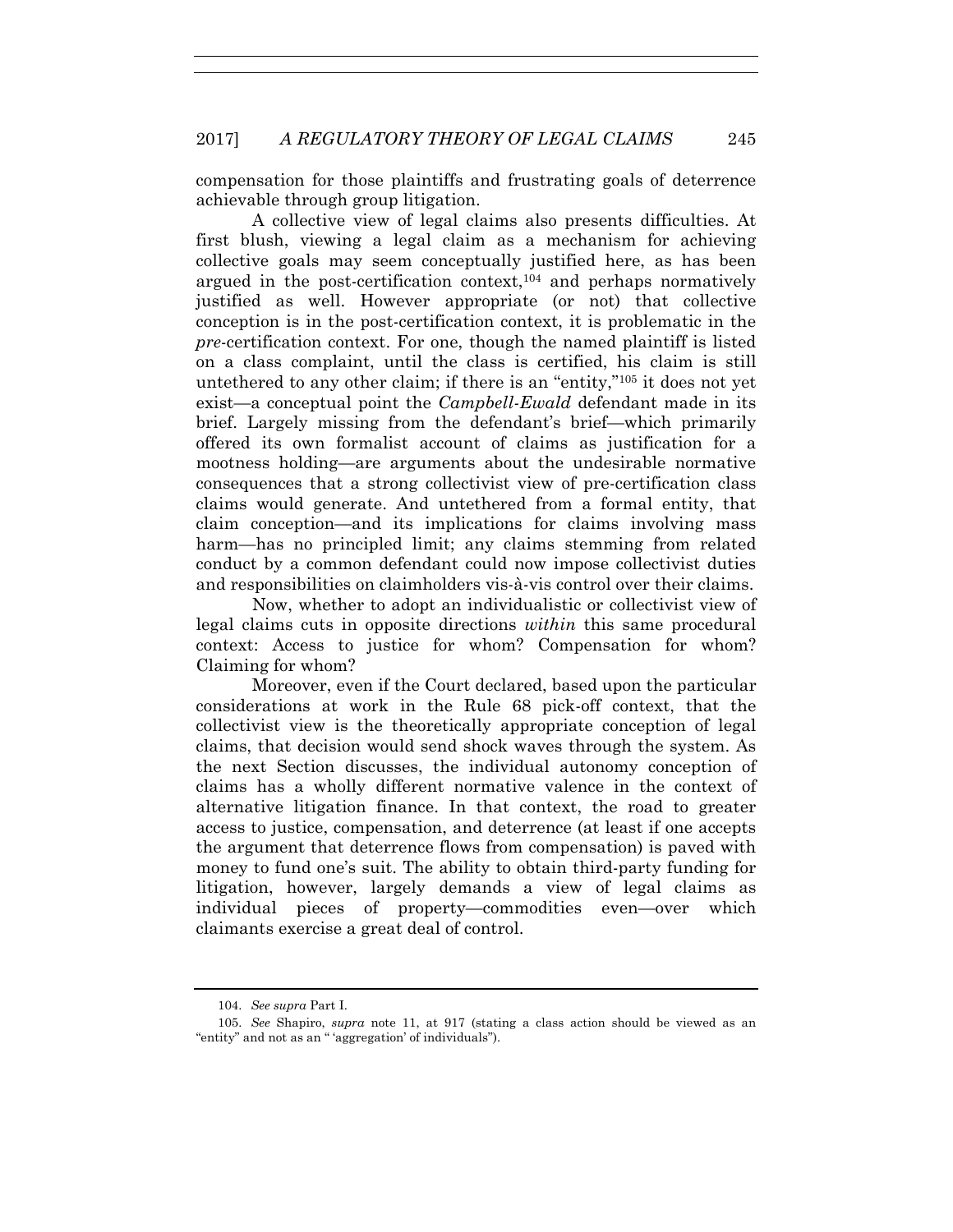#### *B. Limitations on Alternative Litigation Financing Arrangements*

Alternative litigation finance, also referred to as third-party litigation funding, is "a group of funding methods that rely on funds from insurance markets or capital markets instead of, or in addition to, a litigant's own funds."106 Undergirding the connection between legal claims and litigation funding is a conception of legal claims as fully alienable pieces of individual property—property that can be sold, in full or in part, to a non-party funder who assists the claimant financially in pursuing her claim.

The emergence of alternative litigation finance is a fairly recent phenomenon in the United States.<sup>107</sup> In its modern form, thirdparty litigation funding enables a party with no relationship to a given lawsuit to pay upfront costs facing a litigant (usually a plaintiff or a class plaintiff).108 These non-party funders are typically specialist funding companies or hedge funds whose business model is to finance

108. Steinitz, *supra* note 106, at 1275–77.

 <sup>106.</sup> Maya Steinitz, *Whose Claim Is This Anyway? Third-Party Litigation Funding*, 95 MINN. L. REV. 1268 (2011) (quoting *Demand for Third Party Litigation Funding Rises as Supply Becomes Volatile,* BAKER & MCKENZIE, LLP (2008) (link no longer operative)); *see also* John P. Rafferty, *You Have to Spend Money to Make Money: The Rise of Third-Party Litigation Finance in International Litigation*, PENN ST. J.L. & INT'L AFF. BLOG (Mar. 3 2016), http://sites.psu.edu/ jlia/you-have-to-spend-money-to-make-money-the-rise-of-third-party-litigation-finance-ininternational-litigation/#\_edn1 [https://perma.cc/YLB2-SP8J] (quoting same).

 <sup>107.</sup> The practice of litigation funding is more developed in Australia and the United Kingdom, where third-party funders have been investing in lawsuits for many years. In Australia,

the litigation funding industry has since 1995 enjoyed a statutory exception to the earlier common law prohibition against maintenance and champerty, in order to assisted [sic] company administrators and liquidators to pursue debts on behalf of creditors of a company. The industry subsequently expanded in Australia to fund class actions and large single plaintiff actions as successive superior court judgments overturned common law principles against "maintenance" and "champerty", imported from the British common law. In 2006, the High Court of Australia confirmed the legitimacy of third parties funding litigation, or agreeing to indemnify litigants for costs, in exchange for a percentage of any recovery.

*Regulation of Third Party Litigation Funding in Australia*, LAW COUNCIL OF AUSTL. 4 (2011), https://www.lawcouncil.asn.au/lawcouncil/images/LCA-PDF/a-z-docs/

RegulationofthirdpartylitigationfundinginAustralia.pdf [https://perma.cc/7WQ2-9XLE]; *see also* Steinitz, *supra* note 106, at 1279–80 (discussing litigation funding in Australia). The United Kingdom has also permitted litigation funding for a number of years. The United Kingdom abolished both tort and criminal liability for maintenance and champerty in 1967. Anthony J. Sebok, *Betting on Tort Suits After the Event: From Champerty to Insurance*, 60 DEPAUL L. REV. 453, 453 n.3 (2011) (citing Rachael Mulheron & Peter Cashman, *Third-Party Funding of Litigation: A Changing Landscape*, 27 CIV. JUST. Q. 312, 318 (2008)). In 2007, the Civil Justice Council, a court advisory body, recommended against new regulations of the litigation financing industry out of concern that such regulations would hinder access to the legal system. Susan Lorde Martin, *Litigation Financing: Another Subprime Industry that Has a Place in the United States Market*, 53 VILL. L. REV. 83, 112–13 (2008).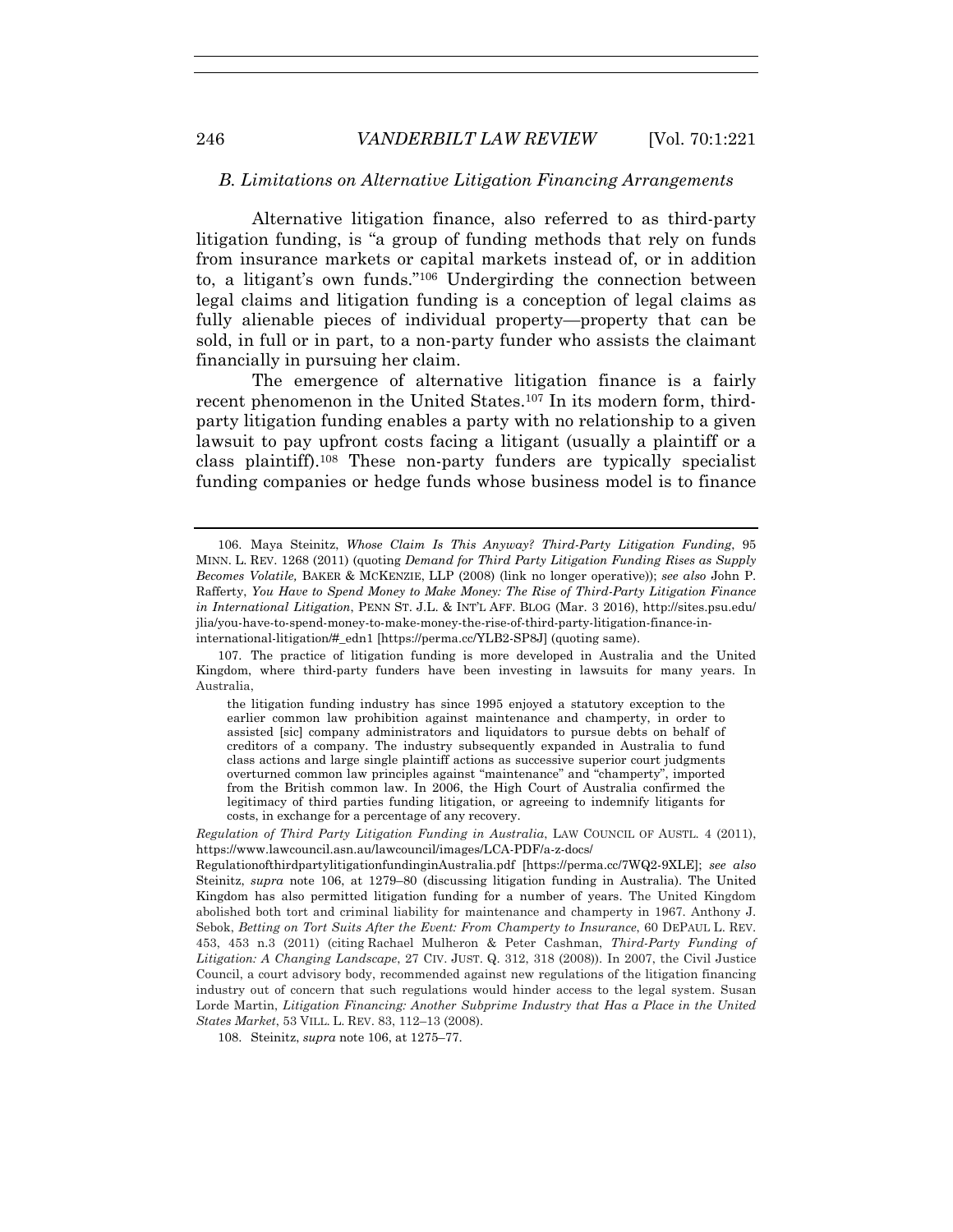litigation costs in exchange for a portion of any eventual award or settlement.<sup>109</sup>

However, these modern practices have been compared to historical practices of purchasing claims or paying the costs of another's suit—practices that date back at least to feudal England,110 and practices that, for most of that history, have been prohibited under common-law doctrines of champerty and maintenance. In the United States, champerty is generally defined as a claim sale between a plaintiff or a defendant and a third party for a portion of the proceeds of the suit; maintenance is the financing of a suit by the third party.111 The person or entity that purchases the interest in the suit is known as the champertor and, by definition, has no other interest in the suit besides a financial one.112 The purposes behind laws prohibiting champerty and maintenance are to prevent "multitudinous and useless lawsuits" and to prevent "speculation in lawsuits."113

Under English common law, claims and rights could not be assigned, and suits not brought in one's own name were forbidden.114 As a workaround to the prohibition on assignment of legal claims, wealthy people agreed to pay a litigant's expenses on a legal claim frequently one involving title to land—through which the funder could potentially become a joint owner of a landed estate.115 Unsurprisingly, these claimholders were often poor; further, their opponents were frequently enemies of the financer. Through these suits, third parties not only sought to gain riches, but also sought to inflict financial or political injury upon the enemy defendants.116 The suits were proxy battles for separate, feudal wars.117

Agreements to fund lawsuits were rampant in feudal England; neither clerical nor secular courts were able to police them. The King's ministers, the landed gentry, sheriffs, and even judicial officials themselves colluded to obtain money through agreements to finance

113. *Id.* § 2.

115. Radin, *supra* note 110, at 58–64.

117. *Id.*

 <sup>109.</sup> *Id.* at 1276.

 <sup>110.</sup> *See* Max Radin, *Maintenance by Champerty*, 24 CALIF. L. REV. 48, 64 (1935) ("The movement against maintenance . . . began as early as the growth of the power of the Crown.").

 <sup>111.</sup> State v. Chitty, 17 S.C.L. (1 Bail.) 379, 400 (1830); 14 C.J.S. *Champerty & Maintenance* § 2 (2016); 14 AM. JUR. 2D *Champerty and Maintenance* § 3 (2016).

 <sup>112. 14</sup> C.J.S. *Champerty and Maintenance* § 17.

 <sup>114.</sup> Noland v. Law, 170 S.C. 345, 353 (1933); *see also* 4 WILLIAM BLACKSTONE, COMMENTARIES \*135 (stating that champerty is "abhorred" by English law).

 <sup>116.</sup> *Id.*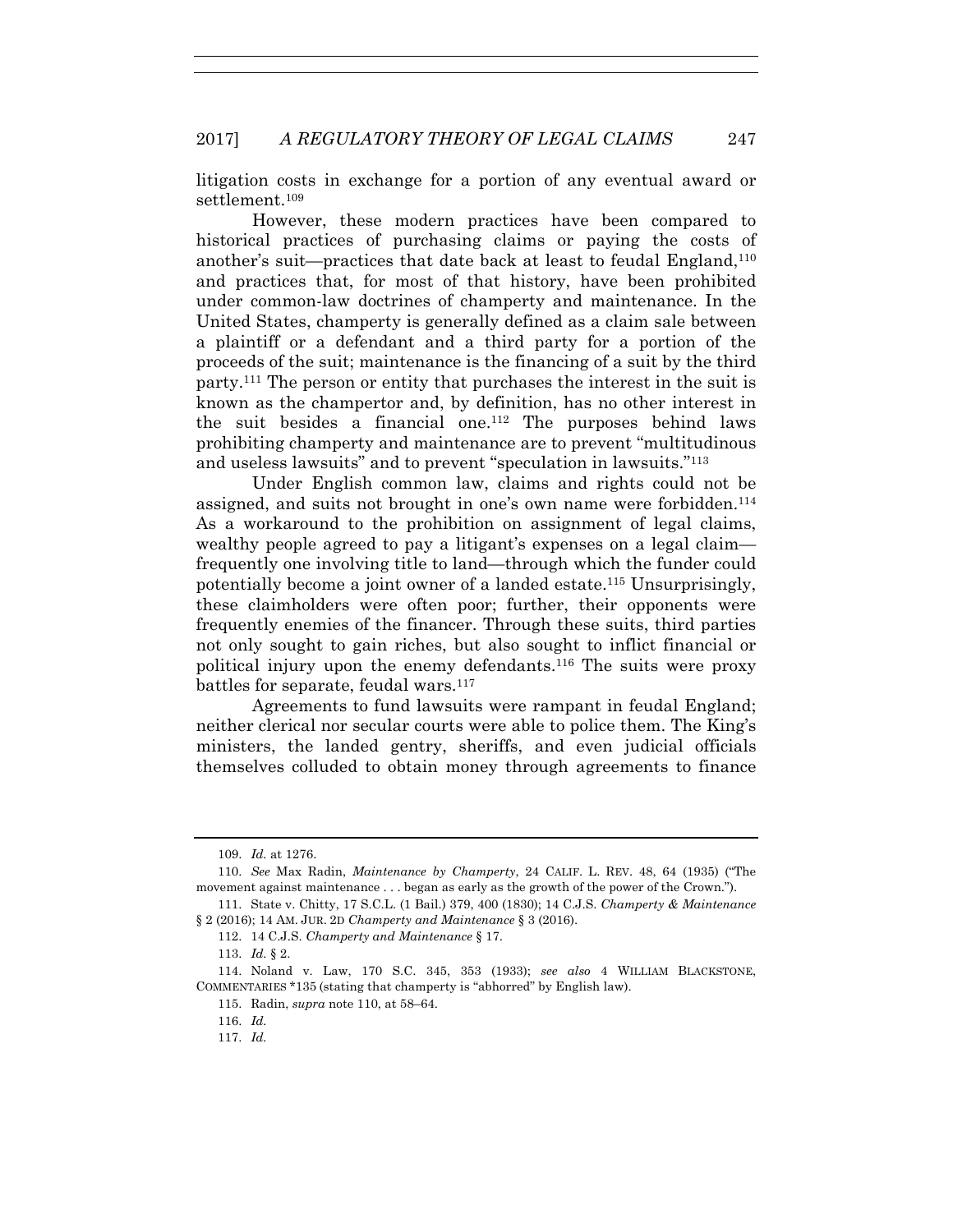strangers' lawsuits.118 The King's attempts to eliminate these agreements were thwarted by his own law enforcement officials—often the worst offenders in the collusive agreements to gain wealth through champerty and maintenance.<sup>119</sup>

Nonetheless, the abhorrence of the practice by the King and his courts traveled across the pond. The Supreme Court of South Carolina described the practice of champerty thusly in 1830:

[Champerty is a practice by which] one lend[s] money to promote and stir up suits . . . [he is the] busy-body, the deceiver, the vile knave, or unthrift[; he] excites others to litigation, with an intention to vex, and oppress, and by this means extort money, [he] is . . . an offender against public justice.<sup>120</sup>

Implicit in this view of the champertor was a clear belief that full individual autonomy over claims was inconsistent with a strong public policy against the vexatious stirring up of litigation by speculators and other miscreants.

At the time of their founding, around half of the states, either through common law or by statute, prohibited claimholders from selling an interest in their claims in order to effectuate them. Other states, even at the time of their founding, recognized that these doctrines were outdated and never incorporated them into their common law.<sup>121</sup> Currently, most states—though not all<sup>122</sup>—have softened their views on doctrines of champerty and maintenance, either by abolishing them altogether<sup>123</sup> or by limiting the application of these restrictions to the scenarios in which financial assistance was not solicited by the plaintiff.124

This doctrinal turnaround, and the rise in alternative litigation financing that accompanied it, is predicated on at least two interrelated views of legal claims: one conceptual, one normative. The first is that legal claims are appropriately conceptualized as commodities that can be exchanged, sold, and otherwise alienated by

 <sup>118.</sup> Percy H. Winfield, *The History of Maintenance and Champerty*, 35 L.Q. REV. 50, 57–68 (1919).

 <sup>119.</sup> *Id.*

 <sup>120.</sup> State v. Chitty, 17 S.C.L. (1 Bail.) 379, 399–401 (1830).

 <sup>121.</sup> Radin, *supra* note 110, at 67–68.

 <sup>122.</sup> *See* MISS. CODE ANN. § 97-9-11 (West 2016) (prohibiting maintenance and champerty in all situations except contingent fee arrangements); Charge Injection Techs., Inc. v. E.I. DuPont De Nemours & Co., 2014 Del. Super. LEXIS 103, at \*11 (Del. Super. Ct., Feb. 27, 2014) (recognizing champerty and maintenance in Delaware); Frank v. TeWinkle, 45 A.3d 434, 438 (Pa. Super. Ct. 2012) (noting that in Pennsylvania, maintenance and champerty doctrines are alive and well).

 <sup>123.</sup> Osprey, Inc. v. Cabana Ltd. P'ship, 532 S.E.2d 269, 277–78 (2000).

 <sup>124.</sup> Miller UK Ltd. v. Caterpillar, Inc., 17 F. Supp. 3d 711, 725 (N.D. Ill. 2014) (emphasizing that Illinois only prohibits "officious intermeddling" with another's suit).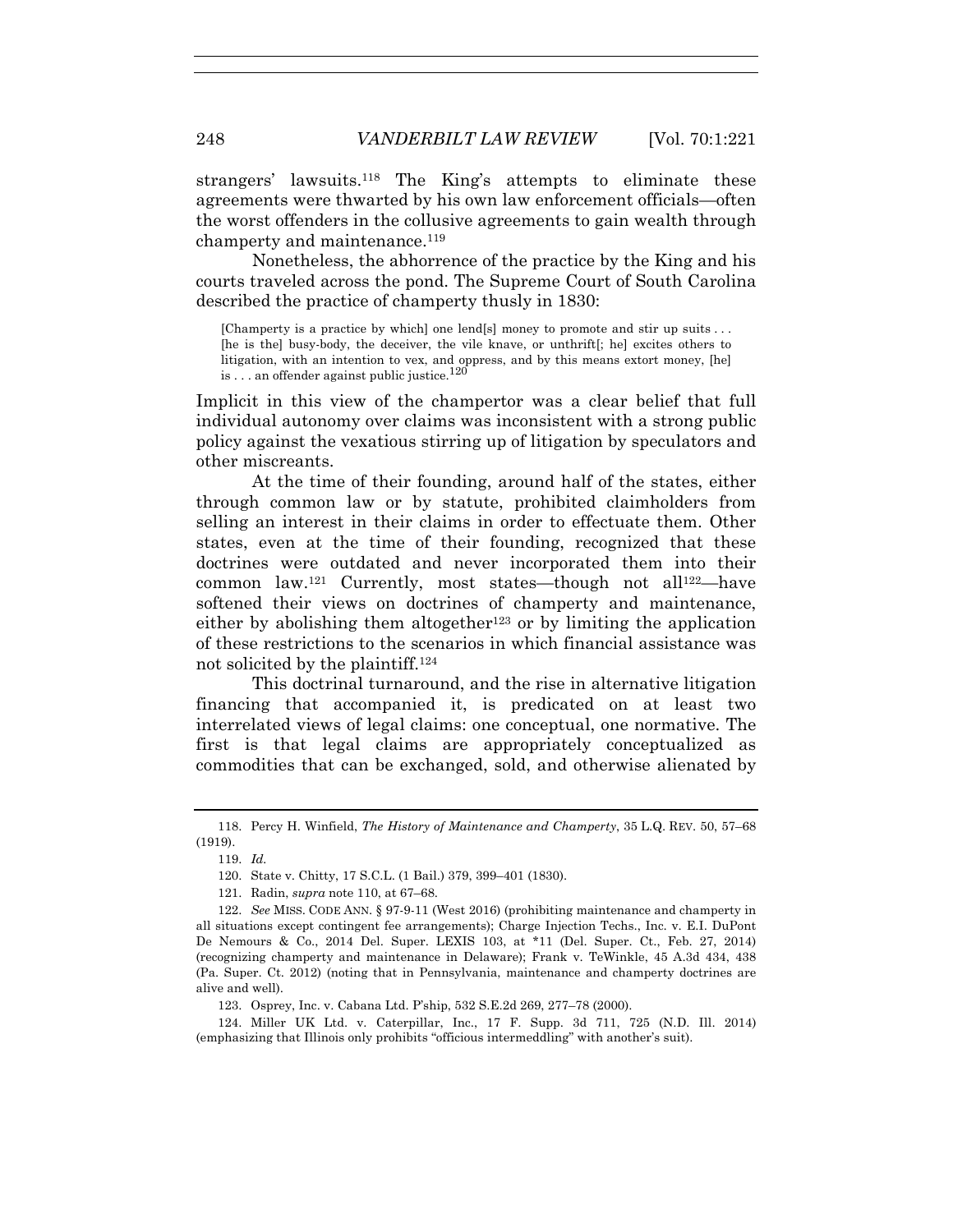the claimholder—indeed, according to some scholars, that property is an asset that carries risk and therefore can and should be able to be transferred either through insurance or litigation funding.125 The second view is, as a normative matter, that the effectuation of claims is impeded by the high costs of litigation in the United States—costs that may be defrayed by litigation funding.126 Litigation funding also increases plaintiffs' bargaining power,  $127$  thereby reducing the costs generated by our expansive system of procedure.128

Opposition falls into two basic camps: those who believe that alternative litigation funding harms plaintiffs and those who believe it harms defendants. The former believe that, as in feudal England, litigation funders take advantage of plaintiffs for their own personal gain, leaving plaintiffs with little compensation.129 Moreover, those needing litigation funding are "vulnerable" to unfavorable funding terms with "sky-high" interest rates,130 terms that should at least be made transparent.131

The U.S. Chamber of Commerce currently leads the charge against alternative litigation finance as harmful to defendants. It has argued that litigation funding creates a "secret" operation against defendants who are not "aware that a funder is involved in litigation against them."132 The Chamber and others have also argued that

127. Steinitz, *supra* note 106, at 1305–06.

 128. *See, e.g.*, Jonathan T. Molot, *Litigation Finance: A Market Solution to a Procedural Problem*, 99 GEO. L.J. 65, 103 (2010) (arguing that litigation finance arrangements could provide compensation for those who cannot otherwise access the expensive litigation system); *see also*  Sebok, *supra* note 125, at 894 (raising similar arguments); Silver, *supra* note 125, at 618–23 (arguing that litigation funding is similar to liability insurance and thus permissible and desirable in our litigation system).

 129. *See, e.g.*, Thurbert Baker, *Paying to Play: Inside the Ethics and Implications of Third-Party Litigation Funding*, 23 WIDENER L.J. 229, 231–32 (2013) (noting that lawsuit lenders charge rates so high that consumers recover "little or no money" after settling the case); Martin Merzer, *Cash-Now Promise of Lawsuit Loans Under Fire*, FOX BUS. (Apr. 19, 2013), http://www .foxbusiness.com/personal-finance/2013/03/29/cash-now-promise-lawsuit-loans-under-fire/

[https://perma.cc/ZP8T-SKBW] ("[L]itigation funding is intended for the desperate . . . .").

130. Baker, *supra* note 129, at 232.

 131. Bert I. Huang, *Litigation Finance: What Do Judges Need to Know?*, 45 COLUM. J.L. & SOC. PROBS., 525, 527 (2012).

 132. *Third Party Litigation Funding*, U.S. CHAMBER INST. FOR LEGAL REFORM, http://www .instituteforlegalreform.com/issues/third-party-litigation-funding (last visited Sept. 23, 2016)

 <sup>125.</sup> Anthony J. Sebok, *Should the Law Preserve Party Control? Litigation Investment, Insurance Law, and Double Standards*, 56 WM. & MARY L. REV. 833, 848 (2015); Charles Silver, *Litigation Funding Versus Liability Insurance: What's the Difference?*, 63 DEPAUL L. REV. 617, 618 (2014).

 <sup>126.</sup> *See* J. Maria Glover, *Alternative Litigation Financing and the Limits of the Work Product Doctrine*, 12 N.Y.U. J.L. & BUS. 911 (2016) (analyzing recent discovery cases involving alternative litigation financing and concluding that implicit in the various holdings is a belief that litigation funding enables otherwise impecunious plaintiffs to pursue their rights).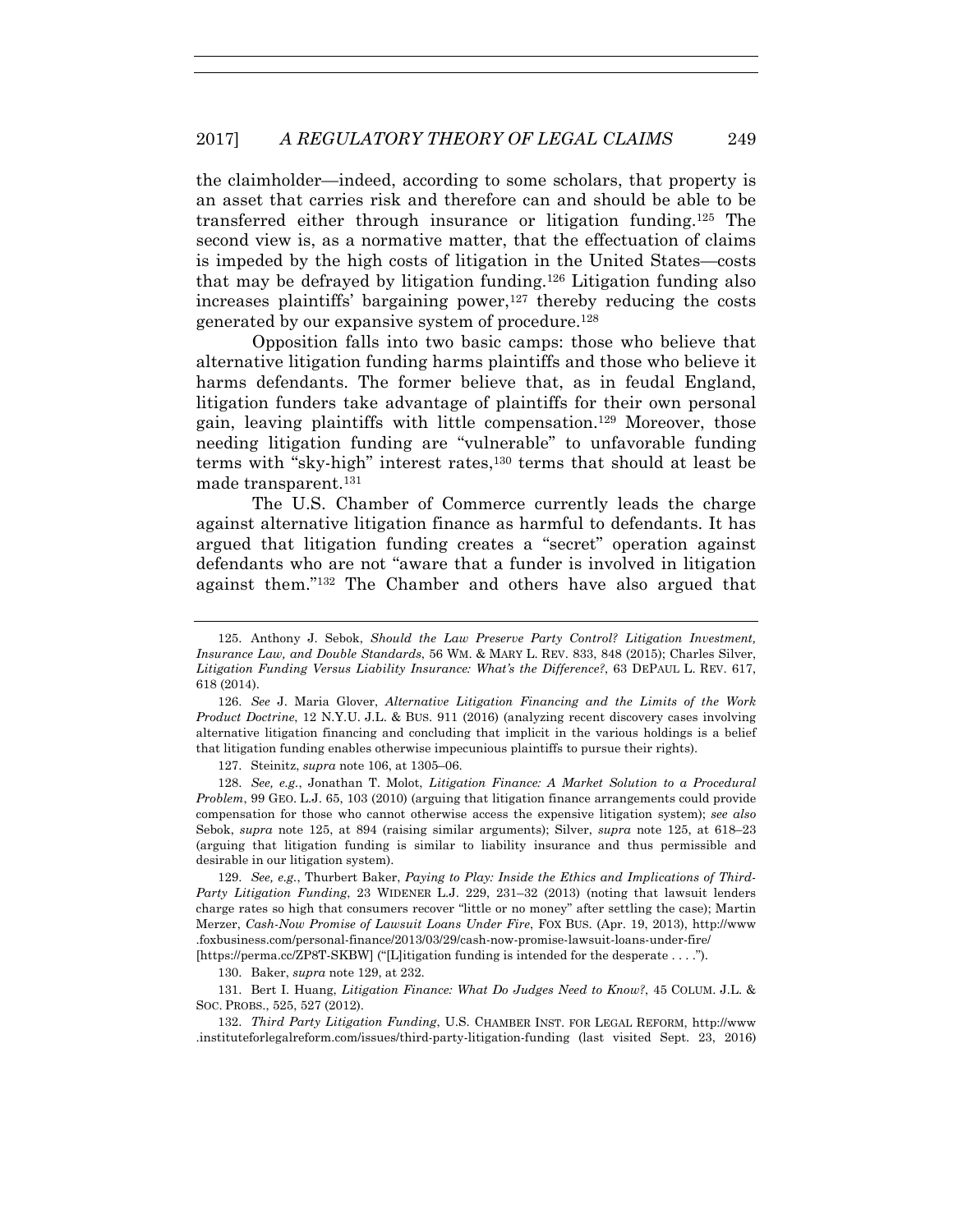litigation funding will plague defendants with longer lawsuits—as plaintiffs reject "reasonable" settlements and hold out for larger payouts at the behest of funders—and with nuisance lawsuits—as litigation funders bring into court otherwise meritless lawsuits to extract settlements.133 Still others criticize litigation funding as enabling third parties to fund litigation in order to harm defendants for the funder's own gain—say, to settle old scores.<sup>134</sup>

Opponents of litigation funding ground many of their arguments in a collectivist conception of legal claims and present that view as intertwined with interests of the litigation system as a whole. In the context of litigation funding, that conception is internally coherent enough. But that position is *directly* at odds with the individualistic conception of claims urged by the Chamber and others in the class action context135 and in the context of arbitration agreements, discussed below.136

Putting aside the strategic maneuvering behind this crosscontext incoherence, the important conceptual takeaway is this: in the context of alternative litigation finance, the normative implications of an individualistic conception of legal claims are inconsistent with,

[https://perma.cc/P6BN-GZ2P]. The \$140 million awarded to Hogan drew attention to the suit as well as to third-party litigation funding. Thiel had "hired a legal team several years ago to look for cases" for him to support financially. *See* Andrew Ross Sorkin, *Peter Thiel, Tech Billionaire, Reveals Secret War With Gawker*, N.Y. TIMES (May 25, 2016), http://www.nytimes.com/2016/05/  $26/b$ usiness/dealbook/peter-thiel-tech-billionaire-reveals-secret-war-with-gawker.html? $r=0$ 

[https://perma.cc/CV98-9J78]. While Thiel views his litigation funding as "one of [the] greater philanthropic things" he has done, others see his funding as a revenge against Gawker for outing Thiel as homosexual. *Id.* Thiel viewed Gawker as a pioneer of a "damaging way of getting attention by bullying people" and funded Hogan's suit for "specific deterrence" of Gawker. *Id.*

 135. *See, e.g.*, Brief of the Chamber of Commerce of the United States as Amicus Curiae Supporting Petitioner at 17, AT&T Mobility LLC v. Concepcion, 563 U.S. 333 (2011) (No. 09- 893), 2010 WL 3167313 (stating that most arbitral consumer claims would not survive the "close look" of a trial court).

 136. *See* CONSUMER FIN. PROT. BUREAU, ARBITRATION STUDY: REPORT TO CONGRESS, PURSUANT TO DODD-FRANK WALL STREET REFORM AND CONSUMER PROTECTION ACT § 1028(a) (2015), http://files.consumerfinance.gov/f/201503\_cfpb\_arbitration-study-report-to-congress-2015 .pdf [https://perma.cc/B5L9-T4L2] [hereinafter CFPB 2015 ARBITRATION STUDY] (finding that arbitration contracts disfavor claimholders, often to a large degree).

<sup>[</sup>https://perma.cc/7SUX-WHXZ] (explaining that third-party litigation funding prolongs litigation which hurts defendants who are "forced to divert additional time and money from productive activity.").

 <sup>133.</sup> *Id.*; *see also* Steinitz, *supra* note 106, at 1324 (expressing concern that litigation funders will influence the decision of whether and when to settle).

 <sup>134.</sup> A recent example of this possible problem involved Peter Thiel, cofounder of PayPal and initial investor of Facebook, who provided approximately ten million dollars to help Hulk Hogan (Terry Bollea) sue Gawker Media. *See* Ryan Mac & Matt Drange, *This Silicon Valley Billionaire Has Been Secretly Funding Hulk Hogan's Lawsuits Against Gawker*, FORBES (May 24, 2016, 7:29 PM), http://www.forbes.com/sites/ryanmac/2016/05/24/this-silicon-valley-billionairehas-been-secretly-funding-hulk-hogans-lawsuits-against-gawker/#3d3785eb7805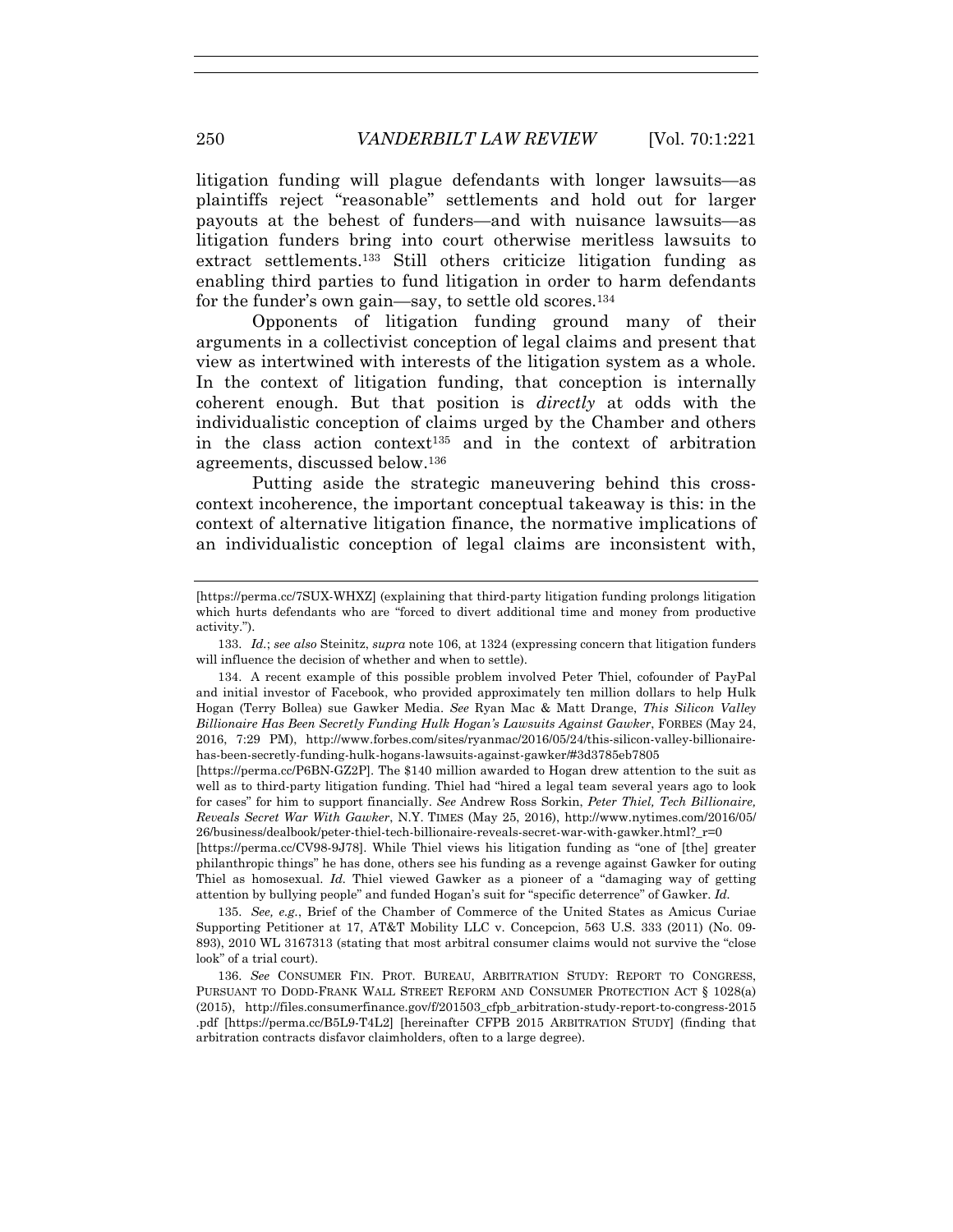even *diametrically opposite* to, the implications of an individualistic conception of legal claims in the class action context and the Rule 68 offers of settlement context. In the class action and Rule 68 pick-off settlement contexts, an individualistic view may impede claiming; in the context of litigation funding, it *effectuates* claiming.137 The next Section explores this conceptual dissonance in one final illustrative context: mandatory arbitration agreements in consumer, employment, and finance contracts.

#### *C. Mandatory Arbitration Agreements*

The Supreme Court's jurisprudence regarding contractual agreements to arbitrate reinforces its largely individualistic conception of legal claims. Indeed, it advances an exclusive view of legal claims as such.138 This individualistic view of legal claims in the Court's arbitration jurisprudence is explicitly indifferent to whether that conception impedes claiming, access to justice, compensation, and deterrence.

The Court's strong individualistic view in this space evolved over time. Very briefly, the Supreme Court in the 1980s interpreted the Federal Arbitration Act ("FAA") as evidencing a "liberal federal policy favoring arbitration agreements."139 Armed with this language, the Supreme Court took a new and relatively aggressive stance vis-àvis the conception of legal claims—even those arising under federal statutes—as property to be exchanged between private parties, subject to private contracts, in private proceedings, with private adjudicators. In doing so, the Court simultaneously rejected collective values, such as airing of grievances in public courts, providing information about wrongdoing through public proceedings, and generating legal

 <sup>137.</sup> To be clear, a collectivist view of claims does not absolutely foreclose the ability to alienate claims, at least in part. One modern debate about litigation financing is whether customary forms of funding through debt—for instance, borrowing for the lawyer working on a contingent arrangement or by the client—may be substituted with *equity* financing, which creates, in effect, a limited purpose partnership or corporation. These latter arrangements have a historical precedent in state charters, which are set up to further a private aim with a public purpose (for instance, disputes over the Harvard and Dartmouth charters). *See, e.g.*, Trs. of Dartmouth Coll. v. Woodward, 17 U.S. 518 (1819) (upholding Dartmouth College's original private charter, which predated the formation of the state of New Hampshire, against the New Hampshire legislature's attempt to make Dartmouth a public institution whose trustees would be appointed by the Governor). Whatever this debate's resolution, though, an individualistic view of claims no doubt provides the strongest case for alienation and litigation funding.

 <sup>138.</sup> *See, e.g.*, J. Maria Glover, *Disappearing Claims and the Erosion of Substantive Law*, 124 YALE L.J. 3052 (2015) (detailing Supreme Court jurisprudence's shift towards dispute resolution in arbitration).

 <sup>139.</sup> Moses H. Cone Mem'l Hosp. v. Mercury Constr. Corp., 460 U.S. 1, 24 (1983).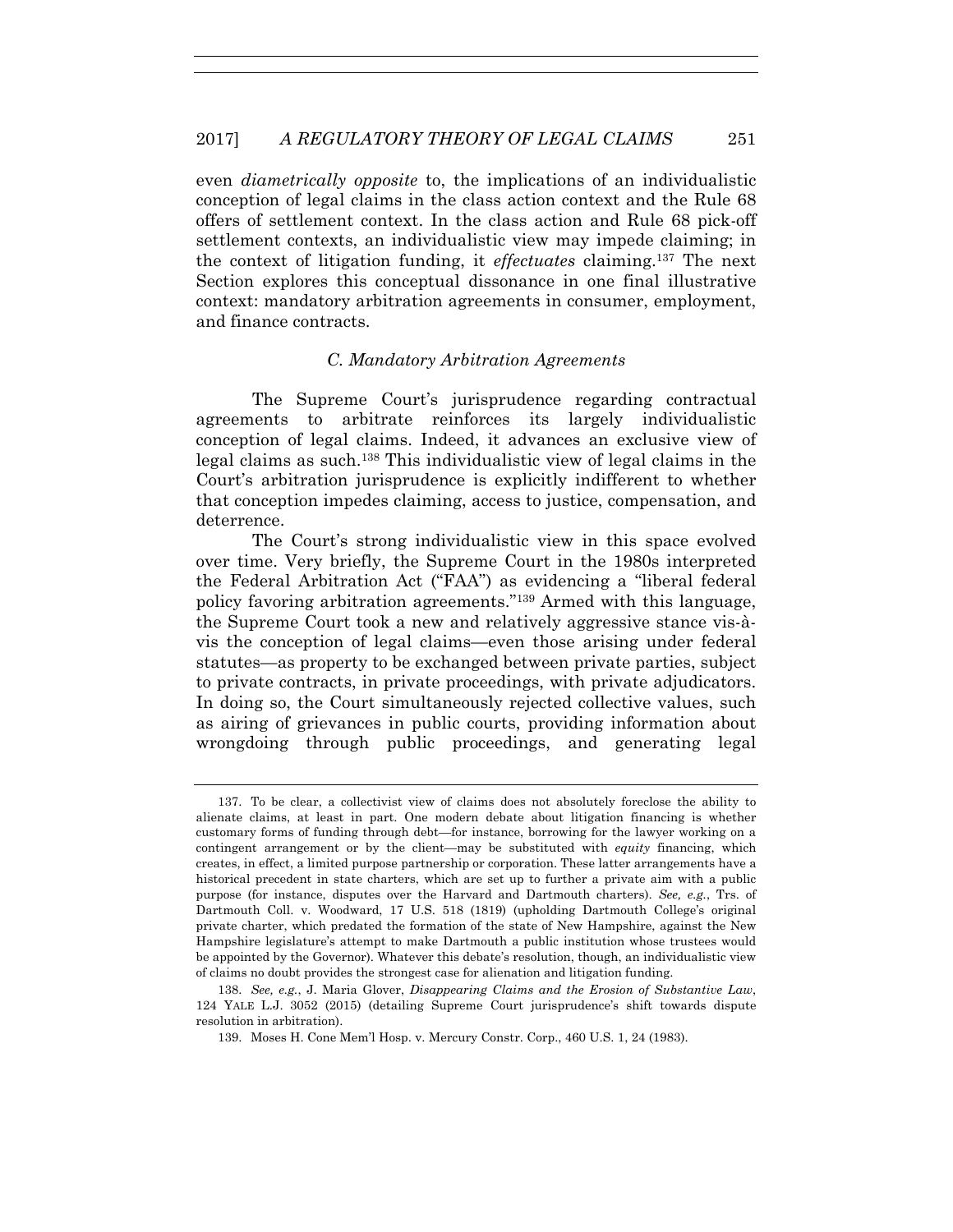precedent. Nonetheless, the Court for decades indicated that its willingness to promote values of individual autonomy rested upon a critical premise: those values were consistent with, and indeed helped achieve, the efficient, cost-effective resolution of claims.

However, faced with contractual provisions designed by defendants to make arbitration *more* onerous for claiming, the Court ultimately resolved what had become, at the Court's behest, a tension between individual-autonomy conceptions of claims and the notion that arbitration existed to resolve claims firmly in favor of individual autonomy.140 The coup de grâce was its 2013 decision in *American Express Co. v. Italian Colors Restaurant*,141 wherein the Court held that plaintiffs' waiver of class procedures in an arbitration contract was enforceable under the FAA even though—as defendants stipulated—those claims could not be brought individually.142 In one fell swoop, the Court jettisoned the notion, expressed in prior opinions,143 that it "would have little hesitation" to strike down arbitration contracts if they impaired parties' ability to bring federal statutory claims.144

After *Italian Colors*, consumers, employees, and others are free to exchange any and all potential legal claims for, say, something as simple (but usually necessary) as a credit card. Or a cell phone. Or a job.145 Given now-permissible terms in arbitration contracts that frustrate claiming, however, those legal claims are almost never effectuated,<sup>146</sup> much less exchanged for compensation.<sup>147</sup>

 146. This was the case in *Italian Colors*. Even though the individual claims were of relatively high value, the cost of an antitrust expert far exceeded the value of any individual's claim, rendering it a negative-value claim and thus non-pursuable. 133 S. Ct. at 2308.

 147. Of the 244 cases in which companies made counterclaims against plaintiffs in arbitration, the Consumer Financial Protection Bureau found, in its Final Report on Arbitration, that those companies obtained relief in ninety-three percent of the cases; of "341 cases filed in 2010 and 2011 that were resolved by an arbitrator," consumers obtained relief in nine percent of disputes. *See* CFPB 2015 ARBITRATION STUDY, *supra* note 136, § 1, at 12. Even when claims are brought in arbitration, the deck is stacked against them. *See, e.g.*, *Arbitration: Is It Fair When* 

 <sup>140.</sup> *See* Glover, *supra* note 138, at 3058–74 (discussing Supreme Court weighing of freedom of contract with enforcement of substantive rights).

 <sup>141. 133</sup> S. Ct. 2304 (2013).

 <sup>142.</sup> *Id.* at 2310–12.

 <sup>143.</sup> *See* Glover, *supra* note 138, at 3068 n.67 (tracing multiple cases).

 <sup>144.</sup> Mitsubishi Motors Corp. v. Soler Chrysler-Plymouth, Inc., 473 U.S. 614, 637 n.19 (1985).

 <sup>145.</sup> Maureen Sherry, Opinion, *A Colleague Drank My Breast Milk and Other Wall Street Tales*, N.Y. TIMES (Jan. 23, 2016), http://www.nytimes.com/2016/01/24/opinion/a-colleague-drankmy-breast-milk-and-other-wall-street-tales.html [https://perma.cc/67UZ-RUP2] (detailing various incidents of discrimination she and others faced while working as brokers; neither she nor her colleagues could bring claims under Title VII because they had signed binding arbitration agreements requiring dispute resolution by entities tied to the financial industry).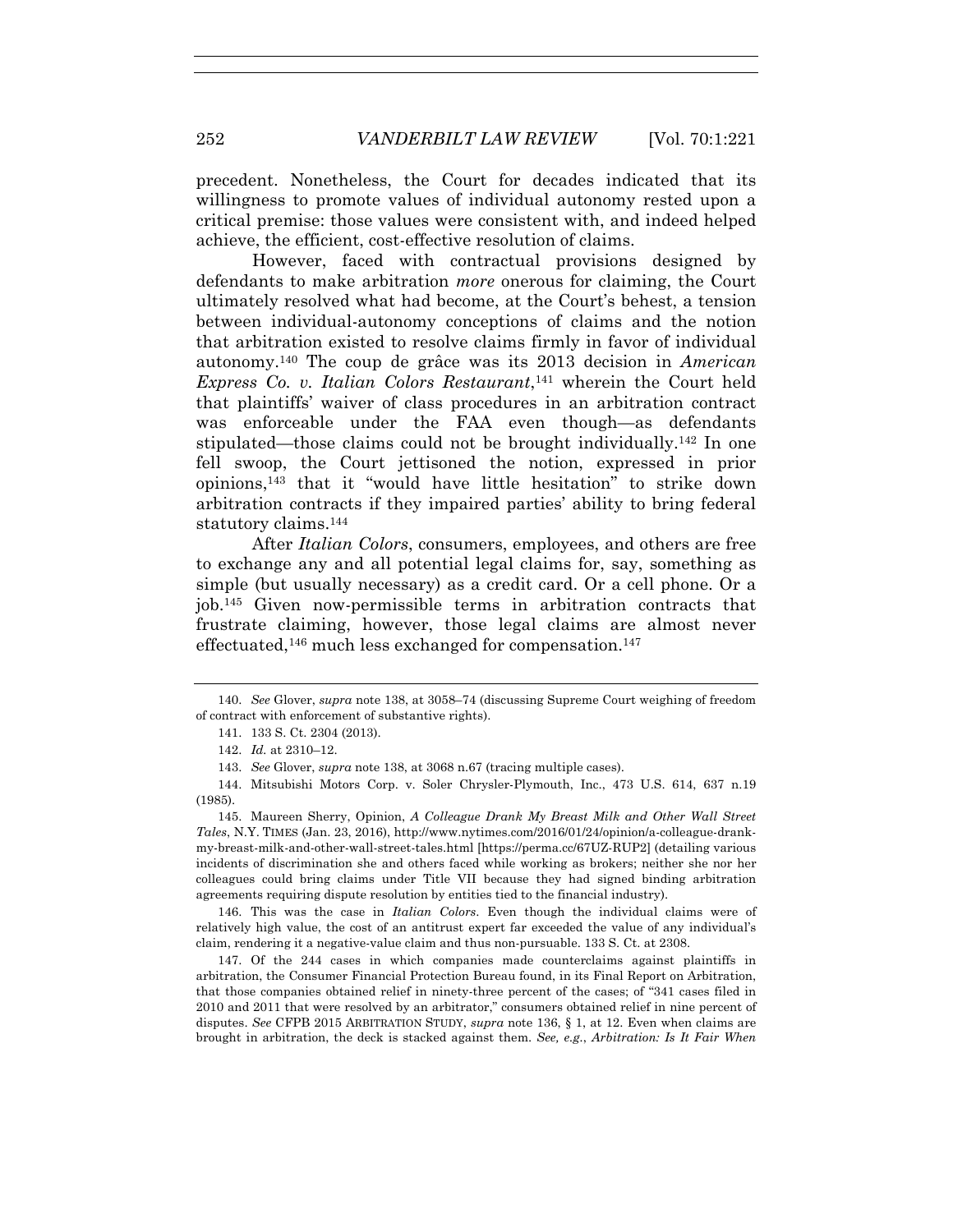Here, an individualistic conception of unfettered rights of claim ownership—unmoored from any other purpose or limitation—disables claiming, frustrates access to justice, compensation, and, potentially, deterrence.148 The Court's arbitration jurisprudence—which enables defendants to use any number of procedural provisions to frustrate claiming—stems in part from the efforts of proponents who advocated for an individualistic conception of claims<sup>149</sup> and touted its virtues, $150$ at least in this context.151 Compensation for claims need not be in the

 148. *See, e.g.*, Myriam Gilles, *Opting Out of Liability: The Forthcoming, Near-Total Demise of the Modern Class Action*, 104 MICH. L. REV. 373, 378 (2005) (arguing that the threat of class action liability plays a vital role in deterring corporate wrongdoing); Glover, *supra* note 138, at 3075–83 (arguing that the Supreme Court's jurisprudence effectuates a functional removal of substantive law from the books without legislative approval); Kathryn A. Sabbeth & David C. Vladeck, *Contracting (Out) Rights*, 36 FORDHAM URB. L.J. 803, 807 (2009) (arguing that the privatization of "the enforcement of statutory rights erodes those rights"); Jean R. Sternlight, *Creeping Mandatory Arbitration: Is It Just?*, 57 STAN. L. REV. 1631, 1634 (2005) ("[T]he use of mandatory arbitration is curtailing the use of jury trials and class actions . . . and is limiting public access to our justice system."); J. Maria Glover, Note, *Beyond Unconscionability: Class Action Waivers and Mandatory Arbitration Agreements*, 59 VAND. L. REV. 1735, 1746 (2006) (noting that many courts have emphasized that class actions provide access to justice for claims that would otherwise be economically impossible).

 149. *See* Opening Brief of AT&T Mobility LLC at 36–43, AT&T Mobility LLC v. Concepcion, 563 U.S. 333 (2011) (No. 08-56394), 2009 WL 2494186, at \*36–43 (arguing that the fact that a class action may be barred is of no consequence because litigant still had a right to their individual claim).

 150. *See, e.g.*, *Forced Arbitration Hearing*, *supra* note 147, at 14–16, 151–63 (statements of Christopher R. Drahozal, John M. Rounds Professor of Law and Associate Dean for Research and Faculty Development, University of Kansas School of Law, and Victor E. Schwartz, U.S. Chamber Institute for Legal Reform and U.S. Chamber of Commerce) (focusing on freedom of contract values and benefits of arbitration to consumers in the form of bringing claims and exchanging litigation for cost savings); *The Arbitration Fairness Act of 2007: Hearing on S. 1782 Before the Subcomm. on the Constitution of the S. Comm. on the Judiciary*, 110th Cong. 7–8 (2007) (statement of Peter B. Rutledge, then Associate Professor, Columbus School of Law, Catholic University of America) (arguing that "eliminating predispute arbitration agreements would not make individuals as a whole better off"); Peter B. Rutledge, *Who Can Be Against Fairness? The Case Against the Arbitration Fairness Act*, 9 CARDOZO J. CONFLICT RESOL. 267, 270 (2008) (arguing that individuals should have control over their claims and that arbitration benefits consumers); Stephen J. Ware, *Paying the Price of Process: Judicial Regulation of Consumer Arbitration Agreements*, 2001 J. DISP. RESOL. 89, 90–93 (raising similar arguments).

 151. The individualistic conception of claims was not the ultimate gambit; it was the contractual provisions it enabled. *See, e.g.*, *File a Complaint*, AT&T.COM, https://www.att.com/ esupport/article.html#!/wireless/KM1041856 (last visited Sept. 23, 2016) [https://perma.cc/LKG3-

*Forced?: Hearing Before the S. Comm. on the Judiciary*, 112th Cong. (2011) [hereinafter *Forced Arbitration Hearing*] (discussing the Minnesota Attorney General's shutdown of the National Arbitration Forum for being biased against consumers and for having taken money from financial institutions). Corporations fare far better in arbitration than individuals do, with individuals prevailing in about nine percent of cases and corporations, on counterclaims, in about ninety-three percent. CFPB 2015 ARBITRATION STUDY, *supra* note 136, § 1, at 12. Further, compared to class litigation, individuals fared far worse in arbitration vis-à-vis compensation and entry of judgments. *Id.* at § 6.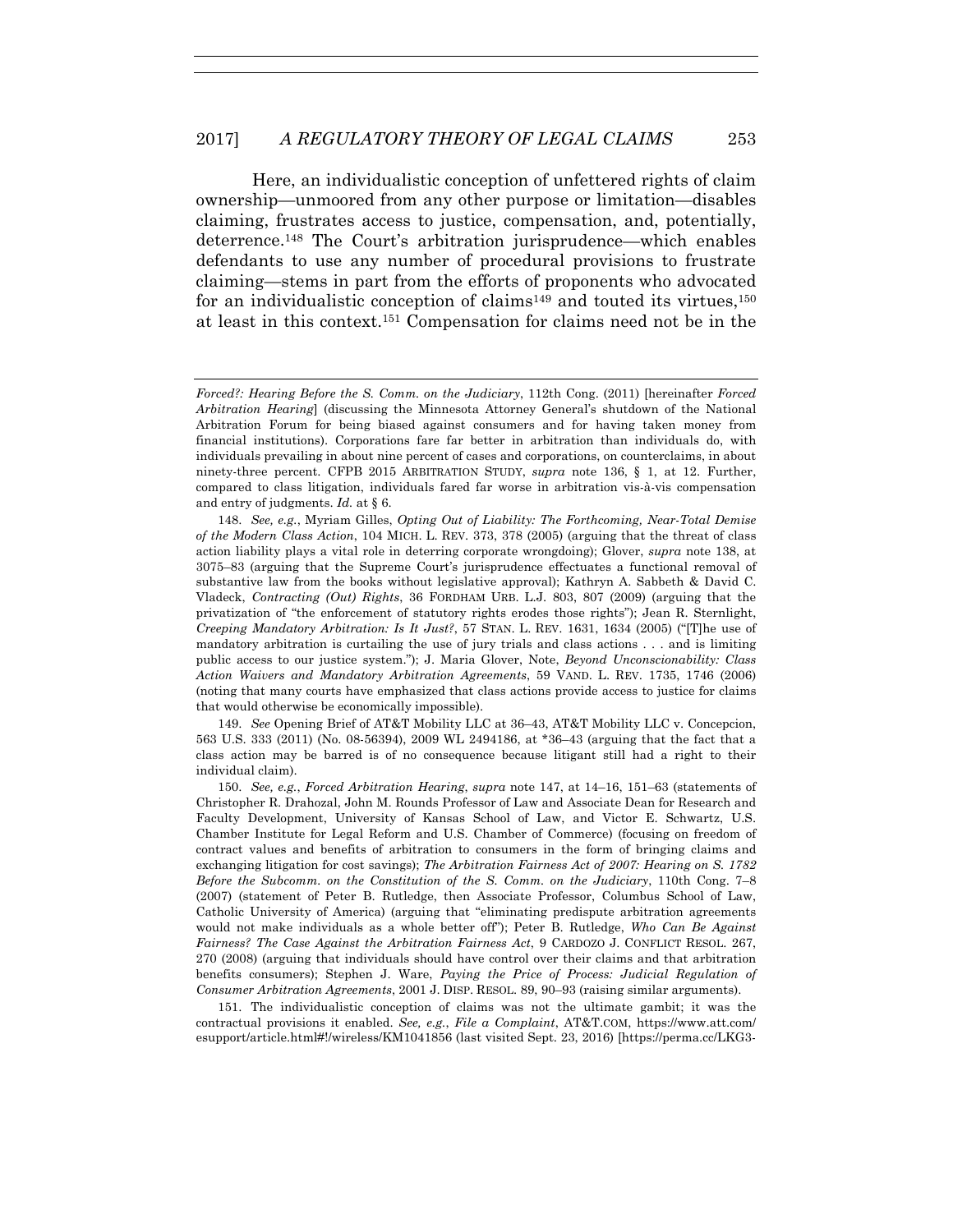form of remediation for wrongdoing; instead, proponents argued, it could be exchanged ex ante in a contractual trade that benefited consumers.152 Indeed, proponents posited that this individualistic approach to claims enabled potential claimholders to obtain, say, a cell phone, at a lower price.153 There is no empirical support for this costsavings claim.<sup>154</sup>

\* \* \*

This conceptual incoherence across the litigation landscape has real consequences. Consider the following not-unexpected combination of all the foregoing examples. It illustrates the inability of formalist conceptions of legal claims to achieve either conceptual or normative coherence across the procedural landscape.

Say that a group of female employees are allegedly discriminated against at a Wall Street firm. They wish to bring a Title VII class action against the firm, but they cannot afford to pay the litigation costs, including hefty expert fees, to prove their claims. Therefore, their attorney seeks out a third-party funder, who agrees to finance the suit in exchange for a portion of any eventual award. The employer immediately files a Motion to Compel Arbitration, noting that all employees signed a binding arbitration agreement with a class action prohibition as a part of their employment contracts. Under a strong individualistic view of legal claims, as has been adopted by the

MP6J] (containing a blow-up provision that requires a court to strike the entire agreement if it strikes the class action prohibition clause).

 <sup>152.</sup> *See* Am. Express Co. v. Italian Colors Rest., 133 S. Ct. 2304, 2315 (2013) (discussing limitations that are in place to ensure arbitration's benefits); *Concepcion*, 563 U.S. at 348 (arguing that "the principal advantage of arbitration" is its informality, which creates a faster, more efficient, and less costly process).

 <sup>153.</sup> Such cost savings were said to result from the reduced litigation burden on the contract drafter. *See, e.g.*, Christopher R. Drahozal, *Nonmutual Agreements to Arbitrate*, 27 J. CORP. L. 537, 541 (2002) (arguing that consumers will benefit from arbitration in the form of cost savings); Ware, *supra* note 150, at 90–93 (arguing that mandatory arbitration lowers consumer prices because litigation cost savings are passed on from corporations to consumers). *But see*  Christopher R. Drahozal, *"Unfair" Arbitration Clauses*, 2001 U. ILL. L. REV. 695, 771 (acknowledging that there may not be cost savings for consumers because of mandatory arbitration); Jean R. Sternlight & Elizabeth J. Jensen, *Using Arbitration to Eliminate Consumer Class Actions: Efficient Business Practice or Unconscionable Abuse?*, 67 L. & CONTEMP. PROBS. 75, 93–98 (2004) (arguing that Ware's arguments about cost savings for consumers are based upon oversimplified economic assumptions). To date, no definitive empirical evidence has demonstrated this to be the case. CFPB 2015 ARBITRATION STUDY, *supra* note 136.

 <sup>154.</sup> When the CFPB conducted an empirical investigation of the claim that mandatory arbitration agreements result in lower prices for consumers in the form of passed cost savings, it found that there was no support at all for the alleged phenomenon. CFPB 2015 ARBITRATION STUDY, *supra* note 136, § 10.3, at 15–17.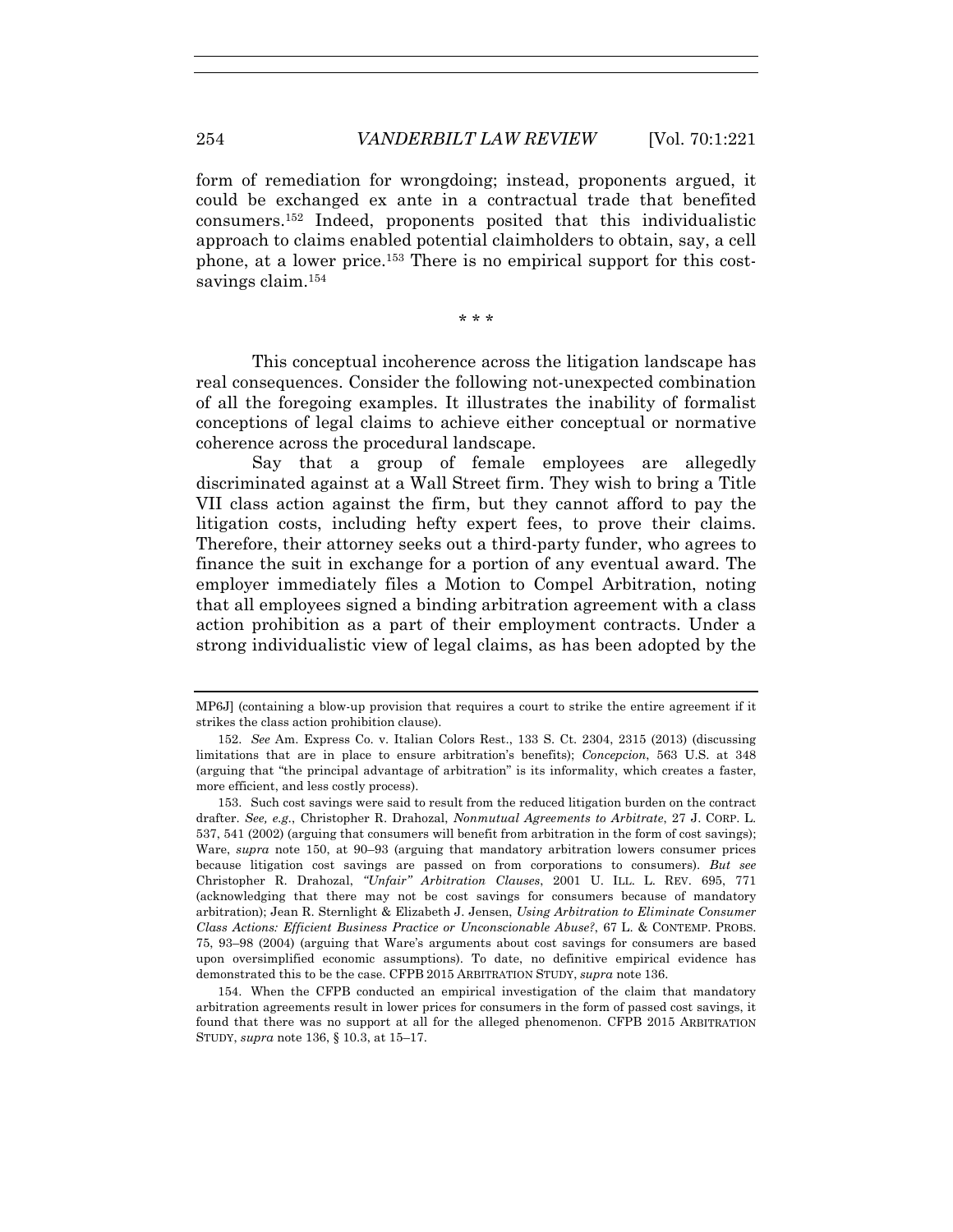Supreme Court in its arbitration jurisprudence, these agreements are enforceable, and the suit is over.

Imagine, however, that the opposite conception of legal claims is taken—that they are intertwined with other class members' claims, that they are also mechanisms of deterrence—and thus they cannot so freely be traded away like chits of property in a form contract. The court thus denies the Motion to Compel Arbitration, and the case proceeds—financed by the litigation funder. The defendant employer moves to compel the discovery of various funding documents, arguing in part that litigation-funding arrangements are illegal under doctrines of maintenance and champerty. Now it is the defendant arguing that claims cannot be freely alienated. Plaintiffs' counsel argues that such alienation is permissible, and, as such, the requested documents are irrelevant and/or protected by the work product doctrine. Assume the court agrees, and in its opinion notes that impecunious parties should be free to alienate their claims in whole or in part in order to pursue those claims. Very early in the suit, the court has already taken two separate conceptual views of legal claims—a collective one to deny the Motion to Compel Arbitration, and a strong individualistic view to obtain the funding.

 Assume now that the defendant makes the named plaintiff a settlement offer under Rule 68 for nearly twice the expected value of her individual claim. The defendant knows that being a named plaintiff in this sort of lawsuit brings all manner of unwanted attention, and it suspects that few others, if any, would be willing to serve in that capacity. Additionally, of those who might be suitable to assume the lead plaintiff role, few have as compelling a claim as this named plaintiff. A strong individualistic view of claims enables the named plaintiff to profit handsomely from her claim sale; the opposite, collectivist view broadens access to justice and compensation overall but diminishes it for one.

In this scenario, at every turn, the named plaintiff, the court, and the defendant are at a conceptual crossroad. Individual property views of claims lead in opposite directions all throughout the suit. The opposite is also true. Perhaps most importantly, in this example, following *one* conceptual road—a strong individualistic conception of legal claims—ends the suit at the arbitration stage. Following the collectivist conception ends the suit when the class attempts to gain financing. In *both cases*, neither suit even gets off the ground.

Stepping back, what the foregoing analysis reveals is this: the cross-cutting view provided here offers a new perspective—not one that *resolves* the debate, but one that reveals the possible futility in doing so. Indeed, the foregoing examples in this Part illustrate a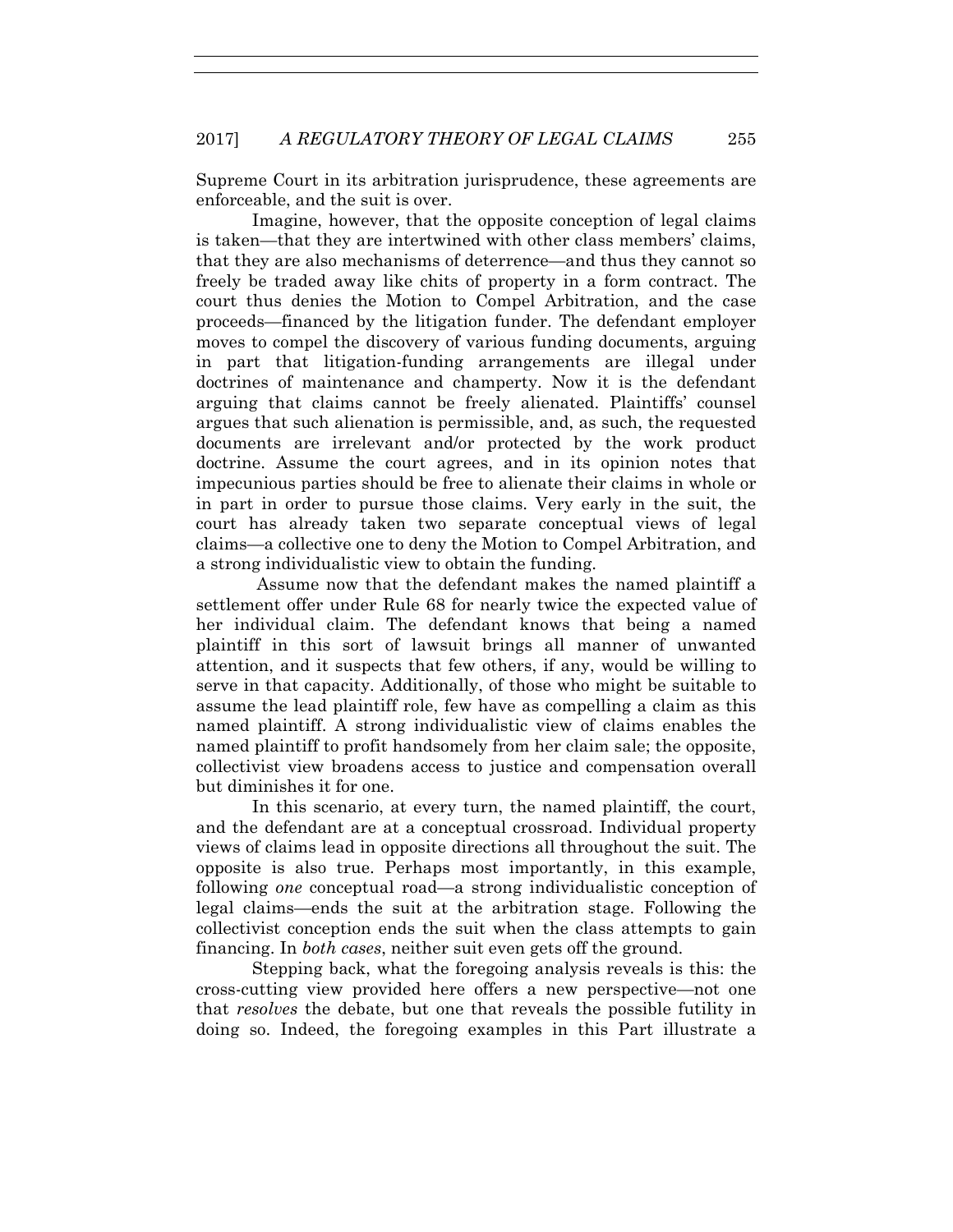broader problem for procedure: debates within particular procedural arenas about the proper conception of legal claims—whether as individual or as more collective in nature—do not point the way forward on key objectives in our litigation system.

#### III. A REGULATORY THEORY OF LEGAL CLAIMS

Resolving the "intractable" debate between individualistic and collectivist conceptions of claims would lead our litigation system in normatively and conceptually incoherent directions. However, if resolving that debate could not yield a sound approach to questions of litigant autonomy, *what can*?

This Article provides a new theory of legal claims—one that can more coherently address the foundational normative goals of our litigation system by permitting a less rigid approach to litigant autonomy—which this Article refers to as a "regulatory theory of legal claims." Drawing upon insights from property theory, economic theory, and litigation theory, Section A develops the theory that the individual property rights associated with legal claims may be subject to regulation in appropriate circumstances. It then offers a theory of the judicial role, within the confines of its lawmaking power vis-à-vis procedural law,155 as appropriately including regulation of litigant autonomy. Finally, it provides a specific theory of procedure's role as appropriately directed toward, among other things, reducing substantial transaction cost barriers to claiming. That theory of procedure's role simultaneously provides the crucial first, functional building block of an overall regulatory framework for operationalizing this Article's regulatory theory of legal claims.

Section B then applies this theory to the procedural issues discussed in Part II and to the class-certification disputes addressed by the conceptual debates in Part I. This analysis provides new

 <sup>155.</sup> *See generally* 28 U.S.C**.** § 2072 (2012) (referred to as "The Rules Enabling Act"); Stephen B. Burbank, *The Rules Enabling Act of 1934*, 130 U. PA. L. REV. 1015 (1982) (tracing the history and meaning of the Rules Enabling Act); Tobias Barrington Wolff, *Managerial Judging and Substantive Law*, 90 U. WASH. L. REV. 1027 (2013) (discussing interstitial substantive lawmaking by the judiciary in "procedural" decisions). The precise scope of the Court's procedural lawmaking power under the Rules Enabling Act, particularly in federal question cases, has not been fully explored or theorized by scholars or by the Court. I begin to develop a theoretical basis for the scope of the Court's procedural lawmaking power in federal question cases in forthcoming work. *See* J. Maria Glover, *The Supreme Court's "Non-Trans-Substantive" Class Action*, 165 U. PA. L. REV. (forthcoming 2017) (setting forth the theoretical principle of procedural symmetry as one principle for operationalizing the Enabling Act limitations on the Court's procedural lawmaking power).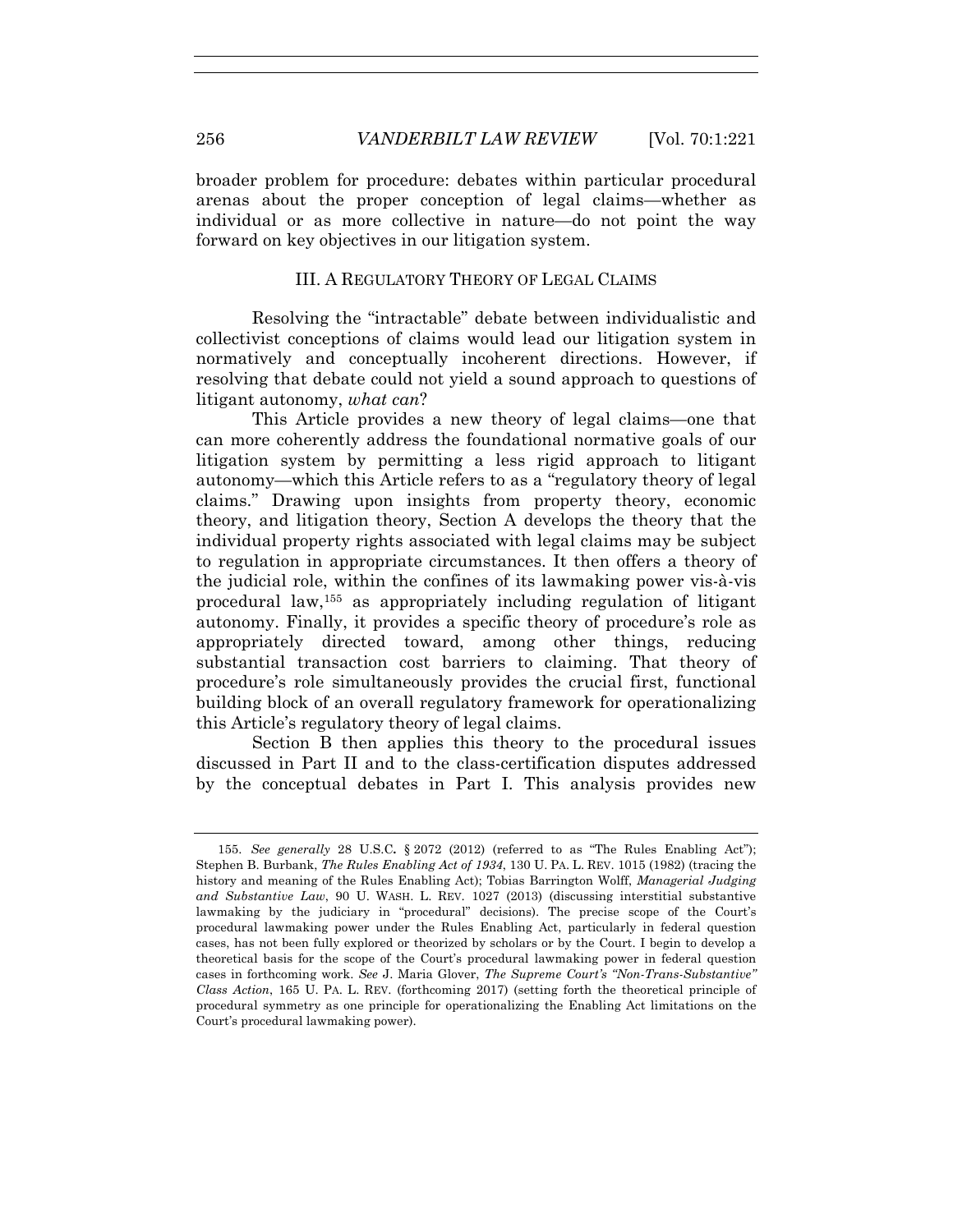insights into those procedural problems, and it reveals a number of benefits to the theory—including increased transparency in procedural decisionmaking and reduction of strategic gamesmanship of the sort highlighted in Part II. It also generates, for further consideration, a number of new potential changes to procedural doctrine.

# *A. A Regulatory Theory of Legal Claims*

Viewed across the broader litigation landscape, formalist conceptions of legal claims generate both negative *and* positive repercussions for important normative goals like access to justice, compensation, and deterrence. Thus, these conceptual dichotomies are unappealing on their own formalist terms in their inability to produce a clear and coherent path to resolving difficult questions in our litigation system. Instead, they produce directly conflicting answers.

The regulatory insight from that stalemate is this: the way forward is to break free from absolutist views and to develop a theory for regulating individual autonomy over legal claims. This Section develops such a theory and proceeds in three Parts. Part 1 provides theoretical bases for departing from formalistic conceptual frameworks for legal claims and litigant autonomy and for adopting an alternative approach—a new regulatory theory of legal claims. Drawing insights from property theory, economic theory, and litigation theory, this Part posits that litigant autonomy over legal claims *can* be regulated in certain appropriate circumstances—here, at the very least, to correct transaction cost-based failures within the market for legal claims. Part 2 then builds on this regulatory theory of legal claims by addressing institutional expertise and power for regulating litigant autonomy over those claims. In particular, while it seems relatively uncontroversial that Congress and state legislatures could (and do) regulate litigant autonomy in both substantive and procedural laws, the litigation focus of this Article requires, and Part 2 provides, a theoretical account of the judicial role and judicial lawmaking power as legitimately including the regulation of legal claims and litigant autonomy, including through procedural mechanisms. Part 3 begins a larger project of defining the nature and scope of procedure's role in regulating legal claims and litigant autonomy. It does so by providing a theoretical account of procedure as appropriately directed toward addressing the particular market failure highlighted in Part 1—transaction cost barriers to the effectuation of recognized substantive rights.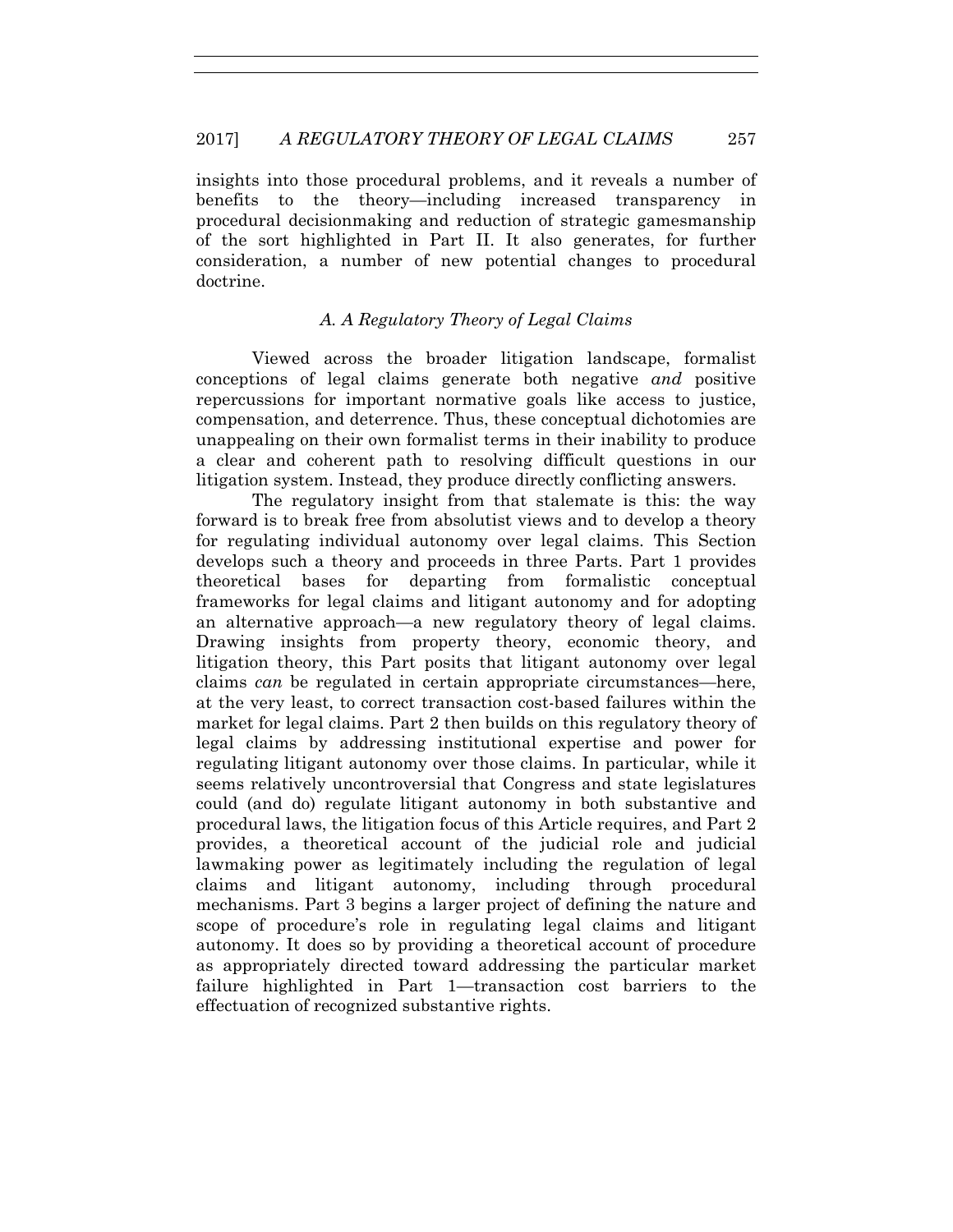### 1. Regulatory Theory of Legal Claims: From Conceptual Absolutism to Regulating the Market for Legal Claims

Moving from conceptual theories of legal claims to a regulatory theory of legal claims is perhaps a bold step. It cuts against decades of individual property conceptions of legal claims embedded in various procedural rules and doctrines; it also challenges some of the foundational assumptions underlying formalist approaches to legal claims and litigant autonomy. Nonetheless, this Article's regulatory theory of legal claims is not a radical proposal. For one, it does not require departure from existing judicial and scholarly approaches to legal claims as forms of property; indeed, if anything, many theoretical underpinnings and principles of property theory commend this Article's approach.156 For two, this Article's regulatory theory of legal claims has additional intellectual foundations in positive (and relatedly, transactional) economic theory, as well as litigation theory.

Thus, the development of this Article's regulatory theory of legal claims can begin, somewhat uncontroversially, with the Supreme Court's long-accepted notion that legal claims are forms of property.157

 157. *See* Logan v. Zimmerman Brush Co., 455 U.S. 422, 430 (1982) (explaining that "[t]he hallmark of property, the Court has emphasized, is an individual entitlement grounded in state law"); *see also* Ileto v. Glock, Inc., 565 F.3d 1126, 1148 (9th Cir. 2009) (citing *Logan* for the proposition that a pending cause of action, "even before it is reduced to a final dollar amount, it

 <sup>156.</sup> To be clear, though, this Article's theory does not necessarily require a foundation in property-based conceptions of legal claims to arrive at a conclusion that litigant autonomy can be restricted, at the very least, in order to effectuate foundational normative goals of the litigation system. That regulatory insight could potentially stem, say, from an institutional account of legal claims. *See, e.g.*, Robert G. Bone, *Procedure, Participation, Rights*, 90 B.U. L. REV. 1011 (2010) (drawing upon Dworkin's work to argue that litigant autonomy and day-in-court ideals are embedded in the institution of civil adjudication and therefore subject, in scope and content, to factors that lead the institution to serve its functions and normative purposes). Further, one might potentially ground in institutionally based theories the notion that, to the extent alienation and exclusion of legal claims are central procedural rights attendant litigant autonomy, those procedural rights can be restricted to take account of social costs. *See, e.g.*, RONALD DWORKIN, *Principle, Policy, and Procedure*, *in* A MATTER OF PRINCIPLE 72, 86 (1985) (acknowledging the social-cost limits to the imposition of an outcome-based theory of procedural rights). Of course, an institutional approach to procedural rights vis-à-vis legal claims might well justify greater regulation of litigant autonomy in certain circumstances than would a propertybased approach; further, depending on one's particular views regarding the values, purposes, and normative underpinnings of the institution of civil adjudication, an institutional baseline for regulating litigant autonomy might lead to different regulatory prescriptions than one grounded in property theory, economic theory, and litigation theory. This Article does not take on these or related questions here. Because this Article's regulatory theory is designed in significant part to respond directly to the pathologies of our existing litigation system, it does not depart here from the property-based foundations of legal claims embedded in long-standing Constitutional doctrine and the longer span of historical approach to and understanding of legal claims. *See, e.g.*, *supra* Part II (discussing the long history of doctrines of maintenance and champerty, themselves premised on a property-based conception of legal claims).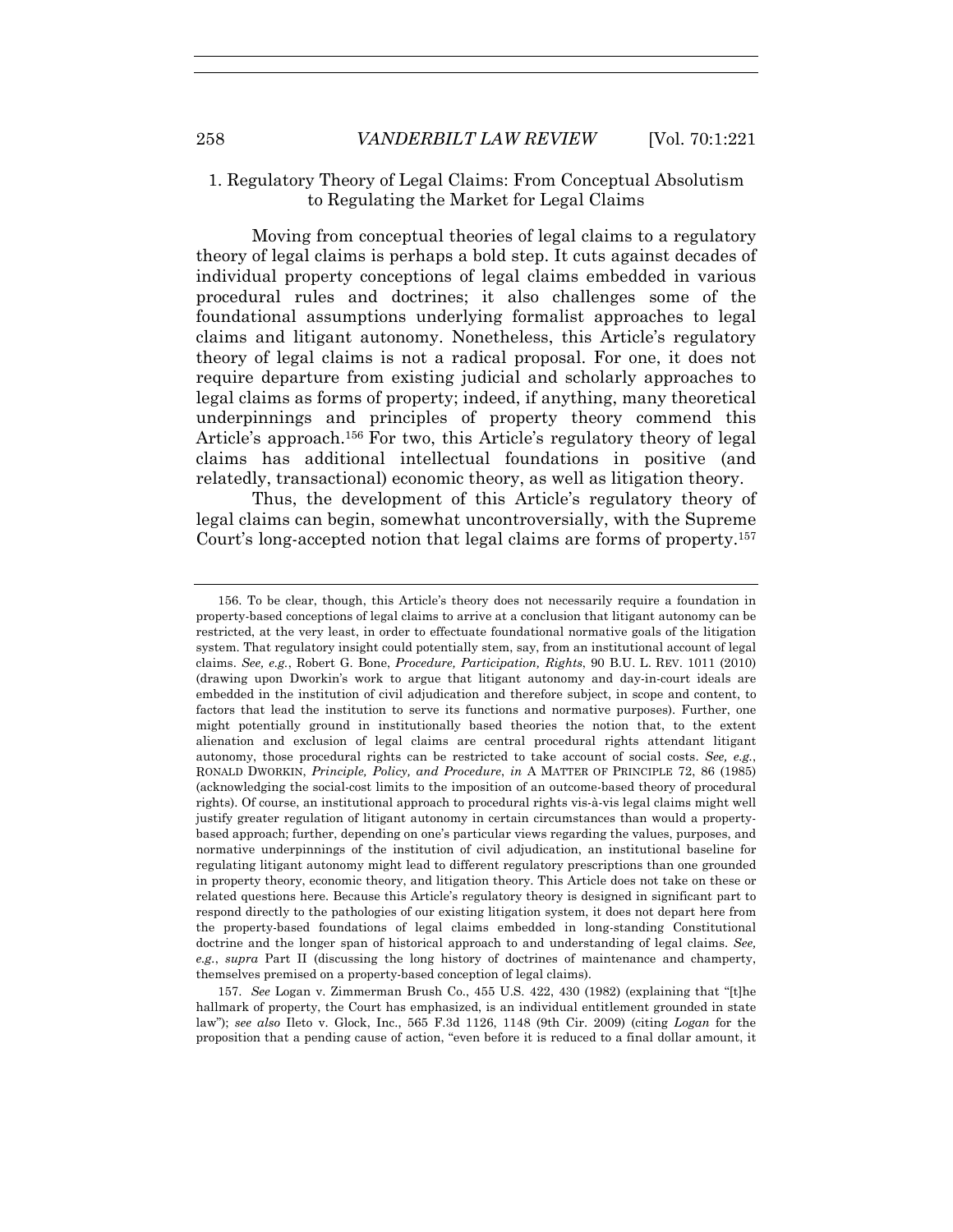Two principal rights attendant ownership of property are the rights of alienation—the right to sell or transfer in whole or in part—and of exclusion—the right to keep non-owners from entering or using the property.158 Simple enough.

It is at this preliminary stage that both rigid individualistic and collectivist conceptions of legal claims arguably go astray, not just as a matter of the normative underpinnings of our system of litigation,159 but as a matter of the very principles of property theory undergirding those formalistic conceptions. Some of the confusion assuredly lies here: informing the litigant autonomy debate are unresolved and underexplored notions of property, property rights, and the contours of property ownership,  $160$  where questions regarding whether and to what extent alienation rights attach are both central

159. *See supra* Part II and Part III.A.

 160. Among property scholars and policymakers, there is continued conceptual disagreement about the nature of property and property rights. *See, e.g*, PETER M. GERHART, PROPERTY LAW AND SOCIAL MORALITY 2 (setting out a social-morality-based theory of the nature of property ownership and property law as aimed at fostering and governing community relationships related to property); Richard A. Epstein, *Property Rights, State of Nature Theory, and Environmental Protection*, 4 N.Y.U. J.L. & LIBERTY 1, 2 (2009) ("Questions about property rights, their origin, and their measure have been at the forefront of serious political discourse since ancient times."). This Article does not seek to resolve that underlying confusion, which may inform the confusion underlying conceptual debates about legal claims. Further resolving this underlying confusion is *not* necessary for this Article's central proposal of a regulatory theory for legal claims, even as a matter of property theory. Once property comes into existence, it moves around—through contract, through inheritance and intestate succession, through gifts, through taxation, and in other ways, including alienation. Alienation typically involves substituting one form of property for another, so the fact that claims are not *original* forms of property in, say, the Lockean sense is not problematic. Claims are things people receive as substitutes for their property, either involuntarily (through tort, for instance) or more-or-less voluntarily (through contract, for example). Claims are a poor substitute for money (perhaps the ideal substitute for property), but they are a form of compensation for property. *See also, e.g.*, Int'l News Serv. v. Associated Press, 248 U.S. 215 (1918) (holding that INS had violated Associated Press's property right in news stories—which had no copyright protection—by rewriting them and publishing them in INS's own paper).

is a 'species of property' "); N.Y. State Nat'l Org. for Women v. Pataki, 261 F.3d 156, 163 (2d Cir. 2001) ("There is no dispute that a legal cause of action constitutes a 'species of property protected by the Fourteenth Amendment's Due Process Clause.'" (citation omitted)).

 <sup>158.</sup> Many scholars have written about the concept of property as a "bundle of rights"; a crucial part of that bundle is alienation. *See, e.g.*, GREGORY S. ALEXANDER, COMMODITY & PROPRIETY: COMPETING VISIONS OF PROPERTY IN AMERICAN LEGAL THOUGHT 1776–1970, at 319 (1997) ("No expression better captures the modern legal understanding of ownership than the metaphor of property as a 'bundle of rights.' "); J.E. Penner, *The "Bundle of Rights" Picture of Property*, 43 UCLA L. REV. 711, 712 (1996) ("The currently prevailing understanding of property in what might be called mainstream Anglo-American legal philosophy is that property is best understood as a 'bundle of rights.' "). It is worth noting that similar rights of alienation and exclusion would not necessarily be precluded by a theory of legal claims grounded largely in the institutional commitments of courts rather than the property-like nature of claims. *See generally* Bone, *supra* note 156 (suggesting that the nature of and limitations on procedural rights derive from the institution—civil adjudication—in which they are embedded).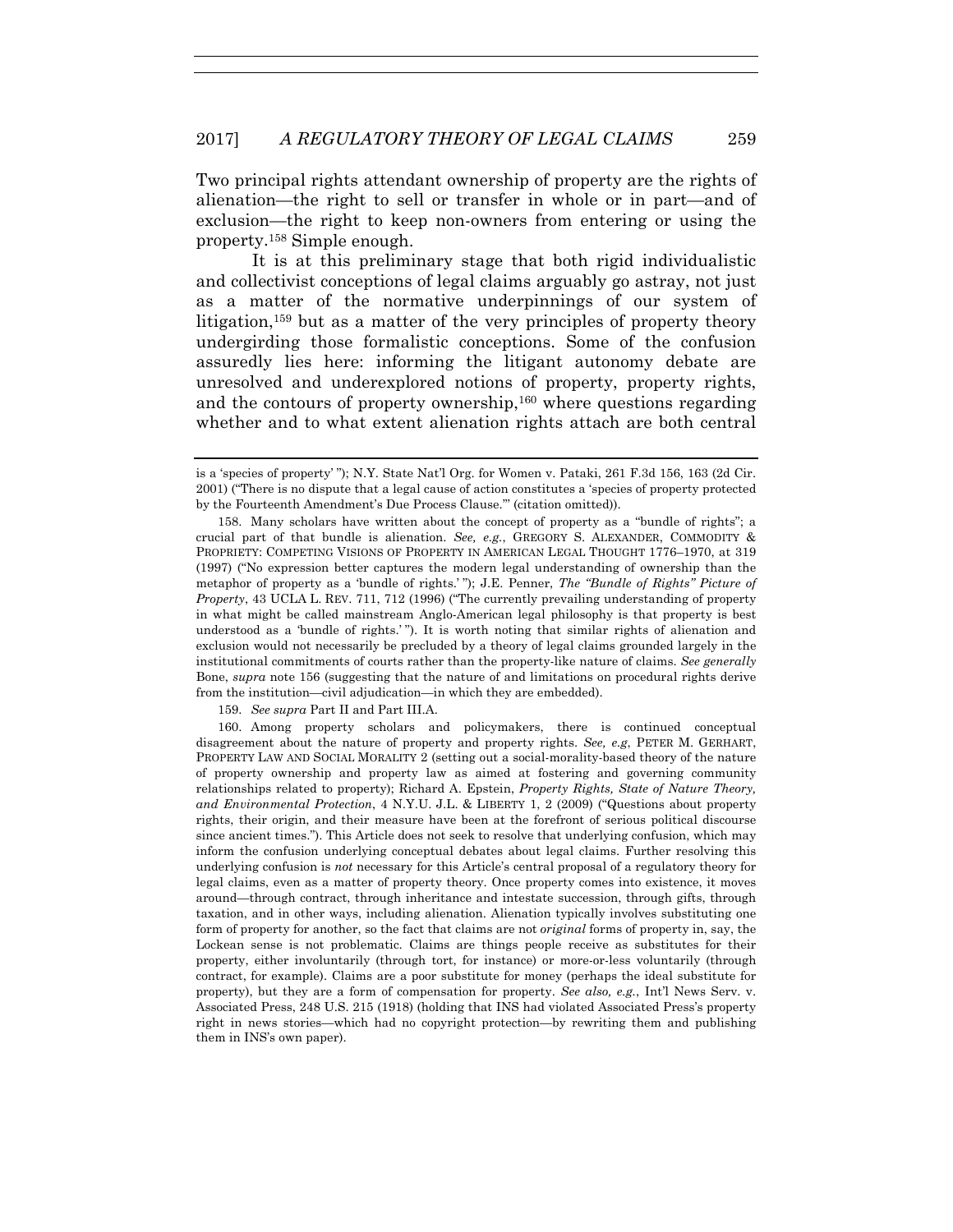and difficult.161 Perhaps because of that confusion, or perhaps in spite of it, formalist conceptual dichotomies implicitly adopt equally formalist and extreme conceptions of property and property rights, conceptions that have led procedural doctrine to diverge not only from normative goals of our litigation system, but also in important ways from principles of property theory and the manner in which property law often functions.

To illustrate, take the collective notions of property often underlying equally collectivist conceptions of legal claims. These include views of property as having a decidedly public character<sup>162</sup> and views of property as having a collective character to maximizing group *and* individual welfare.163 The prescriptions for litigant autonomy,

 162. *See, e.g.*, RICHARD CORNES & TODD SANDLER, THE THEORY OF EXTERNALITIES, PUBLIC GOODS AND CLUB GOODS 143–299 (1996) (describing the features of a public good). Instead, some collectivists' conceptions seem informed by a means-based conception of property.

 163. *See, e.g.*, Campos, *supra* note 9, at 1074–79 (viewing claims as most efficiently able to generate deterrence and individual compensation through collective proceedings); Rosenberg, *supra* note 9, at 844; *see also* C. Edwin Baker, *Property and Its Relation to Constitutionally Protected Liberty*, 134 U. PA. L. REV. 741 (1986) (noting that property law promotes "cooperative and productive activity" where individual welfare depends on "effective uses of resources" and the collective welfare depends on allocation of goods to the highest value user); Garrett Hardin, *The Tragedy of the Commons*, 162 SCIENCE 1243 (1968) (explaining the concept of tragedy of the commons and societal benefits from limitations placed on growing population). An example of such a collective notion of property is in the use of zoning ordinances. *See generally* Vill. of Euclid, Ohio v. Ambler Realty Co., 272 U.S. 365, 387 (1926) (upholding constitutionality of zoning ordinance "asserted for the public welfare"). For examples of zoning ordinances, see, for example, S. F., Cal., Ordinance 22-15 (Feb. 3, 2015) (planning ordinance art. 2.5 § 253 governing height of proposed buildings and structures); City of Ladue, Mo., Ordinance 1175 (Apr. 28, 2016) (providing restrictions for fences (sec. IV C)). And at least with regard to litigant autonomy, these

 <sup>161.</sup> This debate is particularly pronounced in the world of intellectual property. *Compare*  Michael A. Carrier, *Cabining Intellectual Property Through a Property Paradigm*, 54 DUKE L.J. 1 (2004) (noting the "propertization" trend in intellectual property law and discussing limits in property law that should apply to intellectual property law), Stephen L. Carter, *Does it Matter Whether Intellectual Property is Property?*, 68 CHI.-KENT L. REV. 715 (1993) (discussing benefits associated with treating trademarks like property), Gregory Dolin & Irina D. Manta, *Taking Patents*, 73 WASH. & LEE L. REV. 719 (2016) (drawing parallels between the AIA's alteration of the scope of vested patent rights and regulatory takings of property), Frank H. Easterbrook, *Intellectual Property is Still Property*, 13 HARV. J.L. & PUB. POL'Y 108, 118 (1990) ("[E]xcept in the rarest case, we should treat intellectual property and physical property identically in the law."), Irina D. Manta & Robert E. Wagner, *Intellectual Property Infringement as Vandalism*, 18 STAN. TECH. L. REV. 331 (2015) (discussing the relationship between property law and intellectual property law), *and* Adam Mossoff, *Patents as Constitutional Private Property*: *The Historical Protection of Patents Under the Takings Clause*, 87 B.U. L. REV. 689, 690 (2007) (discussing the historical application of the Takings Clause to patents), *with* Shubha Ghosh, *Toward a Theory of Regulatory Takings for Intellectual Property: The Path Left Open After*  College Savings v. Florida Prepaid, 37 SAN DIEGO L. REV. 637, 667 (2000) (arguing that private property's application to intellectual property could only occur through analogy), *and* Davida H. Isaacs, *Not All Property is Created Equal: Why Modern Courts Resist Applying the Takings Clause to Patents, and Why They Are Right to Do So*, 15 GEO. MASON L. REV. 1, 2–3 (2007) ("[P]atentholders are not entitled to assert takings claims.").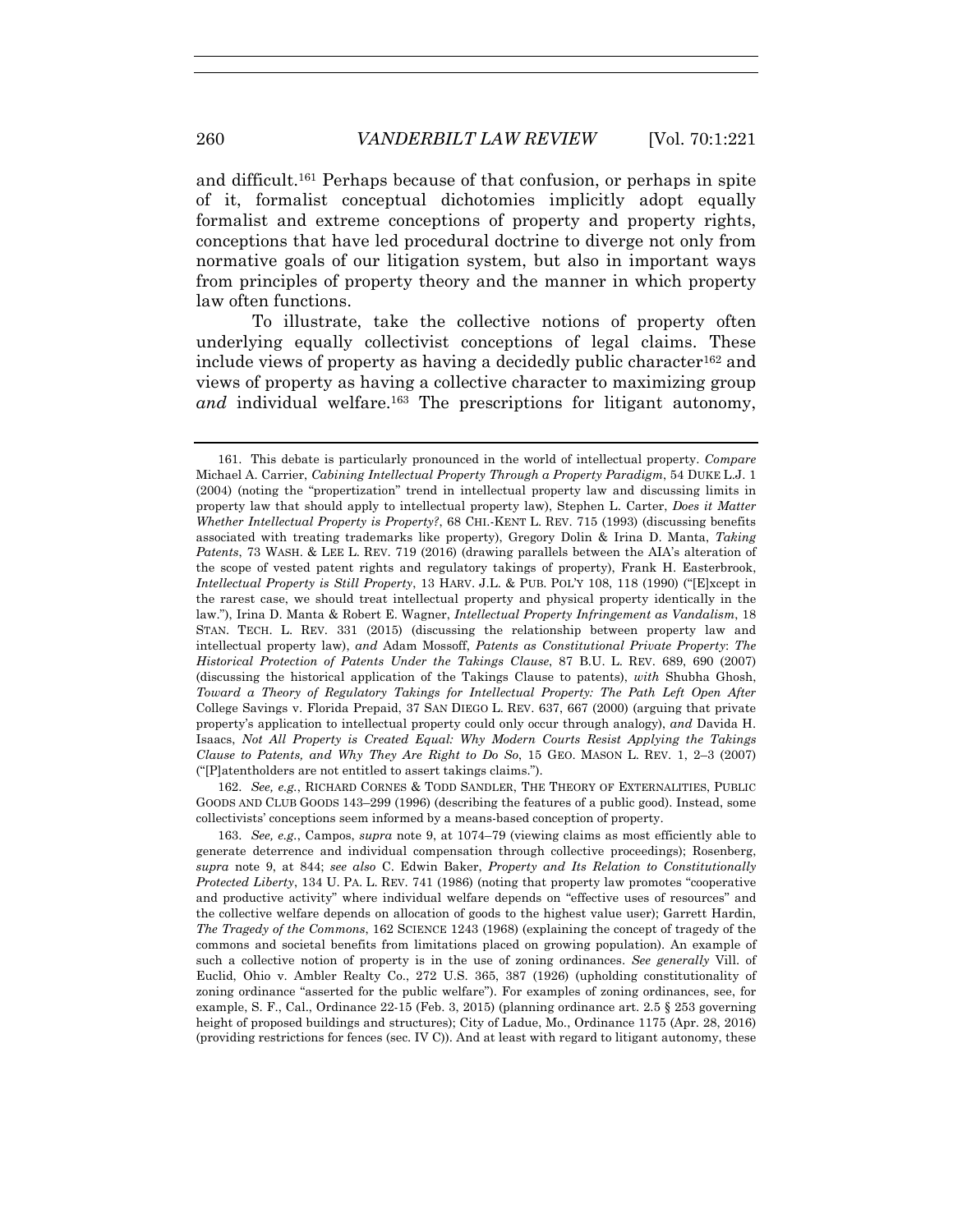though, are roughly the same. Heavy-handed restrictions, if not outright bans, on individual autonomy are permitted and perhaps required.

However, it is a long-standing tenet of property theory that restraints (particularly private restraints) on alienation and exclusion are generally disfavored.164 This is not to say that regulations of property rights are never imposed on collectivist grounds. Indeed, courts often ground restrictions of property rights in collectivist notions. For instance, with zoning laws, the theory behind interference with property rights is that all individuals' property values will increase if no individuals are allowed to, say, construct a monstrosity.165 Moreover, much of the Supreme Court's takings jurisprudence finds that collectivist, welfare maximization concerns can override absolute rights to control over one's property (with compensation).166

Nonetheless, such regulations are exceptional. Just as individual ownership is not absolute, it is not absolutely subject to regulation, either. Quite the contrary. Property law proceeds from what one might call a "default" position that property rights ought not be infringed absent compelling reason. So too should any propertygrounded theory of legal claims.

 165. *See* William K. Jaeger, *The Effects of Land-Use Regulations on Property Values*, 36 ENVTL. L. 105 (2006) (discussing how land-use regulations increase property value partly due to "scarcity effects," in which an increase of scarcity of land-use for a particular purpose drives up surrounding property prices); *see also* Elizabeth Rhodes, *UW study: Rules Add \$200,000 to Seattle House Price*, SEATTLE TIMES (Feb. 14, 2008), http://old.seattletimes.com/html/ businesstechnology/2004181704\_eicher14.html [https://perma.cc/XWR5-GQQZ] (attributing price increase to land-use regulations due to their limitation on supply of land for construction). This theory dovetails somewhat with David Rosenberg's theory of class actions: the most efficient use of property—here, legal claims—is secured not through the facilitation of maximum individual control over the claim, but through collectivist-driven restrictions on alienation. Rosenberg, *supra* note 9.

166. *See infra* notes 173–175 and accompanying text.

views share similarities with collective views of the institution of civil adjudication itself as being public in nature, thus imbuing legal claims with a similarly public character. *See, e.g.*, Owen M. Fiss, *Against Settlement*, 93 YALE L.J. 1073 (1984). Unmoored from the limitations of property theory and doctrine, though, collective, and quite broadly public, views of civil adjudication might well generate different, and more expansive, regulatory prescriptions vis-à-vis litigation autonomy—a question and its implications this Article defers to future work.

 <sup>164.</sup> For instance, assume a developer wishes to erect a brand-new city-center complex. If one hundred homeowners live in the desired area, but only ninety-nine agree to sell, the developer *cannot* force the holdout to do so. The developer could, however, take his concerns to city hall and convince them that the development would serve any number of city-specific interests. The city could then condemn the property for "public use," and so long as reasonable value is provided to the holdout, the right of exclusion would likely not, under long-standing Supreme Court jurisprudence, trump the justifications for regulating that right. *See infra* notes 173–175 and accompanying text.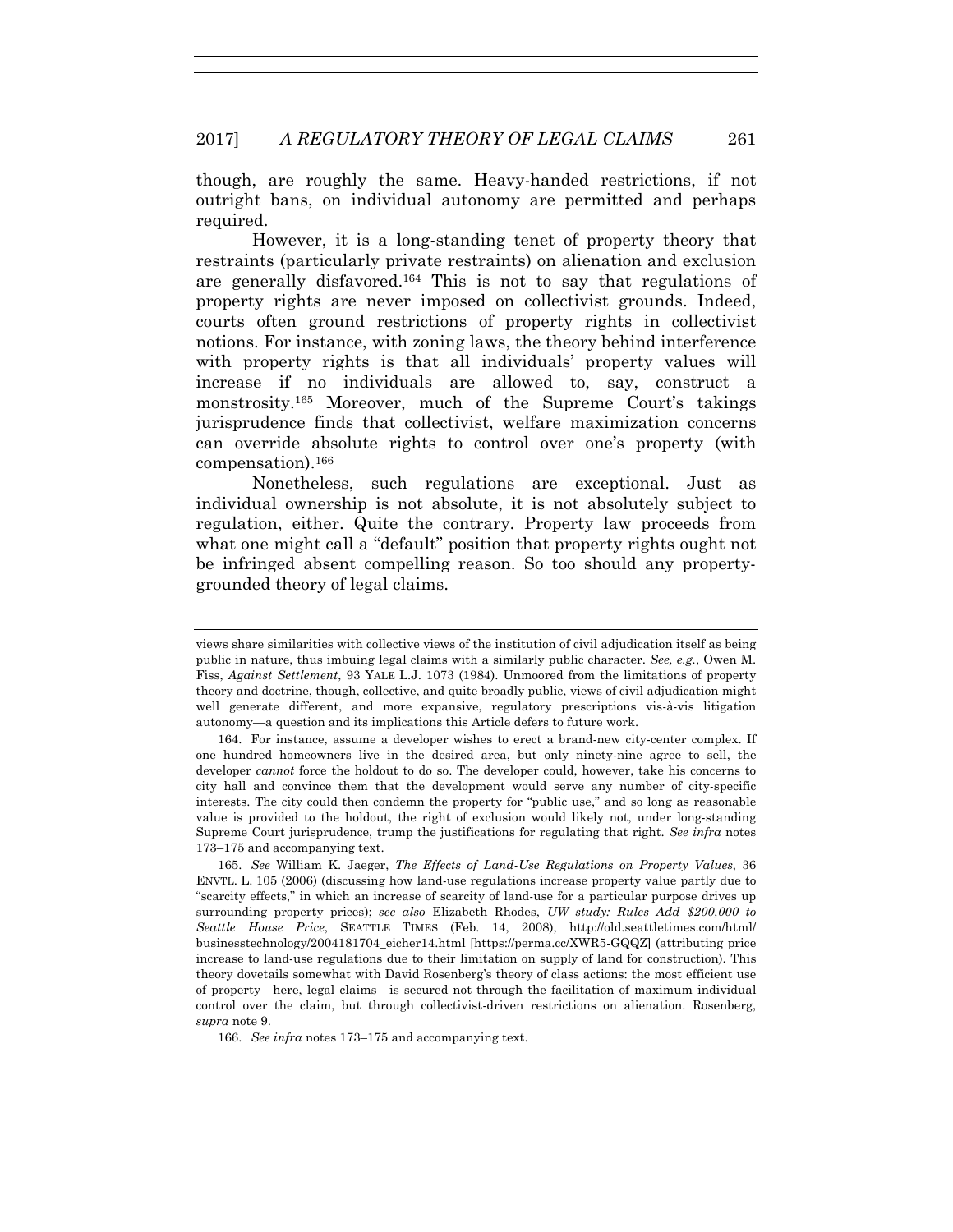This is especially true given that collectivist justifications for overriding litigant autonomy will often arise on a case-by-case, or context-by-context, basis. This is perhaps unsurprising, given a similar tendency in the property law context. Indeed, collectivist concerns regarding litigant autonomy will not arise consistently as a matter of degree or kind across the wide swath of the litigation landscape167 or even within the *same* procedural context.168

On the other hand, the near-absolute conception of rights of alienation and exclusion underlying individualistic conceptions of legal claims conflicts with the fact that, as a matter of property law and theory, such near-absolute rights do not flow inexorably from the existence of property ownership.169 Yet little is provided in the way of theoretical justification by the Court or in the scholarship for why legal claims should be treated so differently from other forms of property.

Property rights like alienation and exclusion are not unfettered. Fundamentally, the law of property will enforce as property "only those interests that conform to a limited number of standard forms."170 The principle that property forms are fixed referred to as *numerus clausus*—is a universal feature of the property landscape and stands as a significant limitation not only on freedom of contract, but also on individual choice vis-à-vis property.171 The principle of *numerus clausus* is commended by its purpose of preventing the generation of high transaction costs by idiosyncratic property (and alienation by its initial holder)—costs that would almost inevitably be imposed upon third parties.172

Further, the Supreme Court has, in any number of cases, regulated property rights like alienation for reasons relating to the

 170. Thomas W. Merrill & Henry E. Smith, *Optimal Standardization in the Law of Property: The* Numerus Clausus *Principle*, 110 YALE L.J. 1, 3 (2000).

172. *Id.*

 <sup>167.</sup> *See supra* Part II.

 <sup>168.</sup> *See infra* Part III.B (pointing out how collectivist views of legal claims sometimes advance normative goals, including efficiency—and the associated compensation for individuals—in class actions, but sometimes do not).

 <sup>169.</sup> Pure litigant autonomy views of legal claims are not particularly consistent with how property rights are treated as a general matter, except perhaps in a very Lochnerian sense. *See*  Lochner v. New York, 198 U.S. 45 (1905) (setting forth a largely unbridled view of property and contract rights that ushered in the "Lochner" era of the same).

 <sup>171.</sup> *See id.* at 3–4. Though frequently criticized, Merrill and Smith defend *numerus clausus*  on the ground that, when new property rights are created, third parties must spend considerable time and resources to figure out the contours of those rights, how to avoid violating them, and how to acquire them; in short, idiosyncratic rights generate costs, costs that will likely not be internalized by those seeking to create them—in other words, these new rights become a "true externality." *Id.* at 8.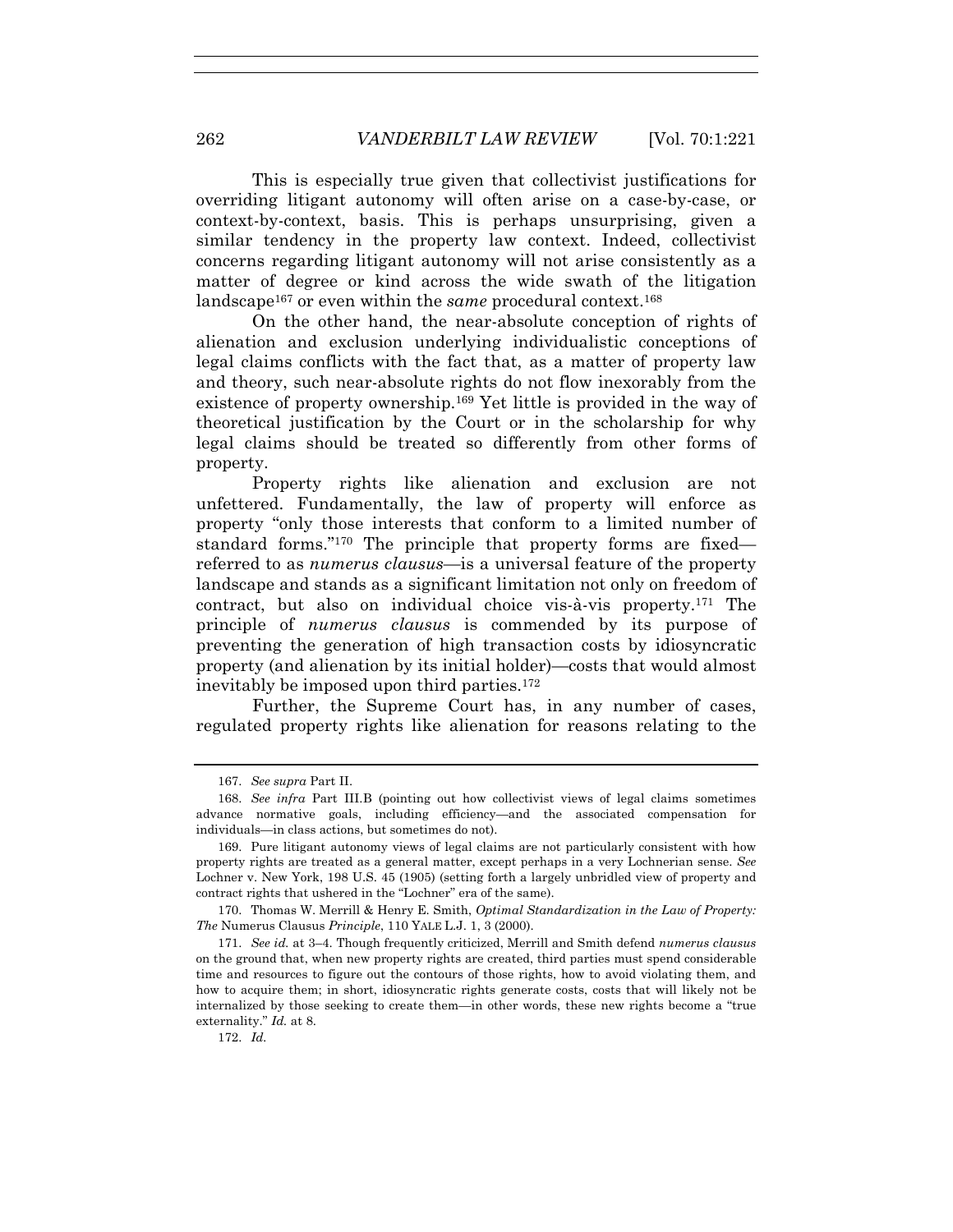public interest, for the benefit of the courts, and to further other governmental interests, just to name a few.173 Courts have also restricted property owners' ability to convert property in certain situations where doing so would harm third parties or their property interests.174 Finally, although the Supreme Court has held that the government may not completely destroy the value of one's property without compensation, a property owner cannot demand that his property retain its same form, condition, or character.175

The regulatory insight is this: While property law certainly disfavors restraints on alienation and exclusion, those rights are not accurately described as absolute. So too with legal claims. The next question, of course, is this: What are the "appropriate circumstances" for regulation of legal claims?

It is at this point that insights from property theory converge with insights from litigation theory and positive economic theory. Litigation theory helps situate the property and its attendant rights and uses in context. Specifically, and with some admitted differences (discussed below), much of the functioning and character of our litigation system resembles that of a commodities market.176 Most legal claims are exchanged for some form of compensation.177 This

 <sup>173.</sup> The Court has taken a rather loose approach to what constitutes "public use" or "public interest" for purposes of whether the government can interfere with someone's property rights. *See, e.g.*, Kelo v. City of New London, 545 U.S. 469 (2005) (holding that the City of New London could exercise eminent domain in furtherance of their economic development plan, which met the "public use" requirement of the Fifth Amendment); Haw. Hous. Auth. v. Midkiff, 467 U.S. 229 (1984) (making clear that property rights are qualified and that the Hawaii Land Reform Act of 1967, which transferred title in real property from lessors to lessees in order to reduce the concentration of land ownership, constituted "public use" for purposes of the Fifth Amendment); Berman v. Parker, 348 U.S. 26 (1954) (holding that it was in the power of Congress to take into account, in enacting redevelopment legislation that called for the condemnation of petitioner's property, aesthetic and health considerations).

 <sup>174.</sup> *See, e.g.*, Licari v. Blackwelder, 539 A.2d 609 (Conn. App. Ct. 1988).

 <sup>175.</sup> *See, e.g.*, Brown v. Legal Found., 538 U.S. 216 (2003) (holding that the state's use of interest from "interest on lawyers' trust accounts" did not constitute a regulatory taking because clients suffered no net loss and finding that the state was authorized to use the interest from the accounts to pay for legal services for the poor, as it qualified as "public use"); Penn Cent. Transp. Co. v. New York City, 438 U.S. 104 (1978) (holding that the New York City Landmarks Preservation Commission's approval of a fifty-story office building on top of Grand Central Terminal did not constitute a taking).

 <sup>176.</sup> *See, e.g.*, Michael Abramowicz, *On the Alienability of Legal Claims*, 114 YALE L.J. 697 (2005) (describing the litigation system as a market for legal claims); Molot, *supra* note 128 (discussing skewed settlements as a market failure and providing a market-based solution); Jack L. Millman, Note, *Structuring a Legal Claims Market to Optimize Deterrence*, 91 N.Y.U. L. REV. 496 (2016) (proposing methods for optimizing the market for claims within the context of thirdparty litigation funding).

 <sup>177.</sup> *See, e.g.*, Abramowicz, *supra* note 176, at 709 (describing the typical legal claim as involving an exchange for compensation).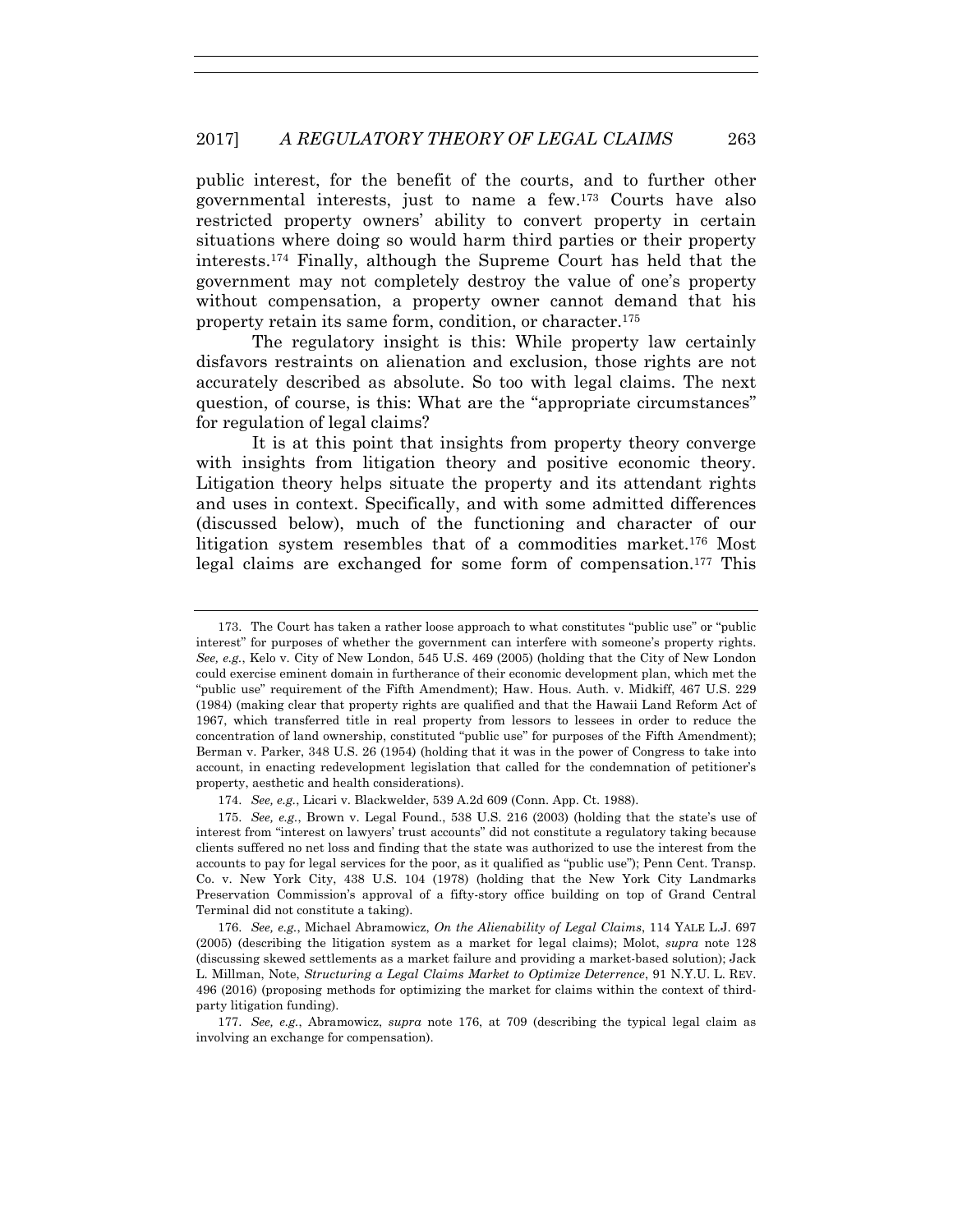exchange exists against a backdrop of a public system and public rules.178 Nonetheless, that public apparatus explicitly encourages private enforcement of regulatory directives179 through a private contract in the form of settlement.180 In short, legal claims exist within a system that looks much like a market—a market for claims.

To be clear, this market for legal claims is necessarily limited to economic claims exchanged (or sought to be exchanged) for compensation (whether through settlement or some form and degree of adjudication). This market would therefore generally not include claims for indivisible noneconomic relief.181 Nor would it include claims involving subject matter not typically believed appropriate for alienation either as a matter of property or procedural law.182

The existence of a market for legal claims—now clarified yields an additional regulatory insight: among other things, regulation of legal claims might be warranted to correct market failures. This regulatory insight, however, requires qualification. Economic theorists have identified a number of conditions that constitute market failure in standard markets, such as negative externalities, transaction costs, information asymmetries, and agency problems.183 The market for legal claims, however, is not a typical market, in a number of respects.

For one, the market for legal claims lacks the many buyers and sellers that tend to produce efficient market outcomes: claims can currently be "sold" only to a limited number of "buyers" (defendants) by a limited number of "sellers" (plaintiffs). To be sure, market

 181. For instance, claims for purely injunctive relief under Rule 23(b)(2) are currently not within the scope of this Article. However, claimants often seek some modicum of monetary relief under Rule 23(b)(2). *See, e.g.*, Wal-Mart Stores, Inc. v. Dukes, 564 U.S. 338, 366–67 (2011) (rejecting plaintiffs' attempt to join claims for back pay with claims for injunctive relief under Title VII). Given the uncertainty of the law, this Article leaves specific consideration of these hybrid claims for another time.

 182. *See generally* Abramowicz, *supra* note 176, at 722–26 (discussing "procedural justice" and alienability); David Horton, *Arbitration and Inalienability: A Critique of the Vindication of Rights Doctrine*, 60 U. KAN. L. REV. 723, 727–28 (2012) (citing examples of inalienable property).

 183. *See, e.g.*, RICHARD CORNES & TODD SANDLER, THE THEORY OF EXTERNALITIES, PUBLIC GOODS AND CLUB GOODS (2d ed. 2012); RICHARD A. POSNER, ECONOMIC ANALYSIS OF LAW (9th ed. 2014); STEVEN SHAVELL, FOUNDATIONS OF ECONOMIC ANALYSIS OF LAW (2004).

 <sup>178.</sup> *See, e.g.*, RESTATEMENT (SECOND) OF JUDGMENTS §§ 19, 21 (AM. LAW INST. 2016) (stating that res judicata applies to private settlement agreements).

 <sup>179.</sup> *See* FED. R. CIV. P. 16 advisory committee's note to 2003 amendment.

 <sup>180.</sup> *See, e.g.*, Glover, *supra* note 2 (tracing the history of the rise of settlement and arguing that the Federal Rules of Civil Procedure ought to better align with that litigation endpoint); Samuel R. Gross & Kent D. Syverud, *Don't Try: Civil Jury Verdicts in a System Geared to Settlement*, 44 UCLA L. REV. 1 (1996) (explaining why, in our system, it is usually better to settle); Samuel R. Gross & Kent D. Syverud, *Getting to No*: *A Study of Settlement Negotiations and the Selection of Cases for Trial*, 90 MICH. L. REV. 319 (1991) (explaining why most cases settle).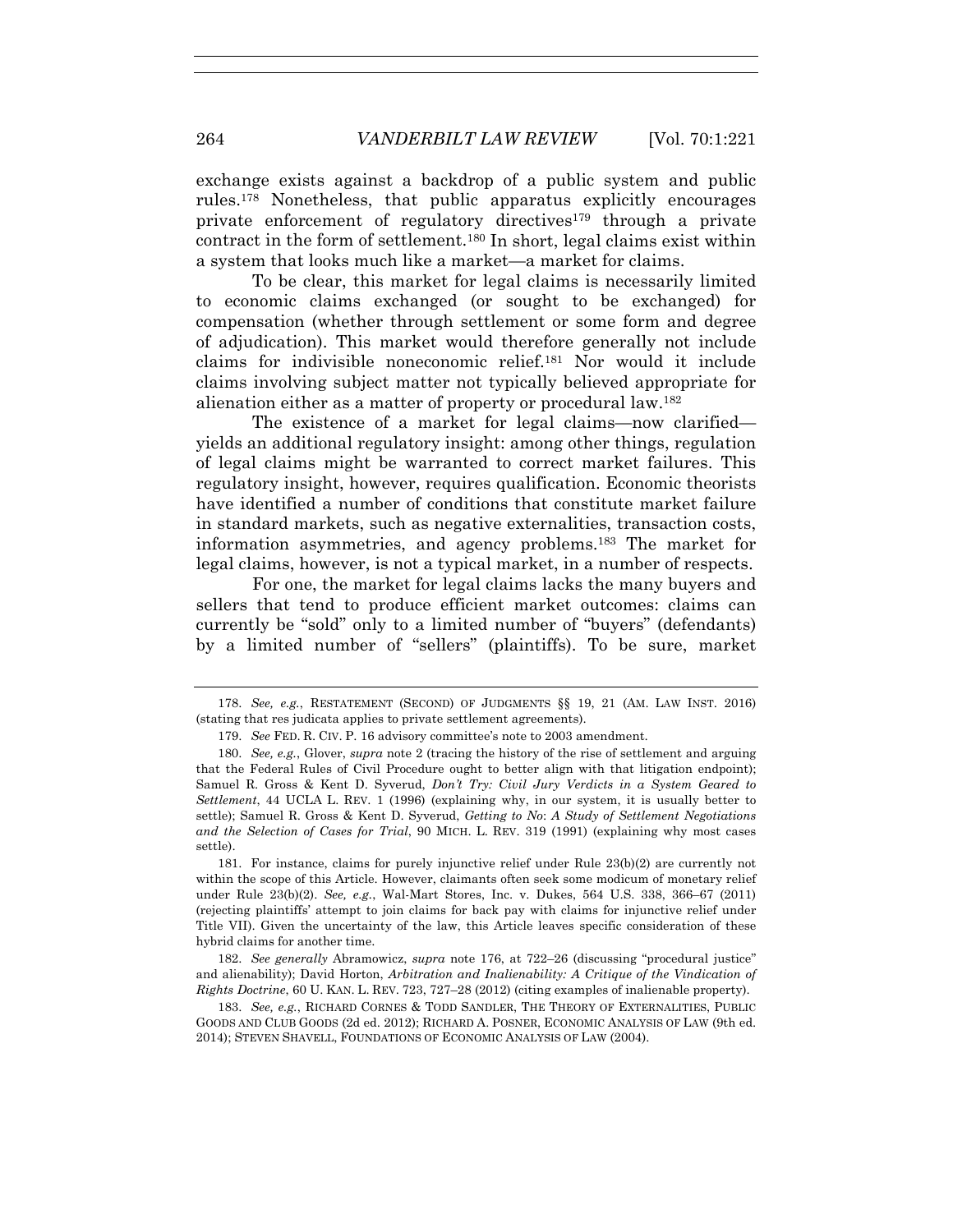conditions of bilateral monopoly (or, where there are multiple plaintiffs, potentially conditions of oligopsony monopoly) are not unique to litigation—they exist in other areas, including property and contract—and those conditions do not stand as a barrier to regulation in those contexts in certain defined situations.184 Nonetheless, as a general matter, what constitutes a market failure in a market operating under such a constraint is frequently unclear—particularly given that the bilateral monopoly itself can generate its own unique market dysfunctions.185 Moreover, this peculiarity of the market for legal claims, among others (such as the pronounced role and strategic incentives of counsel in market transactions), makes the process of identifying and defining market failures difficult. Accordingly, direct wholesale importation of market-failure definitions from capital market and positive economic literature to a regulatory theory for legal claims would be inappropriate.

Therefore, as a starting point for designing a regulatory framework that flows from the theoretical notions set forth thus far, this Article focuses initially on one well-defined and persistent market failure in litigation: transaction cost barriers to the effectuation and exchange of recognized legal claims.186 What constitutes "appropriate circumstances" for the regulation of claims, then, at least includes the need to correct this fundamental market failure.

\* \* \*

So far, this Article has offered normative and theoretical justifications for eschewing formalist conceptions of legal claims. It has then offered a theoretical justification for regulating, in appropriate circumstances, litigant autonomy over legal claims. It has done so, moreover, without requiring radical departure from the Supreme Court's long-standing property-based conception of legal claims. It has additionally offered grounding—both as a matter of property theory and transactional economic theory—for the notion

 <sup>184.</sup> For example, after a buyer contracts to purchase a home, but before closing, the condition of that market is one of bilateral monopoly. As a consequence, there are restrictions on what buyers and sellers may do during that period: a buyer typically cannot do something that would significantly damage his credit; a seller cannot tear down the garage. In the world of contracts, one often finds requirements contracts, exclusive supplier contracts, and requirements contracts with exclusive supplier provisions—all situations characterized by bilateral monopoly, all situations subject to regulations in contract law.

 <sup>185.</sup> *See supra* note 184.

 <sup>186.</sup> *See, e.g.*, Judith Resnik, *Money Matters: Judicial Market Interventions Creating Subsidies and Awarding Fees and Costs in Individual and Aggregate Litigation*, 148 U. PA. L. REV. 2119 (2000) (advocating for subsidized transaction costs for low-value claimants).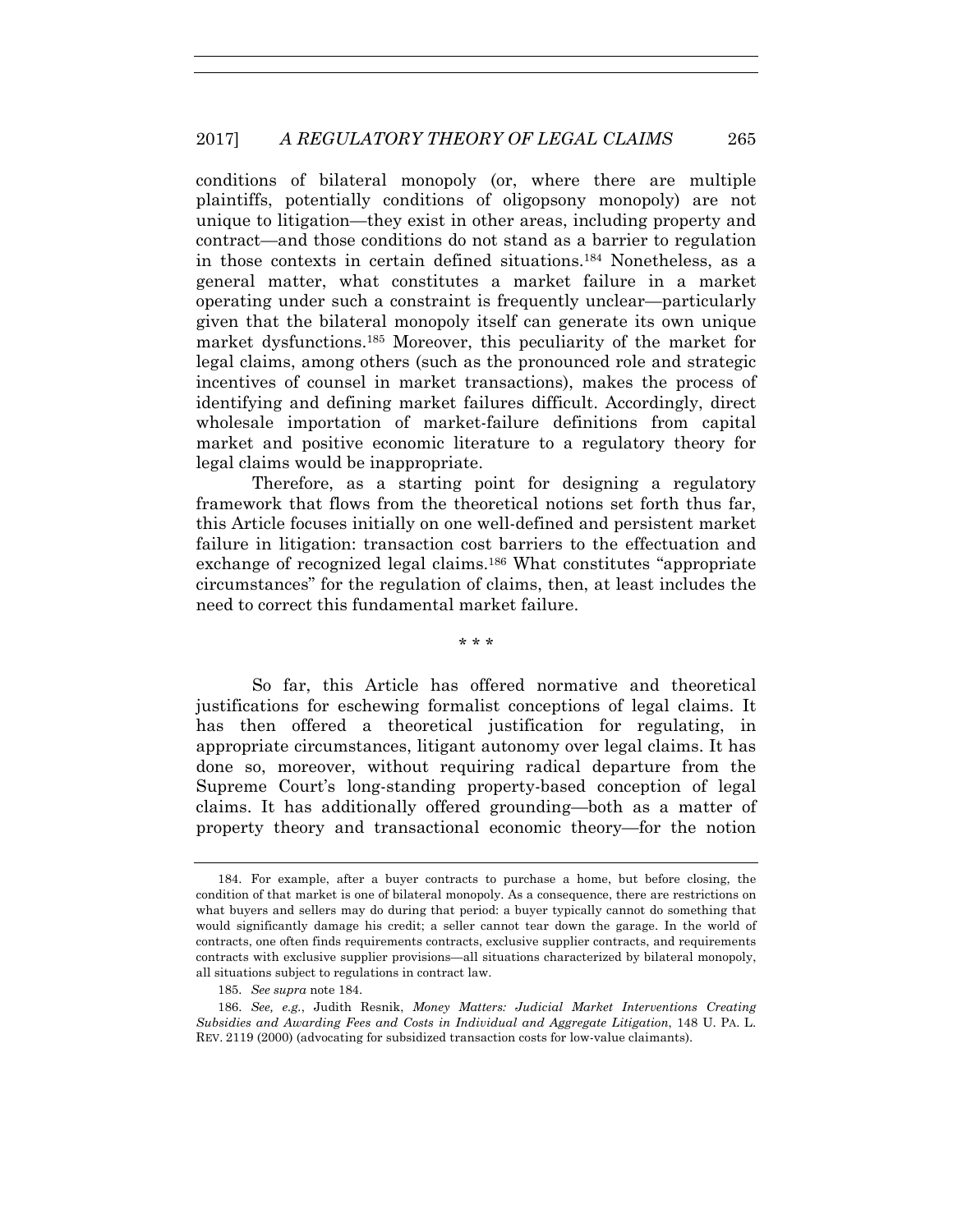that legal claims can be regulated to reduce or prevent transaction cost barriers to effectuating substantive legal rights.

It is uncontroversial that such regulation of individual autonomy could be embodied in the substantive law. (Indeed, many regulations of real property are embodied in substantive law). Congress or state legislatures could of course regulate litigant autonomy vis-à-vis particular substantive claims within statutory remedial schemes. The basic regulatory theory of legal claims, set forth above, is consistent with such regulation.

This Article's regulatory theory of legal claims, however, was offered in large part as a response to the inability of formalist theories of legal claims to guide *procedural* law in normatively coherent ways. Indeed, proponents of those formalist theories have largely sought to dictate the contours of procedural law, not the content of laws governing primary conduct. Thus, the following Parts develop two additional components to this Article's regulatory theory of legal claims. One, a theoretical account of whether and to what extent it is appropriately within the scope of the judicial role and courts' lawmaking powers to regulate litigant autonomy, including through procedural law and decisionmaking. Second, a theoretical account of the role of procedure as appropriately harnessed in that regulatory capacity, and more specifically here, as directed toward the reduction of transaction cost barriers to the effectuation of recognized substantive rights.

# 2. A Regulatory Theory of Legal Claims: The Judicial Role and Lawmaking Power in Regulating Litigant Autonomy

 Operating on the premise that claimants are often appropriately characterized as property holders with certain rights vis-à-vis their claims,187 one preliminary question is whether it is properly within the role of the judiciary to regulate those property interests. One traditional justification for government regulation of property rights is that the ownership of property is inextricably bound up with numerous public institutions and processes of the government. With real property, of course, the *source* of regulation is often legislatively enacted statutes or edicts issued by a democratically elected body (like a city council)—the democratically elected bodies with which the

 <sup>187.</sup> Again, at least as a theoretical matter, one could also operate on the premise that these rights are "procedural rights," unmoored from property conceptions, rights that derive from the institutional exigencies of civil adjudication, and thus subject to some level of regulation by the judiciary. *See supra* note 163.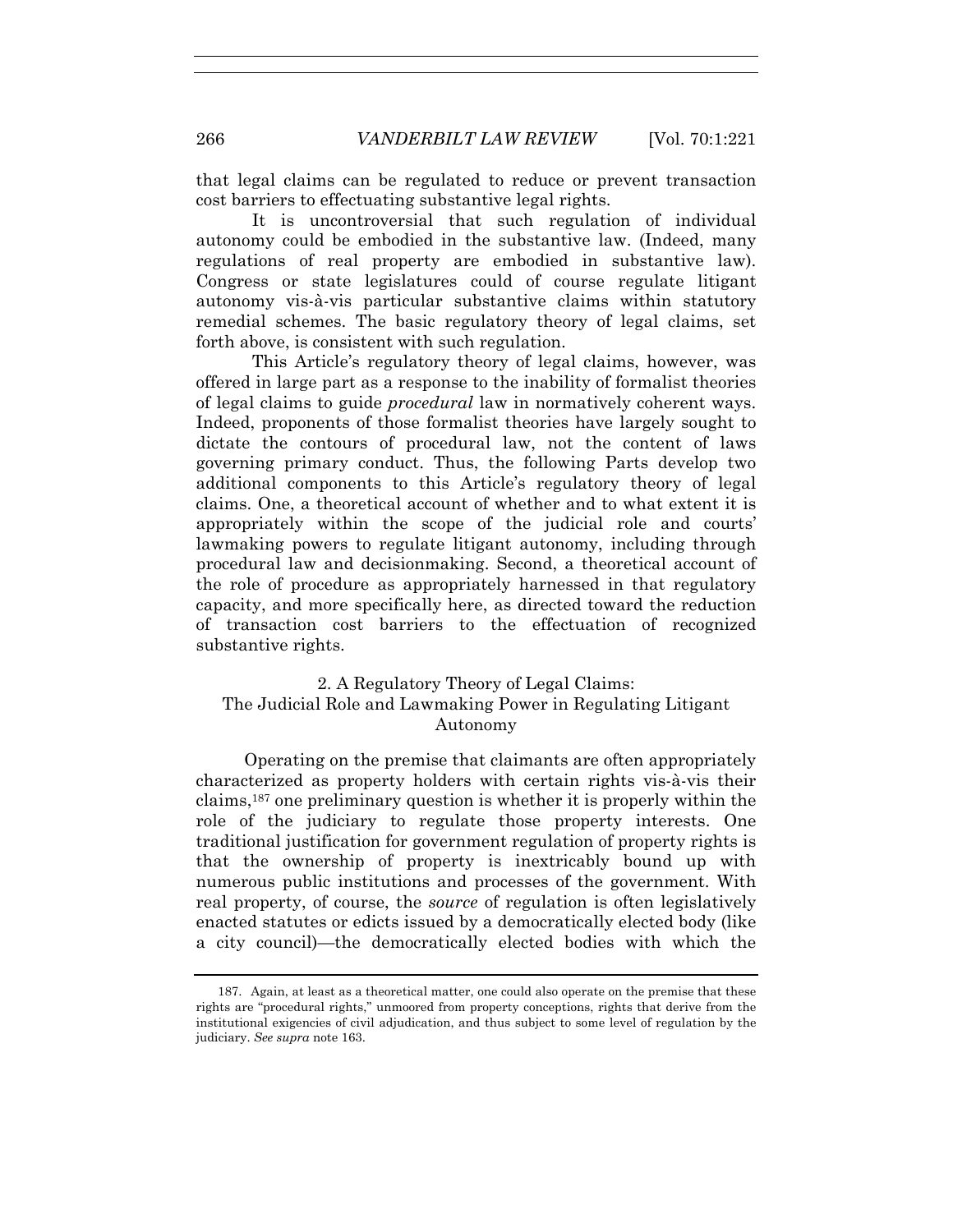ownership of property is often inextricably bound. And to be sure, it would be entirely appropriate for Congress or a relevant state legislature to regulate litigant autonomy, say, by omitting a private right of action for enforcing a particular substantive remedial scheme itself188 or in a stand-alone "procedural" legislative enactment.189

The justification for property-rights regulation by a government institution with which those rights are inextricably bound, however, has significant purchase vis-à-vis the judiciary as well. This is obviously true with regard to the substantive common law of property and judicial involvement in proceedings like the attachment of real property. It is likewise true with regard to legal claims more generally. Indeed, the fact that regulation of legal claims could—and in some instances, should—emerge from a democratically elected government body, does not diminish the justifications for judicial regulation of legal claims. Indeed, the judiciary is the government body most inextricably bound up with the ownership of legal claims.

 Indeed, at least once a private right of action has been created, the judiciary is the government institution with which ownership of legal claims (even those ultimately sent to arbitration under the FAA190) is arguably *most* inextricably bound. At a basic level, the public provides the subsidy for the use of courts and thus for the bringing and pursuing of claims. State and federal procedural rules promulgated, at least in the federal system, by the Supreme Court pursuant to congressionally delegated authority—provide the pathway for the effectuation of claims. Courts provide the means for enforcement of judgments, even those reached through private contract. Courts enter into judgment—and thus insinuate their continued supervision and management of—settlements between parties.

Further, courts have long had the authority to engage in regulation on behalf of the public interest, partly on the theory that the government provides the courts. For example, the "public interest" is one of the criteria for issuing an injunction—a criterion one might say permits regulation on behalf of the public. Of course, not every

 <sup>188.</sup> *See, e.g.*, *In re* Intelligroup Sec. Litig., 468 F. Supp. 2d 679, 707 (D.N.J. 2006) (finding no private right of action under the Sarbanes-Oxley certification provisions based on Congress's explicit use of rights-creating language in 15 U.S.C. § 7244).

 <sup>189.</sup> *See, e.g.*, N.Y. C.P.L.R. § 901(b) (Consol. 2016) (prohibiting plaintiffs whose claims arise under statutes providing for penalties or minimum damages awards from bringing those claims as part of a class action).

 <sup>190.</sup> Federal Arbitration Act of 1925, 9 U.S.C. § 10 (providing for judicial review of arbitral awards).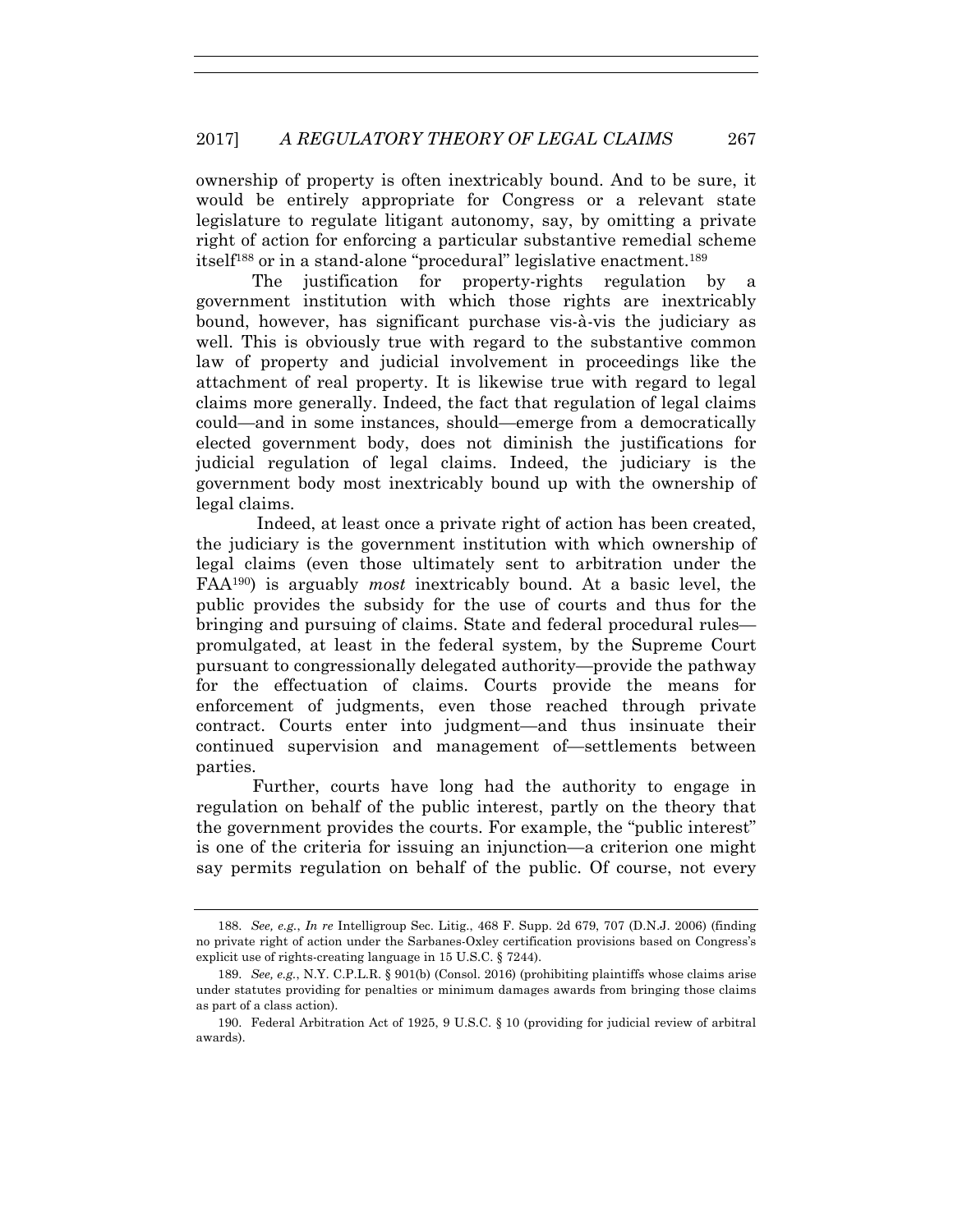injunction actually serves the public interest, and not every public interest justifies regulation. Along those lines, defining the scope of judicial authority to regulate in the "public interest" cannot reasonably be done only by reference to the fact that the public provides the courts.

It would instead seem appropriate for the interconnectedness between the publicly funded judiciary and the ownership of legal claims to provide both partial justification for and *boundaries of* the judicial role in regulating legal claims. Thus, whether regulating ownership of legal claims or other forms of property, the definition of what constitutes the "public interest" ought to derive from—and not extend beyond—the functions, institutional concerns, and normative commitments of the judiciary and the exigencies of civil adjudication.191 Thus, identification of a public interest related, say, to the operation or character of the courts is appropriately the basis for judicial regulation;192 invocation of unrelated public interests might well constitute an inappropriate judicial exercise of regulatory power.193

That said, many of the relevant "public interests" associated with judicial regulation of litigant autonomy—and, more particularly, regulation of that autonomy to address litigation market failures like transaction cost barriers to claiming—are intertwined with the functioning of courts and the normative values underlying, say, the Federal Rules of Civil Procedure.194 For instance, judges have an interest in and a normative commitment to managing their own dockets; they also have institutional normative commitments to

 192. One can already find examples of procedural regulation appropriately described as being more for the benefit of the courts and the public than litigants. *See, e.g.*, FED. R. CIV. P. 16 (governing settlement conferences); FED. R. CIV. P. 23(a)–(b) (setting forth the requirements for class certification).

193. *See supra* note 191 (discussing *Shelley v. Kraemer*).

 <sup>191.</sup> In *Shelley v. Kraemer*, the Supreme Court engaged in regulation of property subject to racially restrictive covenants purely for the public interest—for purely social policy and social justice reasons. 334 U.S. 1 (1948). Good as those reasons may be *as a social policy matter*, the implications for judicial authority to regulate property rights might be described as intolerable in breadth—with no limiting principle, what was to stop any court, anywhere, from restricting property rights for any reason it liked? Untethered from any constraint on "public interest" for purposes of the scope of judicial regulatory authority, *Shelley* arguably represented an inappropriate exercise of judicial authority more appropriately undertaken by democratically accountable legislatures and regulatory agencies.

 <sup>194.</sup> *See* FED. R. CIV. P. 1 ("[The Federal Rules of Civil Procedure] should be construed, administered, and employed by the court . . . to secure the just, speedy, and inexpensive determination of every action and proceeding."); *infra* Part III.A.3 (discussing the normative purposes discussed by the Rules' drafters, including resolving claims on their merits).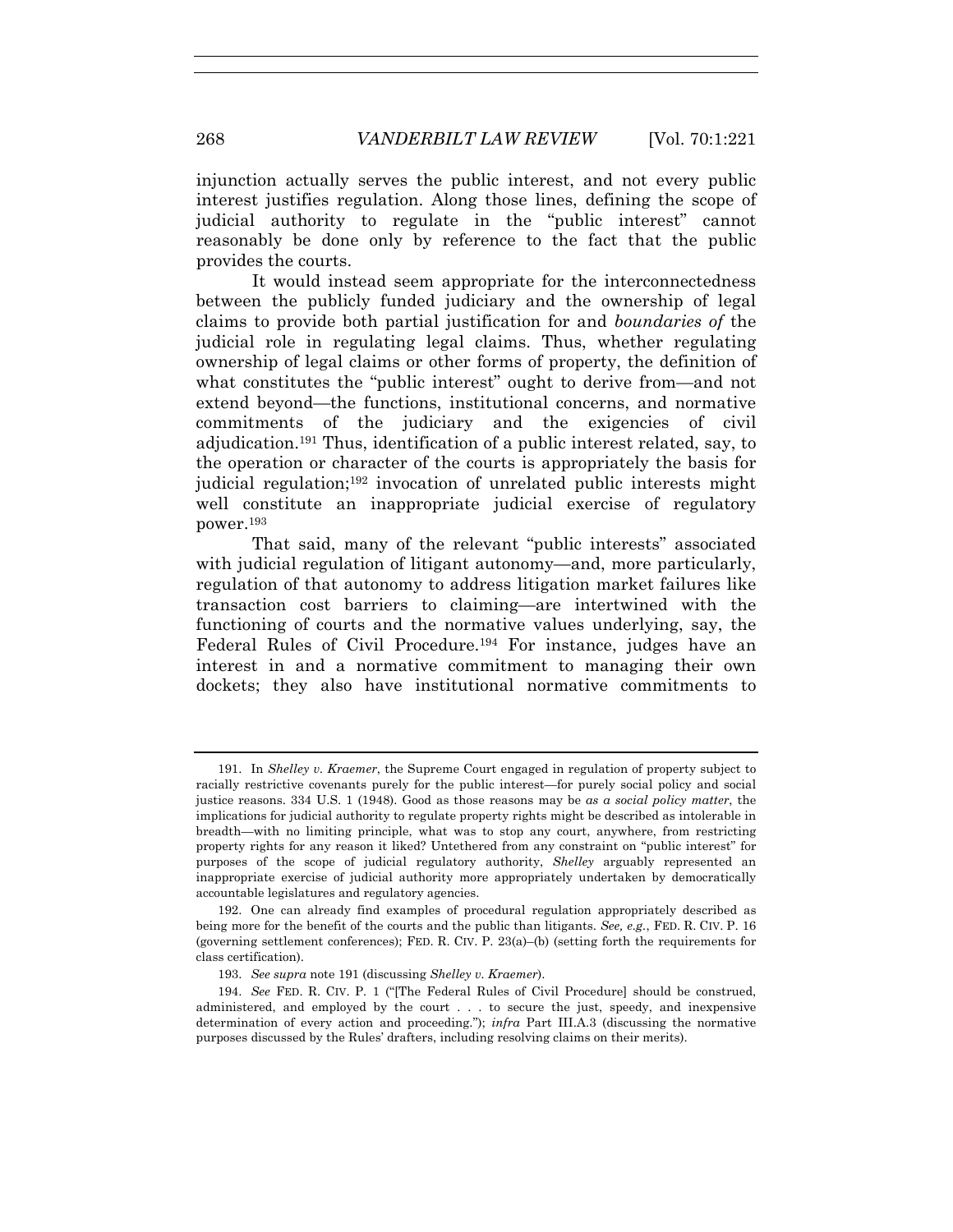resolving legal claims efficiently and on their merits.195 At times, judges even have fiduciary or quasi-fiduciary duties to litigants and their claims, usually when those litigants' claims are being pursued on a representative basis.196

Moreover, courts have unique and particularized expertise in the dynamics of claiming, the litigation process, and claim resolution. And the value of this expertise is not diminished simply because, under this Article's regulatory theory of legal claims, judges would be called to engage in "regulatory"-type analysis when making decisions regarding litigant autonomy over claims. Indeed, courts already perform this sort of analysis in various areas of the litigation landscape. As just one example, courts engage in regulatory-like balancing of normative trade-offs in procedural interpretation and innovation vis-à-vis individual autonomy over legal claims in the class certification and settlement process. As Richard Nagareda has traced in the context of mass torts, for instance, the process of resolving legal claims resembles regulatory administration.197 Any number of conceptual and normative considerations—individual autonomy, access to justice, compensation, deterrence, collectivist values like increasing settlement leverage for the class—are at play and in tension within this procedural arena. Nagareda has argued, therefore, that judicial review of mass settlements under Federal Rule of Civil Procedure 23(e) ought to resemble the "hard look" doctrine in administrative law,198 which requires administrative agencies to provide reasoned explanations for their choices and to explicitly

 <sup>195.</sup> *See* FED. R. CIV. P. 1; Bell Atl. Corp. v. Twombly, 550 U.S. 544 (2007) (interpreting FED. R. CIV. P. 8 as requiring plaintiffs to set forth "plausible" claims for relief, thereby injecting increased merits-based consideration earlier in litigation partially on the grounds that meritless claims impose undue settlement pressure on defendants and clog the courts' dockets); CHIEF JUSTICE JOHN ROBERTS, 2015 YEAR-END REPORT ON THE FEDERAL JUDICIARY (2015), https://www.supremecourt.gov/publicinfo/year-end/2015year-endreport.pdf

<sup>[</sup>https://perma.cc/2U8D-SAHR] (emphasizing that the 2015 Amendments to the Federal Rules of Civil Procedure reflect the need for judges to run cases efficiently and to manage dockets).

 <sup>196.</sup> *See, e.g.*, *In re* Prudential Sec. Inc. Ltd. P'ships Litig., 985 F. Supp. 410, 414 (S.D.N.Y. 1997) ("In considering the fairness of fees the courts serve as fiduciaries, guarding the rights of absent class members."); *see also* Grunin v. Int'l House of Pancakes, 513 F.2d 114, 123 (8th Cir. 1975) ("Under Rule 23(e), the district court acts as a fiduciary who must serve as a guardian of the rights of absent class members."); Lynn A. Baker & Charles Silver, *Fiduciaries and Fees: Preliminary Thoughts*, 79 FORDHAM L. REV*.* 1833 (2011) (discussing the judge's role as a fiduciary in class action and quasi-class-action fee review).

 <sup>197.</sup> *See, e.g.*, NAGAREDA, *supra* note 14, at 5.

 <sup>198.</sup> *See, e.g.*, Motor Vehicle Mfrs. Ass'n v. State Farm Mut. Auto. Ins. Co., 463 U.S. 29, 56– 57 (1983) (utilizing the hard look doctrine to find agency acted arbitrarily and capriciously when it failed to provide adequate basis and explanation for its action).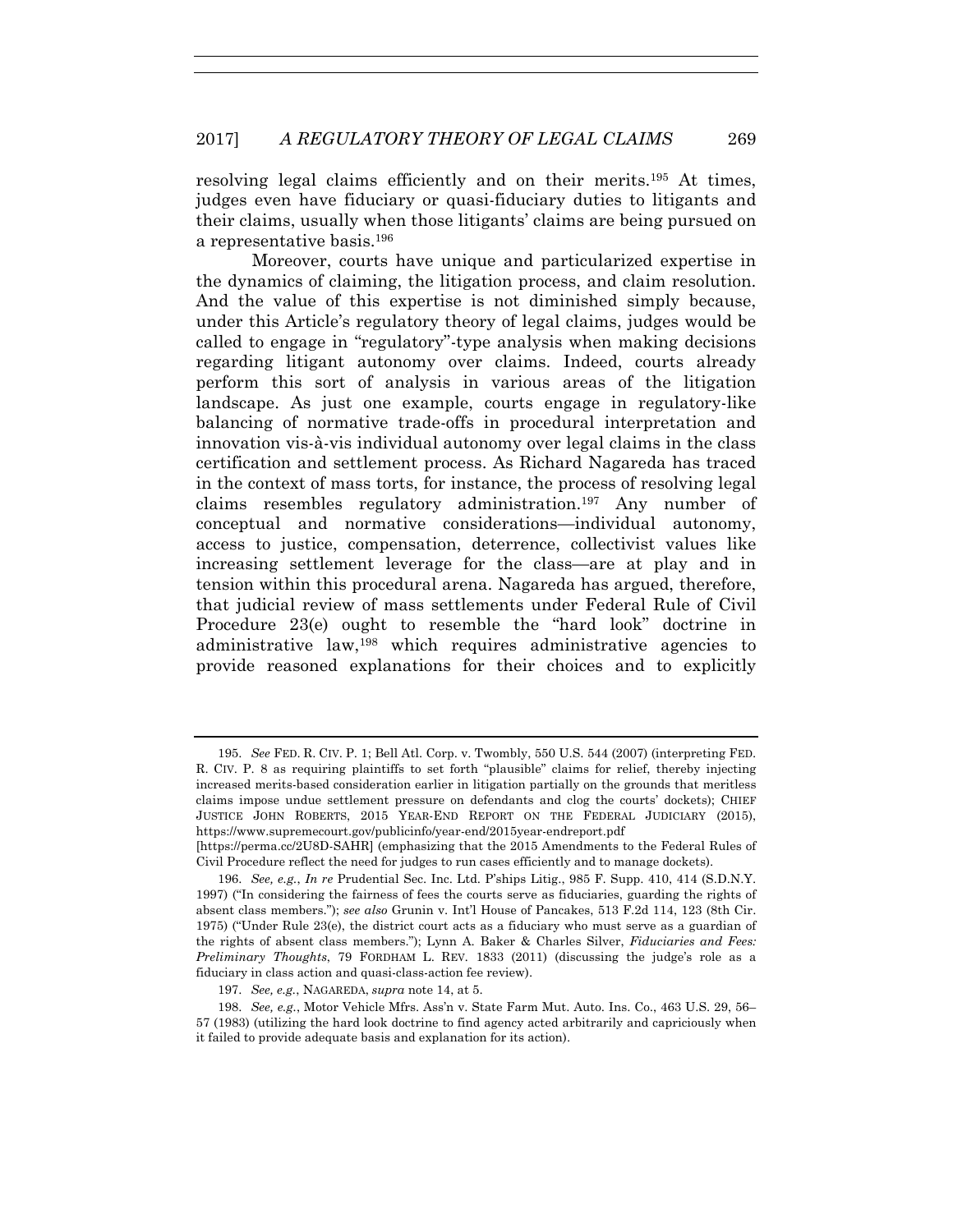balance competing normative considerations.<sup>199</sup> Nagareda's prescription (and, in some cases, description<sup>200</sup>) rests upon notions that the judiciary has both the authority and the expertise to engage in a cost-benefit analysis to regulate individual autonomy over class claims.

Of course, for Nagareda, the demand for a "hard look" analysis derives in large part from the administrative-like nature of a masstort proceedings generally.201 Perhaps, then, judicial expertise vis-àvis legal claims, litigant autonomy, and litigation dynamics would not, for Nagareda, justify the "regulatory"-type decisionmaking urged by this Article.202 But perhaps his view would not be so limited.

Even at the time Nagareda urged a "hard look" analysis in the context of mass torts, the Court had already engaged in a regulatorytype balancing analysis outside of the mass-tort context.203 More fundamentally, however, the appropriateness of judicial regulation of legal claims has support in procedural history and theory itself particularly the history and structure of the Federal Rules of Civil Procedure. Historically, the motivations for and the creation of the modern administrative state and the Federal Rules of Civil Procedure developed largely in parallel. As Hiro Aragaki has explored, many of the same concerns that animated administrative regulatory reform in the 1920s and 1930s animated the work of the procedural reformers operating at the same time.204 Indeed, Pound, Clark, and other procedural reformers were working within a larger progressive context that sought, through various forms of regulation, to achieve both

 <sup>199.</sup> Richard A. Nagareda, *Turning from Tort to Administration*, 94 MICH. L. REV. 899, 903 (1996).

 <sup>200.</sup> *See, e.g.*, *id.* at 917–19 (describing an administrative-like approach to settlement approval and design by Judge Robert M. Parker); *see also* Martha Minow, *Judge for the Situation: Jack Weinstein, Creator of Temporary Administrative Agencies*, 97 COLUM. L. REV. 2010, 2021 (1997) (describing the various administrative-agency-like tasks Judge Weinstein assumed in his development, supervision, and management of the Agent Orange class settlement).

 <sup>201.</sup> *See* Nagareda, *supra* note 199, at 948–52.

 <sup>202.</sup> This is, of course, a tragically unanswerable question. *See, e.g.*, J. Maria Glover, John C.P. Goldberg, Samuel Issacharoff, Suzanna Sherry, *Tributes to Richard Nagareda*, 64 VAND. L. REV. 1401 (2010) (four separate tributes).

 <sup>203.</sup> *See, e.g.,* Matthews v. Eldridge, 424 U.S. 319 (1976) (finding that individuals have a statutorily granted property right to Social Security benefits which can only be terminated without sufficient due process protections, and determining the extent of those due process protections by devising an administrative-like balancing test of private and public interests).

 <sup>204.</sup> Aragaki, *supra* note 6, at 1975–77 (focusing primarily on the enactment of the Federal Arbitration Act as being of a piece with Pound's and Clark's procedural reforms, particularly visà-vis the achievement of access to justice).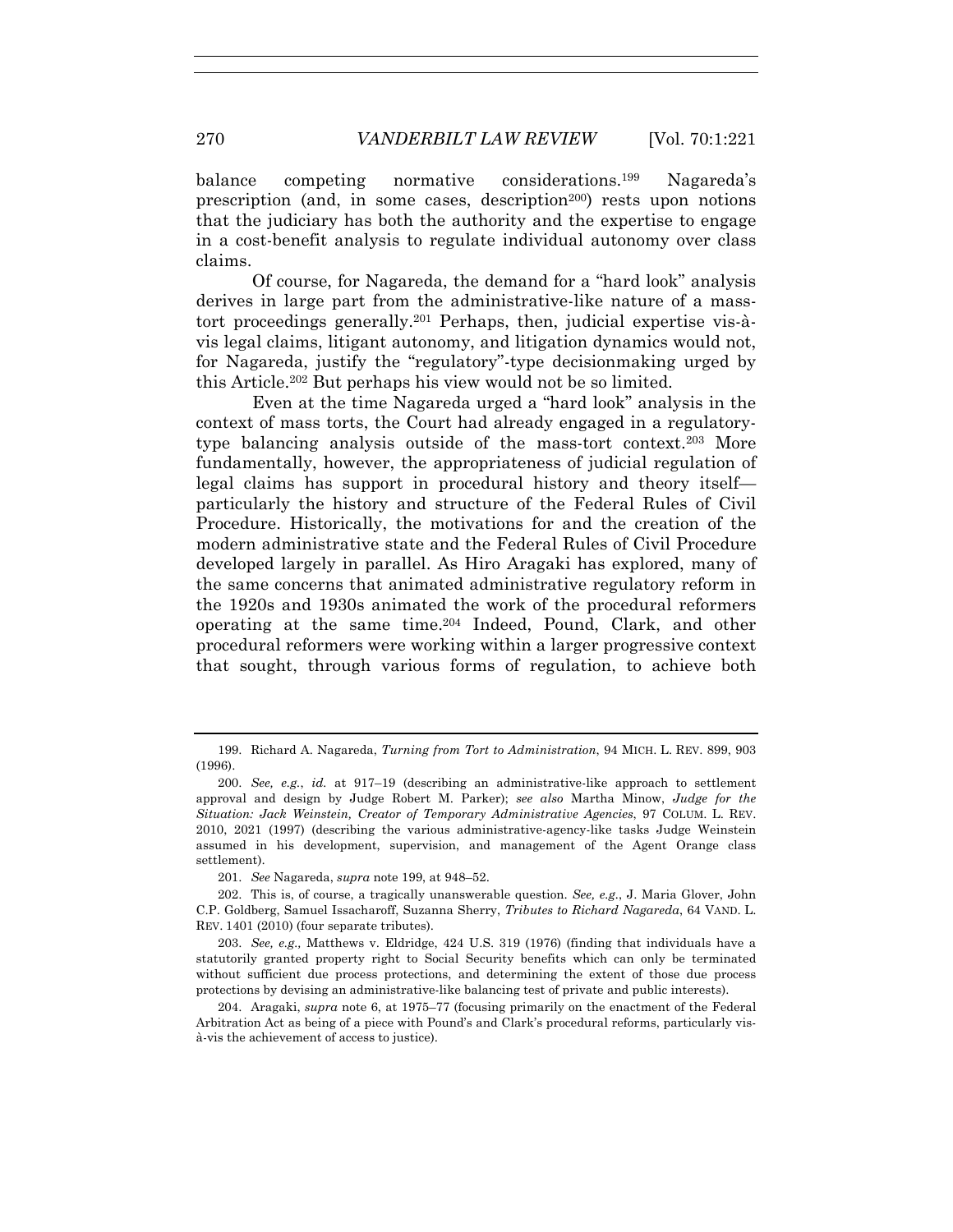substantive and procedural goals, like better access to justice and efficient and fair resolution of disputes.205

Thus, it seems entirely within the scope of the judicial role both as a matter of the institutional relationship with and expertise regarding legal claims—to regulate litigant autonomy. A second question is whether and to what extent such regulation falls within the scope of the courts' substantive and procedural lawmaking powers (and particularly, the more limited powers of the federal courts<sup>206</sup>). As for substantive lawmaking powers, federal courts are rather constrained, as they generally lack the power to make common law.207 However, federal courts do have interstitial lawmaking power in relation to federal statutes.208 Unless Congress has provided to the contrary, courts have some leeway to interpret and give meaning to relevant statutes, $209$  to apply statutory dictates to case-specific facts, and to fill in statutory gaps—all of which may bear on litigant autonomy over claims.210 Thus, exercise of this power in ways that determine or impact litigant autonomy is, at least as a theoretical matter, appropriate vis-à-vis the balance of power between Congress and the judiciary.211

 209. This Article does not address long-standing debates regarding the precise scope and proper methods of federal courts' power in matters of statutory interpretation. For views on this debate see, for example, ANTONIN SCALIA & BRYAN A. GARNER, READING LAW: THE INTERPRETATION OF LEGAL TEXTS (2012) (setting forth the various mechanisms of textual analysis of statutory and constitutional provisions); J. Harvie Wilkinson III, *Of Guns, Abortion, and the Unraveling Rule of Law*, 95 VA. L. REV. 253 (2009) (rejecting the notion that all text particularly as it ages—can be given reliable meaning by judges, and therefore counseling in favor of judicial restraint in matters now best left to the democratically accountable branches of government); Richard A. Posner, *The Incoherence of Antonin Scalia*, NEW REPUBLIC (Aug. 23, 2012), https://newrepublic.com/article/106441/scalia-garner-reading-the-law-textual-originalism [https://perma.cc/EJ2Y-LDXU].

 210. *See, e.g.*, Wal-Mart Stores, Inc. v. Dukes, 564 U.S. 338, 367 (2011) (interpreting FED. R. CIV. P. 23 in light of what Congress said in the Rules Enabling Act); Wolff, *supra* note 155, at 1044 (discussing the federal courts' interstitial lawmaking power vis-à-vis substantive statutes); *see also* Miller UK Ltd. v. Caterpillar, Inc., 17 F. Supp. 3d 711, 725–26 (N.D. Ill. 2014) (concluding that plaintiffs' funding arrangement did not constitute "officious" intermeddling under Illinois laws prohibiting maintenance and champerty).

 211. *See* Glover, *supra* note 155 (setting forth a theory of "procedural symmetry," whereby federal courts have power to interpret federal statutes in ways that affect the operation of procedural rules as a matter of separation of powers and the Rules Enabling Act, but arguing that the Court's current practice of making these substantive judgments implicit or obscure contravenes the judicial responsibility to provide particularized analysis and reasons for substantive decisions in its opinions).

 <sup>205.</sup> *Id.* at 1969–71.

 <sup>206.</sup> Of course, **s**tate courts have broad powers to develop common law that may well define, expand, or restrict litigant autonomy over claims. *See, e.g.*, Erie R.R. Co. v. Tompkins, 304 U.S. 64 (1938).

 <sup>207.</sup> *See id.*

 <sup>208.</sup> *See, e.g.*, Wolff, *supra* note 155, at 1044.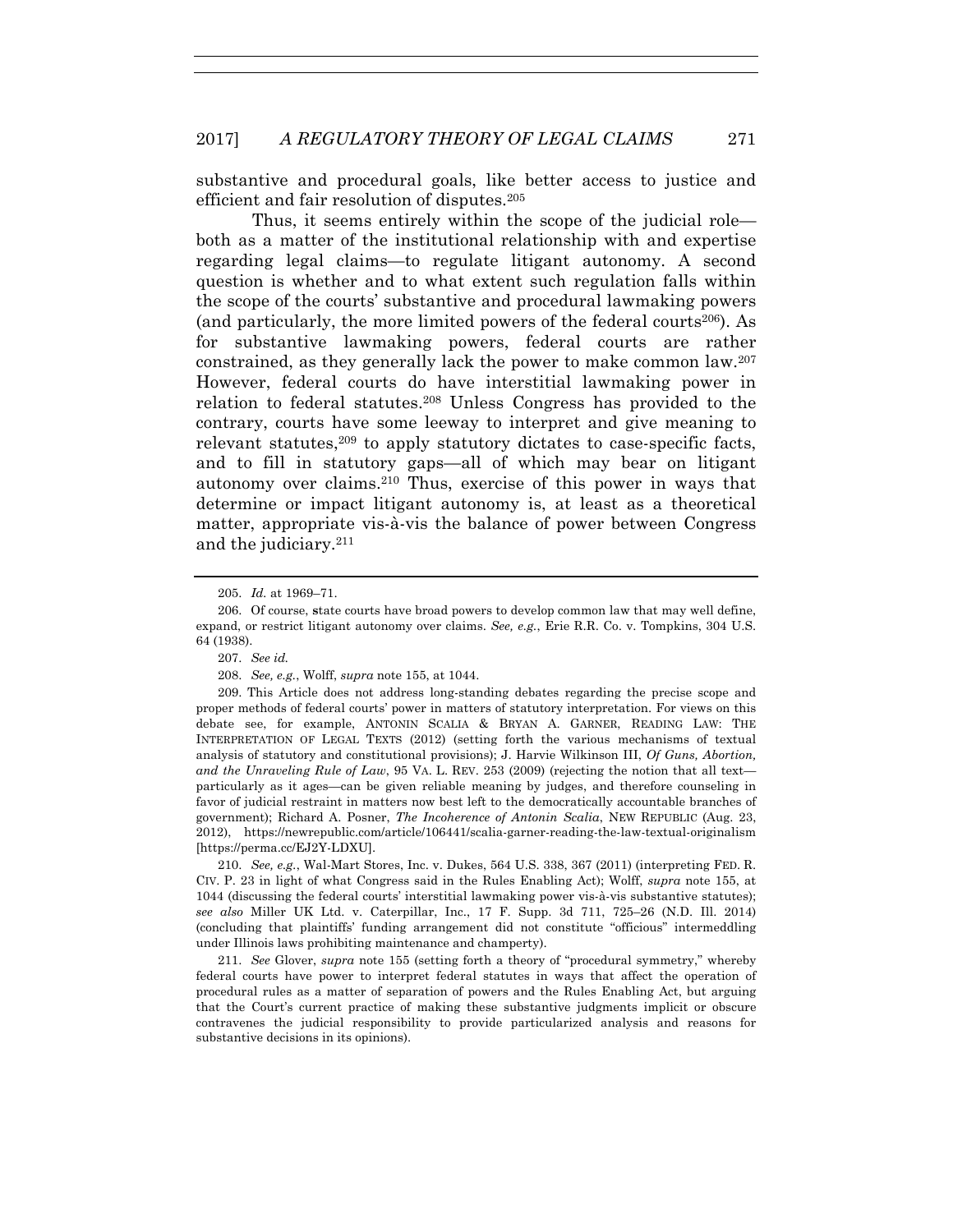Indeed, federal courts have long exercised this interstitial lawmaking power to determine whether federal statutes do or do not provide a private right of action in the face of statutory silence—an exercise of power that goes to the very existence of legal claims and any accompanying litigant autonomy. Further, the Supreme Court has recently interpreted a number of substantive federal statutes in ways that bear directly on litigant autonomy over legal claims as a matter of *substantive* law—for instance, by either facilitating or impeding the class action device.212

The scope of federal courts' *procedural* lawmaking powers is also circumscribed, but likely still broad enough to include room for some regulation of legal claims and litigant autonomy. In the federal system, it is the Supreme Court's task, subject to congressional approval, to promulgate procedural rules, $2^{13}$  so long as those rules do not have the effect of "abridg[ing], enlarg[ing], or modify[ing]" substantive rights.214 Federal courts then have room, within the (somewhat disputed<sup>215</sup>) confines of the Rules Enabling Act, to interpret and apply those procedural rules, even in ways that would affect litigant autonomy over claims, so long as any procedural decision does not conflict with the explicit dictates of the relevant substantive right. To synthesize, and as I have explored in other work, the federal courts' exercise of procedural lawmaking power must not (1) contravene any explicit statement to the contrary by Congress or relevant state legislature in the substantive right or remedial scheme

 <sup>212.</sup> *See, e.g.*, Amgen Inc. v. Conn. Ret. Plans & Tr. Funds, 133 S. Ct. 1184, 1191 (2013) (interpreting Rule 10b–5 of the Securities and Exchange Act of 1934 as *not* requiring proof of materiality at the certification stage, thereby reducing transaction costs to the effectuation of securities fraud claims, now more easily certifiable as a class action *as a matter of substantive law*); *Dukes*, 564 U.S. at 367 (rejecting the Ninth Circuit's "Trial by Formula" as it would infringe upon defendants' right, under Title VII, to raise defenses in individual proceedings against plaintiffs' claims of discrimination, thus imposing limitations on plaintiffs' ability to aggregate claims).

 <sup>213.</sup> Rules Enabling Act, 28 U.S.C. § 2072 (2012).

 <sup>214.</sup> *Id.*

 <sup>215.</sup> *Compare* Gasperini v. Ctr. for Humanities, 518 U.S. 415, 462–65 (1996) (Scalia, J., dissenting) (positing that a Federal Rule of Civil Procedure is either valid under the Enabling Act or not), *and* Shady Grove Orthopedic Assocs,, P.A. v. Allstate Ins. Co., 559 U.S. 393, 409–10 (2010) (Scalia, J.) (plurality opinion) (making the same basic point about the validity of Federal Rules), *with Shady Grove*, 599 U.S. at 416–19 (Stevens, J., concurring) (positing that the second portion of the Enabling Act should be analyzed in a specific comparison of the relationship between the relevant Federal Rule and the relevant state policy), *and* John Hart Ely, *The Irrepressible Myth of* Erie, 87 HARV. L. REV. 693, 722–25 (1974) (criticizing the Supreme Court's decision in *Hanna v. Plumer*, 380 U.S. 460 (1965), for ignoring the second provision of the Rules Enabling Act).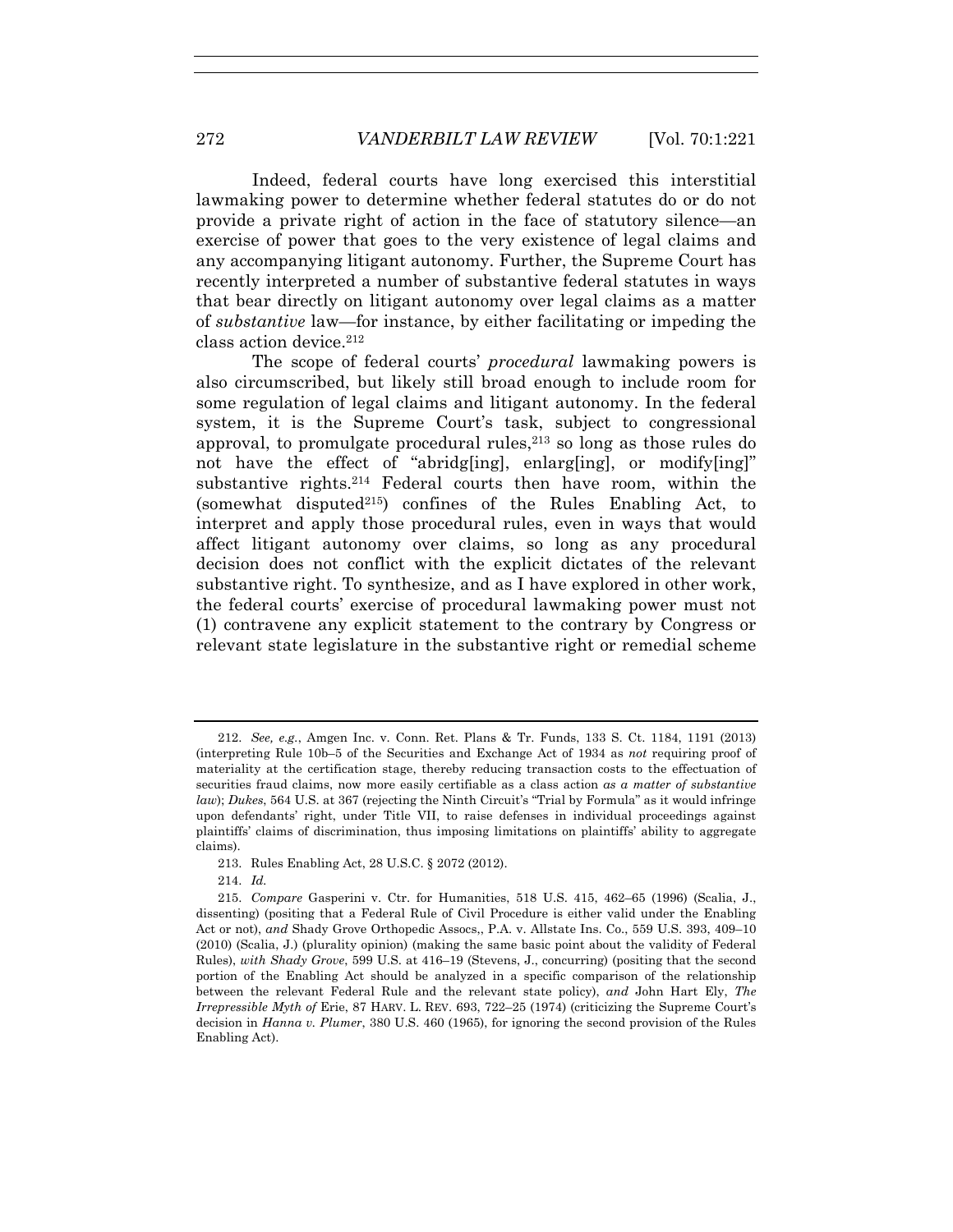itself<sup>216</sup> or (2) contravene a binding judicial interpretation of *substantive* law, at least without explicit change, clarification, or reversal of that prior substantive proclamation.

For example, a federal court could not, say, interpret a federal statute that explicitly provided for a private right of action as not containing one. Similarly, it could not allow plaintiffs to satisfy the strictures of Federal Rule of Civil Procedure 23 by using a statistical sampling of trials if the language of the relevant federal statute under which plaintiffs brought claims explicitly stated, or was interpreted by the Supreme Court to mean, that defendants have a right to rebut any plaintiff's claims through individualized proof.217 In both situations, the federal court would have tread upon the separation of powers concerns underlying the Rules Enabling Act by using procedural decisionmaking to "abridge, modify, or enlarge" congressionally enacted pronouncements, whether those contained explicitly in the statutory text or in the Court's interpretations of that text.<sup>218</sup>

 <sup>216.</sup> *Shady Grove*, 599 U.S. at 404, 410 (Scalia, J.) (plurality opinion) (describing FED. R. CIV. P. 23 as a rule that "really regulates procedure," and thus is valid under the Enabling Act and also ignoring as irrelevant legislative history about the New York state legislature's purpose in enacting a statute that prohibited the use of class actions to vindicate claims involving statutory penalties or statutory damages); *id.* at 418–20, 436 (Stevens, J., concurring) (urging a more robust analysis under the Enabling Act that would take into account substantive state prerogatives but concluding that because the New York legislature's class action prohibition for claims giving rise to statutory penalties was not embodied in any particular substantive statute that provided for said penalties, applying FED. R. CIV. P. 23 in federal court did not "abridge, modify, or enlarge" a substantive right under the Enabling Act). The dissenting Justices in *Shady Grove*, not to mention scores of procedural theorists, may not draw the line between substance and procedure as Justice Stevens did in *Shady Grove*, between specific substantive statutes and stand-alone statutes that apply broadly to those substantive statutes. *Id.* at 443–45 (Ginsburg, J., dissenting) (focusing on the substantive policies behind N.Y. C.P.L.R. § 901(b), though not within the Enabling Act rubric of *Hanna*). I do not resolve that debate here. For the time being, this Article clarifies the scope of the judiciary's procedural lawmaking power to regulate legal claims by reference to the existing boundaries of that power embodied in current Supreme Court doctrine.

 <sup>217.</sup> *Dukes*, 564 U.S. at 367 (holding that plaintiffs' proposed "Trial by Formula" to overcome Rule 23 certification hurdles was prohibited by the Enabling Act, as it would ride roughshod over defendants' right to rebut plaintiffs' claims of discrimination through individualized proceedings); Wolff, *supra* note 155, at 1034–37 (noting that the relevant portion of Title VII regarding the right individualized defenses was not explicit about whether that right required individualized proceedings and concluding that the Court engaged in interstitial (but implicit) substantive lawmaking on that score).

 <sup>218.</sup> The scope of federal courts' procedural lawmaking power under the Enabling Act is less clear in diversity cases, in a number of respects. One continuing question is what constitutes "judge-made" law versus a Federal Rule of Civil Procedure under the *Erie* doctrine. *See, e.g.*, *Gasperini*, 518 U.S. at 458 (Scalia, J., dissenting) (criticizing the majority opinion for not finding that certain Seventh Amendment interests were bound up with Federal Rule of Civil Procedure 59). Another is whether and to what extent the validity of federal procedural rules under the Enabling Act calls for analysis of state substantive policies in particular cases. *See, e.g.*, *Shady Grove*, 559 U.S. at 425 (Stevens, J., concurring) (arguing that the Enabling Act analysis should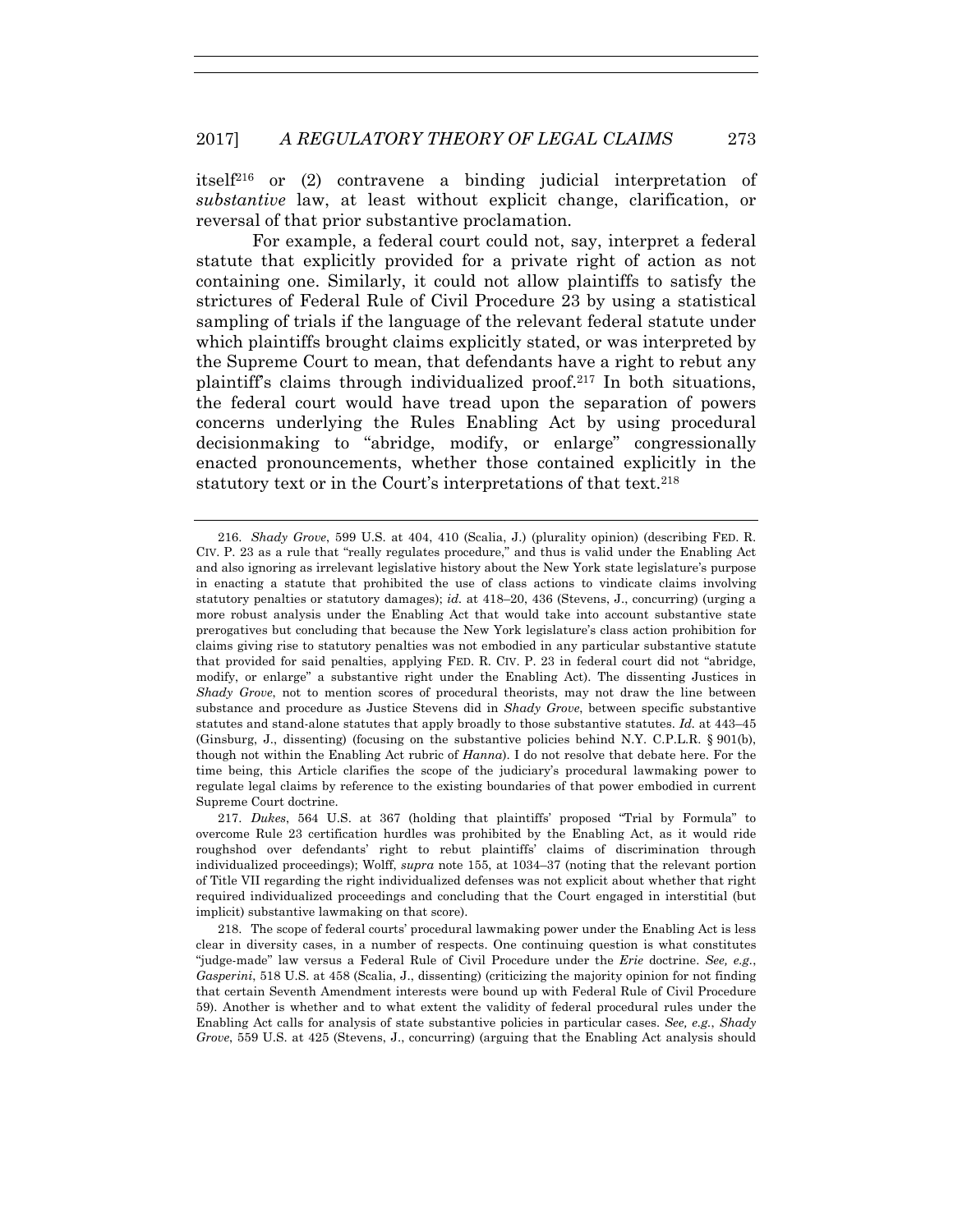Congress has not explicitly deemed legal claims arising under federal statutes generally, or certain legal claims in particular, as forms of property, individual or otherwise.219 Unless Congress (or a state legislature, when relevant) states otherwise, then, courts are not bound to formalistic conceptions of legal claims when engaging in procedural decisionmaking, at least not as a matter of separation of powers. As discussed above, though, the Supreme Court *has* explicitly held that legal claims are forms of property, and it has exhibited a trend toward individualistic conceptions of legal claims in certain areas of its jurisprudence.220 Nonetheless, it would be inaccurate to assert that the Court had adopted one or the other formalistic conceptions of legal claims.221 The scope of judicial procedural lawmaking power, even the more limited version for federal courts, thus appropriately includes room for regulation of litigant autonomy over legal claims through procedure.

\* \* \*

 The foregoing provided an account of the appropriateness of the judicial role in regulating litigant autonomy over claims, as well as the general scope of the judiciary's substantive and procedural

220. *See supra* Part I.

not simply ask whether a Federal Rule "really regulates procedure," but should consider whether that rule "abridges, modifies, or enlarges" a *state* substantive right); *Gasperini*, 518 U.S. at 462– 65 (Scalia, J., dissenting) (suggesting that Federal Rules of Civil Procedure are either valid or not). Finally, there is continuing debate regarding whether Federal Rules of Civil Procedure should be interpreted narrowly to avoid conflict with important state policies. *Shady Grove*, 559 U.S. at 457–59 (Ginsburg, J., dissenting) (arguing that all efforts should be made to accommodate state interests in the analysis of whether a Federal Rule of Civil Procedure actually conflicts with the state law). For a fuller discussion of the Court's continued struggle for coherence and theoretical soundness in its *Erie* jurisprudence, see, for example, Stephen B. Burbank & Tobias Barrington Wolff, *Redeeming the Missed Opportunities of* Shady Grove, 159 U. PA. L. REV. 17 (2010).

 <sup>219.</sup> Perhaps the closest Congress has come to doing so was including a "collective action" provision in the Fair Labor Standards Act, but in the FLSA, Congress made no explicit mention of a conception of legal claims, and it would be inappropriate to read the statute as doing so. For one, the history of the FLSA itself, as well as the "collective action" provision, suggests that it was intended to apply to low-wage, unorganized (non-union) workers. *See* FRANCES PERKINS, THE ROOSEVELT I KNEW 247–59 (1946). Moreover, the "collective action" provision in the FLSA is not mandatory; indeed, it requires an affirmative choice by any would-be litigant to opt-in to the action. 29 U.S.C. § 216(b) (2012).

 <sup>221.</sup> Indeed, just last term, the Supreme Court invoked language sounding in collective conceptions of legal claims in issuing a holding that, to the extent statistical evidence was permissible in an individual case, it must also be available in a class case. *See* Tyson Foods, Inc. v. Bouaphakeo, 136 S. Ct. 1036, 1046 (2016) (recognizing the inherently collective nature of certain types of injury and stating that "[i]n many cases, a representative sample is 'the only practicable means to collect and present relevant data' establishing a defendant's liability' ").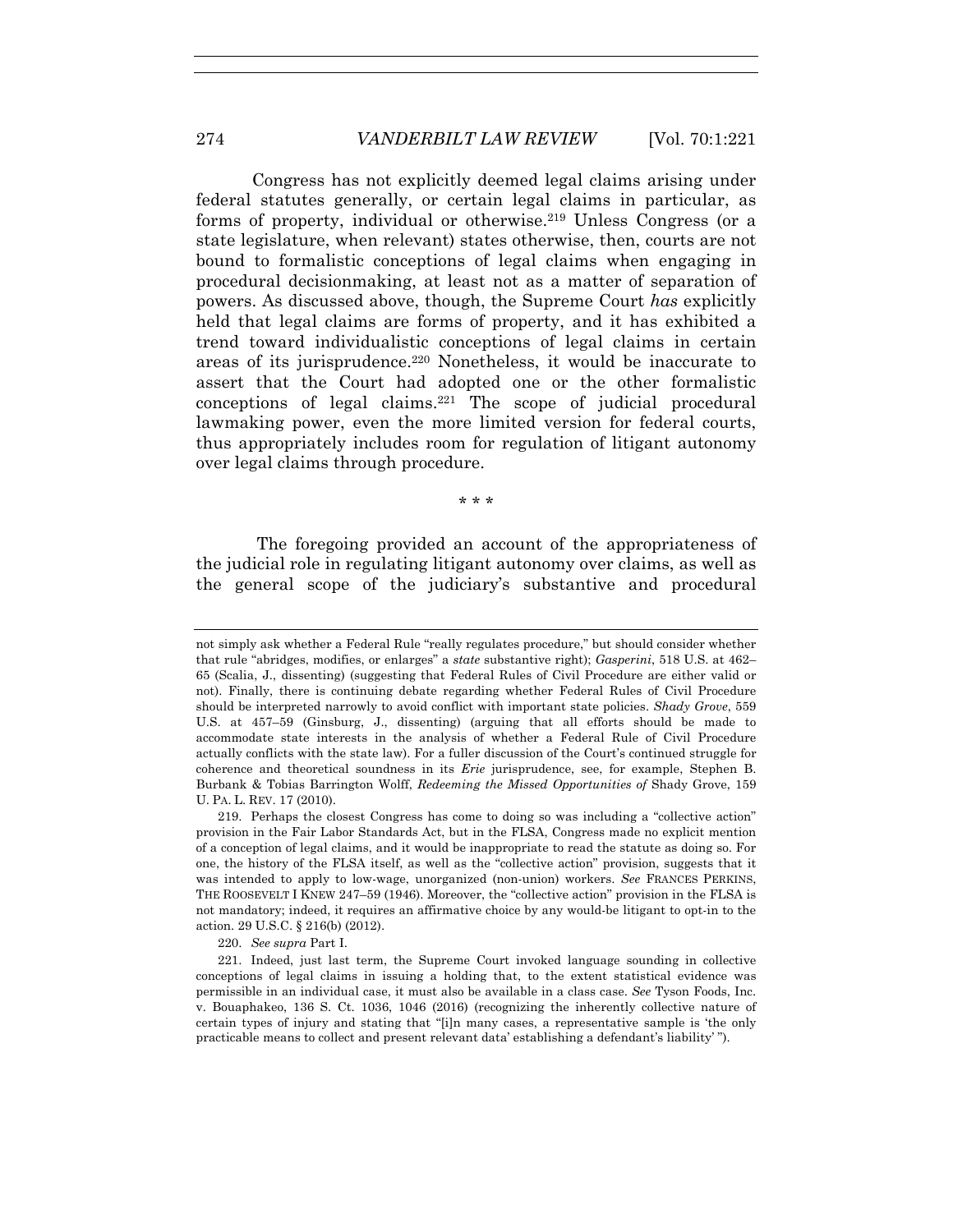lawmaking powers in doing so. However, an important, related question remains: Is there an account of procedure *itself* (somewhat broadly defined<sup>222</sup>) that would support and then operationalize that judicial power?

Answering that question comprehensively would of course require an equally comprehensive theoretical account of procedural rights and the related roles of procedure in our litigation system. Such a task is well beyond the scope of a single article. However, the next Part begins that larger project by offering a theory of procedure as appropriately directed toward reducing transaction cost barriers to claiming.

#### 3. A Theory of Procedure in Reducing

Transaction Cost Barriers to the Effectuation of Substantive Rights

This Article's regulatory theory of legal claims calls for the regulation of litigant autonomy to address market failures—and in particular, here, transaction cost barriers to the effectuation of recognized legal claims. Building upon the foregoing, then, this final Part provides an account of the role of procedure as properly directed toward regulating litigant autonomy *for that purpose.* Before proceeding, a few preliminary points are in order. To begin, this account of procedure's role in reducing transaction cost barriers to effectuating recognized rights should not be understood as prescribing the *only* role for procedure, either in our litigation system generally or within this Article's regulatory theory of legal claims in particular. Nor is it intended to suggest that this procedural role is *absolute,* in the sense that it would necessarily have to be balanced with, and at times against, other procedural roles when relevant and appropriate. Instead, the following account of procedure's role in reducing transaction cost barriers to the effectuation of substantive rights is offered here as (1) a building block toward a larger theoretical account of procedure and procedural rights and (2) a foundational component of an ultimate overall regulatory framework for operationalizing this Article's regulatory theory of legal claims.

An account of procedure as appropriately directed toward reducing transaction cost barriers to the effectuation of recognized legal claims perhaps logically begins with, and is certainly grounded in, the history of the Federal Rules of Civil Procedure themselves. The

 <sup>222.</sup> *See supra* Part II.B (discussing substantive doctrines like maintenance and champerty that are nonetheless "procedural" in nature, given that they do not govern primary human behavior or conduct).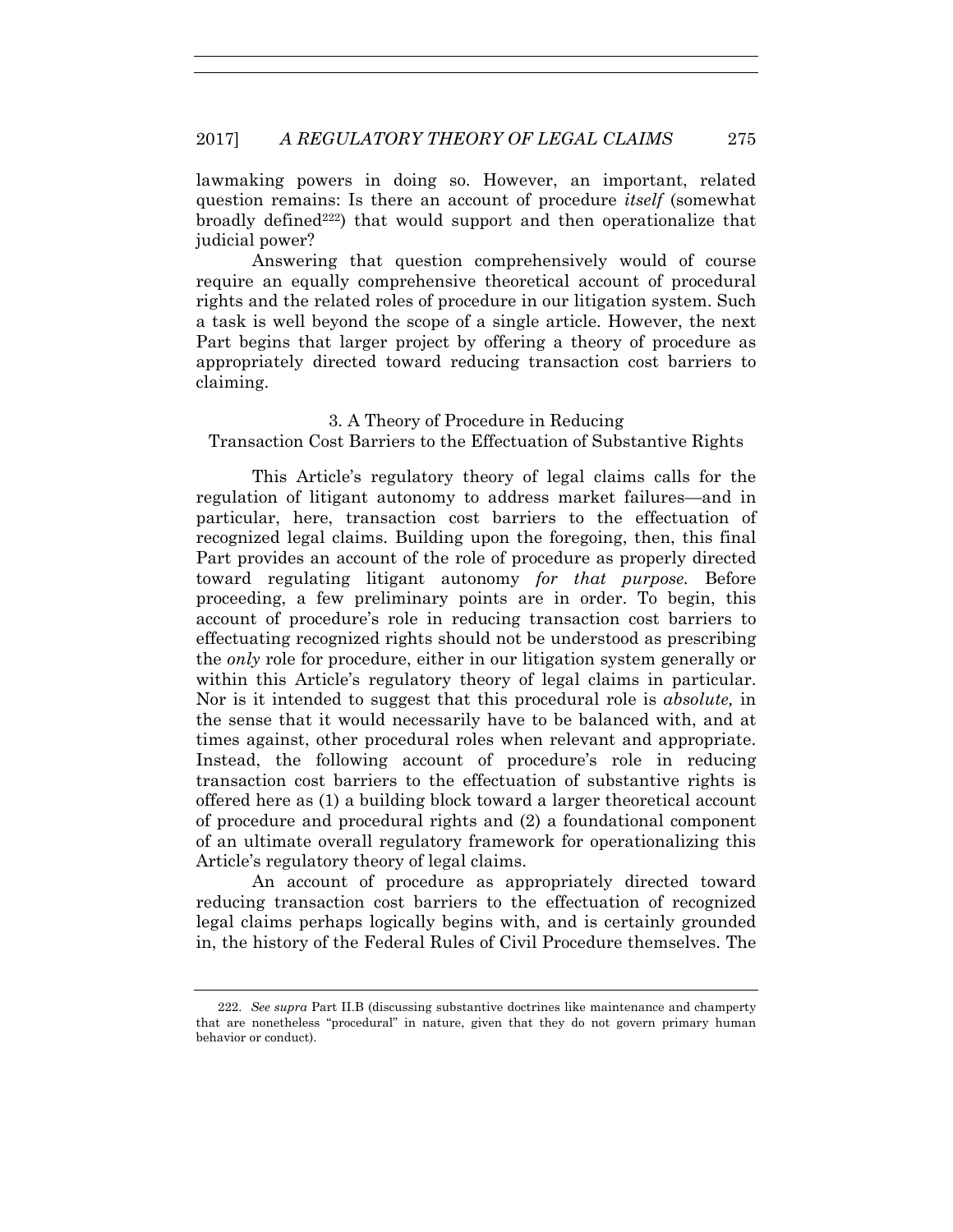dominant conception of procedure and of the Federal Rules, oft repeated over the decades in judicial opinions, casebooks, and scholarly works, is that procedure is the "handmaid" of substance. That conception of procedure drove the work of the Rules' drafters, particularly Pound, who viewed procedure's relationship with substance as one of aiding—not just getting out of the way of resolution of substantive claims on the merits. 223

For procedure to serve as the "handmaid" of substance, Pound emphasized the need for judicial (as opposed to  $party^{224}$ ) discretion over procedure, and that

[e]xcept as they exist for the saving of public time and maintenance of the dignity of the tribunals, . . . rules of procedure should exist only to secure to all parties a fair opportunity to meet the case against them and a full opportunity to present their own case; and nothing should depend on or be obtainable through them except the securing of such opportunity.<sup>225</sup>

For Pound, procedure's role in providing a "full" and "fair" "opportunity" to litigants to present or defend their cases was integral to procedure's role in aiding the resolution of cases on the merits. These interconnected purposes are reflected in Pound's specific suggestions regarding the content of procedural rules—for instance, those regarding rules of pleading, joinder, and trials, among others suggestions that ultimately found expression in the Federal Rules themselves.226

Pound's view regarding the roles of procedure—and particularly the role of "secur[ing] to all parties . . . a fair opportunity to present their case"—are consistent with the role for procedure prescribed by this Article. For starters, to the extent transaction cost barriers to the effectuation of recognized substantive rights are present—whether as a general matter, as a product of procedural law, or as the result of party engineering of the procedural landscape to generate those costs—procedure's prescribed role in securing an opportunity for litigants to present their cases would seem to involve

 <sup>223.</sup> *See* WRIGHT & MILLER, *supra* note 2, § 1182 (stating that a basic philosophy of the Federal Rules is to facilitate a "determination of litigation on the merits"); Tidmarsh, *supra* note 2, at 527 (noting that one key goal of the new procedural rules was "the resolution of cases on their substantive merits," and did not intend for procedure to be subjugated to substance, but rather to be integrated with it).

 <sup>224.</sup> While Pound leveled any number of criticisms of the adversarial system, he accepted its assured survival, as the "yoke of commercialism" had long since perverted "the relation of attorney and client" to one of "employer and employee." Pound, *supra* note 4, at 415, 417.

 <sup>225.</sup> Roscoe Pound, *Some Principles of Procedural Reform*, 4 ILL. L. REV. 388*,* 402 (1910).

 <sup>226.</sup> *See* Tidmarsh, *supra* note 2, at 527–28.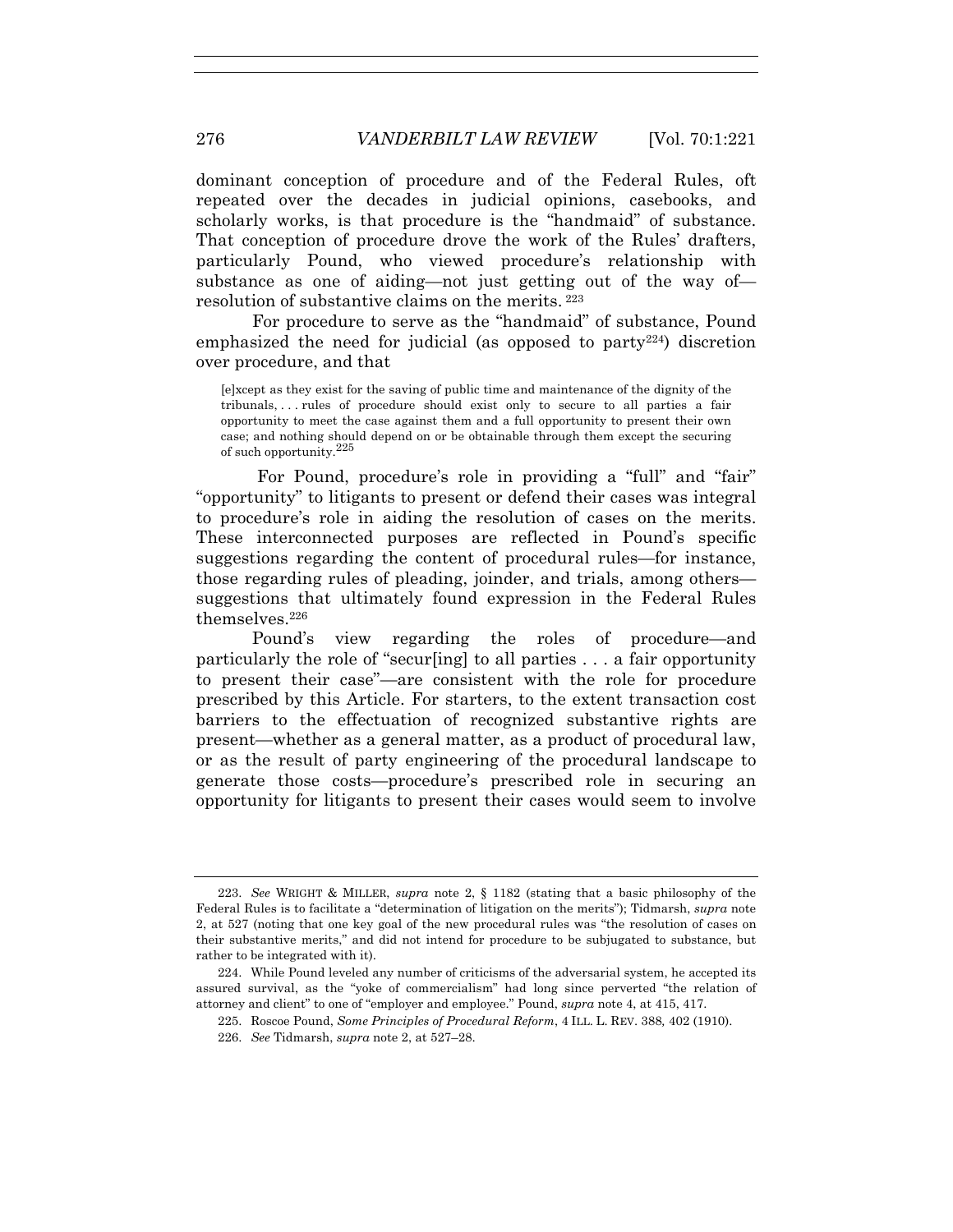the reduction of those costs in appropriate circumstances.227 To put the point perhaps as Pound might, procedure should ensure that cases are resolved on the merits, not the transaction costs.

Moreover, the law and economics insights from which this procedural role derived<sup>228</sup> resonate with Pound's theories of procedure. In particular, the notion that procedure should reduce transaction costs and error costs<sup>229</sup> aligns with Pound's views that procedure should both secure for litigants an opportunity to present their cases and facilitate the resolution of cases on the merits. Moreover, whether expressed in economic terms (as transaction and error costs) or in procedural terms (as opportunity for claiming and merits-based resolution of claims), the two roles for procedure are complementary, even if at times in tension. Indeed, procedure's role in reducing error costs230—acknowledged as a necessary role even by those espousing outcome-based theories of procedure—helps blunt potential normative arguments that allowing procedure to reduce transaction cost barriers to the effectuation of claims will gin up litigation and bring claims of dubious merit into the system.

Along those lines, and as with any procedural role, the role in reducing transaction cost barriers to the effectuation of recognized

228. *See supra* Part III.A.

 229. *See, e.g.*, POSNER, *supra* note 183, at 773–76 (describing the role of procedure as one of reducing transaction costs and error costs); Kuo-Chang Huang, *Does Discovery Promote Settlement? An Empirical Answer*, 6 J. EMPIRICAL LEGAL STUD. 241 (2009).

 230. *See* POSNER, *supra* note 183. Procedure's role in reducing error costs is acknowledged by theorists outside the law and economics realm as well. *See, e.g.*, Bone, *supra* note 156, at 1018–25 (discussing Dworkin's outcome-based theory of procedural rights and moral harm, which nonetheless takes into account error costs). Moreover, at least inasmuch as Pound believed that the primary purpose of adjudication was to produce outcomes that enforced the substantive law, he would likely consider it part of procedure's role to reduce error costs. Like outcome-based and social justice theorists who would emerge later, Pound's view that the ultimate goal for procedure was to bring about merits-based resolution would seemingly be offended by, say, the extraction of verdict, settlement, or other resolution based on nonmeritorious claims. *See, e.g.*, Glover, *supra* note 2, at Parts I and III.

 <sup>227.</sup> As this Article has acknowledged, various strains of procedural theory have long recognized that any procedural role, however dominant a given theory argues it should be, must be balanced against competing interests. *See, e.g.*, *supra* note 156. That said, it is not the task of this Article to set forth to resolve long-standing debates regarding the theoretical or normative value and/or scope of the day-in-court ideal by settling questions of which procedural interests beyond the ones articulated here—matter and by how much. For particular views on these debates, see, for example, Martin H. Redish & William J. Katt, Taylor v. Sturgell*, Procedural Due Process, and the Day-in-Court Ideal: Resolving the Virtual Representation Dilemma*, 84 NOTRE DAME L. REV. 1877, 1880 (2009) (providing a theoretical grounding for the day-in-court ideal, from which the authors argue the Court should almost never depart); Lawrence Solum, *Procedural Justice*, 78 S. CAL. L. REV. 181 (2004) (arguing that participation rights are the touchstone of procedural rights). *See generally* Parklane Hosiery Co. v. Shore, 439 U.S. 322 (1979) (discussing the notion of a full and fair opportunity to litigate an issue for purposes of offensive non-mutual collateral estoppel).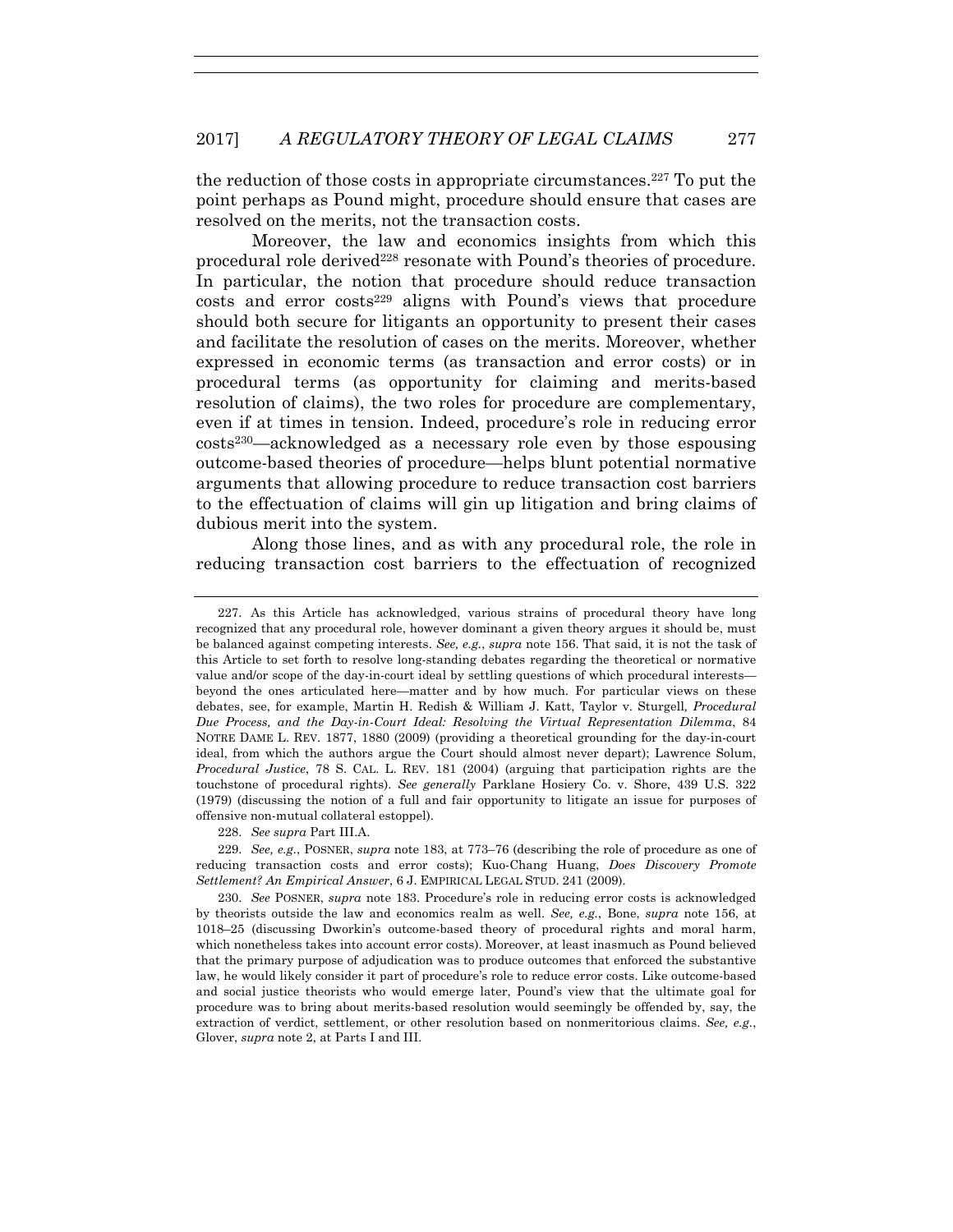rights is necessarily constrained by the relevant substantive rights themselves. As a historical matter, procedure was inherently constrained by the subservient role vis-à-vis substantive rights that Pound ascribed to it; more formally, it is constrained by the substantive law because of the Rules Enabling Act, the *Erie* doctrine, preemption doctrines, and the like. This constraint, however, is also question-begging vis-à-vis the appropriateness of directing procedure toward the reduction of transaction cost barriers to the effectuation of claims: Specifically, and in the absence of any explicit regulation of litigant autonomy within a particular substantive law, is there anything about substantive rights qua substantive rights that limits, or even precludes, this theory of the role of procedure?

At a broad level, this question highlights the substantive law flipside of Pound's procedural coin. For Pound, procedure was meant to *integrate* with substantive law,<sup>231</sup> and the ultimate social justice goals Pound associated with the outcomes of adjudication were inextricably linked with the procedures for administering substantive rights.232 Yet, as commentators have noted, Pound's theories of social justice were decidedly thin,233and thus his prescriptions run the risk that procedure would facilitate the enforcement of normatively *undesirable* legal rules and therefore facilitate social *in*justice*.* 

 Since Pound's time, far more robust accounts of social justice, the nature of law and moral harm, and substance-divorced roles of procedure have emerged.234 And in no way do I diminish their importance or relevance to any ultimate theory of procedure and procedural justice. It is important to note, though, that many of these concerns relate more directly to the ex post effects of any adjudicative judgment upon primary human behavior—ex post effects that, to be

 <sup>231.</sup> *See* Tidmarsh, *supra* note 2, at 523 n.37 (citing various of Pound's works, including Roscoe Pound, *The Decadence of Equity*, 5 COLUM. L. REV. 20 (1905) (using the history of law and equity to argue against legal formalism vis-à-vis substance and procedure)).

 <sup>232.</sup> Pound, *Causes of Popular Dissatisfaction*, *supra* note 4, at 406 (criticizing the formalist procedural and litigation system, the "sporting theory of justice," of the early 1900s as follows: "The inquiry [in the cases] is not, What do substantive law and justice require? Instead, the inquiry is, Have the rules of the game been carried out strictly?").

 <sup>233.</sup> *See* Tidmarsh, *supra* note 2, at 530.

 <sup>234.</sup> Since Pound's time, theories for justifying law—such as natural law, legal positivism, and morality theories—have been developed and enriched. *See, e.g.*, RONALD DWORKIN, TAKING RIGHTS SERIOUSLY (1977) (law and morality); JOHN FINNIS, NATURAL LAW AND NATURAL RIGHTS (1980) (natural law); H. L. A. HART, THE CONCEPT OF LAW (1961) (legal positivism); JOHN RAWLS, A THEORY OF JUSTICE (1971) (theory of justice in a pluralistic society). For discussion of some of procedure's additional, substance-divorced functions, see, for example, John R. Allison, *Ideology, Prejudgment, and Process Values*, 28 NEW ENG. L. REV. 657 (1994); Robert G. Bone, *The Process of Making Process: Court Rulemaking, Democratic Legitimacy, and Procedural Efficacy*, 87 GEO. L.J. 887 (1999).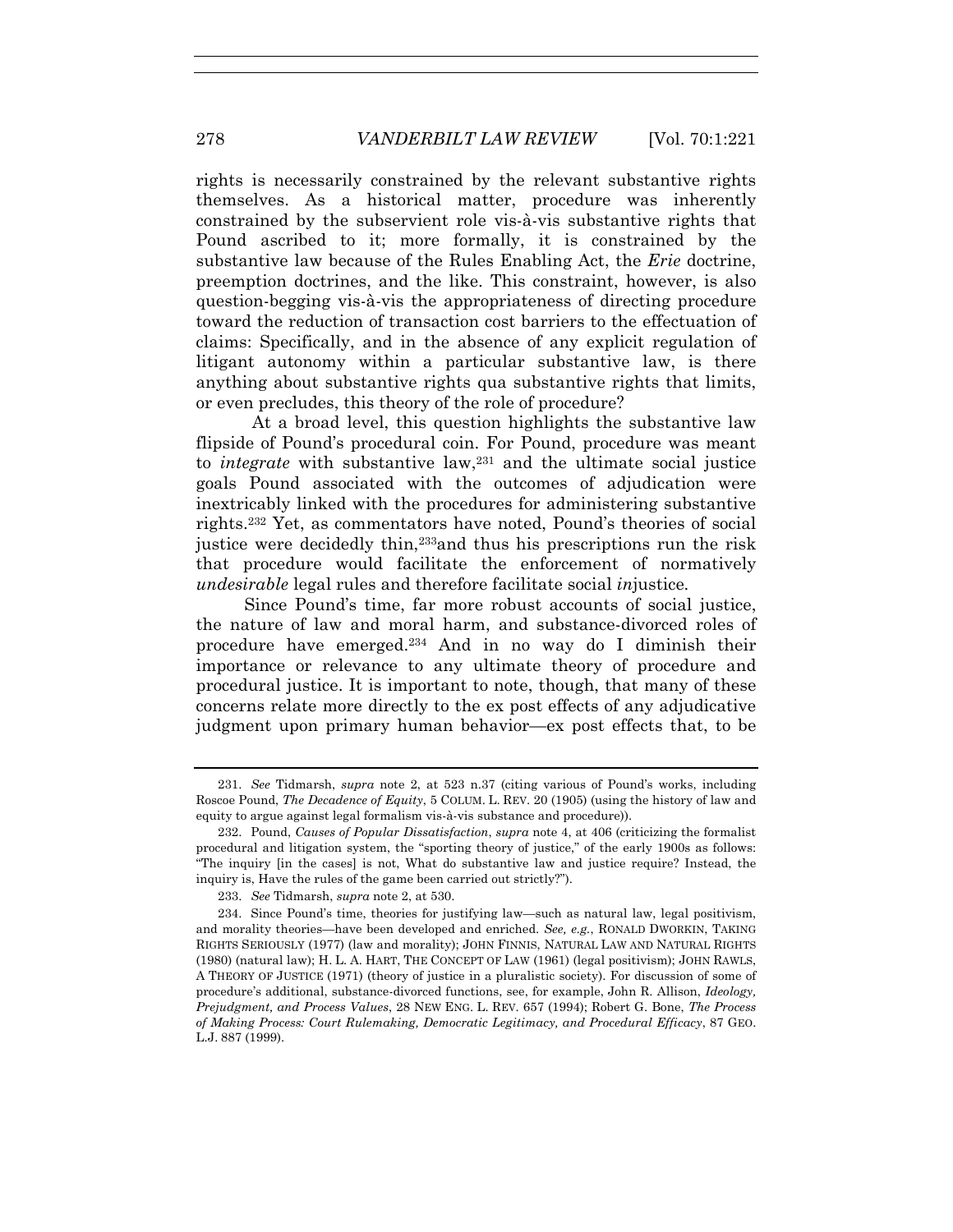sure, constituted one of Pound's key, but under-theorized, goals for trans-substantive procedure. An account of procedure as properly directed toward the reduction of transaction costs to the effectuation of recognized rights, however, involves an interaction between substance and procedure that is more bound up with ex ante opportunities opportunities for participation in a lawsuit, and opportunities for presenting one's claims to a court in the first place.

Though obviously related to any ultimate effects of adjudication, the interconnectedness between the "handmaid" role of procedure ex ante and substantive law therefore relates less directly to outcome-based metrics of social justice and more directly to the *functional* nature of substantive rights. Private rights of action whatever their ultimate normative valence—are neither self-starting nor self-executing. And courts (as well as other forms of dispute resolution, for that matter) are accessible only through assertion, through procedural means, of a right to remedy under substantive law. If cases should be resolved on their merits (or at least not on their transaction costs), reduction of the financial impediments of court access or lawsuit maintenance seems foundational to procedure's "handmaid" role ex ante.<sup>235</sup>

Indeed, the ex post goals reflected in the text of the Federal Rules themselves—again, whatever their normative valence—are derivative of and dependent upon this related, but conceptually distinct, ex ante role for procedure in reducing transaction cost barriers to the effectuation of substantive rights. For instance, Federal Rule of Civil Procedure 1 states that procedure should facilitate the "determin[ation]" of claims; achievement of that goal would necessarily require procedural mechanisms for the *bringing* of claims—and indeed, such mechanisms can be found in the Federal Rules.236 More importantly, in creating these mechanisms—

 <sup>235.</sup> To be sure, Congress can address transaction costs in its statutory remedial schemes, for instance by including statutory or treble damages provisions to ease the costs of claiming. This sort of substantive lawmaking is of course consistent with regulating legal claims and litigant autonomy set forth in this Article. Nonetheless, transaction cost barriers to claiming have persisted even in the face of such statutory provisions. *See* Am. Express Co. v. Italian Colors Rest., 133 S. Ct. 2304 (2013) (involving nonmarketable claims arising under the Sherman Antitrust Act, which provides for treble damages); Buckhannon Bd. & Care Home, Inc. v. W. Va. Dep't of Health & Human Res., 532 U.S. 598 (2001) (construing narrowly the terms "prevailing party," contained in numerous federal statutes providing fee awards to "prevailing part fies]," as not applicable unless the legal relationship between the parties had been altered by final judgment or, say, a consent decree).

 <sup>236.</sup> FED. R. CIV. P. 1; *see, e.g.*, FED. R. CIV. P. 7 (defining pleadings); FED. R. CIV. P. 8 (governing the sufficiency of pleadings); FED. R. CIV. P. 12 (providing various opportunities for a party to defend against claims brought against her).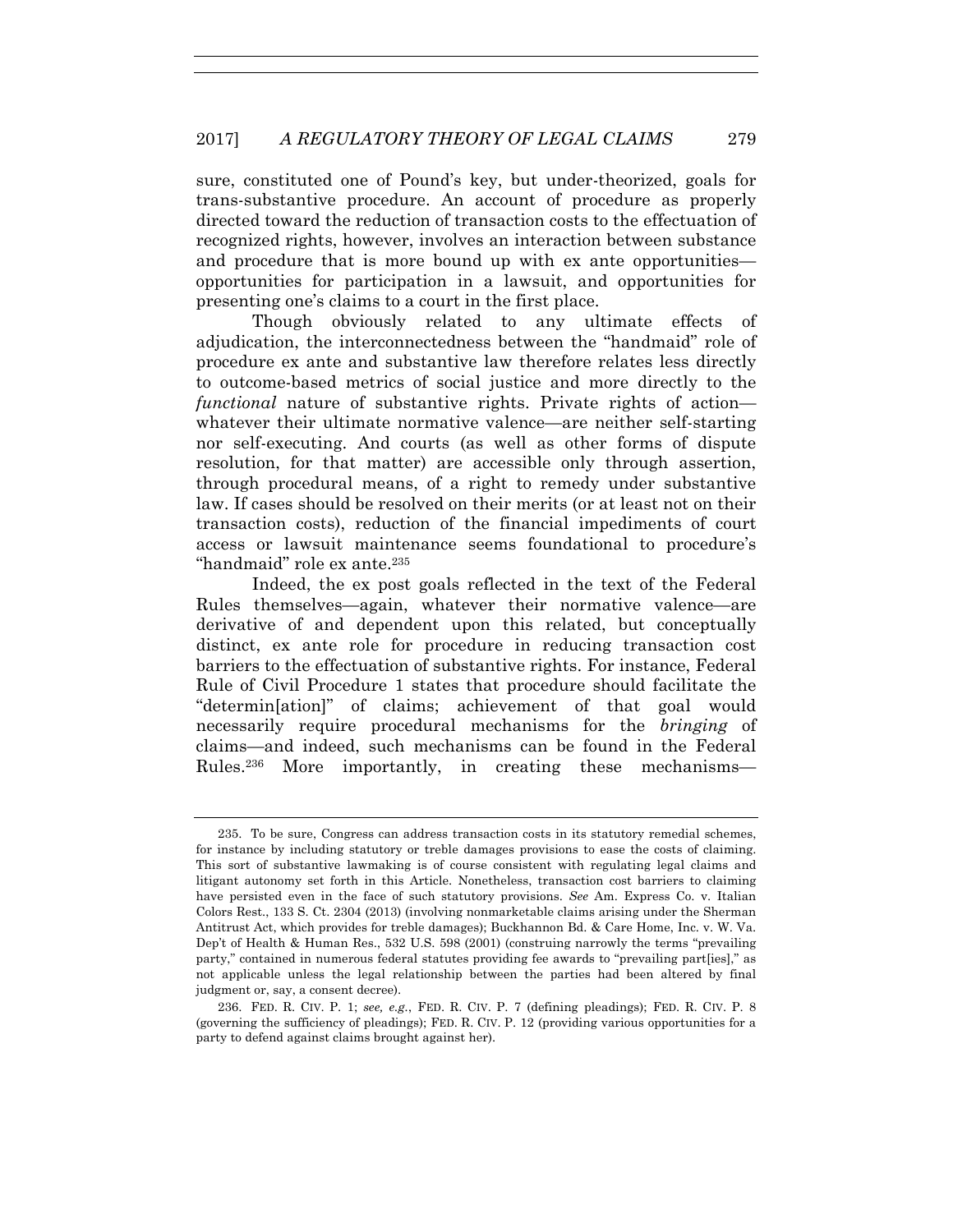particularly those related to pleading—Pound and the reformers were guided by a view that procedural technicalities should not erect barriers to claiming: procedure should not discourage ordinary people from *bringing* claims to court;237 rather procedure should *secure*  litigants the opportunity to present their cases. Indeed, if procedure has no role in securing some modicum of opportunity for litigants (and perhaps "ordinary" litigants in particular) to present their cases, procedure's interrelationship with substantive law ex ante does not amount to all that much; its interrelationship ex post amounts to even less.

As it turns out, though, these assertions about the weakness of the relationship between procedure and substance, whether ex ante or ex post, are less predictive than they are descriptive. Commentators have noted that, over the years, procedure has been reduced to somewhat of a second-class status; rather than being interrelated with substance, procedure has been shunted to the side.<sup>238</sup> Indeed, an anemic or formally nonexistent interrelationship between substance and procedure is precisely the sort of relationship the Supreme Court has described in recent cases. A prominent example comes from the majority opinion in *American Express Co. v. Italian Colors Restaurant*, authored by the late Justice Scalia. There, the Supreme Court described substantive rights as "merely formal,"239 thereby accepting the descriptive reality that substantive rights are not self-executing as normatively tolerable or even desirable.240 The Court's description of substantive rights as "merely formal," though perhaps the most blatant in language, is nonetheless an unsurprising outgrowth of the Court's rigidly formalistic (and arguably theoretically unsound<sup>241</sup>)

 240. *Italian Colors*, 133 S. Ct. at 2310 (stating that the existence of a substantive right does not carry with it a procedural path to vindication).

 <sup>237.</sup> *See* Tidmarsh, *supra* note 2, at 522–25.

 <sup>238.</sup> *Id.* at 516.

 <sup>239.</sup> *See Italian Colors*, 133 S. Ct. at 2310; *see also* Glover, *supra* note 138, at 3073 ("In abandoning the idea that arbitration agreements cannot impair parties' practical ability to bring federal statutory claims, the Court effectively reduced federal substantive causes of action to mere formalities."). Even in *Italian Colors*, the Supreme Court acknowledged, begrudgingly, that notions of effective vindication of statutory rights *might* cover filing and administrative fees in arbitration—transaction costs—that would make access to the forum impracticable. *Italian Colors*, 133 S. Ct. at 2310–11. This equivocation on the point seemed to reflect, at best, a grudging acceptance of its prior dictum to that effect in *Green Tree Financial Corp. v. Randolph*, 531 U.S. 79, 90 (2000), but possibly a willingness to retreat from that dictum in the future. Glover, *supra* note 138, at 3073.

 <sup>241.</sup> *See* Burbank & Wolff, *supra* note 218 (arguing that formalism is unsound policy); Glover, *supra* note 155.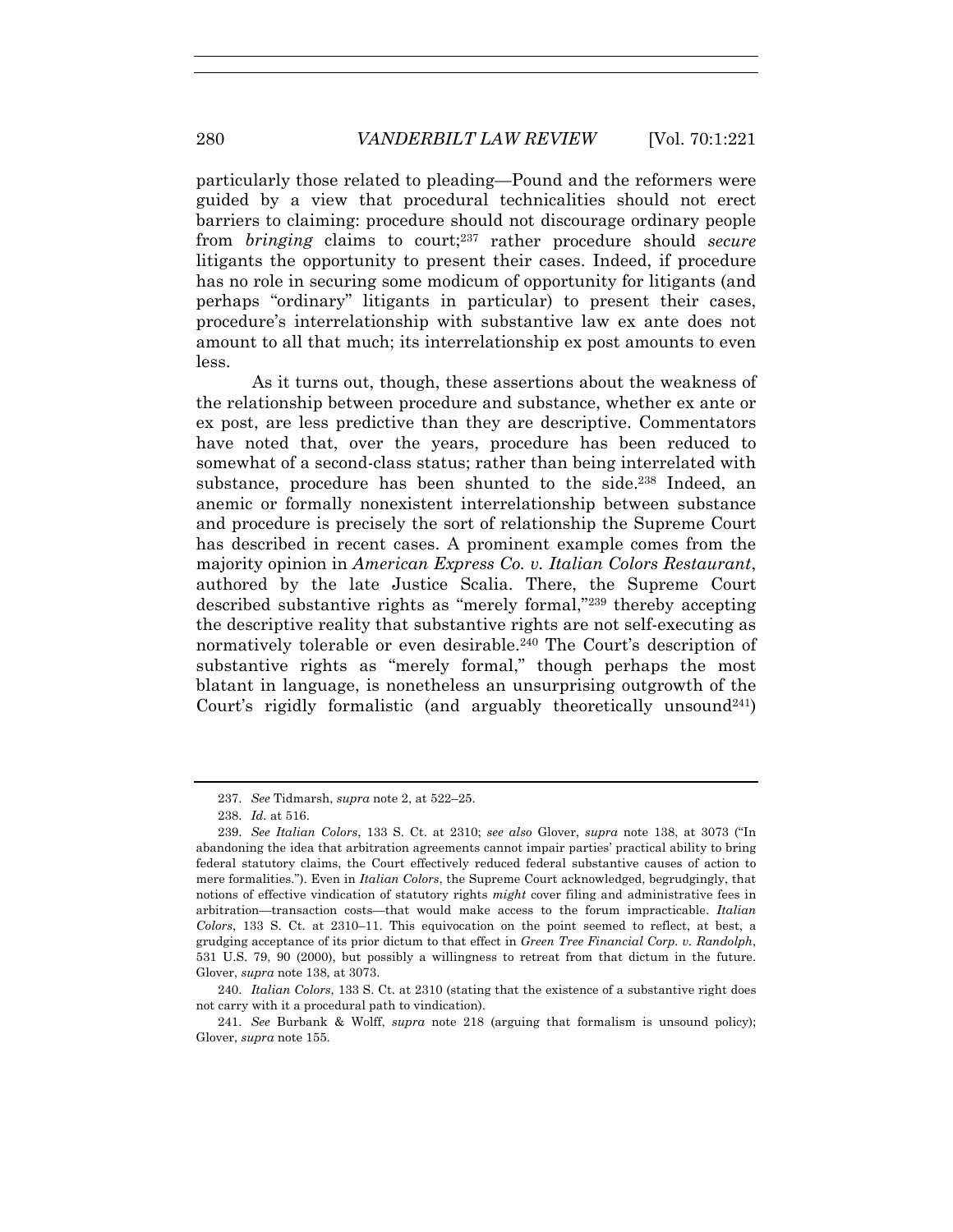views of "procedure" and "substance" that have long existed in its *Erie*  and *Hanna* jurisprudence.<sup>242</sup>

Under a "merely formal" conception of substantive rights, it would not necessarily be impermissible for procedural law to reduce transaction costs to claiming.243 However, neither the Court's decisions in *Shady Grove* and *Italian Colors* nor the formalism undergirding those opinions would consider it either the appropriate role of procedure or the dictate of substantive rights to reduce those costs. Indeed, the Court in *Italian Colors* makes clear that private parties may engineer the procedural landscape in ways that *increase* those costs, at least in arbitration. Pound, I daresay, would shudder at these thoughts.244

The Court's "merely formal" conception of substantive rights, however, is not just problematic for Pound. Without an opportunity for vindication, substantive rights amount to little or nothing as a matter of property theory (worth nothing) and as a matter of certain longstanding strains of rights theory (actually nothing).245 And this notion that one role for procedure is to secure an "opportunity" for the vindication of these substantive rights, lest they amount to nothing, also undergirds the Rules Enabling Act itself, which calls for consideration of the interaction between substantive rights and relevant procedures.246

The Court's "merely formal" conception of substantive rights is also in tension with Congress's long-standing, frequent reliance upon private litigation to achieve regulatory directives.247 Congress and

 245. This notion derives in part from John Locke's insight that "*ubi jus ibi remedium*" (rights without remedies) are empty rights. *See* JOHN LOCKE, SECOND TREATISE OF CIVIL GOVERNMENT § 20, at 12 (J.W. Gough ed., Basil Blackwell 1946) (1690).

 <sup>242.</sup> *See* Shady Grove Orthopedic Assocs., P.A. v. Allstate Ins. Co., 559 U.S. 393, 414–15 (2010) (advocating for the *Sibbach* method, which produces "a single hard question of whether a Federal Rule regulates substance or procedure"); Sibbach v. Wilson & Co., 312 U.S. 1, 13–14 (1941) ("The test must be whether a rule really regulates procedure,—the judicial process for enforcing rights and duties recognized by substantive law and for justly administering remedy and redress for disregard or infraction of them."); *see also* Burbank & Wolff, *supra* note 218, at 25–26 (describing the Court's *Erie* jurisprudence as "wooden").

 <sup>243.</sup> Butler v. Sears, Roebuck & Co., 727 F.3d 796 (7th Cir. 2013), *cert. denied*, 134 S. Ct. 1277 (2014) (explicitly invoking such considerations in Judge Posner's certification and issue classing decisions).

 <sup>244.</sup> Tidmarsh, *supra* note 2, at 515, 520 (noting that Pound believed that judges, not parties, should exercise control over procedure; noting also that Pound spoke out vigorously against legal formalism).

 <sup>246.</sup> *See* Burbank & Wolff, *supra* note 218, at 27–31 (arguing that the Rules Enabling Act, among other things, calls for consideration of the interaction between the substantive right at issue and the relevant procedure).

 <sup>247.</sup> *Cf.* SEAN FARHANG, THE LITIGATION STATE: PUBLIC REGULATION AND PRIVATE LAWSUITS IN THE UNITED STATES 19 (2010) (explaining how "Congress's difficulty in controlling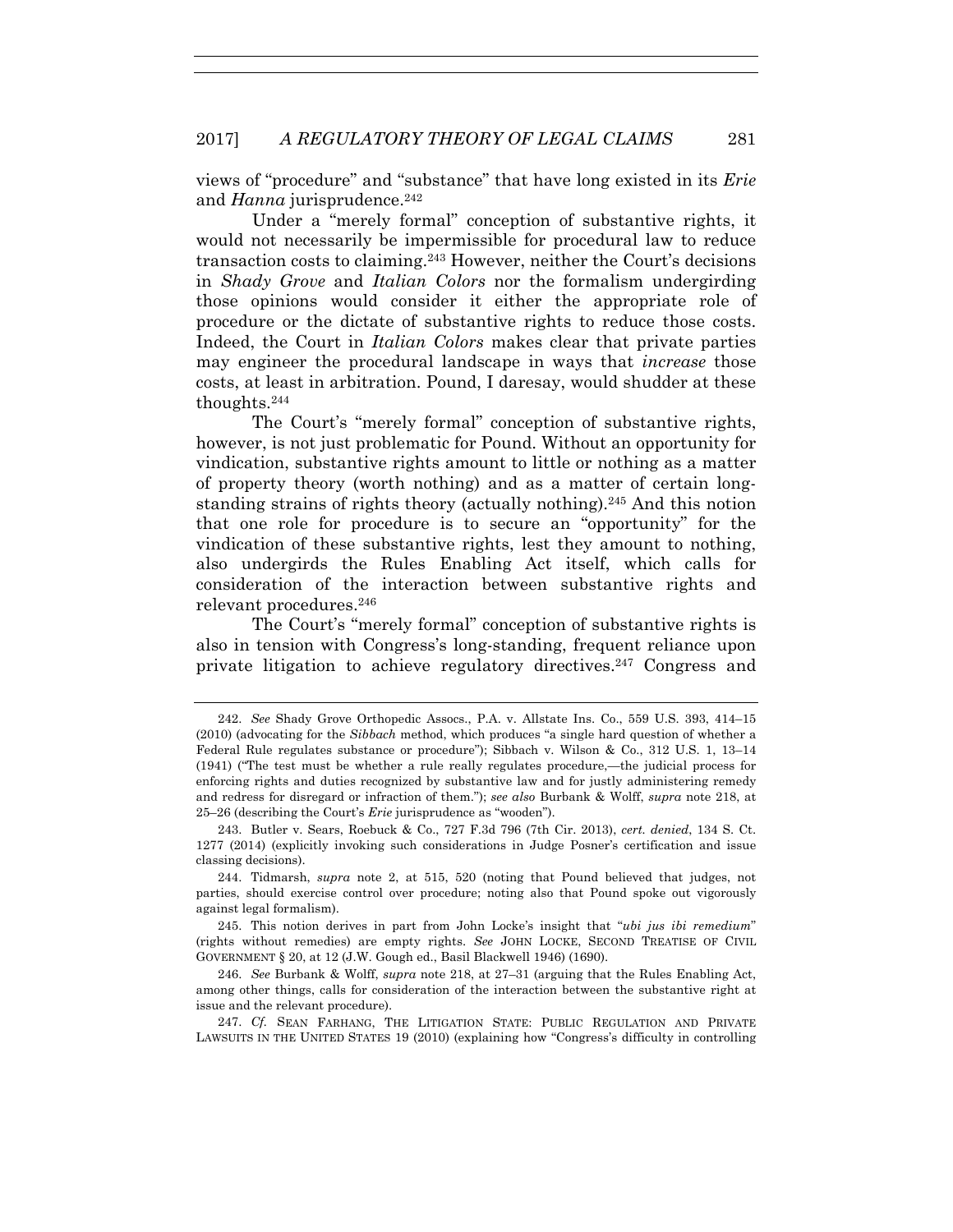legislatures know well that substantive rights are not self-executing: when they wish to calibrate (or recalibrate) the reach of rules governing primary conduct, they frequently adjust the *procedures* that enable, or disable, the effectuation of those rights. Other times, but operating under a similarly less formalistic conception of substantive rights, legislatures recalibrate the contours of the substantive right in ways that either facilitate or frustrate the ability of claimants to access transaction cost reducing procedures.248

Finally, the "merely formal" descriptor that the Court assigns to substantive rights misrepresents the actual contours of the very jurisprudence that generated it. Further, that descriptor obscures the very real ways in which some of the holdings in the Supreme Court's facially formalistic, *procedural* jurisprudence are driven in large part by *substantive* judgments—and more to the point, judgments about the interaction between the underlying substantive law and relevant procedural mechanisms.249 In fact, many of the Court's recent class action "procedural" holdings have been driven in large part by the extent to which the Court is comfortable (or not) with that interaction of procedure and substance as a matter of facilitating or frustrating claiming.250 In short, the Court's conceptual formalism is somewhat fictive.251 Behind the formalist veil, even the current Court recognizes and accounts for a close interrelationship between procedure and the effectuation of substantive rights. Whatever the view of particular justices regarding the proper contours of that interrelationship, it seems that it cannot credibly be a view that substantive rights are "merely formal."

\* \* \*

 The notion that procedure may appropriately be directed toward the reduction of transaction cost barriers to the effectuation (or

the administrative state can cause . . . reliance upon private lawsuits, which provide a mechanism for Congress to bypass unwilling agencies and opposing presidents").

 <sup>248.</sup> *See, e.g.*, Private Securities Litigation Reform Act of 1995 (PSLRA), Pub. L. No. 104-67, 109 Stat. 737 (2012) (codified as amended in scattered sections of 15 U.S.C.) (requiring heightened pleading for securities fraud in order to make claiming harder, but accepting the use of the fraud-on-the-market theory for securities fraud claims, which makes claiming as a class action easier); N.Y. C.P.L.R.  $\S$  901(b) (Consol. 2016) (prohibiting the use of class actions for claims for statutory penalties).

 <sup>249.</sup> Glover, *supra* note 155.

 <sup>250.</sup> *Id.*

 <sup>251.</sup> *Id.* Ironically, the facially, but somewhat fictively, formalist analysis potentially exacerbates the transaction costs and error costs generated by uncertainty in the substantive law. *See* POSNER, *supra* note 183.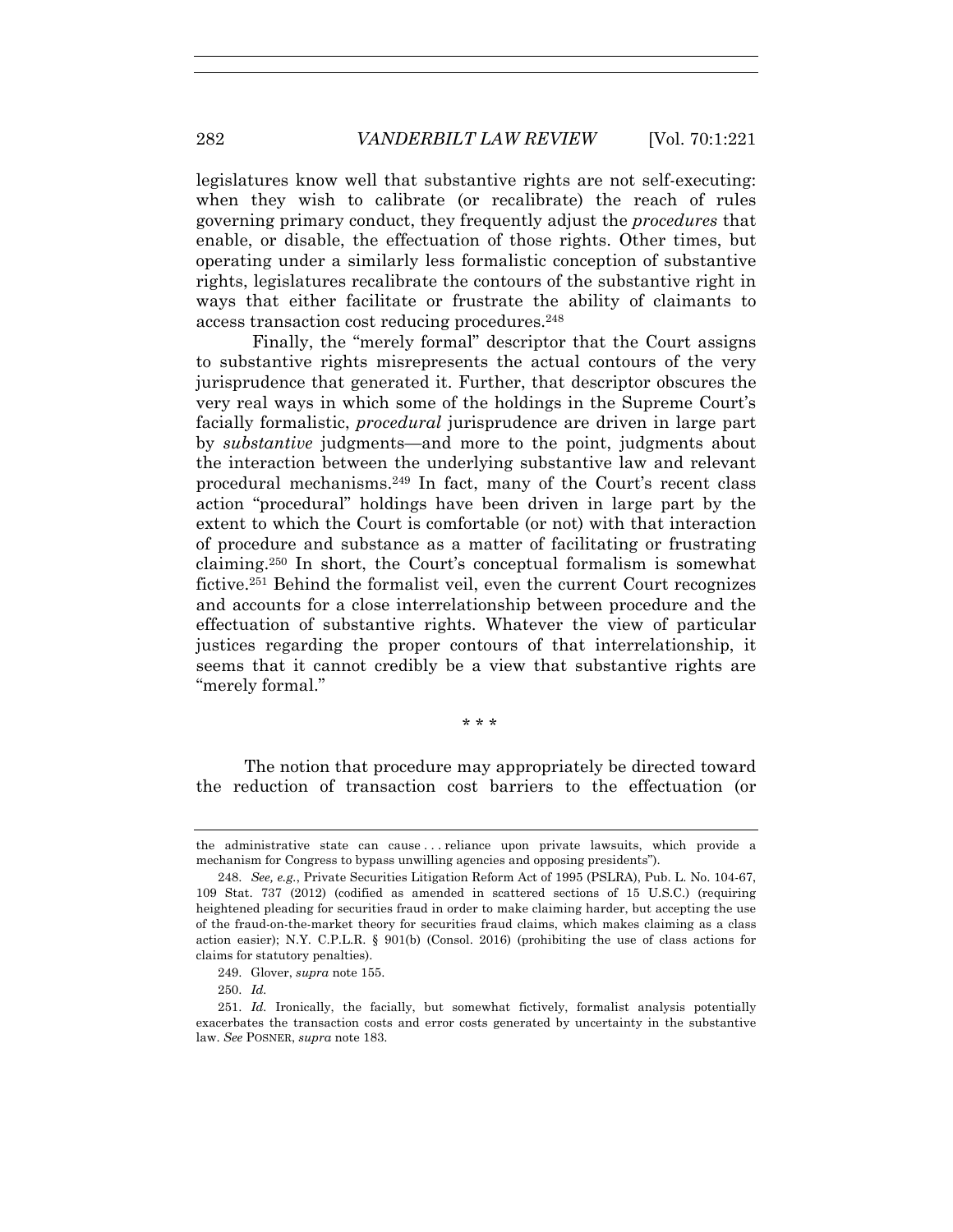opportunity to effectuate) of substantive rights is not merely a theoretical one. That notion also provides a means for operationalizing this Article's overall regulatory theory of legal claims, which I undertake in the following Section. By doing so, the next Section demonstrates ways in which this Article's regulatory theory of legal claims generates new and more coherent procedural paths for our litigation system—paths the formalist conceptual views struggle to identify.

### *B. The Regulatory Theory of Legal Claims Applied*

Moving from formalistic conceptual theories to a regulatory theory of legal claims must not only be justified as a theoretical matter; it must be justified as a functional matter. This Section therefore revisits the difficult litigation problems presented in Part II, as well as the conceptual debate regarding class claims from Part I, through the lens of this Article's regulatory theory of legal claims. This analysis generates new insights on these problems, as well as different, and more normatively coherent, potential regulatory prescriptions regarding litigant autonomy than those generated by dichotomous conceptual theories. Those insights, and the potential procedural prescriptions they generate, commend the theoretical shift urged by this Article.

# 1. Applying the Regulatory Theory of Legal Claims to Rule 68 Offers of Settlement to Named Plaintiffs

Recall from Part II the basic problem at the intersection of Rule 68 offers of settlement and class actions. Before a class is certified, the defendant offers to settle with the named plaintiff. On the one hand, exchange of the named plaintiff's claim with the defendant *pre-certification* appears a straightforward example of smooth functioning in the market for legal claims. On the other hand, the gambit by the defendant, presumably, is to eliminate or devalue all the absent class members' claims by leaving them without a named plaintiff.

If the defendant succeeds, assuming the Rule 68 settlement offer is not of sufficient value to cause the defendant to change or internalize the costs of its behavior, the "smooth" exchange between the named plaintiff and defendant would not just frustrate deterrence. It would destroy the value of the remaining class members' claims, and in a particular way: absent the class mechanism, many (or perhaps all) remaining plaintiffs would now face the significant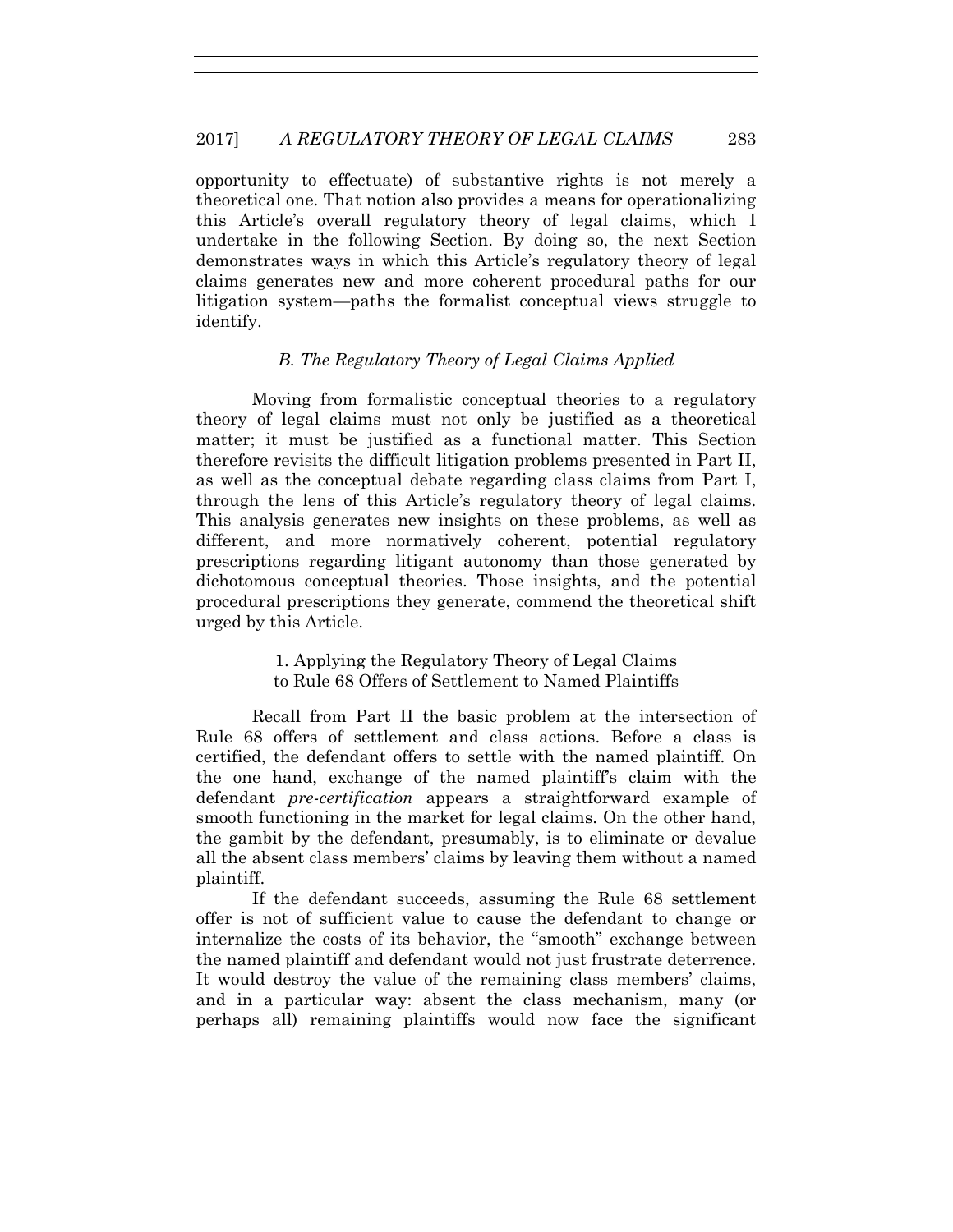increase in transaction costs associated with pursuing claims individually. These transaction costs—generated by the named plaintiff's exchange of her claim—represent the particular form of litigation market failure that may be addressed under this Article's theory.

Here, there is additional justification for potential regulation. Although the class is not yet certified, the named plaintiff is in an advantageous position vis-à-vis settlement negotiations *because of* her relationship to and membership in the class. Specifically, given the defendant's strategic gambit, the plaintiff is likely able to leverage the power of the class to obtain a more favorable settlement than she otherwise could on her own.252 She extracts *more* value for her property than she could otherwise by exploiting the value of absent class members' property253—the defendant's willingness to settle with the named plaintiff presumably stems in significant part from its hope that settlement with the named plaintiff will functionally resolve the entire class action—a hope worth considerable value if realized. Thus, the named plaintiff receives a windfall by leveraging the considerable value to the defendant of the transaction-cost market failure generated by the alienation of her claim.

Those espousing a collectivist view of legal claims might well point to this particular normatively undesirable state of affairs both as evidence of its theoretical soundness and as support for maintaining the formalist status quo. Indeed, this scenario reinforces the notion, embedded in many collectivist views, that claims of related conduct against the same defendants are inextricably intertwined, their fortunes tied, and, therefore, their property interests collective as opposed to individual. Those notions, in turn, would guide procedural law toward a remedy whereby named plaintiffs' rights to alienate claims are restricted or deemed nonexistent. Either way, the collectivist view remedies the market failure; there is no need for a different approach to legal claims. There are a number of difficulties with this.

It is unclear whether the formalist collectivist theory of class claims has much, if anything, to say about the functional relationship between the named plaintiff's claim value and the claim value of other putative class members. Formal collectivist conceptions lose their functional force when no class has been certified, and thus no entity

 <sup>252.</sup> *See, e.g.*, *In re* Rhone-Poulenc Rorer Inc., 51 F.3d 1293, 1300 (7th Cir. 1995) (discussing the power of aggregate stakes at the bargaining table); Rosenberg, *supra* note 63, at 427 (same).

 <sup>253.</sup> *See supra* Part III.A (property law disfavors third-party exploitation of others' property interests for their own benefit).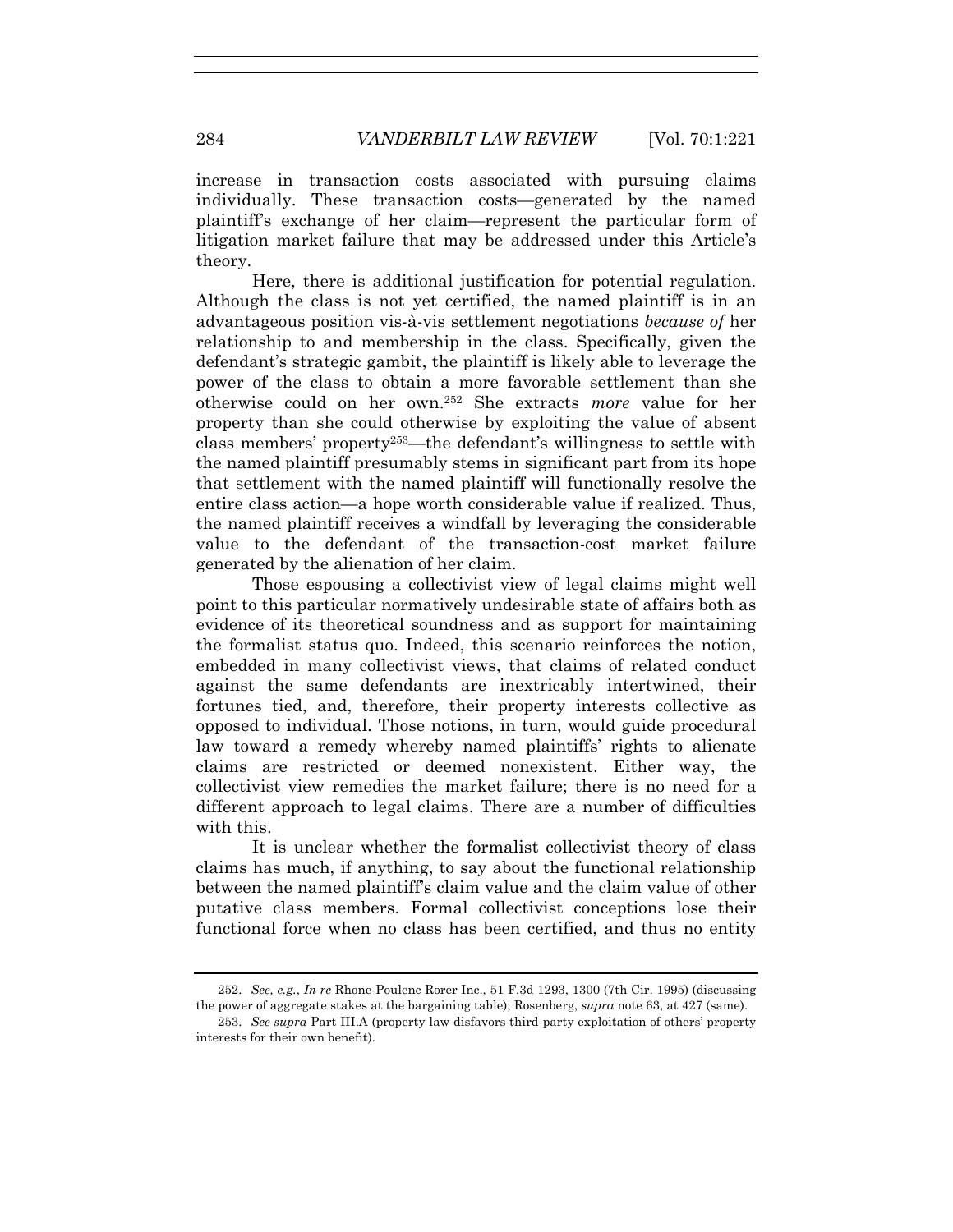has emerged. In order to dictate remedies in this scenario, then, collectivist theories of legal claims would have to recognize the existence of informal entities or collective units—joined, perhaps, by collective welfare,  $254$  public purpose,  $255$  or shared interest that might be frustrated or destroyed by collective action problems and the like,<sup>256</sup> just to name a few. As a matter of theory, the collectivist view would likely support this recognition, if it does not already. Then the real problems emerge.

Consider the world that a formalist collective view of legal claims, untethered to formalist notions of litigation entities, would create. Begin with the pre-certification Rule 68 settlement offer scenario presented here. Many groups with similar injuries caused by the same defendants do not become part of a certified class, for any number of reasons.257 Moreover, settlements often inform other settlements of similar claims.<sup>258</sup> Thus, would an individual in such a group who, say, needed compensation quickly be prohibited from settling if it could be argued that her settlement would establish a low ceiling for future settlements involving similar injuries by the same defendant? Could any member of a group who suffered similar injuries, even by different defendants, be similarly restricted, either on the grounds that the group's claims are inextricably intertwined or, more broadly, that the public interest in punishing and preventing wrongdoing requires such a prohibition? If grounded in the stringent dictates of formalist conceptions of legal claims, justification for interference with litigant autonomy is potentially without limit. Further, and at least to the extent such interference is grounded in a "public interest" unrelated to the integrity or functioning of the courts, it arguably constitutes an illegitimate exercise of judicial power.

This Article's regulatory theory of legal claims would suggest different and, in the main, more constrained prescriptive responses. For one, instead of an outright ban on the named plaintiff's right to alienate her claim under a Rule 68 settlement, regulation could be directed toward the party most directly responsible for imposing—

 <sup>254.</sup> *See* Rosenberg, *supra* note 9 (arguing for a collective conception of class claims).

 <sup>255.</sup> *See generally* CORNES & SANDLER, *supra* note 162 (describing the features of a public good).

 <sup>256.</sup> *See id.* at 324–26 (describing the concept of collective action and the concept's associated issues).

 <sup>257.</sup> *See, e.g.*, *In re* Vioxx Prods. Liab. Litig., 802 F. Supp 2d 740 (E.D. La. 2011); *In re* Volkswagen "Clean Diesel" Mktg., Sales Practices, & Prods. Liab. Litig., 2016 U.S. Dist. LEXIS 47253 (J.P.M.L. Apr. 7, 2016).

 <sup>258.</sup> *See* Ben Depoorter, *Law in the Shadow of Bargaining: The Feedback Effect of Civil Settlements*, 95 CORNELL L. REV. 957, 975 (2010) ("[P]rior settlements are a benchmark or reference point from which to consider the merits of future, similar cases.").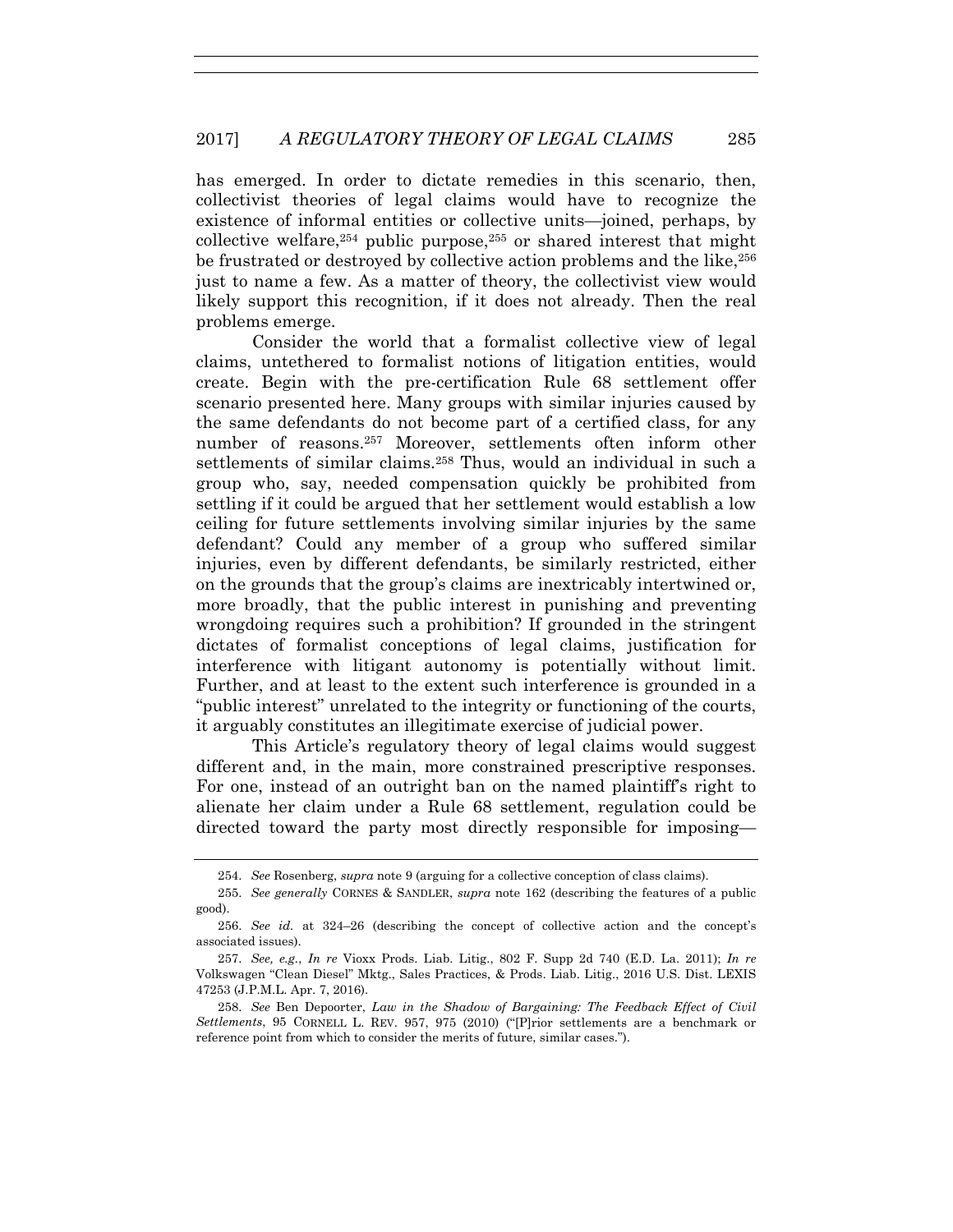indeed the party whose explicit aim it is to impose—the problematic transaction costs on remaining plaintiffs. Under that approach, embodied perhaps in an amendment to Rule 68 or Rule 23, the defendant would be required, after making a settlement offer to the named plaintiff, to find a suitable substitute named plaintiff, and, if none can be found, to retract the offer. This change would likely reduce the number of Rule 68 settlement offers made to named plaintiffs—a good result vis-à-vis the market failure of transaction cost barriers to the effectuation of absent class members' substantive rights. Moreover, this change does little, at least formally, to interfere with the named plaintiff's right of alienation; it still permits the named plaintiff to settle, just likely not at the supra-compensatory rate available prior to rule change. This latter result is not troubling; indeed it is desirable: the supra-competitive settlement amount available to the named plaintiff only exists because the current regulatory structure permits that plaintiff to exploit the transaction costs against absent class members' claims to her own advantage. The regulatory notion is to remove incentives for either defendants or named plaintiffs to impose these costs, all the while preserving the named plaintiff's freedom to exchange her claim.

However, this particular regulatory prescription is ultimately suboptimal under this Article's regulatory theory. Fundamentally, defendants are not loyal to the class; they are certainly not fiduciaries of the class.259 Indeed, defendants would likely be incentivized to select affirmatively suboptimal named plaintiffs, thus potentially leaving in place transaction cost barriers to effective realization of class claims.260

Named plaintiffs, however, could be described as having some modicum of fiduciary or quasi-fiduciary relationship with, and duties to, the pre-certified class.261 As such, the autonomy of the named plaintiff to alienate her claim is arguably appropriately subject to regulation, at least when exercising that right would (or very likely would) generate transaction costs to the plaintiff class's effectuation of their legal claims. Another potential, and narrowly tailored, form of procedural regulation, therefore, would be a requirement that the

 <sup>259.</sup> Even the class attorney may not be sufficiently loyal to the class pre-certification. FED. R. CIV. P. 23 advisory committee notes to 2003 amendment (suggesting the need for interim counsel with fiduciary duties to the class pre-certification).

 <sup>260.</sup> Such barriers could take the form of additional litigation expenditures needed to obtain compensation for the plaintiff class that would roughly equal what could have been obtained with the original, more suitable, named plaintiff with fewer expenditures.

 <sup>261.</sup> *See* FED. R. CIV. P. 23; *see also supra* Part III.A (discussing the quasi-fiduciary duties of third parties in certain relationships with property owners).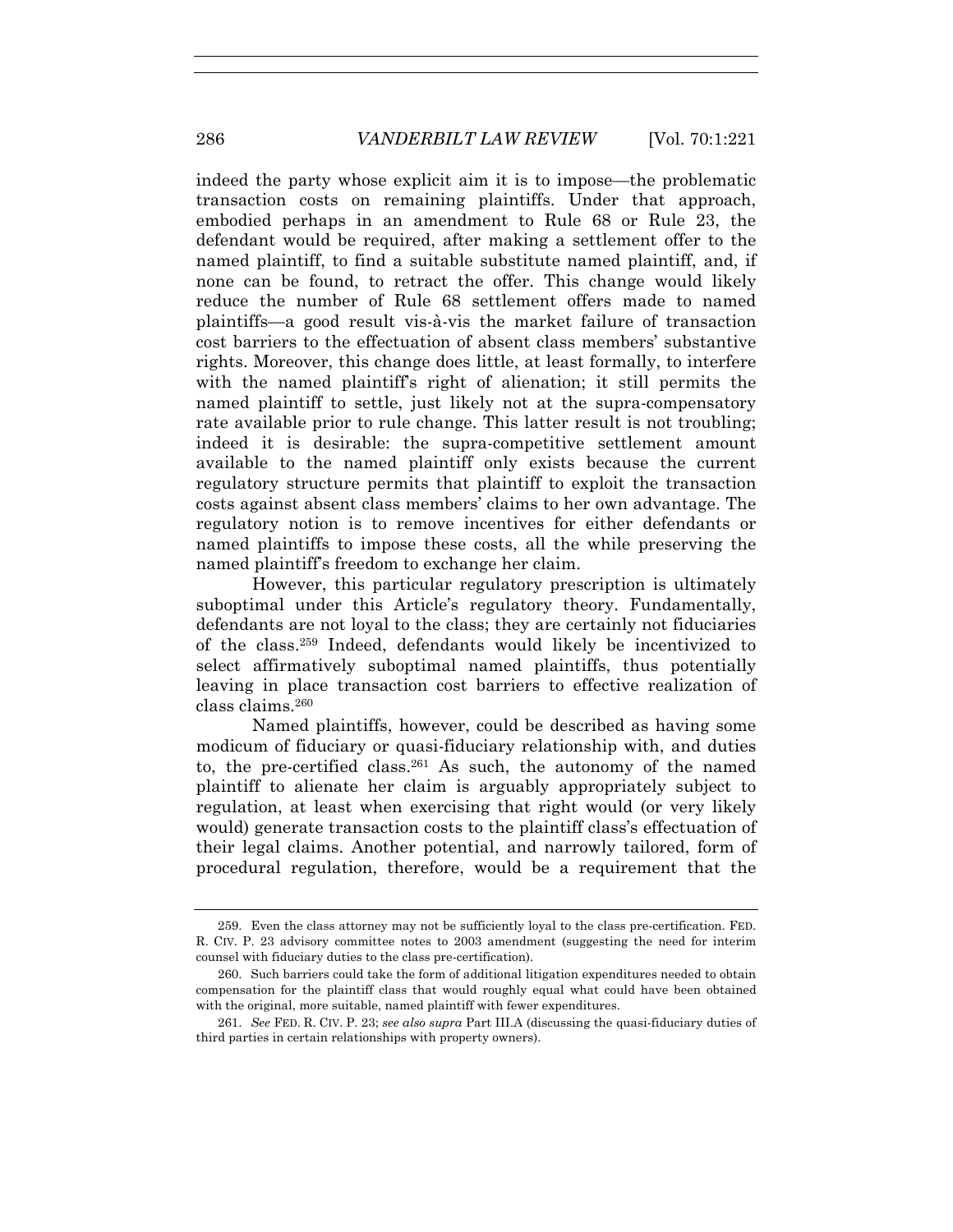named plaintiff, as a precondition to accepting a Rule 68 offer, remain in the class until class counsel, exercising good faith efforts, identifies a suitable replacement. This regulatory response—which could be embodied in an amendment to either Rule 68 or Rule 23, or even as an interpretation of a named plaintiff's duties as set forth by the Advisory Committee Notes to Rule 23—would likely work well in the sorts of class actions typified by a relatively deep bench of suitable and willing named plaintiffs, as both the transaction costs for replacement would be low, and the interference on the named plaintiff's right of alienation, in terms of time, would also likely be minimal.

However, this response may be insufficient to address the transaction cost market failure in some instances: First, in cases where it is apparent that there is no plentiful supply of suitable replacement named plaintiffs. Or, second, even in cases like the ones described above, but wherein the transaction costs associated with identifying a new named plaintiff (and, if defendants continue the pick-off gambit, another named plaintiff, and so on down the line) mount in ways that significantly impede the ability of classes to proceed with their claims. In such instances, prohibiting settlements *with the named plaintiff* may be warranted. A narrowly tailored approach would counsel in favor of a case-by-case restriction of the named plaintiff's right to alienate her claim—though any debate by the Rules Advisory Committee would need to question whether the transaction costs associated with a case-by-case approach (as the issue would likely require briefing) would dwarf the transaction costs it would reduce, therefore suggesting the possible need for a straightforward ban.

This last regulatory proposal—a ban on named plaintiff settlements—sounds much like the one required by the collective approach to legal claims. While it is not the endeavor of this Article to settle upon any particular regulatory prescription, if application of the regulatory theory of legal claims leads to a conclusion that named plaintiffs cannot accept Rule 68 offers of settlement, is the theory really any different, much less *better*, than the formalist collectivist conceptual view?

I believe the answer is yes. First of all, the regulatory theory of legal claims imposes upon any procedural regulation a number of limiting principles, which are largely absent in the prescriptive dictates of formalist conceptual views. Indeed, even though one of the prescriptions set forth here is the same as that generated by a collectivist view of claims, its theoretical underpinnings—and therefore its ultimate reach—are completely different. Specifically, because any restriction upon the right to alienate one's legal claims is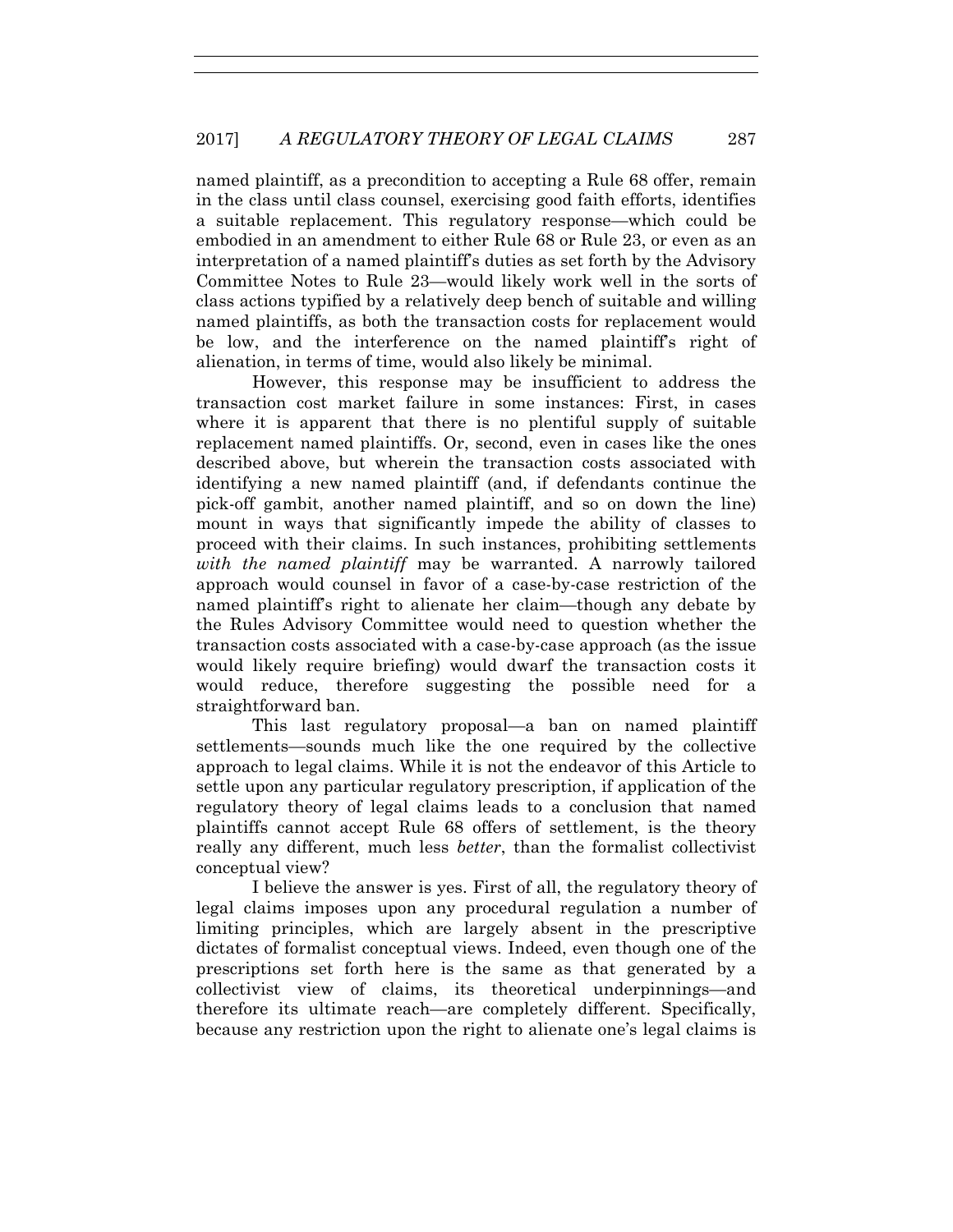grounded in a theory of procedure as reducing transaction-cost market failures (generated here by the pick-off settlement), that restriction necessarily will not be justified across the litigation landscape simply because various parties' claims are "inter-connected" or "bound up with the public interest." In contrast, both the justification for regulation of litigant autonomy and the particular design of any regulatory mechanism *in a particular context* would stem from the foundations—and limitations—of this Article's theory.

For example, this Article's theory explicitly calls for consideration of the specifics of the relevant procedural context—here, Rule 68 pick-off settlements—to determine whether and to what extent regulation is justified. And in *the Rule 68 pick-off context*, justification for some level of restriction of a party's right to alienate a claim is rather strong, at least as a matter of sensitivity to transaction cost barriers to claiming. Drawing specifically from the property theory foundations of this Article's theory, justification for regulation in this context is bolstered by the fact that the named plaintiff is in somewhat of a functional fiduciary or quasi-fiduciary relationship with other class members and their property interests.262

Justification for regulation under this Article's theory, however, does not come without limitation. Generally speaking, then, the foundations of this Article's theory would tend to steer such regulation toward mechanisms that interfere as little as possible with the right of alienation. To operationalize these broader principles, consider as an example the following possible regulatory mechanism. Instead of simply prohibiting named plaintiffs from accepting Rule 68 settlement offers (the prescription that flows necessarily from the collectivist view of legal claims), the designation of named plaintiff status could be conditioned upon the refusal of any such settlement offer as part of a named plaintiff's duties to the class pre-certification. This regulatory mechanism certainly (though justifiably) interferes with the named plaintiff's right to alienate her claim, but it does so more narrowly, and perhaps more tolerably as a matter of property law and theory, through a form of consent.

# 2. Applying the Regulatory Theory of Legal Claims to Alternative Litigation Finance

By its own terms, alternative litigation funding facilitates the effectuation of substantive claims by reducing transaction costs associated with litigation. Prohibitions on the alienation of legal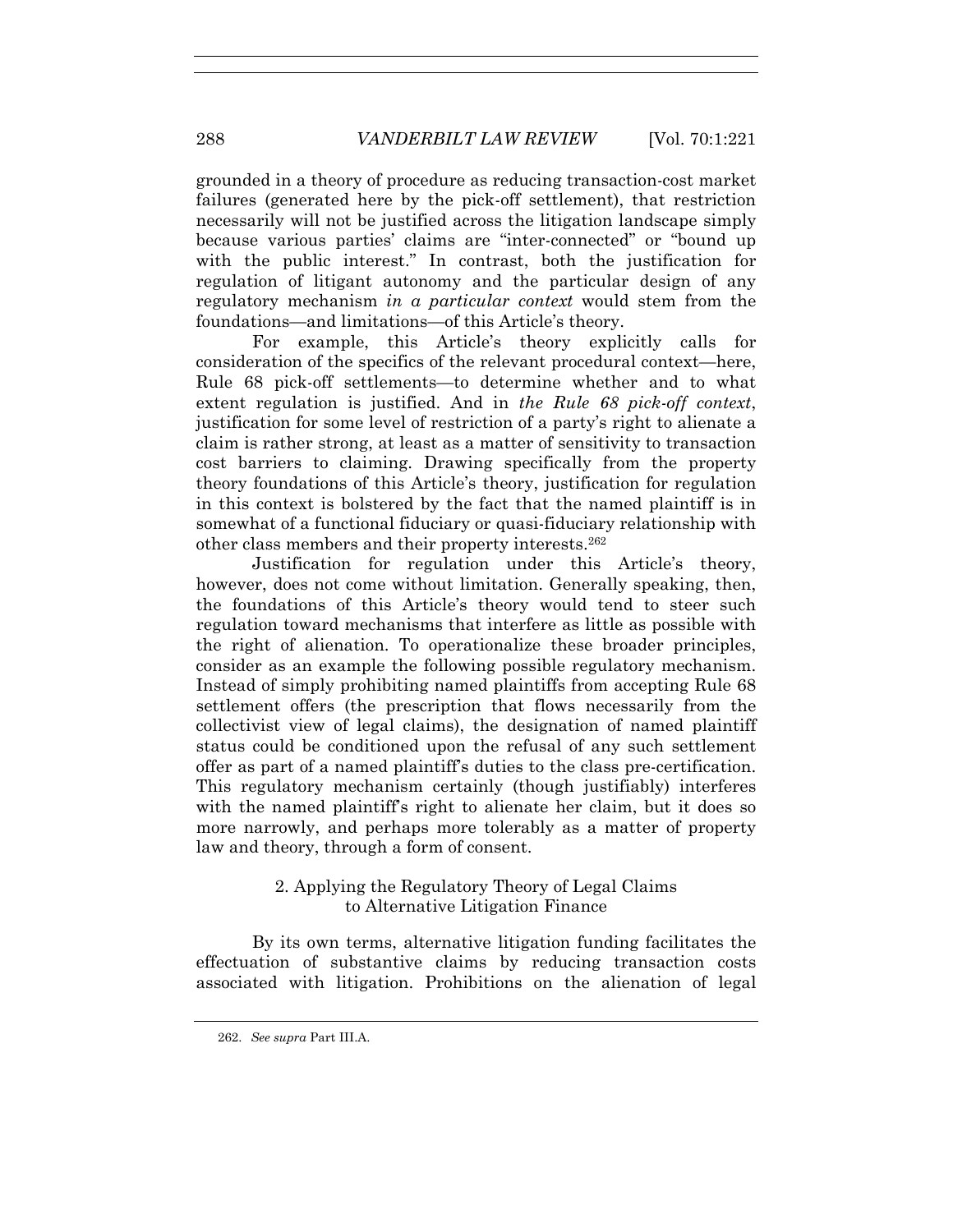claims, currently in the form of maintenance and champerty laws, but potentially in the form of any number of proposed regulations on litigation finance,263 prevent the use of funding arrangements to reduce those costs. To the extent the effect of litigation funding on reducing transaction costs to claiming is descriptively accurate,  $264$ prohibitions on those subsidies of litigation are inconsistent with this Article's theory of legal claims and the role of procedure to reduce the transaction costs of claiming.

Here, those committed to a strong individual autonomy view of legal claims would offer *their* conceptual view as a remedy: maintenance and champerty laws are inconsistent with individualistic, absolutist views of property rights, and thus should be jettisoned. Perhaps (though not certainly) because of the dominance of this individualistic conception of legal claims in the procedural jurisprudence of the Supreme Court, this prescription is already becoming reality.265 However, the individualistic conceptual approach has difficulties. First, it is limited in its ability to provide guidance for procedural decisionmaking vis-à-vis litigation finance beyond the point of sale of claims (champerty) or the point of obtaining funding for pursuing claims (maintenance). Second, even as to the elements of alternative litigation finance for which it can provide prescriptive guidance, it paints with too broad a brush.

 <sup>263.</sup> *See, e.g.*, Victoria Shannon Sahani, *Judging Third-Party Funding*, 63 UCLA L. REV. 388 (2016) (proposing modifications to the Federal Rules of Civil Procedure to regulate potential conflicts of interest in litigation financing); Maya Steinitz, *Incorporating Legal Claims*, 90 NOTRE DAME L. REV. 1155 (2015) (suggesting a paradigm shift in viewing and regulating litigation funding from a "legal ethics paradigm" to an "incorporation paradigm"); Martin J. Estevao, Note, *The Litigation Financing Industry: Regulation to Protect Consumers*, 84 U. COLO. L. REV. 467 (2013) (discussing measures to "prevent predatory behavior and ensure reasonable profits for [litigation financing companies]"); *Litigation Funding: The Basics and Beyond*, CENTER ON CIVIL JUSTICE AT N.Y.U. SCHOOL OF LAW (Nov. 20, 2015), http://www.law.nyu.edu/centers/civiljustice/ 2015-fall-conference [https://perma.cc/7XV8-PG2A] (Panels Two (Professors Geoffrey Miller, Maya Steinitz, Bradley Wendel, Michael G. Faure, and Jef De Mot; Joshua Schwadron and Travis Lenkner) and Four (Professors Arthur Miller, Elizabeth Chamblee Burch, J. Maria Glover, Victoria Shannon Sahani, and Stephen Gillers; Michael Fishbein), discussing possible regulations of litigation finance).

 <sup>264.</sup> Some have expressed concern that the funding terms leave plaintiff with little compensation. *See, e.g.*, Steinitz, *supra* note 106, at 1277, 1322. To the extent litigation funding effectuated claiming but did not confer compensatory benefit to the plaintiff, this Article's conception of procedure's role vis-à-vis transaction costs would perhaps not be offended in the abstract. That conception, however, is tied to fundamental precepts of property, which would frown upon the funders' complete devaluation of plaintiffs' claim; it is also tied to a market of claims that are pursued for compensation. *See supra* Part III.A.

 <sup>265.</sup> *See, e.g.*, Del Webb Cmtys., Inc. v. Partington, 652 F.3d 1145, 1156 (9th Cir. 2011) ("The consistent trend across the country is toward limiting, not expanding, champerty's reach.").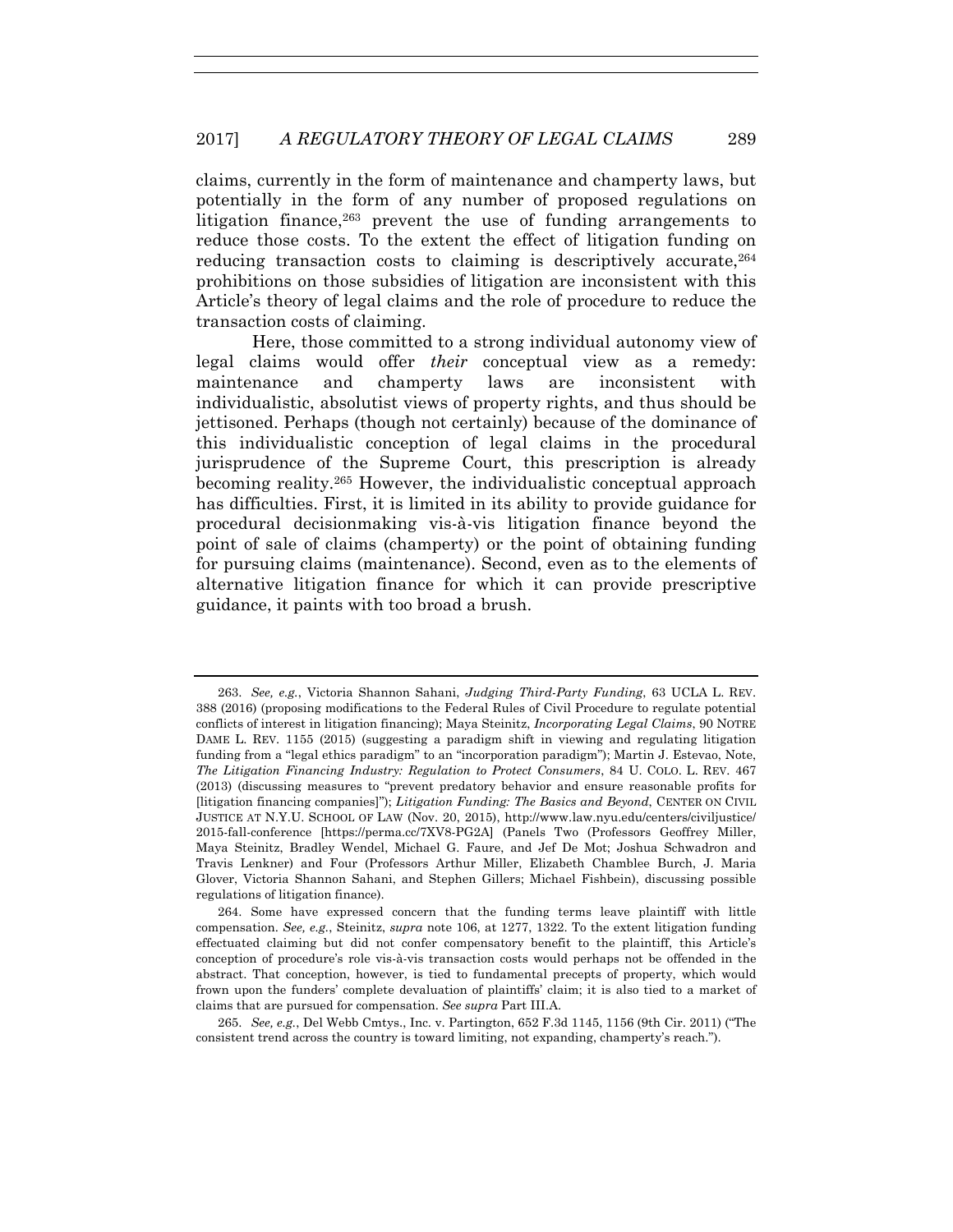As to the first difficulty, the individualistic conception of legal claims, grounded as it is in near-absolutist views of property rights, would likely prescribe the elimination of maintenance and champerty laws or any other such prohibitions. That is likely the end of its regulatory journey. However, those laws prohibiting litigation finance are only the beginning of the overall regulatory road. The aim of maintenance and champerty laws is to restrict *directly* the ability of third-party litigation funding to reduce transaction cost barriers to effectuation of substantive claims. Other existing procedural rules and doctrines, however, make no mention of financing at all. Yet, they are being used *indirectly* to impose additional transaction costs on subsidized plaintiffs.

For instance, defendants frequently seek discovery of communications involved in obtaining litigation financing—the deal documents themselves—and communications with the funder that occurred after that deal was signed.266 Apart from the relatively rare situation in which the defendant has a legitimate defense under state law champerty or maintenance doctrines,<sup>267</sup> the only relevance of these documents is that they reflect either the litigation funder's or the party's assessment of the strengths and weaknesses of the claims and the damages estimate.268 This satisfies relevance in a technical sense, but it is not the sort of information that should be used at trial.269 At bottom, these are less discovery requests than they are mechanisms to impose significant transaction costs upon plaintiffs who need litigation funding—perhaps significant enough to impede efforts by plaintiffs to use litigation funding at all.

The few courts that have addressed these issues have by and large extended work product protection to such communications.<sup>270</sup> However, the requirements in the discovery rules for claiming privilege271—which require plaintiffs to create a privilege log—enable

 <sup>266.</sup> *See* Glover, *supra* note 126 (citing all cases with published opinions on the issue).

 <sup>267.</sup> *See Del Webb Cmtys.*, 652 F.3d at 1156 ("The consistent trend across the country is toward limiting, not expanding, champerty's reach.").

 <sup>268.</sup> Glover, *supra* note 126.

 <sup>269.</sup> For instance, a funder's assessment of the plaintiff's likely recovery should not be used to influence the fact finder's resolution of the claim's merits, any more than an adversary should be able to call its adversary's attorneys to testify about the legal weakness of their client's case. *See, e.g.*, Mister v. Ne. Ill. Commuter R.R. Corp., 571 F.3d 696 (7th Cir. 2009) (holding that party admission can be excluded under Federal Rule of Evidence 403); Miller UK Ltd. v. Caterpillar, Inc., 17 F. Supp. 3d 711, 734 (N.D. Ill. 2014) (stating the trier of fact should not be invited to treat candid internal assessments of the strength of the party's legal position as evidence of guilt).

 <sup>270.</sup> Glover, *supra* note 126.

 <sup>271.</sup> FED. R. CIV. P. 26(b)(5)(B).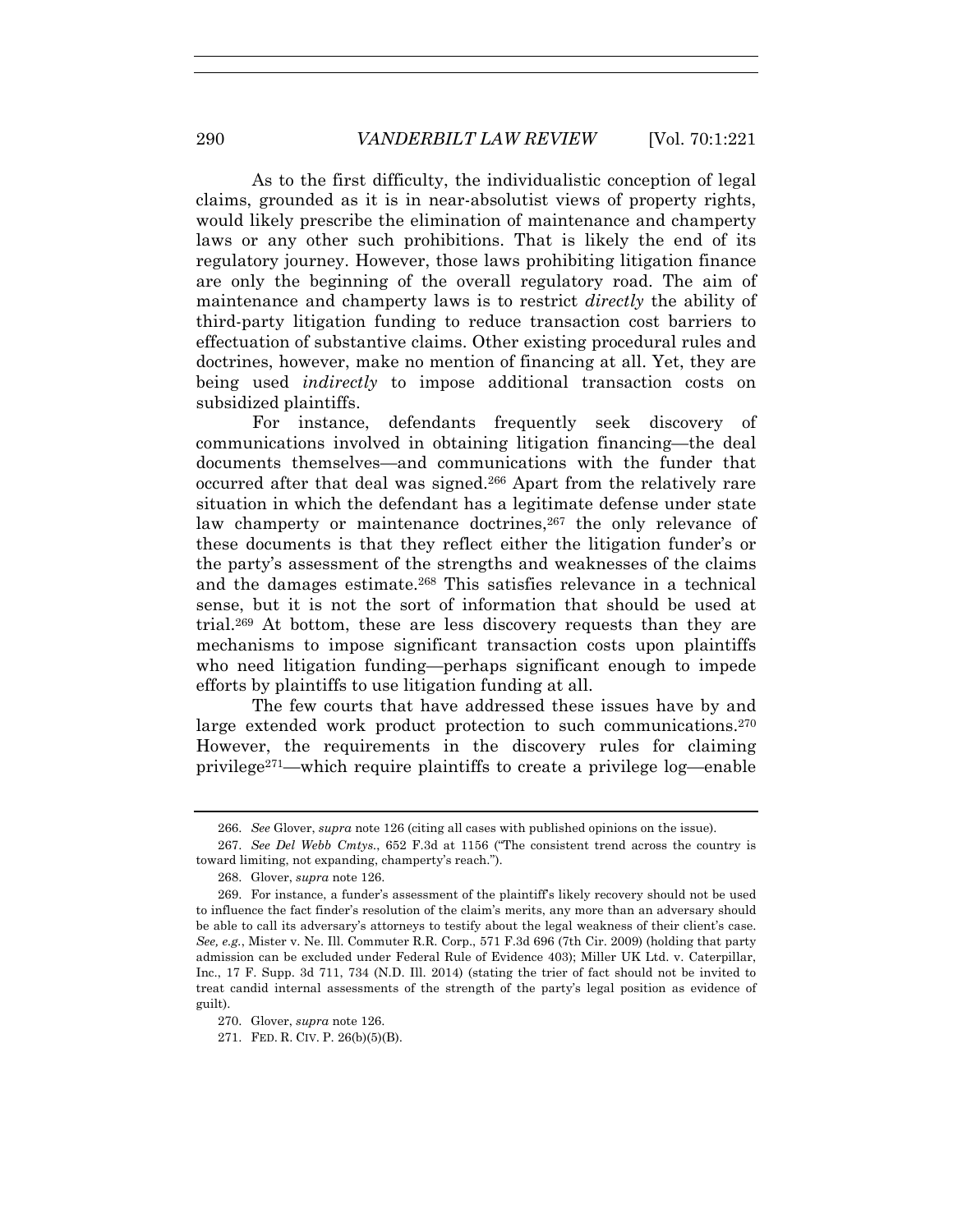the requests alone to impose transaction costs upon a funded plaintiff. Indeed, these costs are *unique* to funded plaintiffs and additional to those associated with discovery into the merits. The creation of a privilege log is well known to be a burdensome task, and in the context of litigation finance, perhaps particularly so. All told, obtaining, setting up, and using litigation funding can generate hundreds, if not thousands, of email communications and documents.272 If one role of procedure is to reduce transaction cost barriers to claiming, these discovery requests achieve the opposite: they impose a penalty.

The individualistic conceptual view of legal claims has little, if anything, to say about discovery requests, privilege logs, and work product privilege. Theoretically, perhaps, an individualistic conception of legal claims might demand reform to the extent these practices actually eliminated litigation-funding outfits or stopped those outfits from financing any claims under a certain value, thereby indirectly restraining alienation. However, even that theoretical possibility is speculative. These claims would likely be lumped together conceptually with all the other unmarketable claims, like those in the Court's individualistic arbitration jurisprudence. That is to say, wholly disregarded.

This Article's regulatory theory, however, *would* address these and other indirect restrictions on alienation for purposes of litigation funding. This regulatory theory may call for amendment to or particularized interpretation of procedural law to prevent the imposition of additional, funded-litigation-specific transaction costs. For instance, Federal Rule of Civil Procedure 26(a) could be amended to declare communications with litigation financing entities per se irrelevant—though this is likely overbroad.273 Alternatively, Rule 26 could be amended to provide near-categorical protection under the work product doctrine to litigation-funding documents. It could read: "This Rule does not contemplate that a party claiming communications with a litigation financing entity has to describe the nature of the documents or materials withheld pursuant to the work product privilege."

This Article's regulatory theory would also, of course, provide guidance regarding direct prohibitions on litigation finance—guidance that would differ in important respects from that provided by the

 <sup>272.</sup> Glover, *supra* note 126; *supra* Part III.

 <sup>273.</sup> Imagine a plaintiff, funded by a third-party financer, wished to sue that financer for breach of contract. Those documents would be directly relevant, as Rule 26(a) currently prescribes, to a party's claims or defenses. FED. R. CIV. P. 26(a).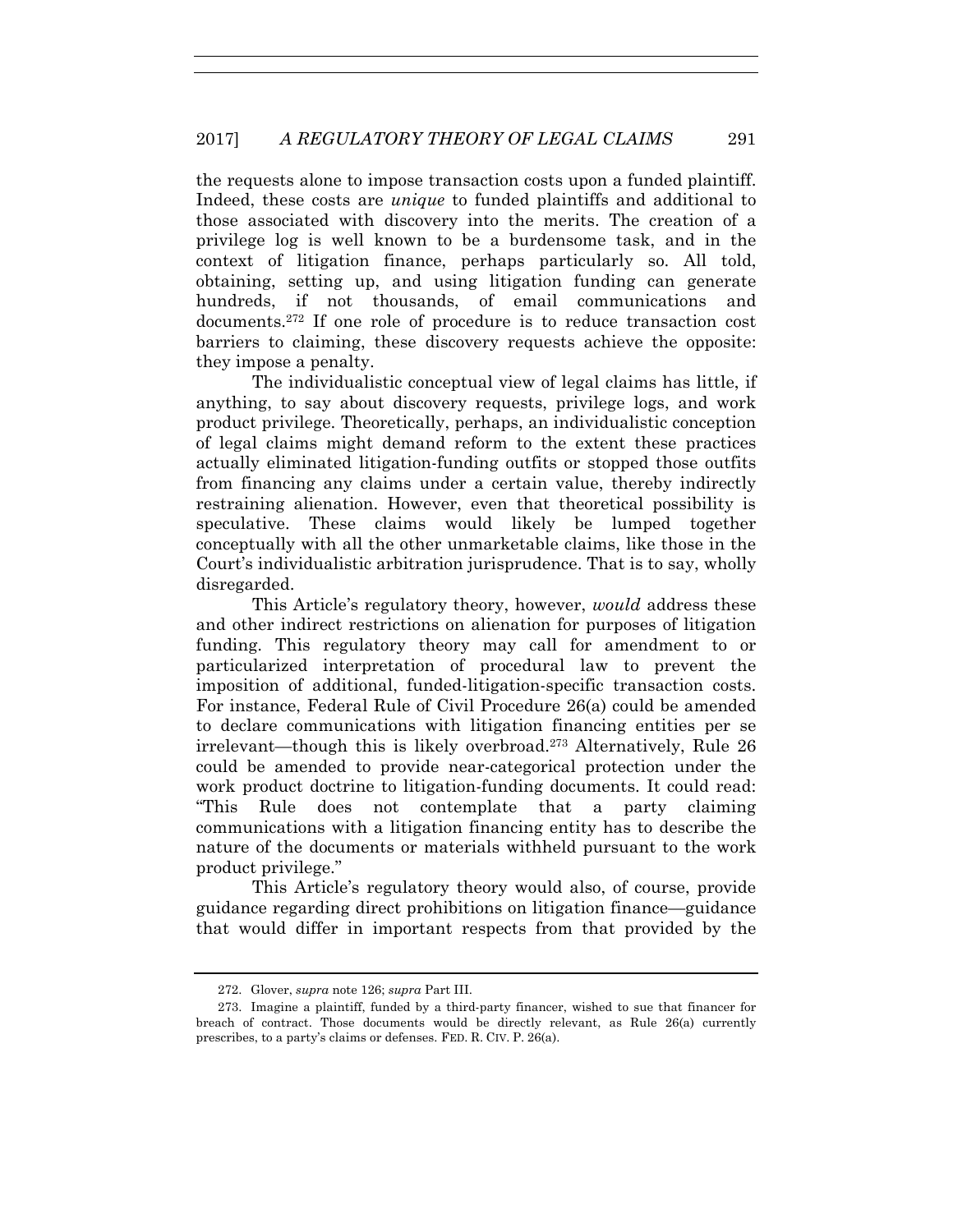individualistic conception of claims. Both the individualistic conception of legal claims and this Article's theory of legal claims would call for the elimination of champerty laws, which prohibit the selling of one's claim to another. However, there are real concerns about litigation funding's normative valence vis-à-vis the integrity and functioning of litigation and the judicial system in the context of maintenance—in particular, concerns that funders will support litigation not to reduce an impecunious party's transaction costs, but to coax a would-be plaintiff to bring suit so that the funder may achieve its own goals and to settle its own scores.274 In addition to ginning up (arguably) wasteful litigation, such practices obscure the "real party in interest" from the court.

The near-absolute conception of property rights undergirding the individualistic view of legal claims would likely not impose restrictions on a funder's ability to coax a claimholder to litigation in this way. And to be sure, this Article's regulatory theory of legal claims, limited as it currently and necessarily is to guiding procedure toward the reduction of transaction costs to claiming, does not speak directly to this normative concern. In contrast with the individualistic conceptual theory of legal claims, however, the regulatory theory leaves room for exploring (1) whether procedure may appropriately regulate litigant autonomy when it interferes with systemic interests of the courts, the judicial system, and the judicial function,  $275$  and (2) if so, whether the benefits and potential effectiveness of such regulation, motive-based as it may be in the situation of a litigation funder with ulterior motives,276 outweigh its downsides either to litigant autonomy or to other interests to which procedural regulation may appropriately be directed. Again, it is not (and cannot be) the aim of this Article to provide an answer for all possible questions—including this last one regarding maintenance. What the foregoing analysis demonstrates,

 276. Motive-based regulations are those aimed at people's motives—here, the motives of the funder and the claimant. They are difficult to enforce, given their focus on subjective intent, and they create perverse incentives for individuals to cover their tracks. They are also somewhat inconsistent with the objective character of property regulations that restrict "improper use," which are agnostic to say, the motive of neighbor *A* in filling his lawn with prohibited ornaments and statutes; whether he likes that décor or just wants to annoy his neighbor is irrelevant.

 <sup>274.</sup> *See supra* Part II.B (discussing the history of maintenance and champerty laws, as well as the controversial funding, by Peter Thiel, of Hulk Hogan's lawsuit against Gawker).

 <sup>275.</sup> *See, e.g.*, *supra* Part III.A (discussing the limitations of courts to issue injunctions restricting property use grounded in the "public interest," but noting that interests directly bearing upon the judicial function and integrity of the courts might appropriately constitute a "public interest" for which the judiciary can regulate). Further, any such procedural regulation would have intellectual foundations in the already existing Federal Rule of Civil Procedure 11, which gives judges the authority to sanction parties who bring litigation for improper purposes. FED. R. CIV. P. 11.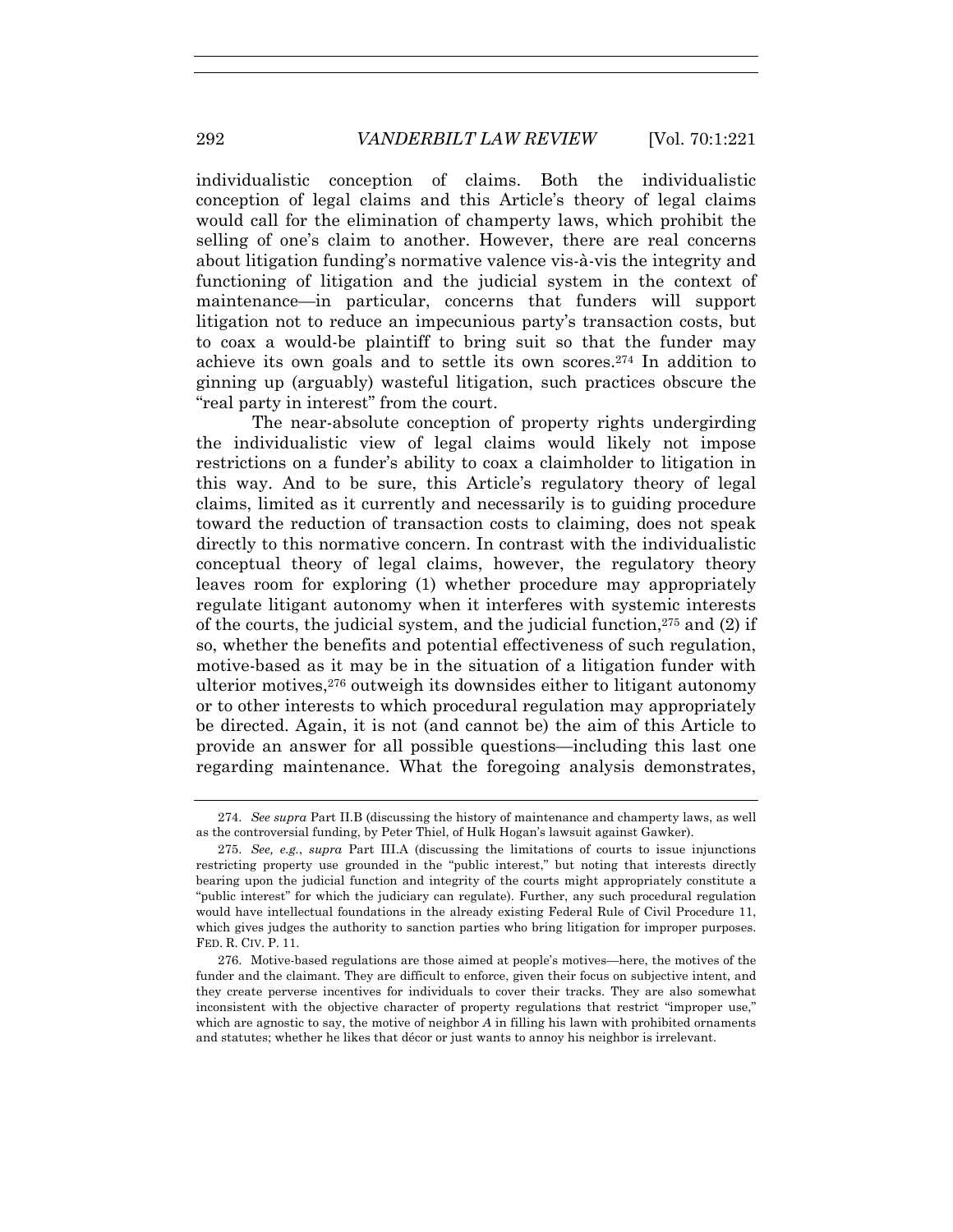however, is that this Article's theory can provide guidance on difficult litigation issues in a way that is more normatively coherent and transparent than existing formalist theories and frameworks.

## 3. A Regulatory Approach to Legal Claims in the Context of Mandatory Arbitration Agreements

Recall that mandatory arbitration agreements, particularly (though not necessarily) those with class action waivers, have been shown to reduce, if not eliminate, the ability for plaintiffs to vindicate their claims in any forum.277 The Supreme Court's procedural arbitration jurisprudence enables and even incentivizes $278$  these sorts of contracts. This is perhaps unsurprising, given that, among other things, the Supreme Court's procedural jurisprudence is strongly undergirded by an individualistic conception of legal claims.

Individualistic views of claims, at their core, call for largely unfettered rights of claim exchange. In property, such free exchange is commended by the notion that it tends to promote efficient exchange and thus property is directed toward its highest-value use. In the context of mandatory arbitration agreements, however, it is far from clear that claims are being exchanged toward their highest-value use; indeed, most would-be plaintiffs do not even realize that they are making the exchange in the first place. Consumers and employees suffer a distinct informational disadvantage relative to the drafting corporations with regard to both the meaning of key legal terms in the agreement<sup>279</sup> and with regard to the nature of the exchange of their legal claims. Regarding the latter, even if consumers are aware that by accepting a job or obtaining a cell phone they are exchanging their legal claims ex ante for arbitration, they are not aware that they are likely exchanging them ex post for *no dispute resolution* at all, given the surrender of procedural mechanisms, like the class action, that would defray the often high transaction costs of bringing their claims.280 Thus, those future legal claims are exchanged for perhaps

<sup>277</sup>*. See* CFPB 2015 ARBITRATION STUDY, *supra* note 136, § 1, at 9, 11 (finding that of the tens of millions of consumers who use consumer financial products or services that are subject to arbitration clauses, only 1,847 individual disputes were filed with the AAA).

 <sup>278.</sup> *See* Glover, *supra* note 138, at 3076, 3092 (noting that it would be unwise for corporate counsel not to include arbitration clauses and class action prohibitions in contracts with employees, consumers, and the like).

 <sup>279.</sup> *See* Edward L. Rubin, *Types of Contracts, Interventions of Law*, 45 WAYNE L. REV. 1903, 1915–16 (2000).

 <sup>280.</sup> *See, e.g.*, Am. Express Co. v. Italian Colors Rest., 133 S. Ct. 2304, 2316 (2013) (finding that without the cost-sharing enabled by class procedures, no single merchant could afford the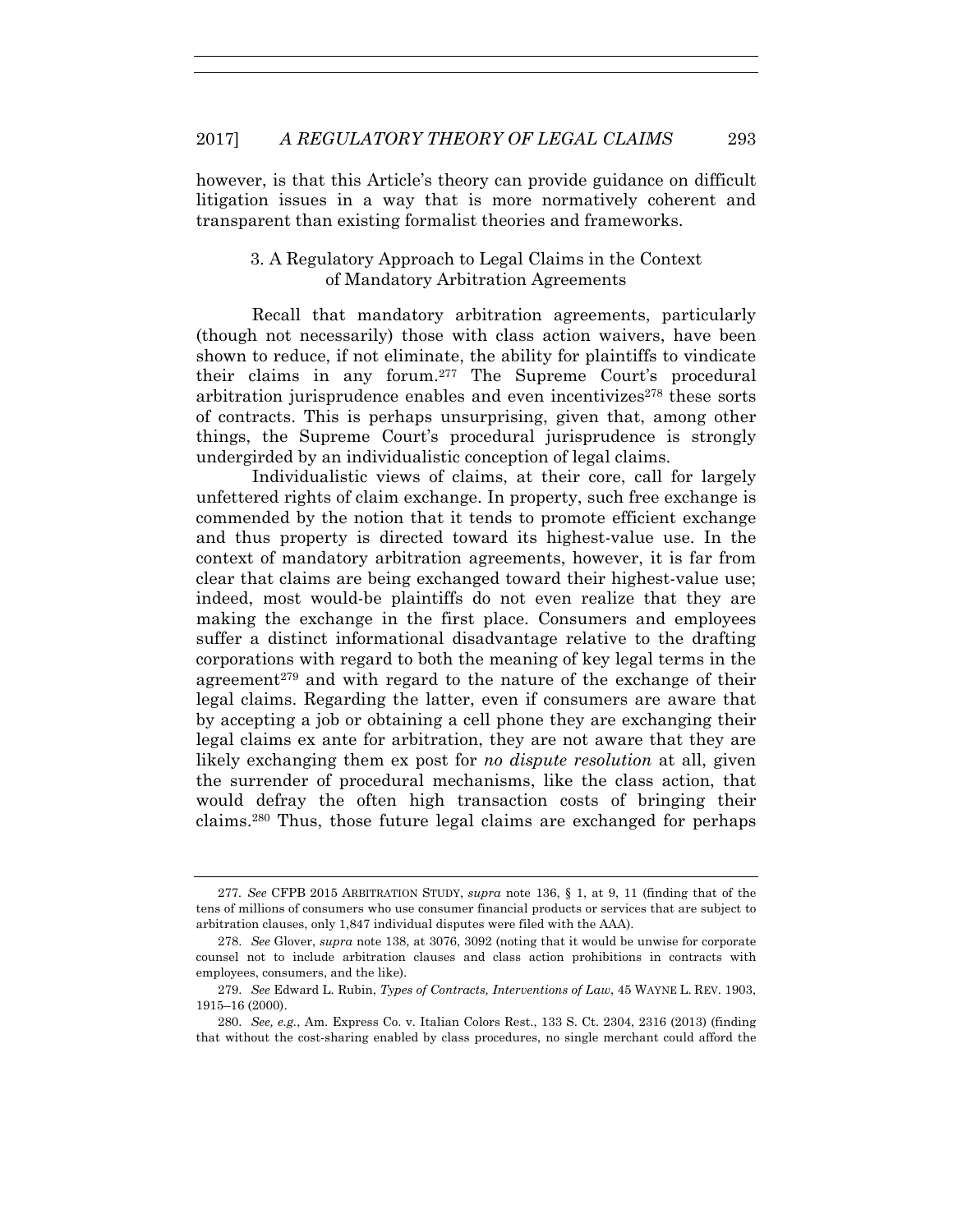nothing at all: despite claims by corporations that mandatory arbitration agreements confer value to consumers because the cost savings associated with arbitration (or, more likely, no arbitration) are passed on to consumers in the form of lower-cost goods,281 empirical research does not support this claim.282

Taking the strongest collectivist view of legal claims—that they are not purely individual property—and the collectivist view of claimants—that they are not purely individual property holders would suggest the need for restrictions upon the rights of consumers and employees to alienate their claims through these contracts, on the theory that their future claims are intertwined with those of others and with public interests.283 Fundamentally, this is of course a nonstarter: at the very least, it is wholly impractical to ban consumers from purchasing goods or employees from accepting jobs, particularly when—at least in the consumer context—all sellers of a particular good use the same basic contract, and it is nonnegotiable. Moreover, it would be equally impractical to regulate an exchange individuals have little to no idea they are making 284

 282. *See* CFPB 2015 ARBITRATION STUDY, *supra* note 136, § 10, at 5 (finding that despite the large amount collected, no empirical evidence supported the claim that mandatory arbitration contracts produced cost savings for consumers).

 283. One of the relevant public interests is that of public precedent and judicial opinions. *See, e.g.,* Judith Resnik, *Courts: In and Out of Sight, Site, and Cite*, 53 VILL. L. REV. 771, 774, 799–800 (2008) (providing cell phone contract to illustrate that much of what is traditionally public becomes private in private dispute settlements); Sabbeth & Vladeck, *supra* note 148, at 809, 838 (arguing that the open nature of judicial proceedings themselves is a public value lost in the wave of arbitration). *See generally* Fiss, *Against Settlement*, *supra* note 11, at 1085–87 (discussing the public value of written opinions). Another is the loss of public proceedings, whether or not the cases actually go to trial. Another is the public's interest in deterring corporations from wrongdoing—at least to the extent mandatory arbitration agreements with class action waivers amount to exculpatory clauses for defendants. *See, e.g.*, Gilles, *supra* note 148, at 378, 430 (arguing that corporate wrongdoing is deterred by class action liability).

 284. *See* Steven Shavell, *Liability for Harm Versus Regulation of Safety, in* ECONOMIC ANALYSIS OF THE LAW: SELECTED READINGS 59, 61 (Donald A. Wittman ed., 2002) (arguing that public regulation is better when information related to wrongdoing is "difficult to communicate to private parties because of its technical nature"); *see also* Matthew C. Stephenson, *Public Regulation of Private Enforcement: The Case for Expanding the Role of Administrative Agencies*,

transaction costs of an antitrust expert—estimated to be around a million dollars—required to prove their claims).

 <sup>281.</sup> Empirical research does show that arbitration generates cost savings in comparison to litigation, but those costs tend to be internalized by the contract drafters. Theodore Eisenberg & Geoffrey P. Miller, *The Flight from Arbitration: An Empirical Study of Ex Ante Arbitration Clauses in the Contracts of Publicly Held Companies*, 56 DEPAUL L. REV. 335, 336–39 (2007) (discussing the reasons why arbitration arguably is less costly than litigation); Theodore Eisenberg, Geoffrey P. Miller & Emily Sherwin, *Arbitration's Summer Soldiers: An Empirical Study of Arbitration Clauses in Consumer and Nonconsumer Contracts*, 41 U. MICH. J.L. REFORM 871 (2008) (presenting evidence that companies include arbitration clauses in consumer contracts not because it is less costly but because it precludes aggregate consumer actions).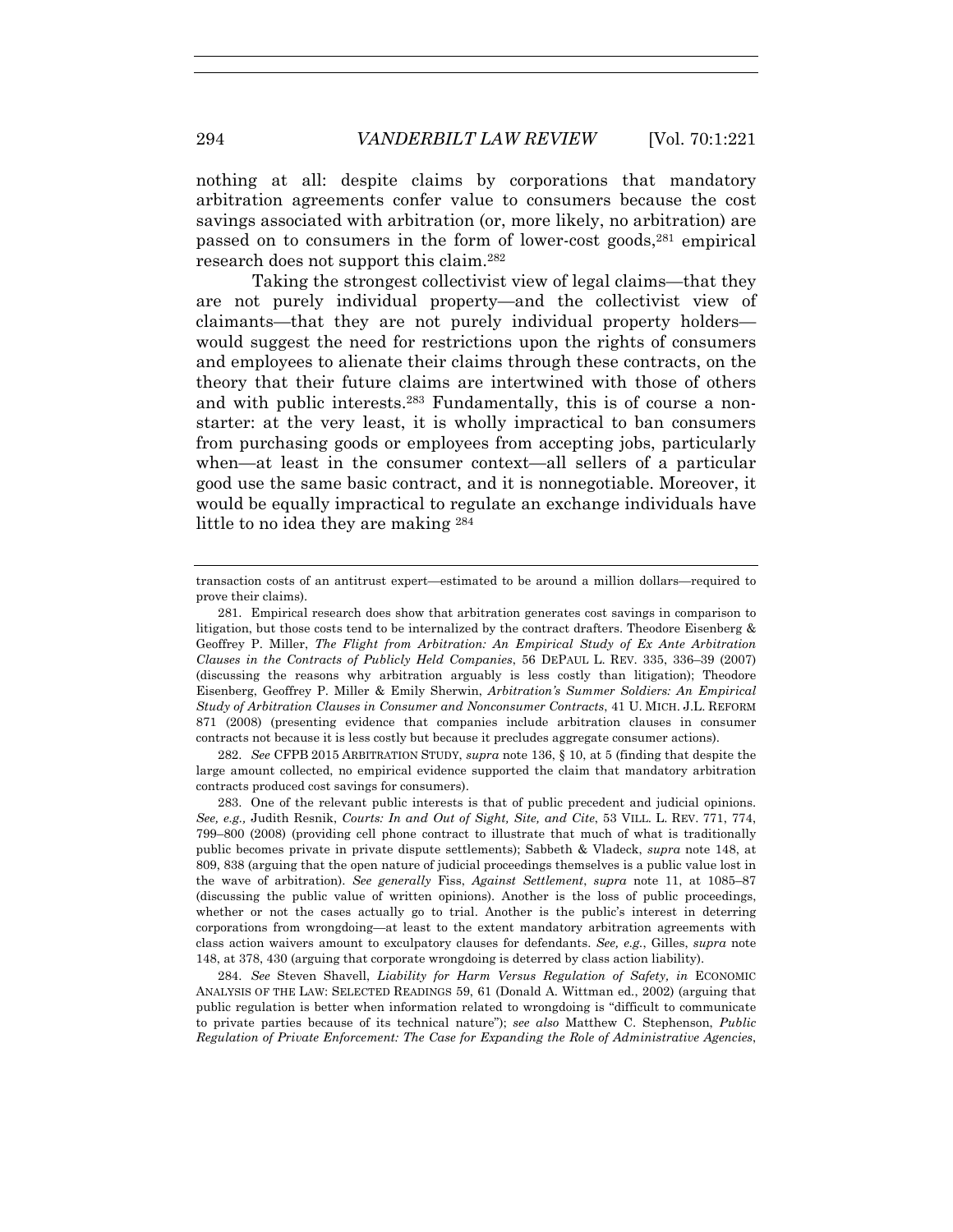Assume, however, that the collectivist view did not require such an extreme response. Presume instead that the collectivist view of legal claims called for restrictions upon the terms of the contracts themselves—perhaps on the theory that, given the uniformity of the contracts and the transactions, the public interests at stake, and the collective action problems to claiming in these contexts, the future claims are properly considered as part of a collective. On that theory, those claims should not be disentangled ex ante. However, as with all applications of the conceptual approaches to legal claims, even when selectively deployed, there are difficulties.

Once more, the collective prescription goes too far. As a preliminary matter, it is difficult to conceptualize future interests as either primarily individual or primarily collective in this context. Even if the drafters' strategic gambit suggests the potential for collective claims, one might accuse the conceptual framework of jumping the gun. Be that as it may, public values such as judicial precedent, public proceedings, and even deterrence are no doubt important—perhaps so much so in any particular case as to justify regulation of property rights or freedom of contract—but those values are present in nearly all cases.285 Absent any other restriction on the dictates of this conception of legal claims, the formalist collectivist conception though still perhaps appealing in the clarity of its content and prescriptive consequences—is also still troubling in its tendency not to impose limiting principles.

Nonetheless, perhaps this flaw of formalism would be tolerable if the negative transaction cost consequences for legal claims in the context of mandatory arbitration agreements flowed exclusively, or even primarily, from improper conception of claims. Moreover, an individualistic conception of claims undoubtedly undergirds the Court's adoption of near-absolute principles of freedom-of-contract conceptions in these cases—principles that in turn justify these exchanges. That said, the provisions in these contracts that have generated the most concern among scholars, Congress, courts, regulatory agencies, and litigants were crafted with near-explicit recognition of the collective character of a great number of future

<sup>91</sup> VA. L. REV. 93, 97 (2005) (arguing that Congress should delegate the responsibility to create private rights of action to agencies charged with administering the relevant statute because the agency has superior information about the effects of private suits on overall enforcement strategy).

 <sup>285.</sup> For instance, Owen Fiss's view regarding the value of the creation of judicial precedent and the scourge of settlement would call for no settlement. Fiss, *Against Settlement*, *supra* note 11; Fiss, *The History of an Idea*, *supra* note 11 (defending his views from *Against Settlement*).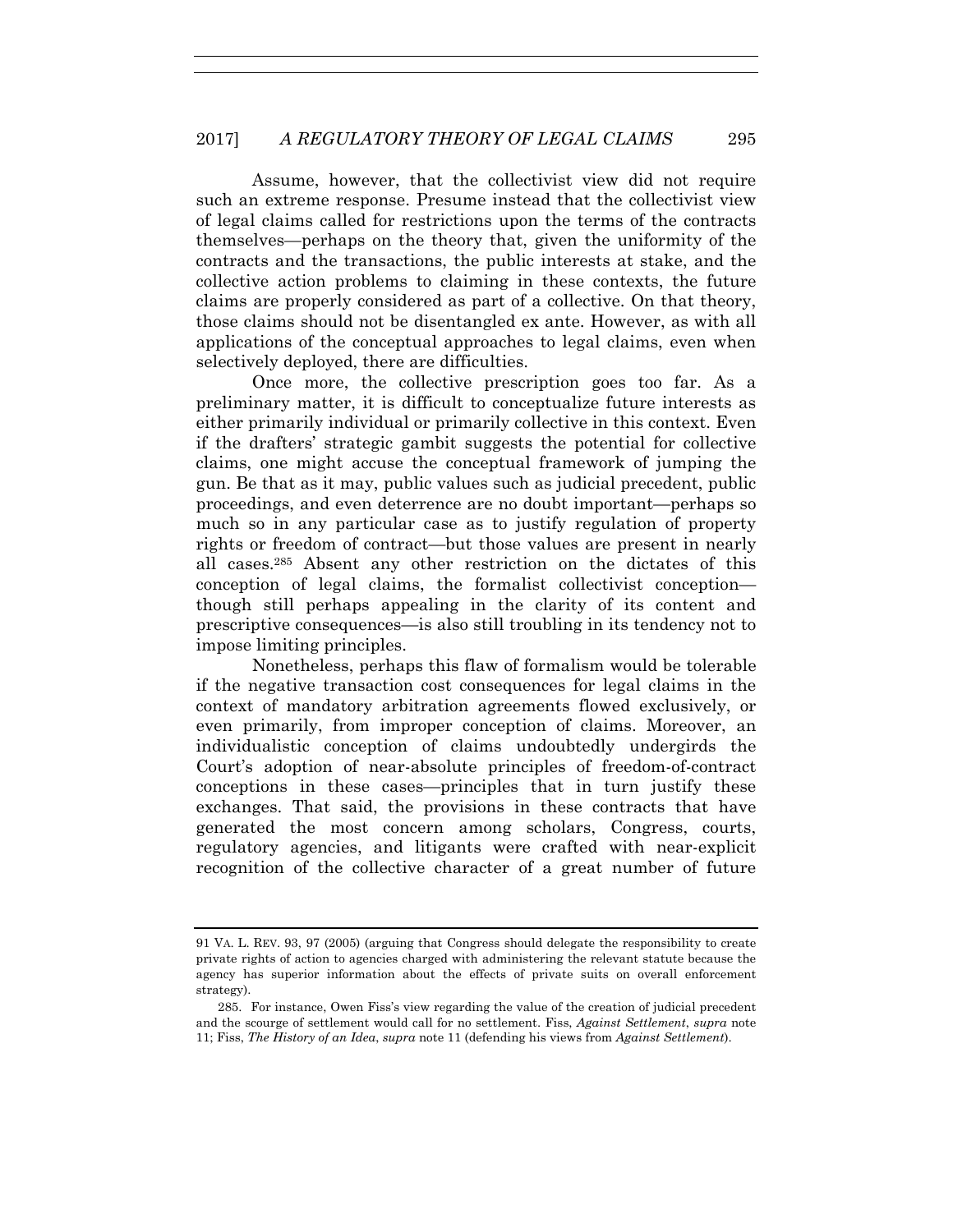claims.286 To some degree, then, that collective conception was the genesis of some of the problematic provisions. Drafters of these agreements, therefore, relied on two *completely opposite* conceptions of legal claims in formulating, providing, and compelling the enforcement of contractual provisions that impose transaction cost barriers to the effectuation of substantive claims. Those transaction costs, therefore, do not flow exclusively from one conception or the other; the transaction costs, not the conceptual theory, are the gambit.

Indeed, what unifies the problematic contractual provisions in arbitration agreements is that they impose transaction cost barriers to claiming. Some provisions eliminate collective procedures. Some include forum selection clauses requiring travel to far-flung fora or include fee-shifting provisions that require claimants to incur heavy expenses just to bring their claim—both stymied to greater and lesser degrees under unconscionability doctrine.287 Others prohibit individuals from sharing expert evidence with others similarly situated in order to reduce the often exorbitant transaction costs associated with developing an expert report.288

Moreover, contractual provisions aimed at reducing these transaction costs have proved ineffective—a wholly unsurprising fact given the overall strategic goals of those drafting the contracts. For instance, the arbitration clause at issue in *AT&T Mobility, LLC v. Concepcion*289 purported to correct the failure by providing that it would pay any claimant's arbitration fees, and, among other things, that it would provide a bonus payment of five thousand dollars to any claimant whose ultimate arbitral award exceeded any of AT&T's prior settlement offers to that claimant.290 As a matter of offsetting transaction costs, this contractual response by AT&T seemed sound enough. As a practical matter, it was wholly ineffective: even after the revision of its arbitration clause, very few claimants brought their claims in arbitration versus AT&T; even fewer obtained

 <sup>286.</sup> *See, e.g.*, Amchem Prods., Inc. v. Windsor, 521 U.S. 591 (1997); David Korn & David Rosenberg, Concepcion*'s Pro-Defendant Biasing of the Arbitration Process: The Class Counsel Solution*, 46 MICH. J.L. REFORM 1151 (2013) (suggesting that a court certify a class of plaintiffs subject to mandatory arbitration agreement with class prohibitions before sending them to arbitration; once in arbitration, the plaintiffs arbitrate individually, but proceed from a collective posture vis-à-vis pre-trial discovery cost sharing and the like); Nagareda, *supra* note 37, at 1115.

 <sup>287.</sup> *See, e.g.*, Glover, *supra* note 148, at 1745–46 (discussing first-generation arbitration clauses, which contained particularly draconian provisions).

 <sup>288.</sup> *See, e.g.*, Transcript of Oral Argument at 4, Am. Express Co. v. Italian Colors Rest., 133 S. Ct. 2304 (2013) (No. 12-133), 2013 WL 705521, at \*4 (discussing whether confidentiality clauses vis-à-vis evidence sharing in arbitration contracts would be enforceable).

 <sup>289. 563</sup> U.S. 333 (2011).

 <sup>290.</sup> *Id.* at 351–52.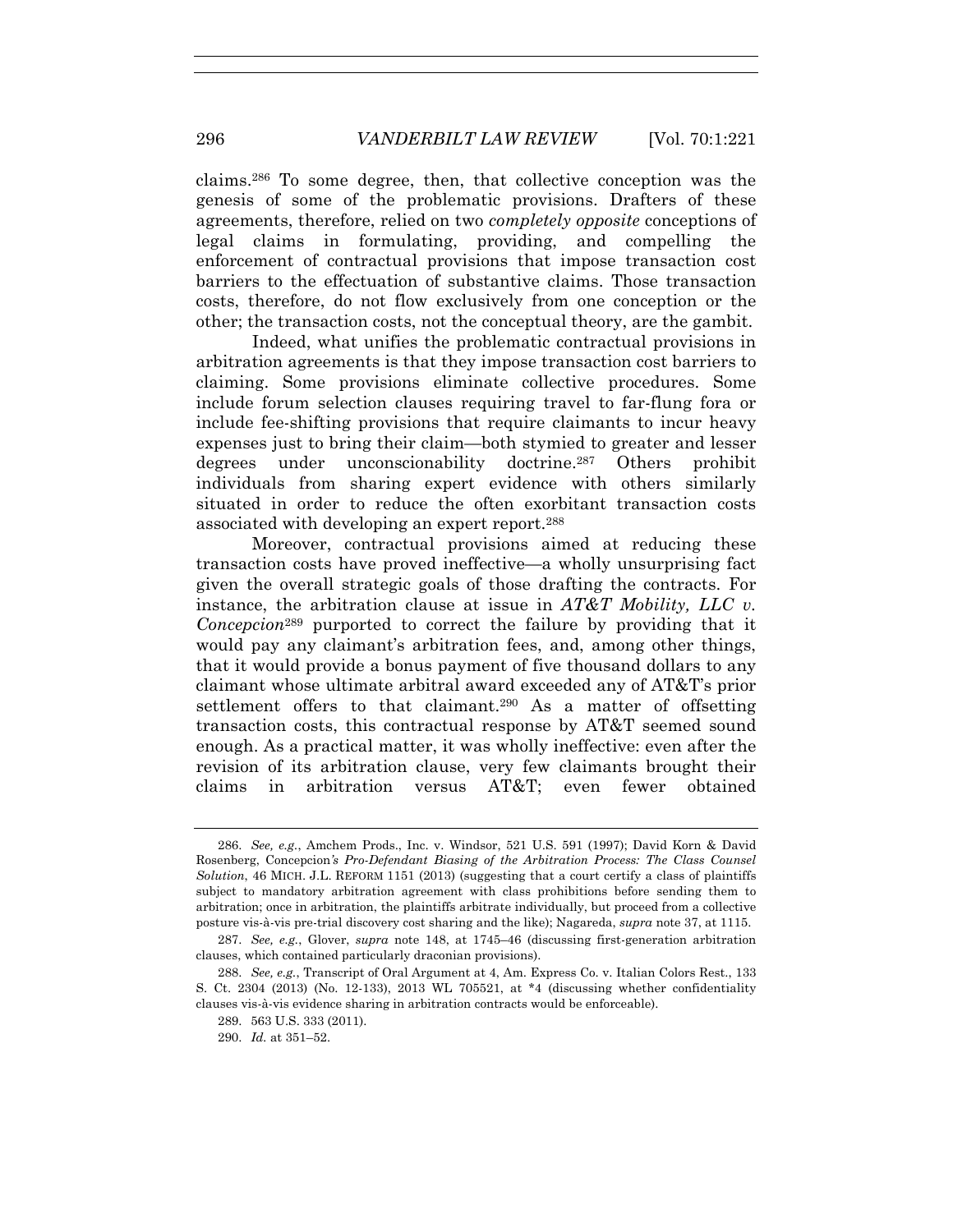compensation.291 This is unsurprising for a host of reasons, one of which AT&T was no doubt well aware: consumers by and large tend not to read their contracts<sup>292</sup> nor do they understand key contractual terms, even potentially favorable ones.293

To reduce transaction costs to effective vindication of claims in the context of mandatory arbitration agreements, any regulatory response must account for the transactional context in which the claims operate. The most prominent regulatory response in existence is the rule recently promulgated by the Consumer Financial Protection Bureau ("CFPB") prohibiting the use of mandatory arbitration agreements in certain financial products in the financial industry.294 The CFPB rule's broad prohibitions on freedom of contract are grounded in a number of concerns that reach far beyond those associated with transaction cost barriers to claiming. These concerns are beyond the scope of this Article's regulatory framework; some are likely beyond the scope of this Article's entire regulatory theory of legal claims.

Whatever the normative valence of the CFPB rule, it would have limited reach, if it issues.<sup>295</sup> The CFPB has limited jurisdiction, and the rule would almost assuredly not reach any number of industries or entities that use mandatory arbitration agreements. Moreover, the future of the CFPB itself is currently a bit uncertain, both as a matter of whether it will be allowed to maintain its current independence from the executive,296 and as a matter of whether

 295. The comment period for this proposed rule closed on August 22, 2016; no rule has issued as of January 1, 2017.

 296. On October 11, 2016, the United States Court of Appeals for the District of Columbia struck down the structure of the CFPB as violating Article II of the Constitution. *See* PHH Corp. v. Consumer Fin. Prot. Bureau, 839 F.3d 1, 4–6 (D.C. Cir. 2016). As an independent agency

 <sup>291.</sup> *See* CFPB 2015 ARBITRATION STUDY, *supra* note 136, § 3, at 51.

 <sup>292.</sup> *See, e.g.*, *id.* § 3, at 28–29 (noting that very few consumers read arbitration contracts, and even those who do generally do not understand what arbitration is).

 <sup>293.</sup> *See id.* § 3, at 23 (finding that seventy-five percent of people do not know what arbitration is).

 <sup>294.</sup> On May 6, 2016, and pursuant to § 1028(b) of the Dodd-Frank Wall Street Reform and Consumer Protection Act (Public Law 111-203), the Bureau of Consumer Financial Protection (Bureau) proposed to establish 12 CFR part 1040, which would (1) prohibit covered providers of certain consumer financial products and services from using an agreement with a consumer that provides for arbitration of any future dispute between the parties to bar the consumer from filing or participating in a class action with respect to the covered consumer financial product or service; and (2) require a covered provider that is involved in an arbitration pursuant to a predispute arbitration agreement to submit specified arbitral records to the Bureau; and (3) apply to certain consumer financial products and services. Bureau of Consumer Financial Protection, Notice of Proposed Rulemaking to Establish 12 CFR Part 1040 (May 6, 2016), http://files .consumerfinance.gov/f/documents/CFPB\_Arbitration\_Agreements\_Notice\_of\_Proposed\_Rulemak ing.pdf [https://perma.cc/T7YE-PLKN].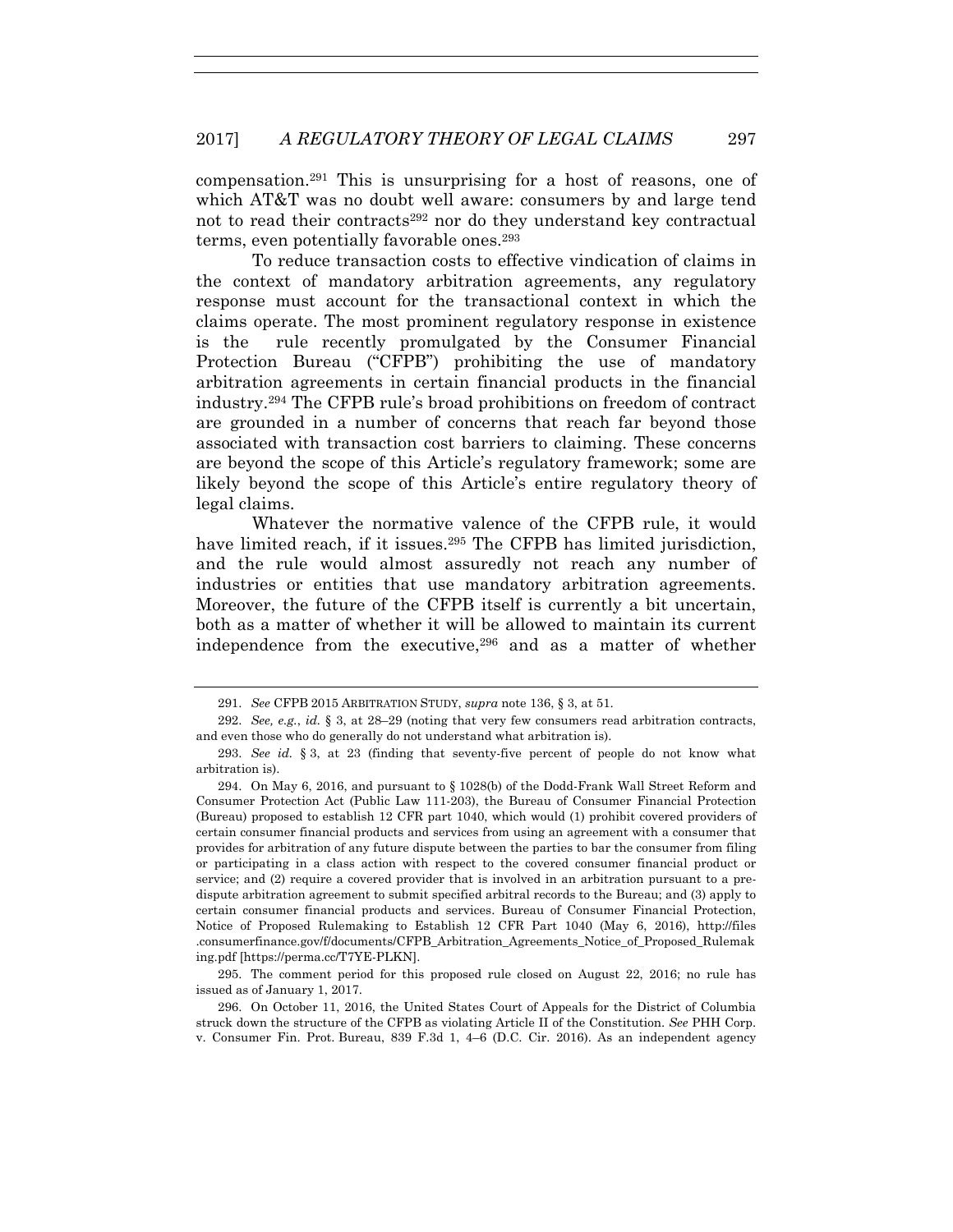Congress makes various changes to the source the CPFB's creation and authority, the 2010 Dodd-Frank Wall Street Reform and Consumer Protection Act—which is one of the many targets of the new administration.297

The procedural provisions in mandatory arbitration agreements engineer the litigation landscape in a very particular way—namely, so as to *generate* transaction costs to the effectuation of substantive rights. Of late, the Supreme Court has not interpreted the FAA—a procedural law, in the non-Rules Enabling Act sense  $298$ —as appropriately directed toward reducing (or at least not intentionally generating) transaction costs to the effectuation of substantive rights. A heavily individualistic conception of litigant autonomy undergirds and enables the Supreme Court's jurisprudence permitting—perhaps even endorsing—that engineering of the litigation landscape.299 According to this Article's regulatory theory of legal claims, however, situations in which contractual provisions engineer the litigation landscape in such a way are precisely those for which judicial regulation of litigant autonomy is warranted.

The most direct regulatory response that flows from this Article's regulatory theory—and one that happens to be more consistent with both the text of the FAA and the view of procedure that originally animated the FAA300 rather than current Supreme Court FAA jurisprudence—would be a judicial one. A broad response, grounded in the notion that procedure is appropriately directed toward reducing transaction costs to the effectuation of recognized rights, would involve a reinterpretation of the FAA as not permitting the inclusion of contractual procedural provisions that are designed to generate such costs. A narrower response—one that might better

 297. *See, e.g.*, Ryan Tracy, *Donald Trump's Transition Team: We Will "Dismantle" Dodd-Frank*, WALL ST. J. (Nov. 10, 2016), http://www.wsj.com/articles/donald-trumps-transition-teamwe-will-dismantle-dodd-frank-1478800611 [https://perma.cc/W9JZ-TP3W].

 298. *See* Am. Express Co. v. Italian Colors Rest., 133 S. Ct. 2304, 2315–20 (2013) (Kagan, J., dissenting) (noting that the FAA governs procedure, and therefore should yield in the presence of federal statutes governing substantive legal rights).

 299. *See* Glover, *supra* note 155 (arguing that underlying the Court's recent arbitration decisions was a substantive judgment about the normative value of low-value class action suits).

300. *See* Glover, *supra* note 138, at 3059–64.

headed by a single Director, removable only for cause, CFPB's structural departure from historical practice "ma[de] a significant difference for the individual liberty protected by the Constitution's separation of powers" because the single director possesses more unilateral authority than the multi-member commission. *Id.* at 36. The court remedied this violation by striking down the for-cause removal provision of the Dodd-Frank Act. *See id.* at 38–39. On November 18, 2016, CFPB petitioned for a rehearing en banc. *See* Respondent Consumer Financial Protection Bureau's Petition for Rehearing En Banc, PHH Corp. v. Consumer Fin. Prot. Bureau, 839 F.3d 1 (2016) (No. 15-01177).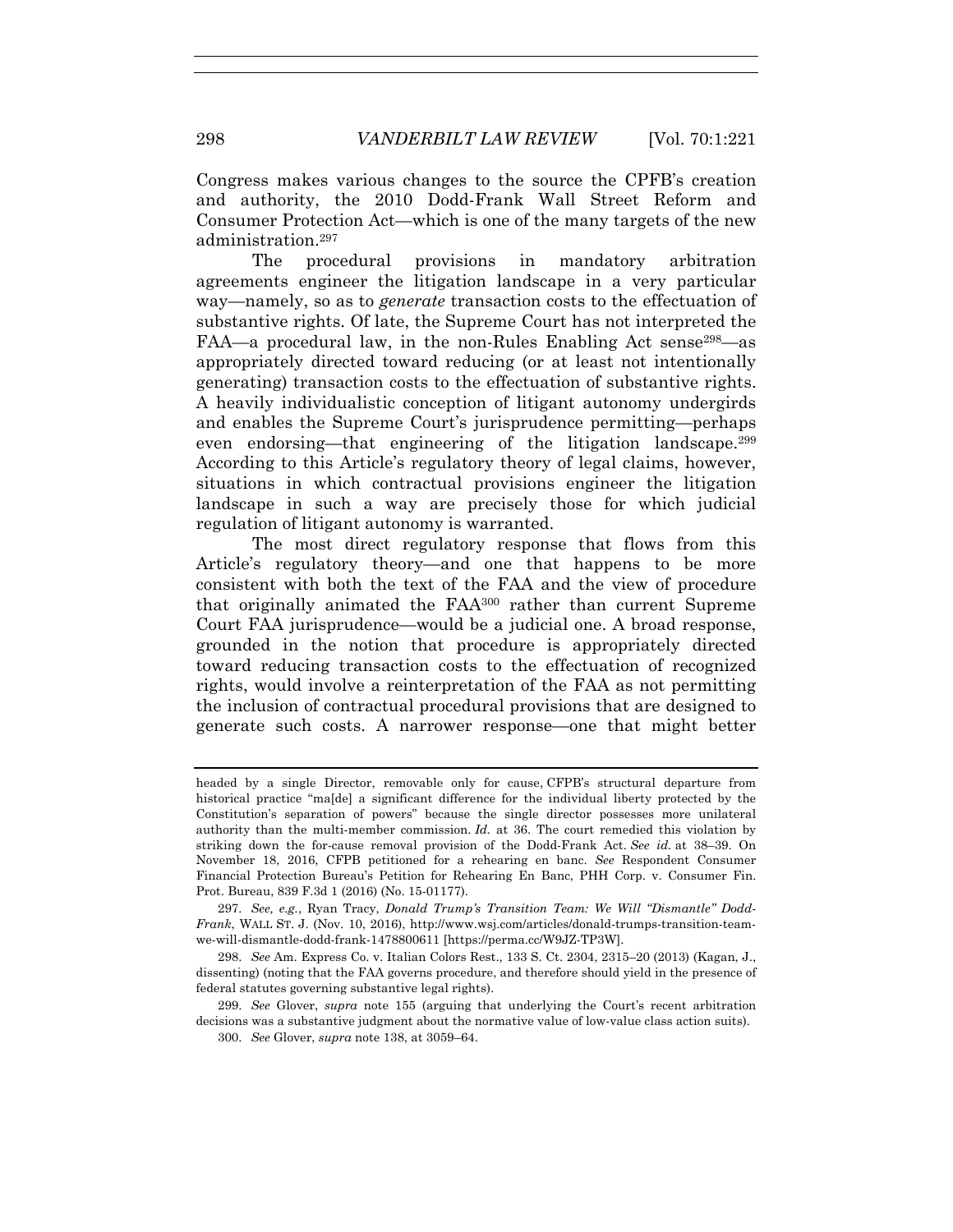balance litigant autonomy and freedom-of-contract principles and transaction cost barriers to the effectuation of substantive rights might involve a more as-applied approach, whereby contracts containing procedural provisions designed to generate transaction costs would be struck down if and when they prevent or severely impede the effectuation of recognized substantive rights. Under that narrower approach, contractual provisions might be allowed on a caseby-case basis (for instance, if they do not actually generate significant transaction costs to claiming) or for other compelling reasons largely beyond the scope of this Article's current framework.<sup>301</sup>

Either regulatory suggestion, of course, requires a change in the Court's current interpretation of the FAA. These approaches also call for the Court to move away from the formal individualistic views of litigant autonomy and legal claims that undergird its FAA jurisprudence. Nonetheless, these judicial regulatory solutions are perhaps the cleanest of all: from procedural doctrine the problem came; from procedural doctrine the problem should depart. Order could be restored to the galaxy.

## 4. Coming Full Circle: A Regulatory Approach to Legal Claims in the Contexts of Class Action Opt-Outs and Class Unity

This Article began by tracing the contours of a long-standing conceptual debate in the class action context about whether the class device is best viewed as a collection of individuals, who should retain

 <sup>301.</sup> For instance, one way in which an arbitration agreement might seek to prevent claimants from effectuating substantive claims is to prohibit *any* cost-sharing procedures. *Italian Colors*, 133 S. Ct. at 2314 (Kagan, J., dissenting) (pointing out that the arbitration agreement in *Italian Colors* prohibited class actions as well as any form of cost-sharing among individuals in arbitration). Whether it is appropriate to strike down such prohibitions on the grounds that procedure's role is to reduce (or at least not generate) transaction costs to claiming would depend upon the precise cost-sharing mechanism being banned. For instance, both established contract principles and litigation practice allow for the confidential exchange of evidence in a lawsuit and for the confidentiality of settlement. These practices, though not without their critics, are believed, among other things, to protect sensitive information, increase accuracy, promote settlement, and perhaps most relevant for this Article, reduce transaction costs to settlement. *See* Christopher R. Drahozal & Laura J. Hines, *Secret Settlement Restrictions and Unintended Consequences*, 54 U. KAN. L. REV. 1457, 1480–82 (2006) (disallowing secret settlements increases health and other hazards to the public because parties will opt to leave the system of litigation altogether, removing the claims from the public eye); Bruce H. Kobayashi & Larry E. Ribstein, *Class Action Lawyers As Lawmakers*, 46 ARIZ. L. REV. 733 (2004) (noting confidentiality practices "promote settlement of the current case, increase the accuracy of the litigation process, and reduce legal error"); Alison Lothes, *Quality, Not Quantity: An Analysis of Confidential Settlements and Litigants' Economic Incentives*, 154 U. PA. L. REV. 433, 438–40 (2005) (discussing pro-confidentiality scholars' emphasis on cost saving and litigants' rights to privacy and autonomy). This Article leaves such granular regulatory questions to later work.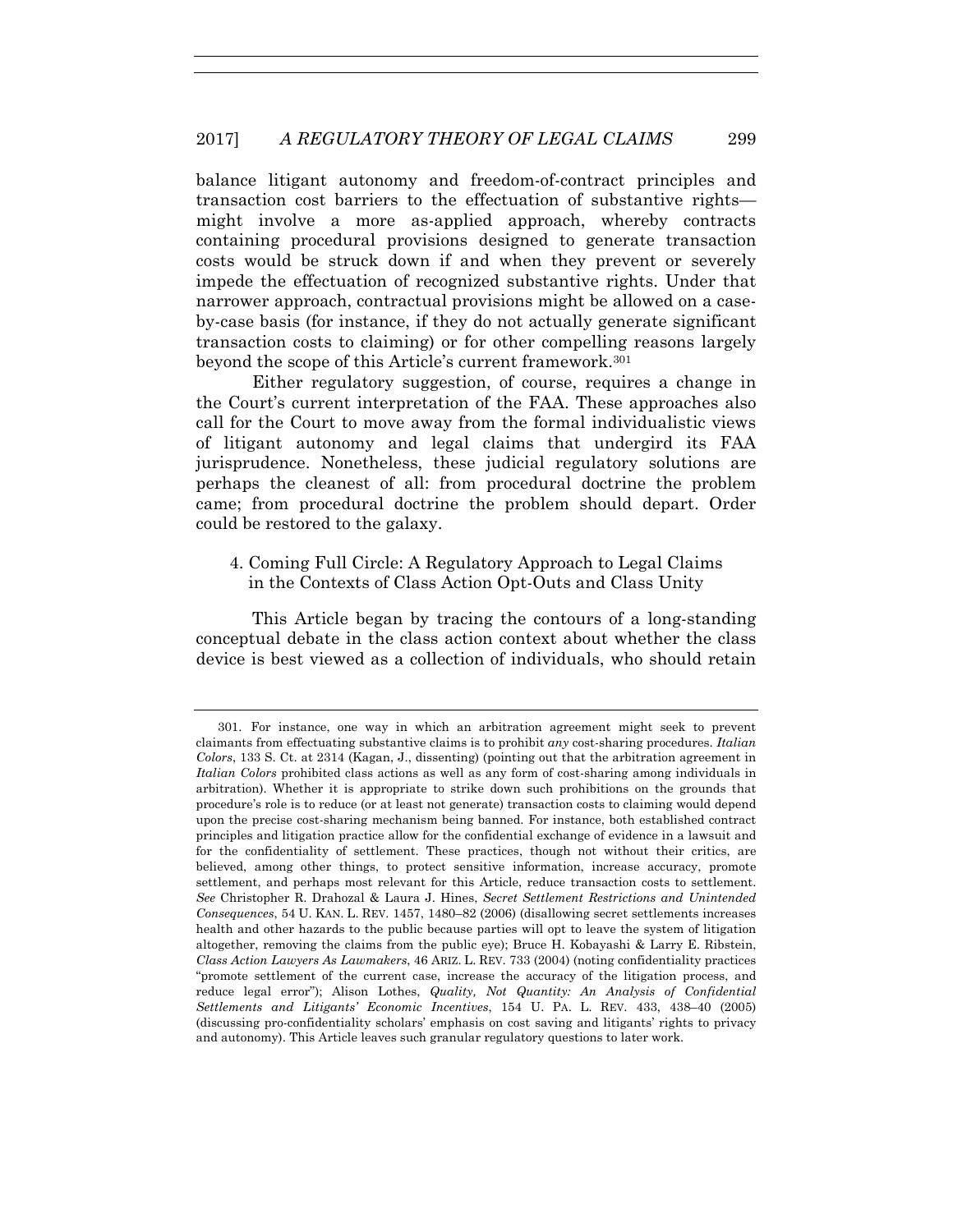near-full autonomy over their claims, or as an entity, wherein individuals tie their fortunes to one another, perhaps even so much as to prevent them from opting out of the class. Recall that the Court has moved in a decidedly individualistic conceptual direction in its class action jurisprudence, and particularly in its interpretation of class certification requirements. That individualistic view calls for class members to retain a great deal of autonomy over claims, and thus leads courts to scrutinize proposed classes under Rule 23 for near-total similarity among claimants at the certification stage  $302$  and to approach with great skepticism any class that does not provide for optouts.303

To be sure, many of the opinions rooted in notions of individual autonomy of legal claims provide important protections for class members.<sup>304</sup> At the same time, jurisprudence rooted in individual autonomy has eliminated settlement deals and left plaintiffs without compensation;305 it has also provided defendants with a great deal of ammunition for preventing the certification of classes—and thereby preventing the economies of scale for claiming achievable under the

 305. *See, e.g.*, Elizabeth J. Cabraser, *Recent Developments in Nationwide Products Liability*  Litigation: The Phenomenon of Non-Injury Products Cases, the Impact of Amchem and the Trend *Toward State Court Adjudication, and the Continued Viability of Carefully Constructed Nationwide Classes in the Federal Courts*, SC33 ALI-ABA COURSE OF STUDY MATERIALS 1, 23 (1998).

 <sup>302.</sup> For an argument that this requirement misses the mark, see Bone, *supra* note 34, at 651 ("[A] cohesiveness requirement . . . sends courts on a hopeless, misguided search for class unity.").

 <sup>303.</sup> *See* Wal-Mart Stores, Inc. v. Dukes, 564 U.S. 338, 363, 366 (2011) (denying 12(b)(2) mandatory class claims for back pay, despite incidentally flowing from Title VII claims for injunctive relief, while noting that mandatory classes, "*rightly or wrongly*," still exist (emphasis added)).

 <sup>304.</sup> Indeed, collectivist views of class members' legal claims—views that often lead to a demand that Rule 23 disallow any opt-outs—are particularly concerning. Moreover, one can identify the problems of these views in Rule 23(b)(2) class actions that also include claims for monetary relief. *See, e.g.*, *id.* at 359 (unanimously rejecting plaintiffs' attempt to certify claims for backpay under Rule 23(b)(2)). In order to obtain (b)(2) certification, plaintiffs are incentivized to downplay the compensatory elements of class members' claims; for instance, in *Dukes*, the compensatory element was limited to backpay. *Id.* at 345. The problem, however, stems from the preclusive effects that would attach to any future class members' claims for *other forms* of compensatory relief to which she may have been legally entitled, but which were not brought in the original class action. *Id.* at 364. Intra-class conflicts can also arise when the class for (monetarily valuable) injunctive and monetary is comprised of members competing for a limited pool of resources. *See In re* Payment Card Interchange Fee & Merch. Disc. Antitrust Litig., 827 F.3d 223, 236 (2d Cir. 2016) (rejecting seven billion dollar settlement proposal for a class of merchants certified under both 23(b)(2) and (b)(3) on the grounds that class counsel could not represent both classes, who were competing for a limited pool of relief from defendants).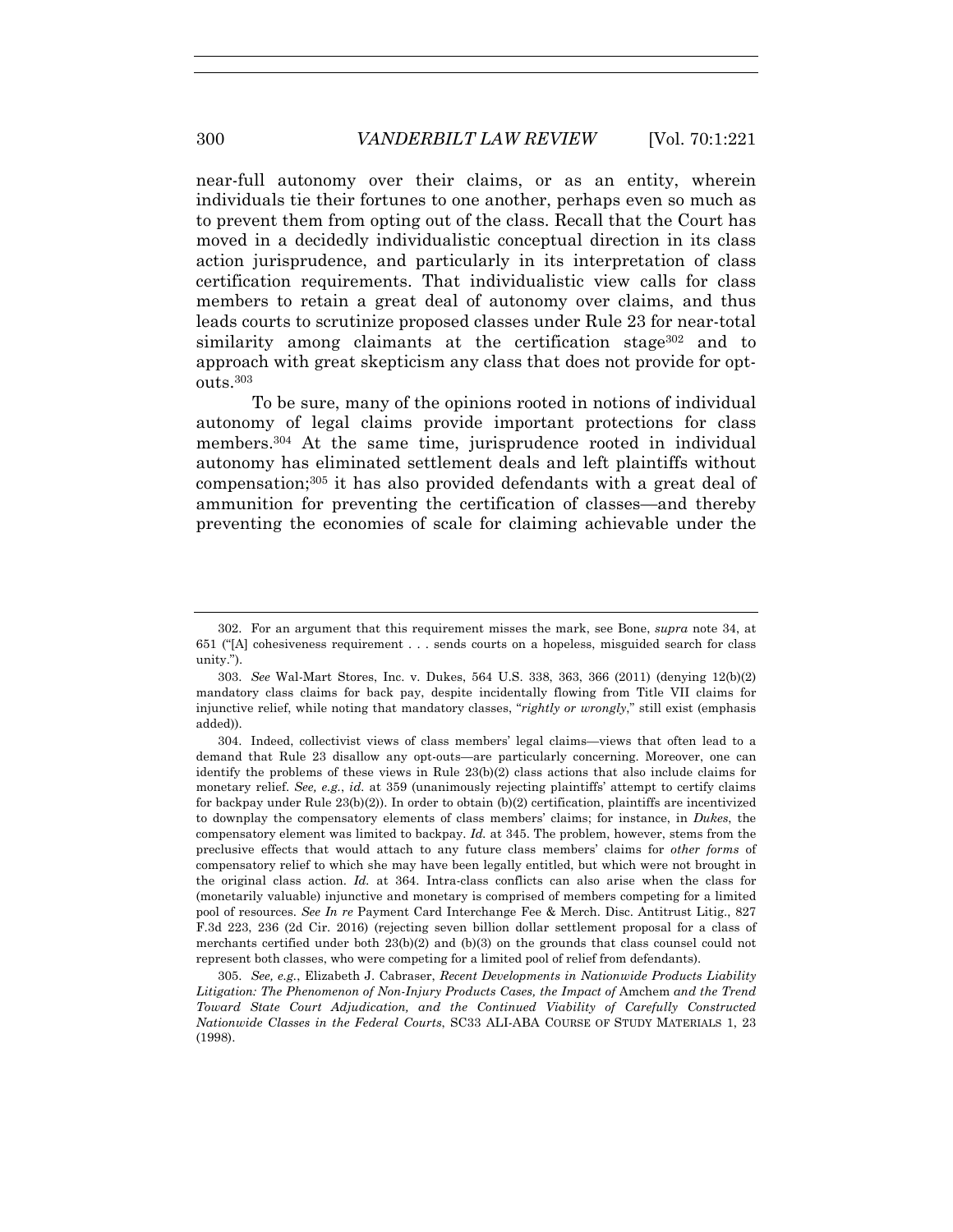class mechanism—under the auspices of "protecting" the various class members' autonomy.306

As with the procedural scenarios discussed above, the problem is not so much that either conceptual view is unable to achieve a "good" result at any given time. It is that procedural regulation, tied to formalist conception, tends to generate normatively and theoretically inconsistent results.307 Again, though, if the regulatory theory of legal claims suggested by this Article is to have persuasive force, it must generate different and better answers for procedural law and for the regulation of litigant autonomy. This Article therefore concludes by examining the operation of the regulatory theory of legal claims within the context of the hotbed of conceptual debate—class action certification.

Of course, there is far more involved in debates about certification requirements and opt-outs than could be covered, much less given justice, here. Therefore, I limit the analysis here to one particularly thorny issue regarding litigant autonomy in the classcertification universe—the problem of negative-value class claims at the certification stage.

Under the regulatory theory of legal claims set forth in this Article, there is arguably little justification for limiting litigant autonomy in situations where, in the main, class members' claims are individually marketable, unless perhaps there is some anomalous condition vis-à-vis the resources of the relevant group of plaintiffs.308 In class actions made up of individually marketable claims, vindication of substantive rights is not particularly dependent upon the transaction-cost-lowering effects of class procedure. Indeed, the resulting exchange of those claims—via settlement—may well be worse for claimholders as a matter of compensation and access to justice through the class proceeding than had they struck out on their

 <sup>306.</sup> *See, e.g.*, *Dukes*, 564 U.S. at 362–63 (noting that there needs to be a case specific inquiry into whether class issues predominate with respect to each member's individual claims, whereas there are fewer protections when in a  $23(b)(2)$  class because the relief is collective in nature); Ortiz v. Fibreboard Corp., 527 U.S. 815 (1999); Amchem Prods., Inc. v. Windsor, 521 U.S. 591 (1997); Phillips Petrol. Co. v. Shutts, 472 U.S. 797 (1985); Campos, *supra* note 9, at 1066.

 <sup>307.</sup> *See supra* Part I.B and Part II.

 <sup>308.</sup> For instance, if the group of plaintiffs is a sophisticated group of wealthy investors claiming securities fraud, the combination of their resources and high-value claims may well counsel in favor of a thumb on the scale for litigant autonomy. Alternatively, if the group of plaintiffs is a group of industrial workers who have inhaled asbestos, their claims might be of high value, but their resources virtually nonexistent. There, the value of claims cannot be the only touchstone for determining the public nature of the claims. *See, e.g.*, *Amchem*, 521 U.S. at 625–26.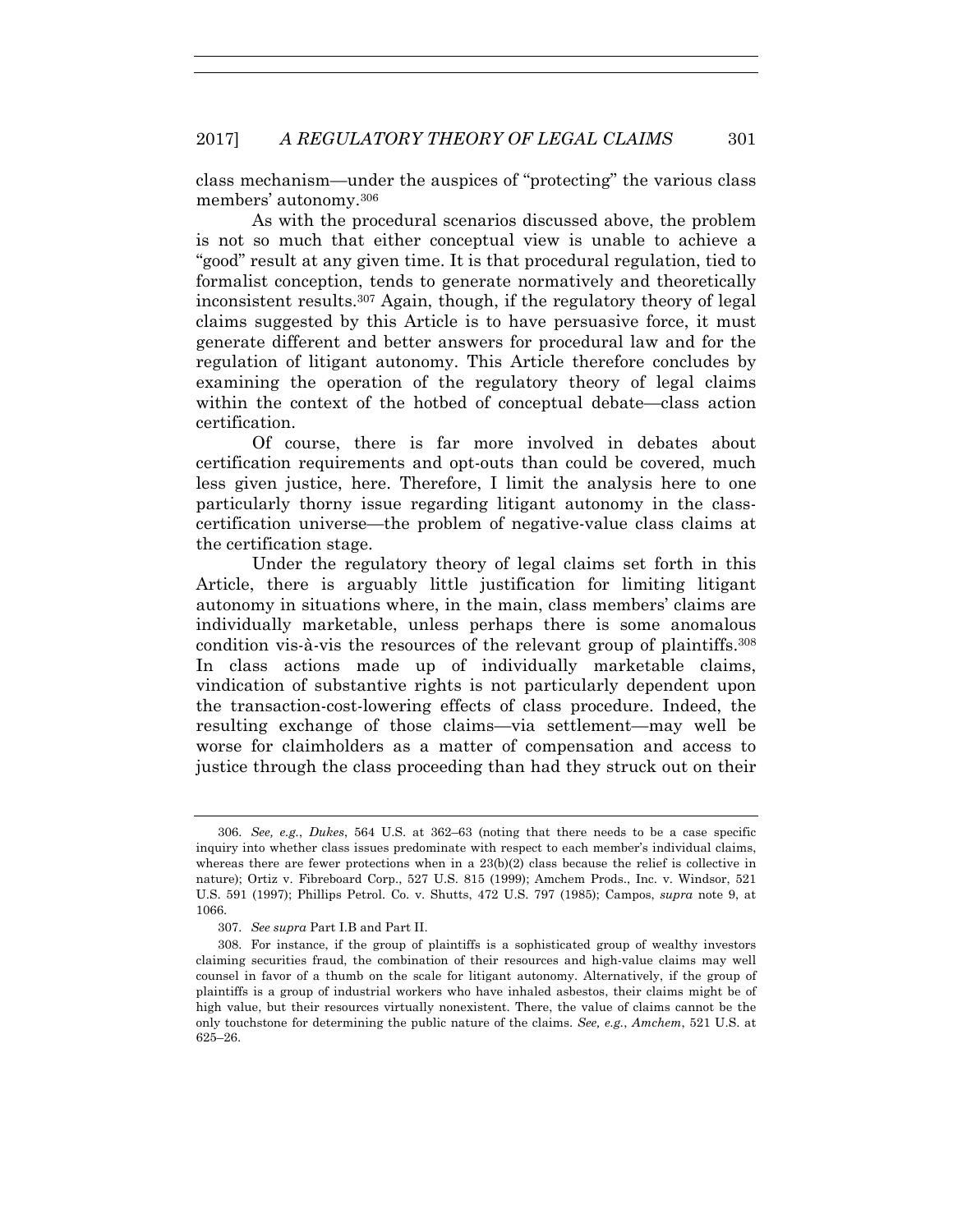own.309 Of course, this is not to say that there aren't any number of systemic reasons—efficiency, as well as access to justice for claimants unrelated to the class in the judicial queue—that justify the joinder of multifarious similar claims (though such interests may not justify restricting litigant autonomy).

In this relative absence of transaction costs to claiming, the appropriate regulatory response is likely none at all—to preserve existing judicial doctrine vis-à-vis Rule 23's certification requirements and opt-out provisions. This is by no means an endorsement of the individualistic conception of claims that underlies the doctrine to be preserved. In this particular context, Rule 23 doctrine *happens* to align well with the notion that procedure should reduce transaction costs to effective vindication of recognized rights. The problem, then, is the basis for this happenstantially appropriate doctrine. Because it rests on a *conceptual* theory, it risks functioning a bit like a broken clock—right twice a day (and for the wrong reason).

When scrutinizing a class at the certification stage, courts are in part worried that class members' claims will be undersold either because of a lack of unity among the class (unity defined, perhaps ironically, as identity of individual interests) $310$  or because of the

 <sup>309.</sup> Perhaps the most egregious illustration of this possibility comes from nonpecuniary class action coupon settlements, which constitute inefficient outcomes and provide inadequate compensation for individual plaintiffs. *See, e.g.*, DEBORAH HENSLER ET AL., CLASS ACTION DILEMMAS 27, 83, 488–89 (2000) (noting coupon settlements are "inadequate compensation for the alleged wrongdoing of defendants" and, because they "impose no real cost on the defendant," do not achieve deterrence); Christopher R. Leslie, *A Market-Based Approach to Coupon Settlements in Antitrust and Consumer Class Action Litigation*, 49 UCLA L. REV. 991, 994–95 (2002) (noting coupon settlements are structured to "maximize the gains for the corporate defendant while minimizing any compensation to the class," and that class counsel often "sell out the interests of the class in exchange for relatively generous attorneys' fees"); Geoffrey P. Miller & Lori S. Singer, *Nonpecuniary Class Action Settlements*, 60 L. & CONTEMP. PROBS. 97, 110 (1997) (recognizing nonpecuniary settlements create inefficiency, difficulty in valuation of damages, and opportunity for attorney manipulation where "counsel . . . accept[s] settlement less favorable to class than what counsel might obtain by further prosecution"). The Court has expressed similar concerns in its due process analysis regarding monetary claims embedded in mandatory classes for non-monetary relief. *See Dukes*, 564 U.S. at 362–63 ("While we have never held [an absence of the right to opt-out violated due process] where the monetary claims do not predominate, the serious possibility that it may be so provides an additional reason not to read Rule 23(b)(2) to include the monetary claims here"; noting also that the allowance of nonpredominant monetary damages in a mandatory class did not stem from Rule 23); *Ortiz*, 527 U.S. at 846–47 ("[M]andatory class actions aggregating damages claims implicate the due process principle" where "damages claims [are] gathered in a mandatory class" and "objectors to the collectivism of a mandatory subdivision  $(b)(1)(B)$  action have no inherent right to abstain.").

 <sup>310.</sup> *See, e.g.*, Bone, *supra* note 34 at 654–55 (discussing the Court's focus on similarity and unity among class members).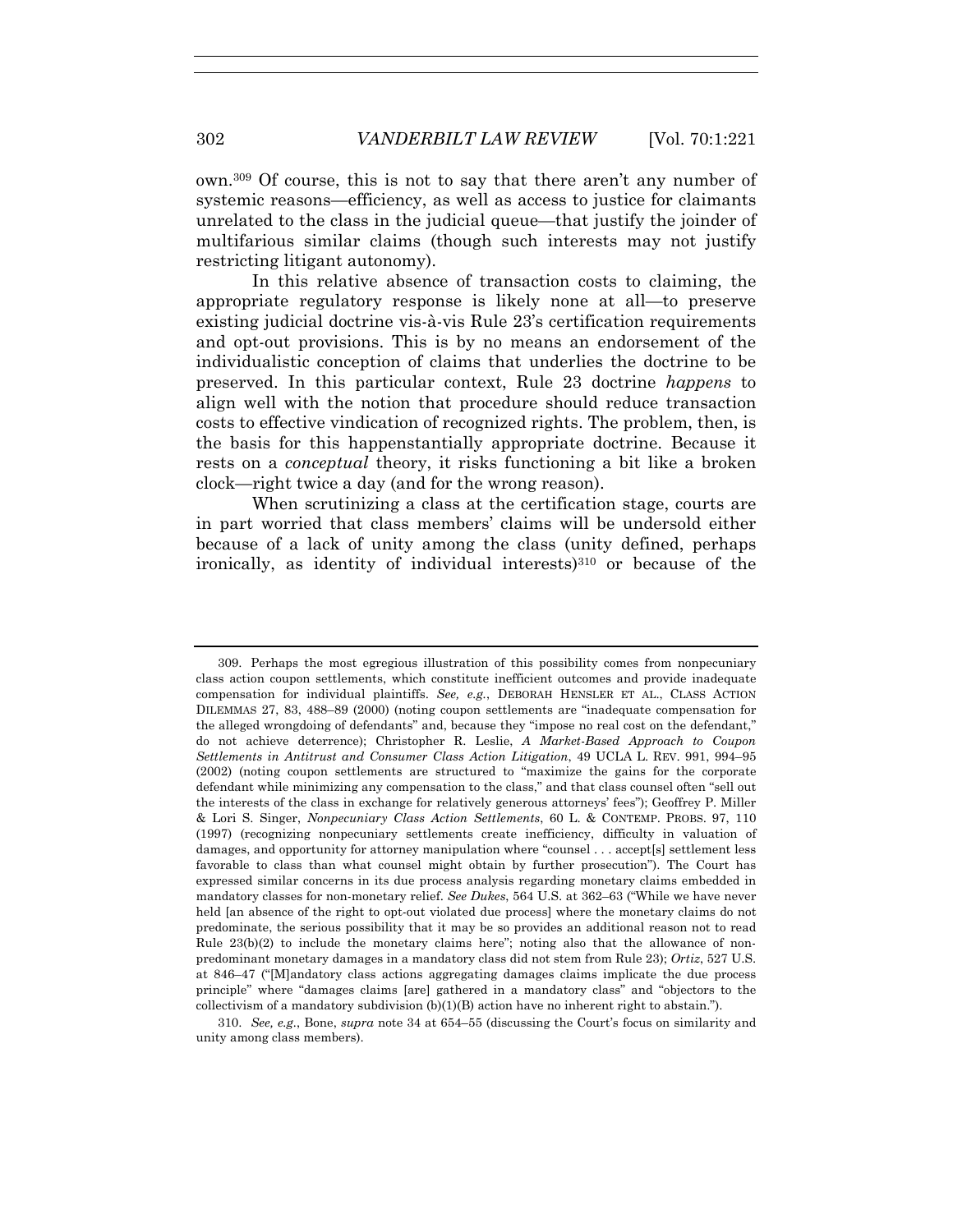mandatory nature of the proposed class, if relevant.311 The economic transaction—the settlement—whereby claims are traded for a fair value for some, may well impose a negative externality upon both the remaining class members, who are undersold, and upon the public, which does not receive the value of deterrence tied to the scope of the wrongdoing.312 However, whether the first concern (and relatedly the second) actually manifests depends in large part on the value of any individual's claim in the first place and the resources available, generally speaking, to the plaintiffs involved. In other words, whether there is a negative effect upon various absent class members' effectuation of substantive claims depends upon whether they could pursue their claims individually in the first place; if they could not do so, the negative effect of a settlement upon their ability to claim, their access to justice, or their ability to obtain compensation is somewhat fictive. Accordingly, stringent certification requirements driven by individualistic conceptions of legal claims seem out of place, as Justice Breyer suggested in *Amchem*.313

More than that, stringent certification requirements that demand high levels of "class unity"314 may well frustrate the ability to

 312. *See* Glover, *supra* note 2, at 1185 (discussing the need for connection between scope of the wrong and scope of the compensation as it relates to deterrence).

313. *Amchem*, 521 U.S. at 629–30 (Breyer, J., dissenting in part).

 314. In class action jurisprudence, class unity is not defined, as one might think, by the presence of interdependence among claimants vis-à-vis normative goals, but rather—perhaps ironically—by identity of claims and claimant characteristics among individuals. *See, e.g.*, Gen. Tel. Co. of the Sw. v. Falcon, 457 U.S. 147, 157 (1982). The question animating the doctrinal search for class unity, therefore, is an individualistic one: are the individual claims and claimants sufficiently similar that, in one individual's self-interested pursuit of her litigation interests, she will necessarily advance the litigation interests of the other class members? Underlying the concept of litigation interests, in turn, is necessarily an individualistic conception of that term: for a plaintiff with an individually unmarketable claim, the named plaintiff's pursuit of her claim—even if it differs somewhat from the unmarketable claim—arguably advances the litigation interests in compensation and access to justice of that first claimant. This is true even if the two claimants' litigation strategies and outcomes might differ, *because of the difference in claims*, in (totally hypothetical) individual proceedings. The Court's jurisprudence on class unity is not attentive to the former conception of litigation interests—a conception that takes into account the litigation interests *in the aggregate proceeding* and the relationship between the aggregate proceeding, and the absent plaintiffs' ability to obtain compensation and access to justice. Instead, the definition of litigation interests is predicated on the individualistic, "day-in-court" notion of litigation, a notion of how claims might be treated in individualized proceedings (however unlikely such proceedings might be).

 <sup>311.</sup> *See, e.g.*, *Dukes*, 564 U.S. at 364 (noting protections of 23(b)(3) class counters the incentive to risk a class's "potentially valid claims for monetary relief"); *see also Ortiz*, 527 U.S. at 849 (noting the certification of mandatory 23(b)(2) class actions effectively concludes all proceedings, save the final fairness hearing, ending the claims of all absent persons the rule is designed to protect); *In re* Payment Card Interchange Fee & Merch. Disc. Antitrust Litig., 827 F.3d 223, 226 (2d Cir. 2016) (finding that (b)(2) certification was inappropriate because, among other things, it risked underselling plaintiffs' monetary claims).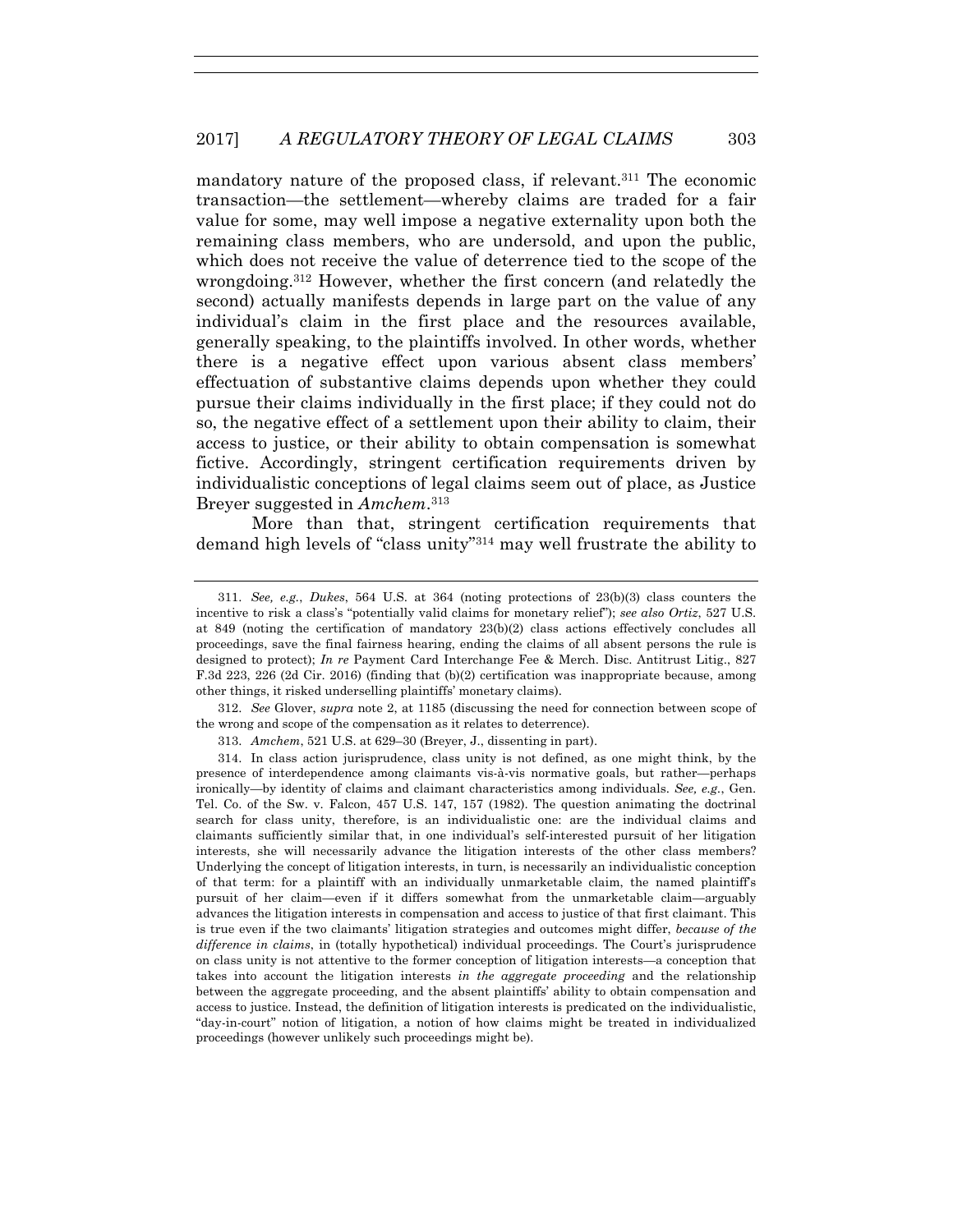vindicate claims in precisely the way this Article's view of procedure counsels against: when the claims of class members are unmarketable individually315 and/or when the group of plaintiffs is characteristically under-resourced, the absence of the class mechanism functionally means the presence of insurmountable transaction costs to claiming. Under this Article's framework, then, one might offer the following corrective to the collectivist conception of legal claims that would have (over)remedied this problem: class claims (and their claimants) constitute an entity *if*, as in the context of unmarketable claims and/or characteristically under-resourced plaintiffs, each individual claim is intertwined with the claims of others in the most fundamental sense. There is no claim and there is no plaintiff without the unit; the aggregate unit *is* the plaintiff.316

Freed from formalistic constraints but guided (and likewise constrained) by the principles set forth in this Article, the certification analysis would now explicitly take into account the value of the majority of the claims in class, as well as the resources typical of the parties. Further, such analysis might involve a comparison of the relative alienability of claims on an individual basis versus a collective basis.317 Neither prescription likely requires a change to Rule 23.318 If the claims are low-value, and are not meaningfully alienable on an individual basis, strict imposition of Rule 23 requirements directed at preserving a fictive notion of strong individual ownership and use of claims seem inappropriate at best. Here, inquiries regarding

 <sup>315.</sup> *See* Cabraser, *supra* note 54 (tracing Judge Posner's class action jurisprudence, which determines the level of due process attendant a particular class claim based on considerations like claim value).

 <sup>316.</sup> In some respects, this is the notion David Shapiro was driving at in *The Class as Party and Client*. Shapiro, *supra* note 11, at 938–39. Unlike Shapiro's more formalistic conception of the class as an entity, however, this Article takes the position that there are certain circumstances in which the normative goals of our litigation system are served by encouraging aggregate units; the fact that legal claims within that unit are interdependent on one another is a feature of any given individual's ownership of that claim, but it is not an absolute, or even near-absolute, conception of either the class or the underlying class claims.

 <sup>317.</sup> Such an analysis is not unheard of. The class of merchants in *American Express Co. v. Italian Colors Restaurant* presented a similar analysis. 133 S. Ct. 2304, 2316 (2013) (explaining no individual plaintiff's claim was worth enough to justify the expense of the antitrust expert). Whether factors like expert fees ought to be considered in the certification analysis, or are more appropriately addressed (if at all) by, say, legislatures in crafting the contours of substantive law, is a question beyond the scope of this Article. For a brief discussion of the ways in which state legislatures have amended substantive laws to help plaintiffs avoid class certification hurdles, see Glover, *supra* note 155.

 <sup>318.</sup> Indeed, there is arguably a textual hook for this interpretive change in Rule 23. Rule 23 calls for courts to ask whether the class action is a *superior* vehicle for the resolution of claims an inquiry that already asks courts to compare class resolution versus individual resolution of claims. FED. R. CIV. P. 23(b)(3).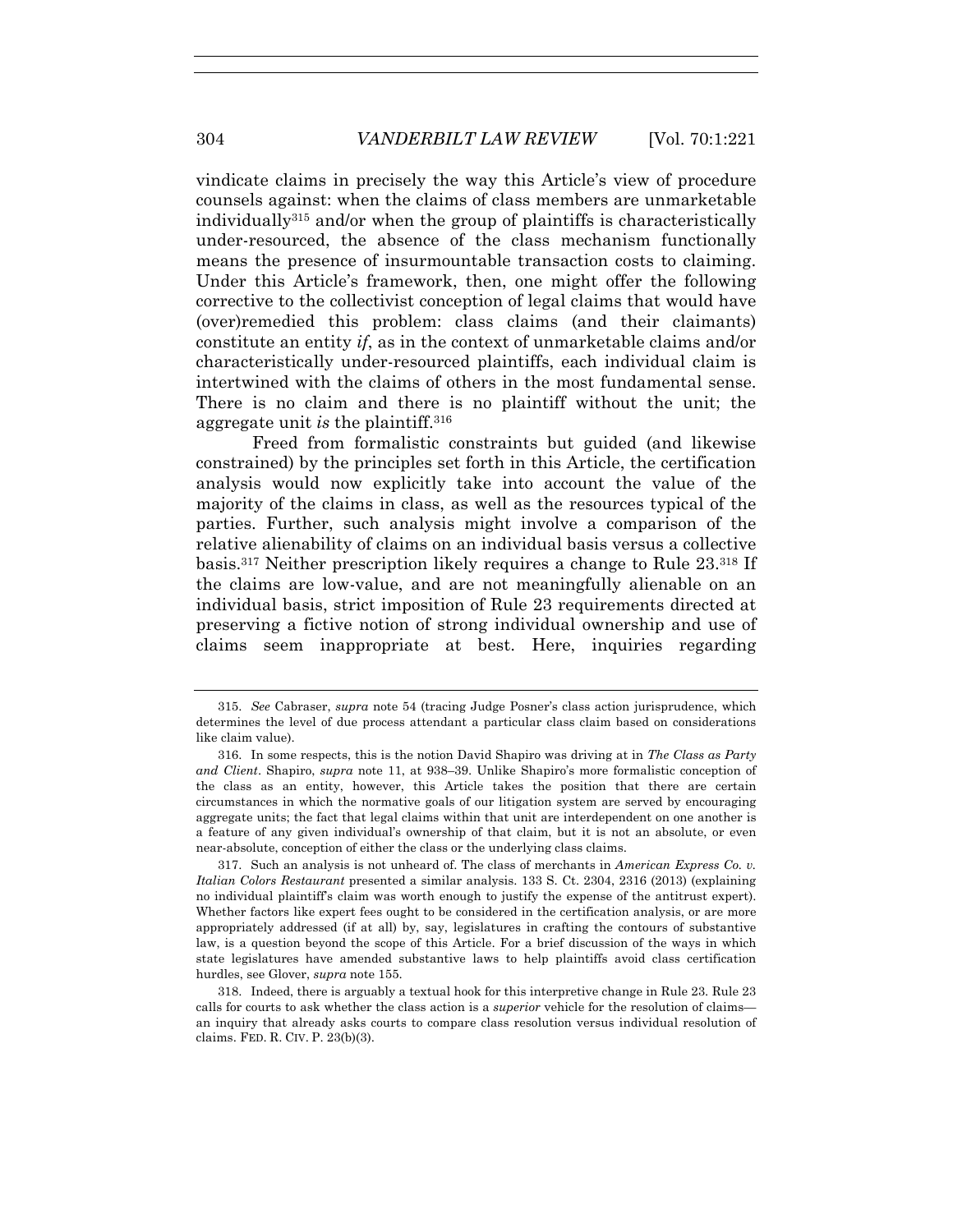commonality, typicality, and "unity"—as embodied in adequacy of representation requirements319—are better redirected toward alignment with procedure's role in reducing transaction costs to effectuating substantive rights.

Assume, however, that the specific regulatory prescriptions above are not adopted. Indeed, assume further that its normative underpinnings are rejected in favor of other concerns. Even then, the potentially significant payoffs that the regulatory theory of legal claims could generate for the class-certification debate in particular and procedural theory more generally are not destroyed. Particularly in light of the normative incoherence that results from formalist conceptual frameworks illustrated in Part II, analysis of the classcertification problem under these new conditions perhaps more clearly reveals the benefits of this Article's theory for procedural decisionmaking and design.

Along these lines, assume that the Court's adoption of an individualistic approach toward certification requirements is driven, at least in part, by implicit concerns about the *in terrorem* effect of class certification on *defendants.*320 When these *in terrorem* effects actually occur—in other words, when dubious claims nonetheless yield relatively high settlements from defendants—this result is no less troubling for procedure's role in effectuating claims than when claiming is disabled. At the very least, such settlements constitute error costs; they also represent a failure of procedure to "resolve claims on the merits."321 Approaching class certification analysis using this Article's regulatory theory of legal claims would first lift the veil on this normative trade-off by eliminating the formalist conceptual language about plaintiffs' individual autonomy.322

 <sup>319.</sup> *See, e.g.*, Bone, *supra* note 34, at 657 (arguing that the typicality and commonality requirements collapse into the adequacy of representation requirement).

 <sup>320.</sup> See *Stolt-Nielsen S.A. v. AnimalFeeds International* for one of the few cases in which the Court explicitly sets forth reasons for disallowing class actions—namely, the *in terrorem* effect on defendants. 559 U.S. 662, 663–65 (2010).

 <sup>321.</sup> Glover, *supra* note 2, at Part II.

 <sup>322.</sup> Indeed, to the extent the possibility of an *in terrorem* effect on defendants exists in any given case, it would fit within this Article's regulatory framework: the extraction of a nuisance settlement (or worse) from a defendant has a negative effect on deterrence. Such a determination, however, would necessarily have to rest on some measure of an evaluation of the viability of plaintiffs' legal theories, and their likelihood of success on those theories. The former is an appropriate consideration at the time of certification; the latter is almost assuredly not. *See, e.g.*, Glover, *supra* note 155 (arguing that some of the Supreme Court's recent class certification decisions were driven by largely unspoken determinations about the viability of plaintiffs' legal theories; that these determinations are appropriate under Rule 23, Supreme Court precedent, and the Rules Enabling Act; and that the Court has a duty to make these determinations explicit); Richard A. Nagareda, *Common Answers for Class Certification*, 63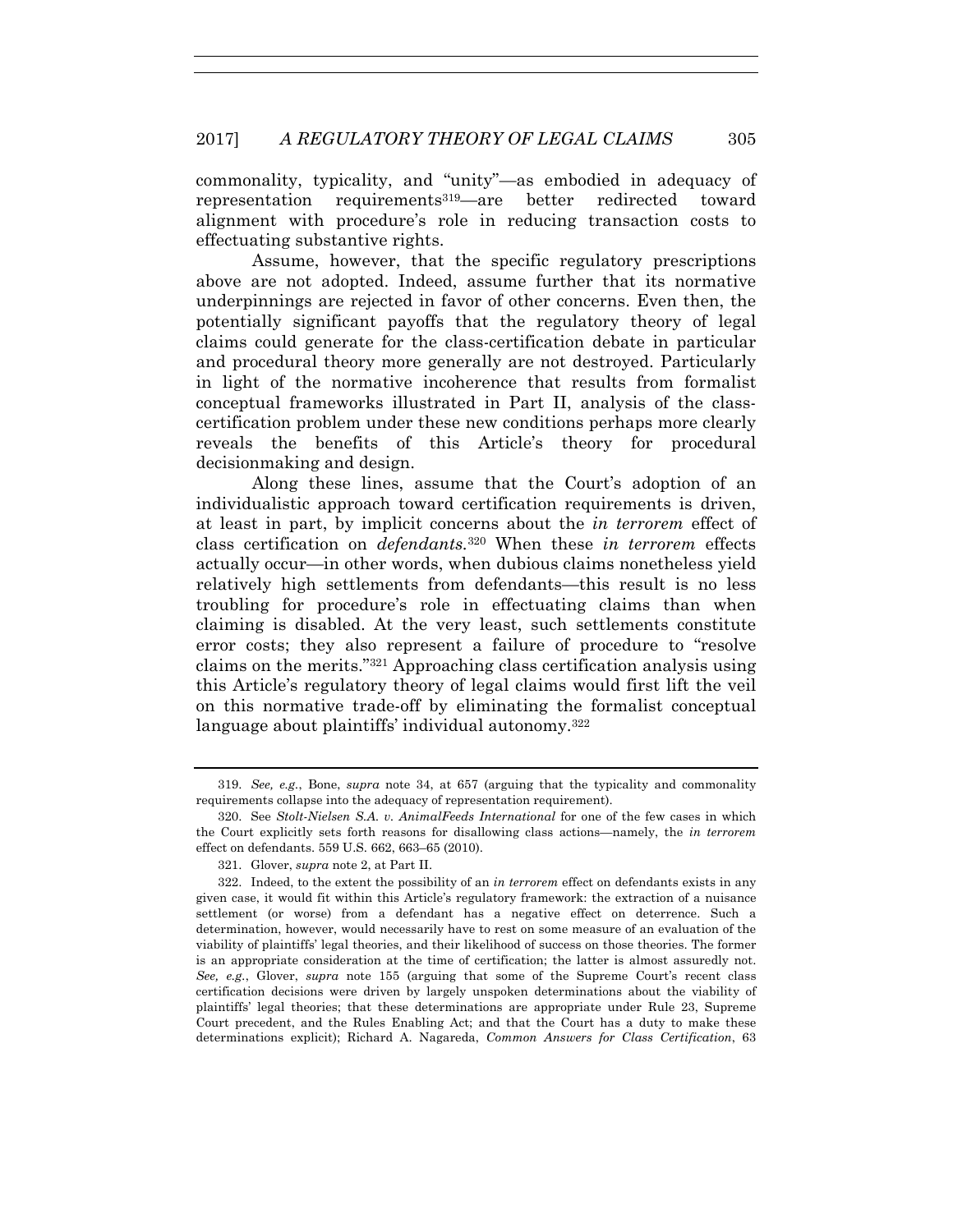Further, these transparency gains would have real consequences. By requiring courts to make explicit the normative and theoretical underpinnings of its approach to class certification, the regulatory theory could in turn reveal either the need for other, different, and possibly unseen regulatory steps. To the extent the Court believes that class certification (and, perhaps, certification of class actions involving low-value claims in particular323) imposes *in terrorem* effects on defendants, the explicit expression of that concern would draw attention to the need for regulations that address *directly*  the problem of nuisance settlements.324 For instance, although current Supreme Court jurisprudence requires courts to engage in meritsbased inquiries when those inquiries overlap with certification requirements,325 that has *not* led courts, including the Supreme Court, to *expressly* evaluate whether plaintiffs' underlying substantive theories are legally cognizable.326 To illustrate, the Title VII class claims in *Dukes*, *as presented by the class*, likely satisfy Rule 23 certification requirements (even as ratcheted up by the Court in that same case). Under plaintiffs' "conduit" theory of discrimination under Title VII, there was a common question as to whether Wal-Mart's corporate culture, effectuated through discretion-based decisionmaking, resulted in discrimination against women. For the Court, there was an unstated preliminary question—whether Title VII permitted proof of discrimination through a conduit theory. The Court implicitly answered this preliminary question in the negative, expressing its holding largely in procedural language under Rule 23(a). Had it been explicit about its Title VII conclusion, however, the procedural consequences under Rule 23(a) would have followed

VAND. L. REV. EN BANC 149 (2010) (counseling judges against conflating certification standards with standards for summary judgment).

 <sup>323.</sup> *See* Glover, *supra* note 155 (arguing that the Court's class action arbitration jurisprudence reflects a substantive judgment that certain types of class actions—like low-value consumer class actions—are not worth facilitating because, among other reasons, they generate *in terrorem* effects for defendants).

 <sup>324.</sup> This call for the Court to regulate normative problems caused by, or intertwined with particular procedures is not completely new. As Richard Nagareda has explained, the Court's decision in *Bell Atlantic Corp. v. Twombly* constituted an attempt to regulate, through pleading rules, normatively undesirable practices in the discovery process, a move he referred to as "regulatory indirection." Richard A. Nagareda, *1938 All Over Again? Pretrial as Trial in Complex Litigation*, 60 DEPAUL L. REV. 647, 674 (2011).

 <sup>325.</sup> Wal-Mart Stores, Inc. v. Dukes, 564 U.S. 338, 351 n.6 (2011) (clarifying Eisen v. Carlisle & Jacquelin, 417 U.S. 156, 177 (1974)).

 <sup>326.</sup> Such evaluation occurred, but was not made explicit, about plaintiffs' theory of Title VII in *Dukes*, 564 U.S. at 360. *See also* Tobias Barrington Wolff, *Managerial Judging and Substantive Law*, 90 WASH. U. L. REV. 1027, 1028 (2013) (arguing that the Court's decision in *Dukes* involved numerous Title VII policy judgments).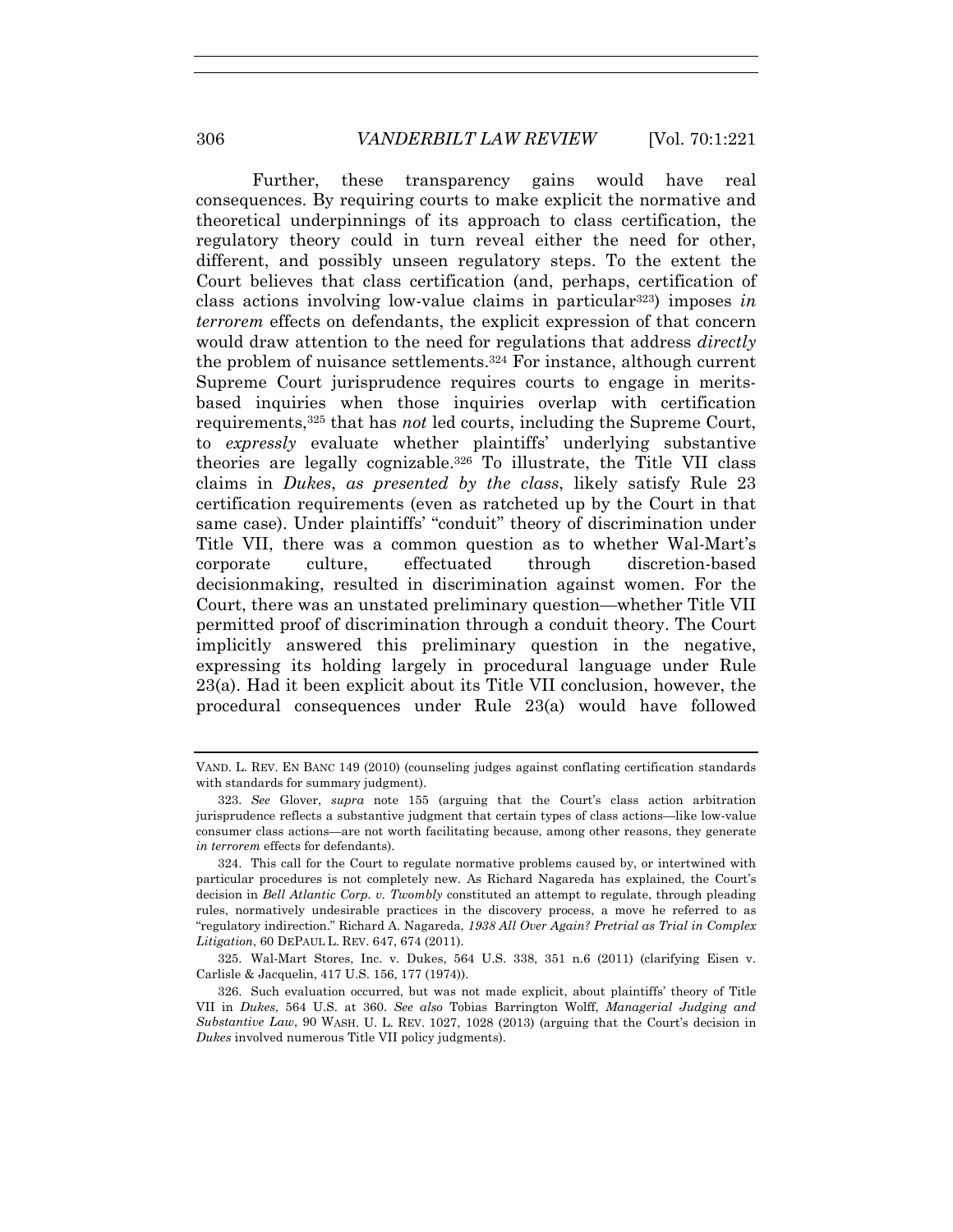naturally and without much need for comment. The more direct route—whereby the Court would have explained why, as a matter of Title VII law, plaintiffs' "common question" was not legally cognizable—would have generated needed clarification in the substantive law. It also would have provided a guide for lower courts to likewise weed out legally impossible, and therefore unmeritorious, suits at the certification stage—thereby reducing the number of suits that may generate problematic *in terrorem* effects.

Alternatively, or in addition, the Rules Advisory Committee, or more informally, the authors of the Manual for Complex Litigation, could create a preliminary (and perhaps nonbinding) summaryjudgment-type procedure for issuing a merits-based opinion that would follow quickly on the heels of class certification.<sup>327</sup> This could reduce a class's leverage at the settlement table where claims are of dubious merit, both by reducing factual information asymmetries between the parties about claim value, and by reducing the level of variance facing defendants in their settlement calculus.328

In the end, then, the regulatory theory of legal claims reveals regulatory pathways for *harmonizing* the often competing normative considerations at work. Freed from formalist constraints regarding the conception of claims, assume first that the Court's normative concerns about *in terrorem* effects remain in place, and assume further that mitigation of such effects is a theoretically valid procedural purpose.<sup>329</sup> However, assume also that the Court accepts as descriptively accurate the existence of normatively undesirable transaction-cost market failure generated by stringent certification requirements in low-value class actions. Explicit expression of the way in which normative concerns about *in terrorem* effects actually dictate procedural doctrine in turn highlights the need for direct regulation of those *in terrorem*  effects. Such direct regulation thereby potentially makes room for the

 <sup>327.</sup> *See, e.g.*, Glover, *supra* note 2, at 1730 (making a similar suggestion, though introducing the possibility of financial penalties (*e.g.*, the other party's costs) for parties who proceed with litigation after the issuance of an unfavorable preliminary judgment who then lose in a binding judgment); Geoffrey P. Miller, *Preliminary Judgments*, 2010 U. ILL. L. REV. 165, 203 (suggesting the introduction of nonbinding evaluations of the merits of a case earlier in the litigation process).

 <sup>328.</sup> *See, e.g.*, Glover, *supra* note 2, at 1732–34 (discussing how information asymmetries and variance distort settlement values).

 <sup>329.</sup> This Article does not address whether the generation of *in terrorem* effects for defendants constitutes a market failure in the litigation system, nor whether it should be the purpose of procedure to mitigate those effects. In prior work, however, I have argued that procedure should seek to produce more accurate settlement values, in part by providing meritsbased assessments earlier in the litigation process, and particularly in class litigation involving high levels of variance. Glover, *supra* note 2, at 1764–68.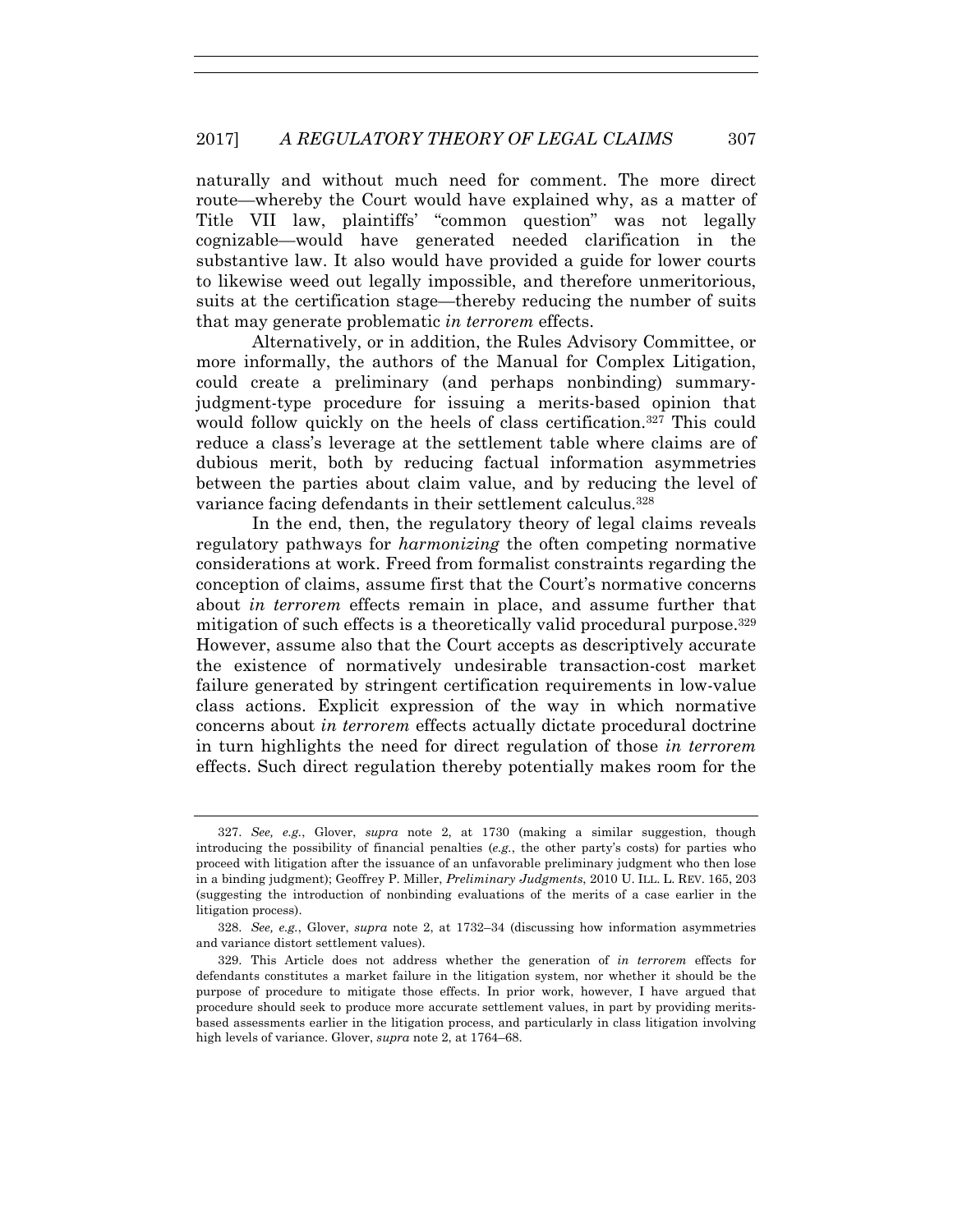regulation of other important interests. Indeed, this approach opens up a potential regulatory pathway for procedure to reduce transaction cost barriers to claiming in the subset of class actions involving lowvalue claims. Along these lines, the specific regulatory prescriptions set forth in this Section are of course not the only ones we could adopt. Instead, as here, they illustrate the ways in which the regulatory theory in this Article points in new and different directions for the achievement of key normative goals of our litigation system.

\* \* \*

Of course, there are possible alternatives to the problem of transaction cost barriers to the effectuation of substantive rights alternatives that likewise do not require reversion to formalist conceptual frameworks. For instance, one could design a less expensive system of dispute resolution and procedure where, ideally, supplemental financing is unnecessary and unmarketable claims are fewer, perhaps along the lines of the fast-track for claims in the United Kingdom. Such ideas are the subject of future work and are beyond the scope of this Article. As necessary as such reforms may be, they are not likely to supplant our current system. Accordingly, they would not replace, wholesale, this Article's regulatory theory for claims.

## **CONCLUSION**

This Article has focused on the ways in which long-standing conceptual debates about legal claims and litigant autonomy that occur within specific procedural contexts play out across the broad swath of the litigation landscape. This cross-cutting analysis reveals that formalist conceptions of legal claims as either individualistic or collectivist cannot provide a coherent path toward resolving many of the most difficult questions facing procedural decisionmaking in particular and our litigation system in general.

Our approach to litigant autonomy therefore should not and cannot derive from absolutist views. Instead, this Article offers a theory for *regulating* individual autonomy over legal claims. Grounded in principles of economic theory and litigation theory—as well as the intellectual foundations of property underlying modern conceptions of legal claims—this theory posits that litigant autonomy can be regulated in appropriate circumstances, such as to reduce transactioncost market failures that impede the effectuation of substantive rights. More than that, it is properly within the role and lawmaking